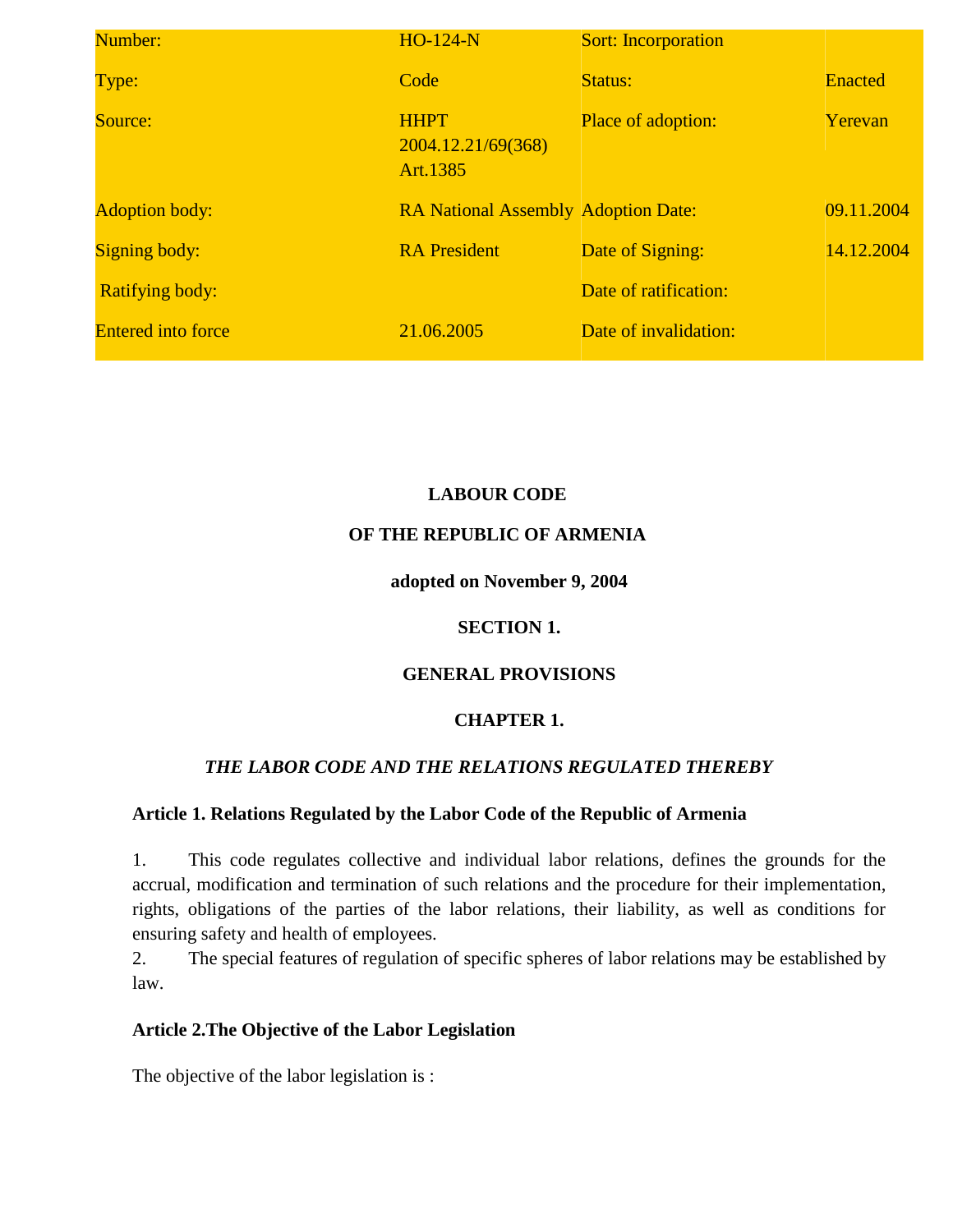- 1) to establish state guarantees for labor rights and freedoms of natural persons, i.e., citizens of the Republic of Armenia (RA), foreign nationals, stateless persons without citizenship (hereinafter referred to as "the citizens");
- 2) to contribute to the creation of favorable working conditions;
- 3) to protect the rights and interests of employees and employers.

### **Article 3. Principles of the Labor Legislation**

- 1. The main principles of the labor legislation are as follows:
- 1) freedom of work, including the right to work, (which everyone freely chooses or freely agrees to), the right to master one's own abilities to work, choose profession and type of activity;
- 2) prohibition of forced labor of any form (nature) and of violence against employees;
- 3) legal equality of parties to labor relations irrespective of their sex, race, nationality, language, origin, citizenship, social status, religion, marital and family status, age, views or convictions, affiliation to parties, trade unions or non-governmental organizations, other circumstances not associated with professional aptitude of employee;
- 4) ensuring the right to just conditions of work for every employee,(including conditions ensuring safety and meeting the hygiene requirements, right to rest);
- 5) equality of rights and opportunities of employees;
- 6) ensuring the right of every employee to fair remuneration in a timely manner and to the fullest extent at no less than the minimum salary rate established by law;
- 7) ensuring the right to freedom of association of employees and employers for the protection of labor rights and interests, (including the right to form or join trade unions and employers' associations);
- 8) stability of labor relations;
- 9) freedom to collective negotiations/ collective bargaining;
- 10) liability of the parties to the collective agreements and employment contracts according to their obligations.
- 2. The state shall ensure the exercise of the labor law rights in accordance with the provisions of this Code and other laws. Labor rights may be restricted only by law, if such restrictions are required for the protection of the state and public security, public order, public health and morals, the rights and freedoms, honor and good reputation of others.

# **Article 4. The Labor Legislation and Other Legal Acts**

1. The labor relations in the Republic of Armenia shall be regulated by the Constitution of the Republic of Armenia, this Code, laws, other legal acts, labor contracts and collective agreements.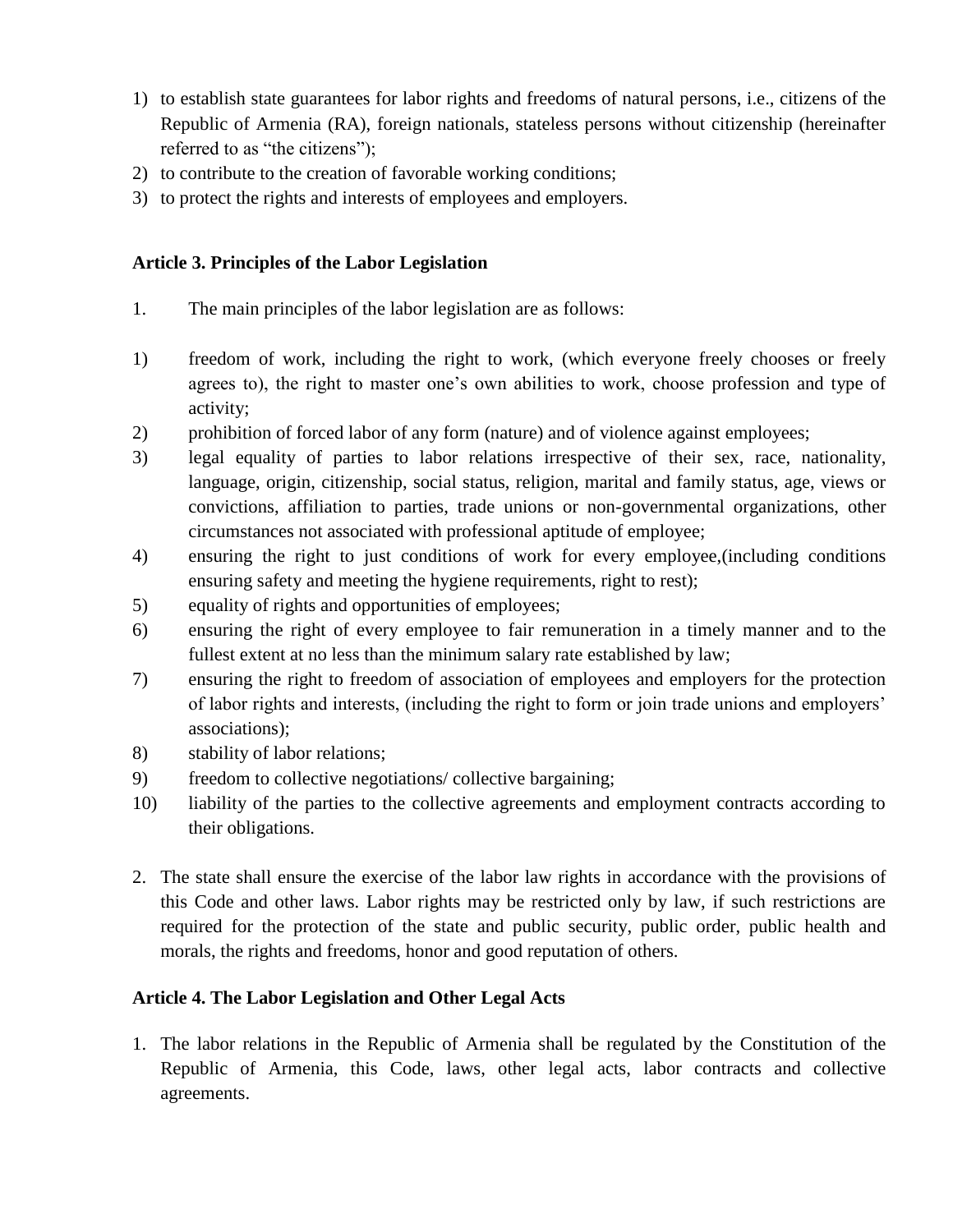The labor legislation defines:

- 1) the scope, objective and principles of application of the labor legislation;
- 2) legal grounds of exercise forthright to work;
- 3) procedure and conditions for the conclusion and implementation of collective agreements and labor contracts, as well as the liability of the parties based on their duties;
- 4) procedure and conditions for work remuneration;
- 5) the maximum duration of working time and minimum rest time;
- 6) minimum size (limit) of privileges, compensations and guarantees;
- 7) basic rules and regulations for the protection of health and provision of safety of employees;
- 8) the rights and obligations, responsibilities/liabilities of the representatives of employees trade unions, representatives (body) selected by the meeting (assembly) of employees, as well as union of employers, their representatives thereof;
- 9) legal grounds for ensuring labor discipline;
- 10) conditions and amount (limits) of material liability;
- 11) basic provisions for exercising supervision and control over the observance of the labor legislation;
- 2. Official acts or acts of local self‐governing bodies containing norms of labor right may be published only in cases and within the scope provided for by the labor legislation.
- 3. Employers, in the manner prescribed by legislation and within the scope of their powers, may adopt internal (local) and individual legal acts.

*(Article 4 amend. on 19.05.2008 under HO-66-N edit. on 24.06.2010 under HO-117-N, suppl., amend. on 22.06.15 under HO-96-N)*

# **Article 5. Internal and Individual Legal Acts of Employer**

1. Internal and individual legal acts of employer shall be adopted in the form of orders or executive orders, and in cases prescribed by the legislation - in the form of other legal acts.

If internal or individual legal acts contain provisions that are less favorable than the conditions prescribed for employees by the labor legislation and other legal normative/regulatory acts containing the norms of labor law, then such acts or the respective parts thereof shall have no legal effect.

- 2. Internal legal acts shall be adopted when the internal disciplinary rules, work (shift) and rest/day‐off timetable(schedules) of an organization are approved, employees are involved in overtime work and duty, as well as in cases provided for by this Code and other legal acts.
- 3. Employer shall adopt individual legal acts aimed at regulation of individual labor relations.
- 4. The internal and individual legal acts adopted by the employer shall enter into force upon proper notification of the respective persons thereon, unless other terms are prescribed by those legal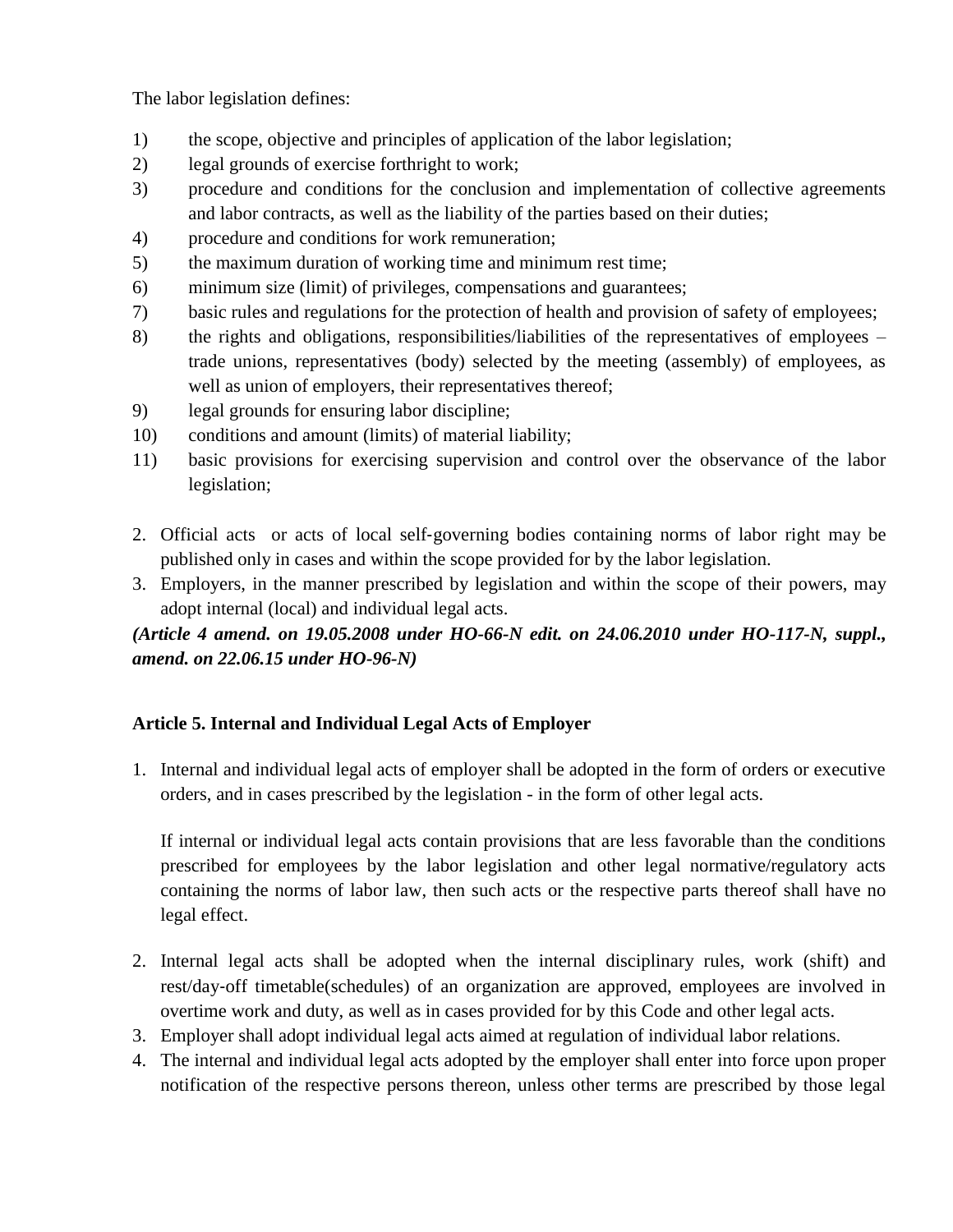acts. One copy of an individual legal act on hiring, as well as on termination of the employment contract shall be submitted to the employee within three days following the adoption thereof.

5. The internal and individual legal acts adopted by the employer shall be preserved, registered and archived in the manner established by the legislation of the Republic of Armenia.

*(Article 5 edited on 24.06.10 under H*Օ*-117-N,suppl. On 22.06.15 under HO-96-N)*

# **Article 6. Regulation of Labor and other Relations Directly Connected Therewith on a Contractual Basis**

1. In accordance with the labor legislation and other normative/regulatory acts containing norms of labor law, labor and other relations directly connected therewith shall be regulated by collective agreements and labor/employment contracts concluded between employees and employers.

Collective agreements and employment contracts may not contain such conditions that cause impairment in the situation of employee as compared with the working conditions provided for by the labor legislation, other normative/regulatory legal acts containing norms of labor right. If the conditions set forth in collective agreements or labor/employment contracts contradict this Code, the laws, other normative/regulatory legal acts, these conditions shall have no legal effect.

2. If the labor legislation and other legal normative/regulatory acts containing norms of labor law do not directly prohibit the parties of labor relations to discretionarily establish on a contractual basis reciprocal rights and obligations, the parties, while establishing such rights and obligations on a contractual basis, shall be guided by the principles of justice, prudence and fairness.

### **Article 7. The Scope of Application of the Labor Legislation**

- 1. The labor legislation and other normative/regulatory legal acts containing norms of labor law shall apply to labor relations having arisen in the territory of the Republic of Armenia, regardless of the fact whether the work is performed in the Republic of Armenia or in another state upon the assignment of the employer.
- 2. The provisions of the labor legislation of the Republic of Armenia and other normative/regulatory legal acts containing norms of labor right shall be binding upon all employers (citizens or organizations) irrespective of the organizational and legal form and form of ownership thereof.
- 3. Labor relations arisen at the time of performing works in vessels or aircraft (flying vehicles), shall be regulated by the labor legislation of the Republic of Armenia and other normative/regulatory legal acts containing norms of labor right, if these vessels sail or aircraft (flying vehicles) fly under the flag of the Republic of Armenia or are marked by the coat of arms of the Republic of Armenia.

The labor legislation of the Republic of Armenia and other normative/regulatory legal acts containing norms of labor right shall apply during the performance of work in other means of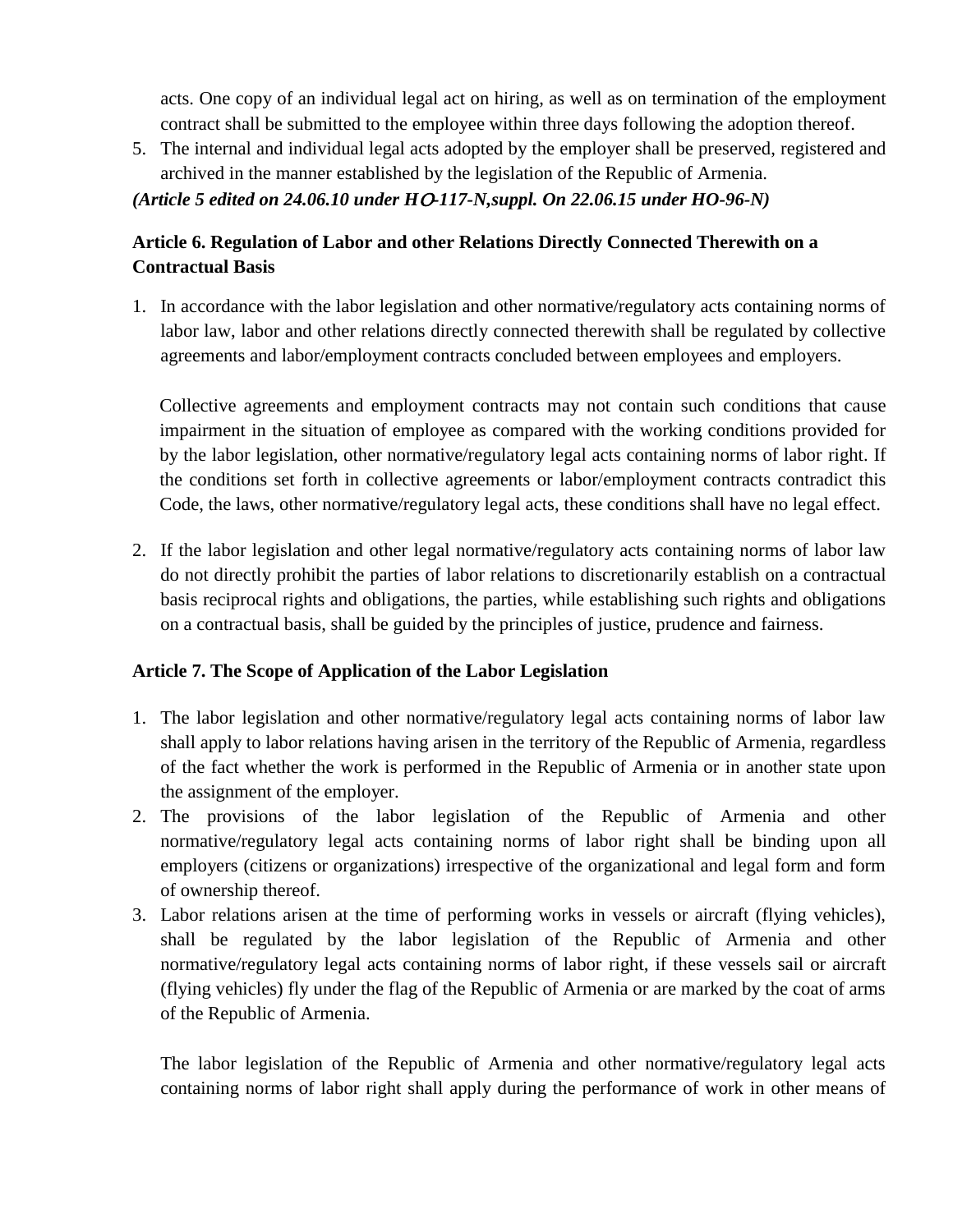transport, only if the means of transport owned by the employer are under the jurisdiction of the Republic of Armenia.

- 4. If the employer is a foreign state or a diplomatic representation thereof, a foreign organization or a foreign person, the labor legislation of the Republic of Armenia and other normative/regulatory legal acts containing norms of labor right shall apply to the labor relations having arisen with the employees permanently residing in the Republic of Armenia to the extent the diplomatic immunity is not so breached.
- 5. The labor legislation of the Republic of Armenia and other normative/regulatory legal acts shall not apply to the labor relations having arisen between foreign employers and employees not residing permanently in the Republic of Armenia irrespective of the fact that employees perform work upon the instruction of the employer in the Republic of Armenia.
- 6. If it is approved through judicial procedure that the labor relations are actually regulated by a civil law contract concluded between the employer and employee, the provisions of the labor legislation and other normative/regulatory legal acts containing norms of labor right shall apply to such relations.
- 7. Labor (service) relations of persons holding political, discretionary or civil positions as well as civil servants, officers of other state (special) services and local self-governing bodies as prescribed by law, as well as employees of the Central Bank of the Republic of Armenia shall be regulated by this Code, unless otherwise envisaged by respective laws.
- 8. This Code does not regulate labor relations with participation of citizens serving their sentence at correctional facilities, except for the relations related to working time and rest-time regulations, remuneration for work, safety and health of employees.

### *(Article 7 amend. on 24.06.10 under HO-117-N)*

### **Article 8. Application of Foreign Law**

Foreign law shall apply to labor relations existing in the Republic of Armenia if it is provided for by the international treaties of the Republic of Armenia or by law of the Republic of Armenia.

#### **Article 9. International Treaties**

If international treaties of the Republic of Armenia establish other norms than those envisaged by this Code, the norms of the treaties shall apply.

#### **Article 10. Application of the Labor Legal Norms by Analogy**

- 1. If labor relations are not directly regulated by law, the norms of the labor legislation regulating similar relations (statutory analogy) shall apply to such relations, unless it contradicts their essence.
- 2. In case it is impossible to apply the statutory analogy, the rights and obligations of the parties shall be determined on the basis of principles of the labor legislation (law analogy).
- 3. The analogy may not be applied, if the rights, freedoms of citizens and legal entities are limited or new obligation or responsibility is envisaged for them or the coercive measures and the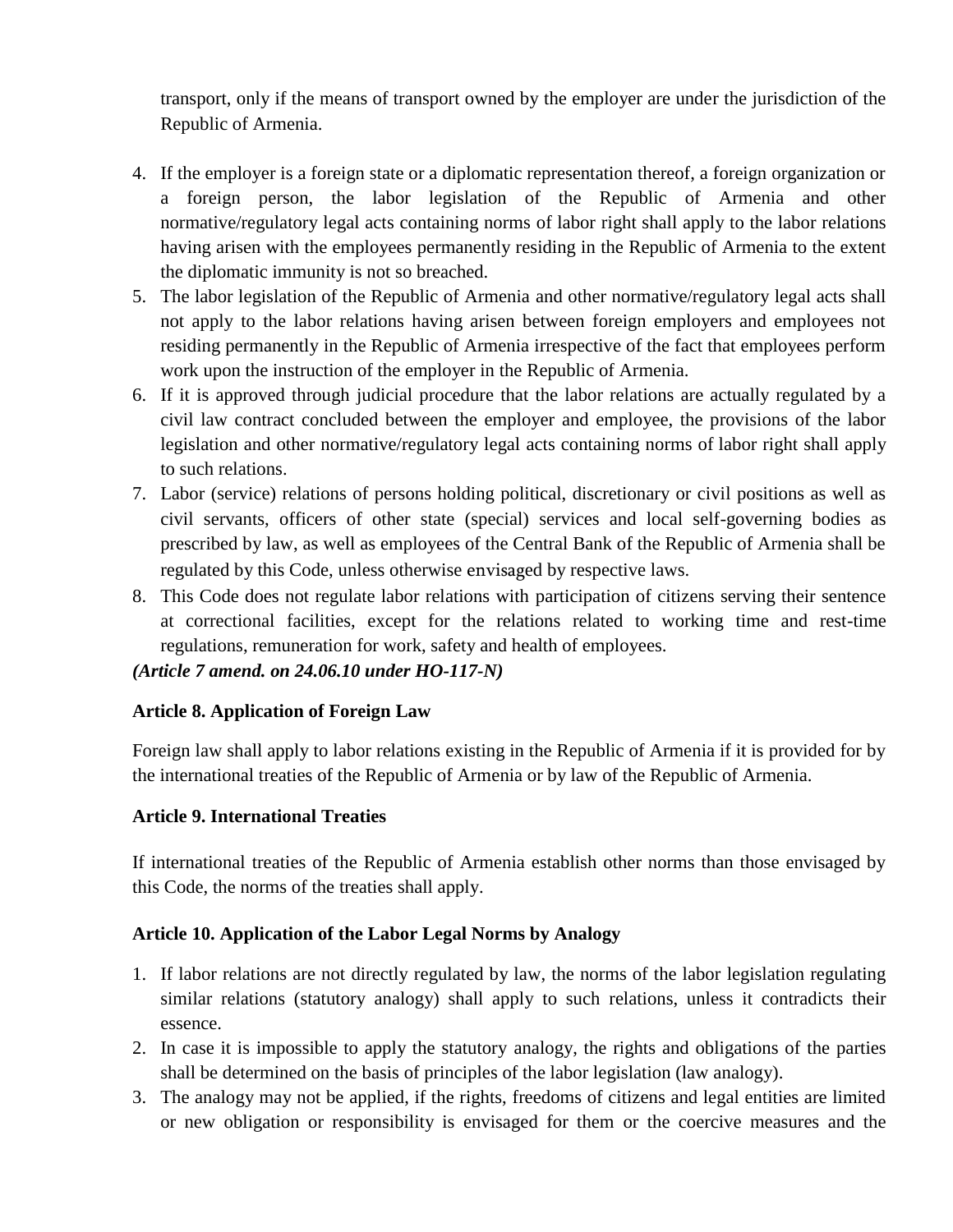procedure for their application, the conditions and procedures for control and supervision exercised over citizens and legal entities are made more stringent.

#### **Article 11. Principles of Interpretation of Norms of the Labor Legislation**

1. The norms of the labor legislation of the Republic of Armenia shall be interpreted in the literal sense of the words and expressions used therein with account of the requirements of this Code.

The interpretation of the norm of the labor legislation of the Republic of Armenia shall not change/modify its meaning.

2. If the legal act has been adopted in execution of, or in accordance with, a legal act of equal or higher legal effect, such act shall be interpreted primarily based on the provisions and principles of the act of higher legal effect (of precedence).

#### **Article 12. Operation of the Labor Legislation in Time**

The labor legislation of the Republic of Armenia shall apply to the relations arisen before its entry into force, i.e. it has retroactive effect only for cases prescribed by this Code, other laws, as well as by the given normative/regulatory legal act. The legal acts that restrict the rights and freedoms of employers or citizens, make more stringent the procedure for their implementation or establish responsibility or make responsibility more stringent or establish obligations or establish or make more stringent the procedure for the fulfillment of obligations, lay down or make more stringent the procedure for exercising control or supervision over the activities of employees or citizens, as well as worsen their legal status otherwise shall have no retroactive effect.

### **CHAPTER 2.**

### **LABOR RELATIONS,**

#### **GROUNDS FOR THE ORIGIN OF LABOR RELATIONS, PARTIES TO LABOR RELATIONS**

#### **Article 13. Labor Relations**

Labor relations are the relations, which are based on reciprocal agreement between employee and employer, under which the employee shall personally fulfill respective work-related functions (work as set forth for certain profession, qualification or position) against appropriate remuneration complying within internal rules and work discipline regulations, and the employer shall provide work conditions as envisaged under the labor legislation, other normative/regulatory legal acts containing norms of labor law, collective agreements and labor contracts.

#### **Article 14. Grounds for Accrual of Labor Relations**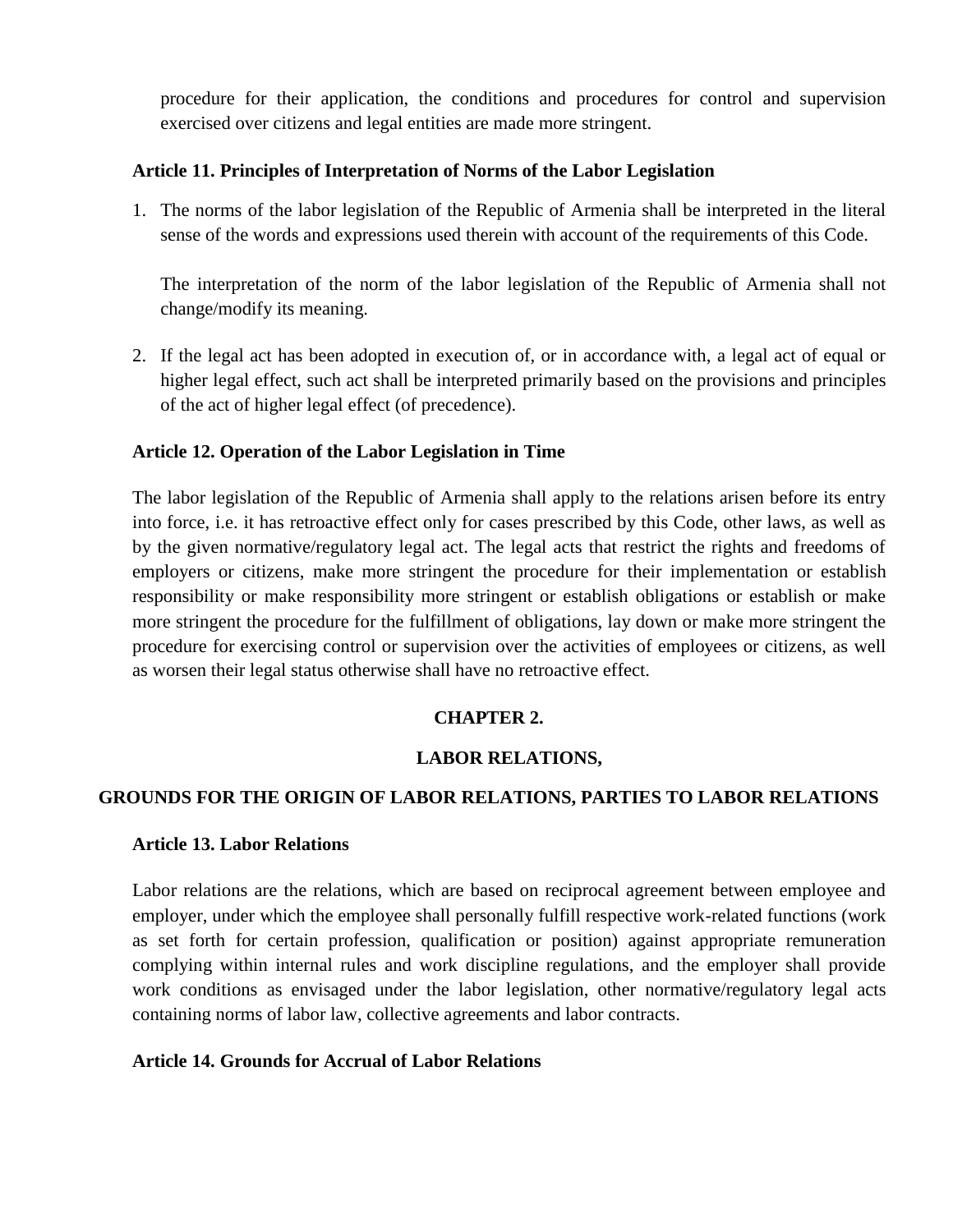- 1. The labor relations between an employee and an employer accrue on the basis of a employment contract concluded in writing in the manner established by the labor legislation or by an individual legal act on recruitment.
- 2. The provisions of this Code, regulating the contractual relations shall also apply to the labor relations having arisen on the basis of individual legal act on recruitment .*(Article 14 edited on24.06.10 under H*Օ*-117-N, amend. on 01.03.11 under H*Օ*-68-N)*

#### **Article 15. Labor-related Legal and Dispositive Capacity of Citizens**

- 1. The capacity of having lab*or rights and bearing responsibilitie*<sup>s</sup> *(labor legal capacity) s*h*all be* equally recognized for all citizens of the Republic of Armenia. Foreign nationals, stateless persons shall have the same labor legal capacity in the Republic of Armenia as the citizens of the Republic of Armenia, unless otherwise provided by law.
- 2. The labor legal capacity of citizens and the capacity to acquire and exercise labor rights through their activities, to create labor duties and fulfill them (labor dispositive capacity) shall arise to the fullest extent from the moment of reaching the age of sixteen, except for cases prescribed by this Code and other laws.

#### **Article 16. Labor-related Legal Capacity and Dispositive Capacity of Employers**

- 1. Labor legal capacity and labor dispositive capacity of employer-legal entities arise from the moment of their establishment.
- 2. Employers acquire labor rights and bear labor responsibilities, as well as perform them through their entities. These entities shall be formed and act on the basis of laws, other normative/regulatory legal acts, the charter of the employer and the legal acts approved (adopted) thereby.
- 3. Labor legal capacity and dispositive capacity of the employer-citizen are regulated by the Civil Code of the Republic of Armenia. Employer-citizens may exercise labor rights and bear responsibilities by themselves.

#### **Article 17. The Employee**

- 1. Employee is the capable citizen who has reached the age stipulated by this Code and who performs certain work for the benefit of the employer under the contract of employment in certain profession, qualification or position.
- 2. The persons from fourteen to sixteen years of age who work under an employment contract concluded with the written consent of one of the parents or adoptive parents or guardian shall also be considered as employees.
- 2.1.The persons at the age of fourteen to sixteen may be engaged only in temporary works not detrimental to their health, safety, education and morality pursuant to para. 4 and 5 of part 1 of Article 89, para. 1 of part 3 of Article 91, Article 101, para. 4 of part 1 of Article 140, part 1.1 of Article 143, part 3 of Article 148, part 4 of Article 149, part 2 of Article 153, part 2 of Article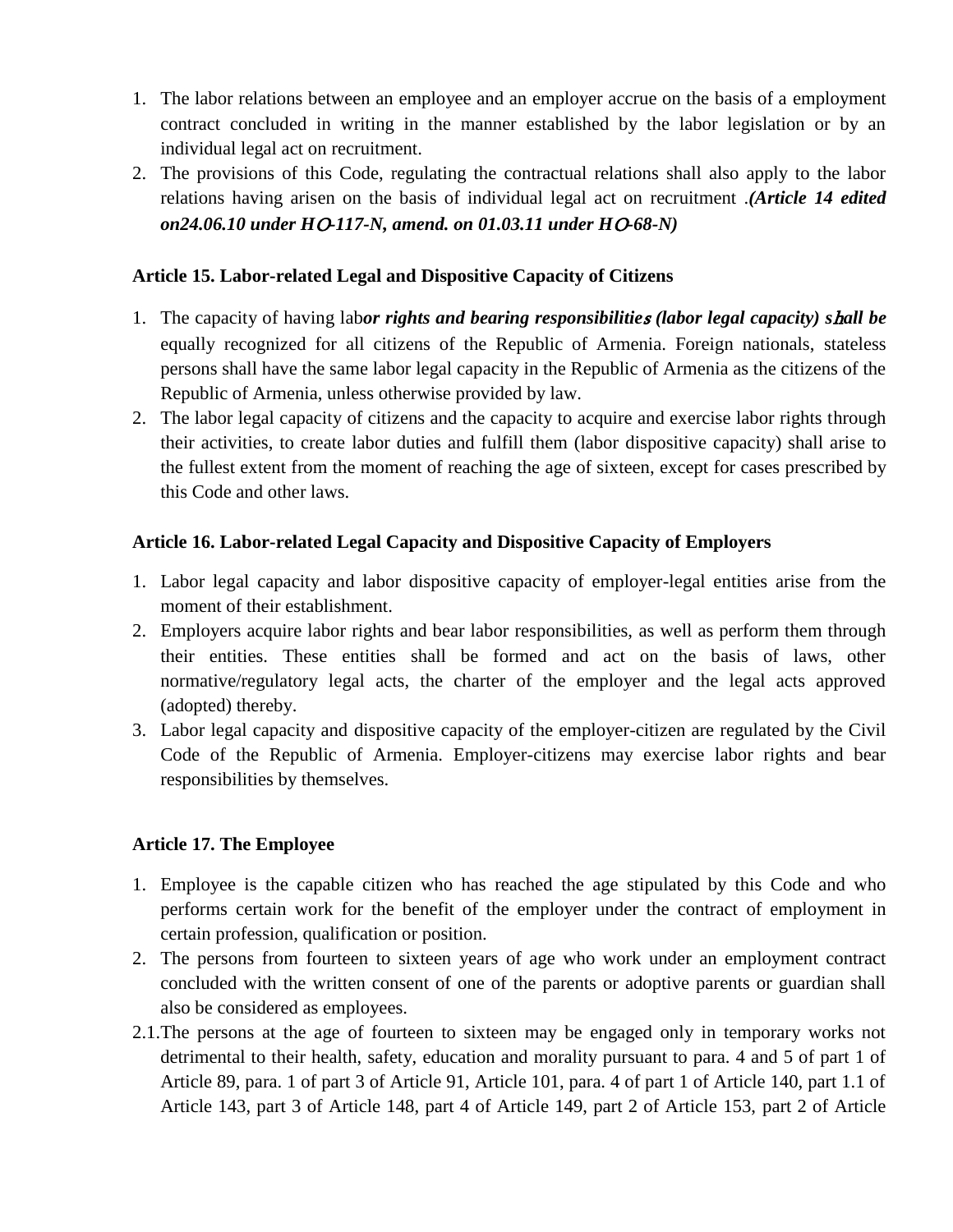154, part 7 of Article 155, para.1 of part 4 of Article 164, part 3 of Article 209, part 2 of Article 240, part 1 of Article 249 and Article 257 of this Code.

- 2.2.The persons under the age of fourteen may be engaged in making creative output (creative work) in cinematography, sport, theatrical and concert establishments, circus, TV and radio and (or) performing such works under written consent of one of the parents, adoptive parents, or guardian or the adoption and guardian body, which shall neither be detrimental for the health and morality, nor prevent from education or prejudice their safety and security pursuant to the requirements of para. 4, para. 5 of part 1 of Article 89, para. 1 of part 3 of Article 91, Article 101, para. 1-3 of part 1 of Article 140, para, 1.1of Article 143, part 3of Article 148, part 4 of Article 149, part 2 of Article 153, part 7 of Article 155, para. 1 of part 4 of Article 164, part 3 of Article 209, part 1 of Article 249 and Article 257 of this Code.
- 3. The persons from fourteen to eighteen years of age may not be engaged in work on days off, non-working days: holidays and memorial days, except for the cases when participating in sport and cultural events.
- 4. A temporary employment contract shall be concluded with the persons under the age of sixteen. *(Article 17 edited, amend. on 24.06.10 under H*Օ*-117-N)*

### **Article 18. Employer**

- 1. The employer is the participant of labor relations who uses the work of citizens on the basis of employment contract and (or) in the manner established by law.
- 2. A legal entity having labor legal capacity and dispositive capacity may become an employer regardless of the organizational and legal and ownership form, nature and type of activities, as well as a natural person.

In cases provided for by the legislation, other subjects (institution, state or local self‐governing body, etc.) having the right to conclude employment contracts may act as employers.

### 3. *(Part invalidated on 24.06.10 under H*Օ*-117-N )*

*(Article 18 suppl., amend.on 24.06.10 under H*O*-117-N)*

### **Article 19. Workers' Collective, Procedure for Taking Decisions by Workers' Collective**

Workers' collective includes all employees being in labor relations with the employer.

The workers' collective takes its decisions through staff meetings (assembly).

- 1. The staff meeting is legally qualified/has quorum if more than half of the employer's employees partake therein and the assembly is legally qualified/has quorum if more than two thirds of the delegates elected by the employees partake therein.
- 2. Decisions of the staff meeting (assembly) are deemed approved if more than fifty percent (50%) of the participants (delegates) of the meeting (assembly) voted for it, except for the cases provided for by this Code.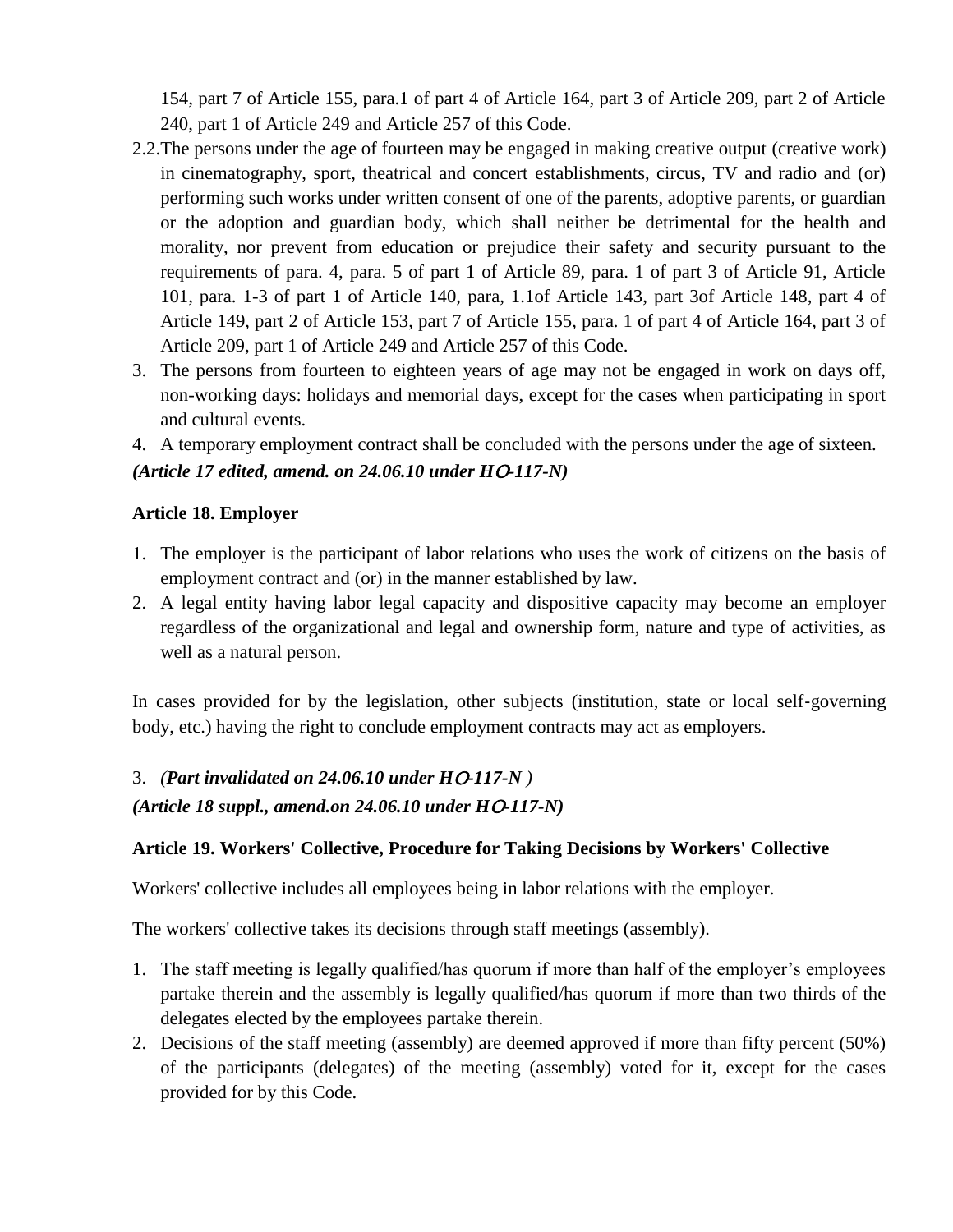- 3. With the decision approved by the majority of votes of the participants of the staff meeting (delegates of the assembly), decisions of the staff meeting (assembly) may be taken by secret ballot.
- 4. The workers' collective may also take its decisions with the sum‐up of votes received from the meetings convened by structural and detached subdivisions of the organization.

#### **Article 20. Length of Service**

- 1. The time period during which the citizen was in labor relations regulated by this Code is considered to be the length of service, as well as other periods that may be counted in the length of service in accordance with normative/regulatory legal acts or collective agreements to which the labor legislation, other normative/regulatory legal acts and collective agreements attach certain labor rights or additional labor guarantees and privileges. Length of service may be:
- 1) general length of service counting the whole period of the labor relations of the citizen, as well as other periods permitted to count in the length of service;
- 2) special or professional length of service counting the periods over which work of specific profession as indicated in the education certificate or certificate of required proficiency/competence, was performed or specific position was held or work performed under specific working conditions, as well as other periods permitted to count in length of service of the given type;
- 3) length of service with a certain organization or counting working period at the same position with the same employer , as well as the periods permitted to count in the length of service of the given type;
- 4) uninterrupted length of service counting period of work with the same organization (or the same employer) or several organizations (employers) where the shift from one workplace to the other was made upon mutual agreement of employers or upon other grounds for not interrupting the length of service or when the intervals in the shift from one work to another are not in excess of one month;
- 5) insurance-related length of service counting total period of employment and other activities not prohibited by the legislation of the Republic of Armenia during which the citizen was subject to insurance, and mandatory social security contributions were made for him/her and (or) by him/her pursuant to a procedure established by law;
- 2. The procedure for calculation of the length of service shall be established by the Government of the Republic of Armenia.

*(Article 20 amend. on 24.10.07 under HO-238-N, suppl. on 24.06.10 under HO-117-N)*.

# **CHAPTER 3.**

### **REPRESENTATION IN COLLECTIVE LABOR RELATIONS**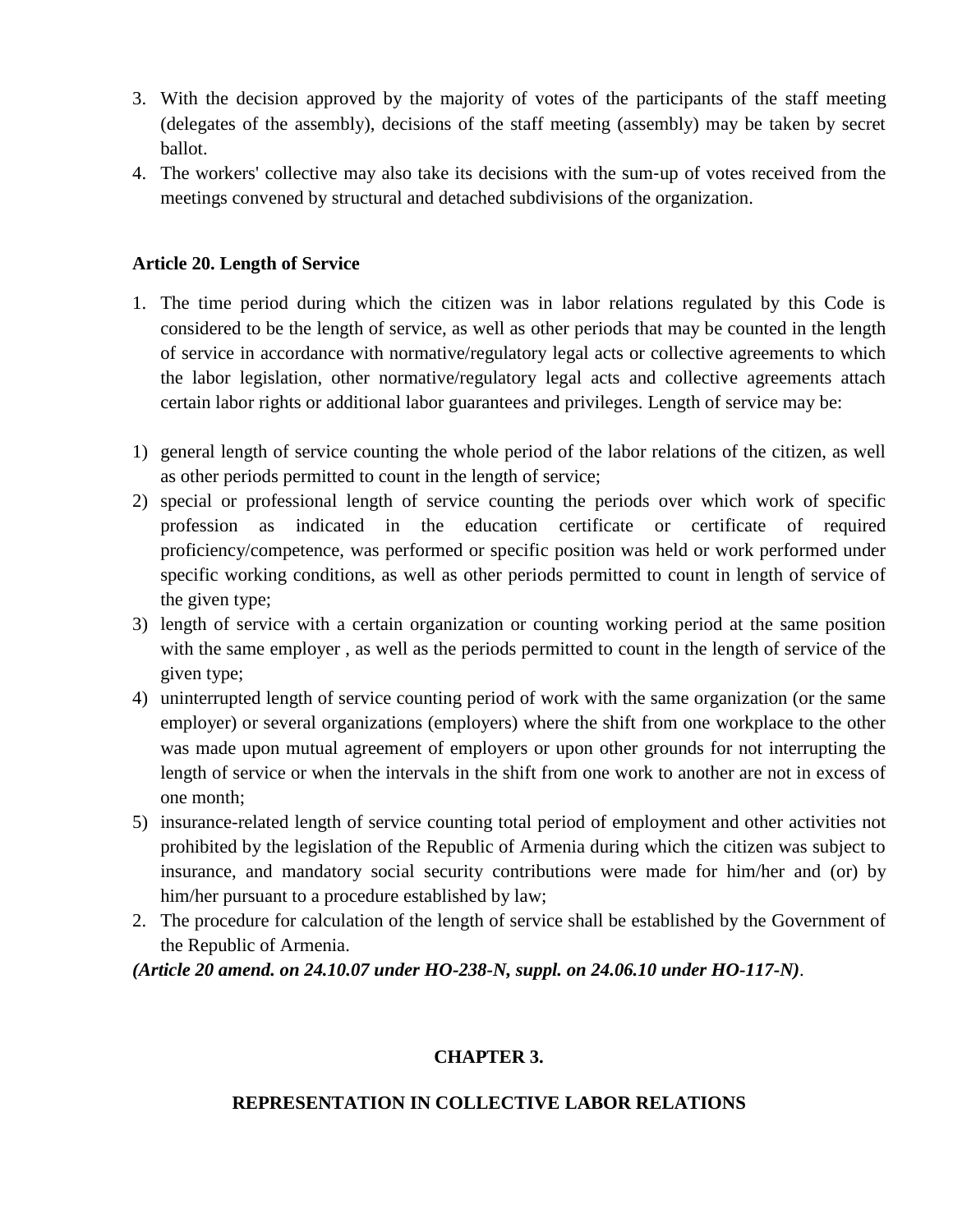### **Article 21.Voluntariness and Freedom of Representation**

Aimed at protecting and representing their rights and interests employers and employees may freely and voluntarily join and establish trade unions and employers' associations in the manner established by law.

### **Article 22. Fundamental Principles of Representation**

- 1. Employers and employees may acquire labor rights and obligations, change or waive and protect them through their representatives. Employers and employees may be represented both in collective and individual labor relations. Representation in collective labor relations shall be regulated by this Code and other laws, whereas representation in individual labor relations shall be regulated by the Civil Code of the Republic of Armenia.
- 2. Representation in collective labor relations shall take place, if a given representative represents the will of more than half of employees. Obligations of general nature assumed through such representation shall also be binding upon all employees who are not vested with the special powers endowed to the representative of the staff, who are within the scope of such obligations so assumed.

### **Article 23. Representatives of Employees**

1. The rights and interests of employees in labor relations may be represented and protected by representatives of employees: trade unions, representatives (body) elected by staff meetings (assembly).

If an organization has no trade union (trade unions) or any of the existing trade unions fail to unite more than half of the number of employees of the organization, the staff meeting (assembly) of the employees may elect representatives (body).

The availability of the representatives (body) elected by the staff meeting (assembly) in the organization shall not hinder the fulfillment of the functions of trade unions.

In case of the absence of representatives of employees in the organization, the functions of the staff meeting (assembly) on representation and protection of the rights may be transferred to the respective sectoral or territorial trade union.

In this case the staff meeting (assembly) shall elect a representative (representatives) to participate in the collective bargaining with the given employer within the delegation of sectoral or territorial trade union.

2. One and the same person may not concurrently represent and protect the interests of both employees and employers.

*(Article 23 edited. on 24.06.10 under H*Օ*-117-N)*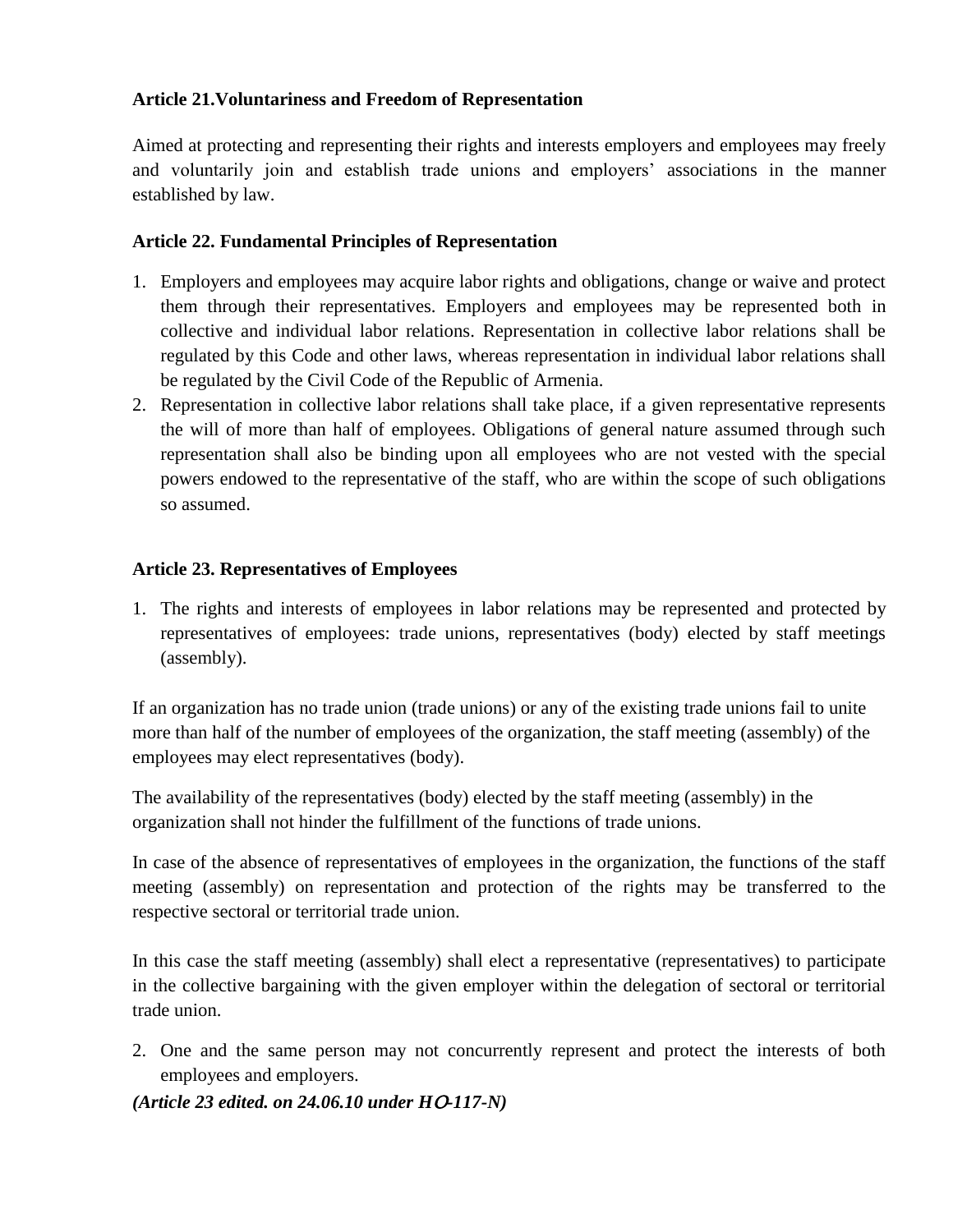# **Article 24. Regulation of Activity of the Bodies, Representing the Rights and Interests of Employees**

While protecting labor, professional, economic and social rights and interests of employees, the representatives of employees shall be guided by this Code, laws, other normative/regulatory legal acts and the charters thereof.

*(Article 24 edited on 24.06.10 under H*Օ*-117-N)*

### **Article 25. The Rights of Representatives of Employees**

- 1. The representatives of employees shall have the right to:
- 1) draft their own charters and procedural regulations, freely elect their representatives, fill up their administrative staff and carry out their activity and draw up their own programs;
- 2) obtain information from the employer in the manner established by this Code;
- 3) submit proposals/recommendations to the employer on work organization;
- 4) conduct collective bargaining in the organization, conclude collective agreements, exercise supervision over the implementation thereof;
- 5) exercise non-state supervision in the organization over the implementation of the labor legislation and other normative/regulatory legal acts containing norms of labor right;
- 6) appeal through judicial procedure the decisions and actions of the employer and the authorized persons thereof contradicting the legislation of the Republic of Armenia, as well as collective agreements and labor contracts or violating the rights of representatives of employees within the organization;
- 7) participate in the development of production programs and implementation thereof in the organization;
- 8) submit proposals/recommendations to the employer on improvement of the working and rest conditions for the employees, introduction of new equipment, facilitation of manual work, review of the standards of manufacturing, as well as on the amount and patterns of remuneration;
- 2. Trade unions, except for as set forth in part 1 of this Article, shall have the right to:
- 1) ensure reconciliation of the interests of employees and employers in collective labor relations at different levels of social partnership;
- 2) submit proposals/recommendations to state and local self-governing bodies;
- 3) organize and lead strikes.
- 3. The representative of employees, may, under the collective agreement, be granted additional powers not contradicting the legislation.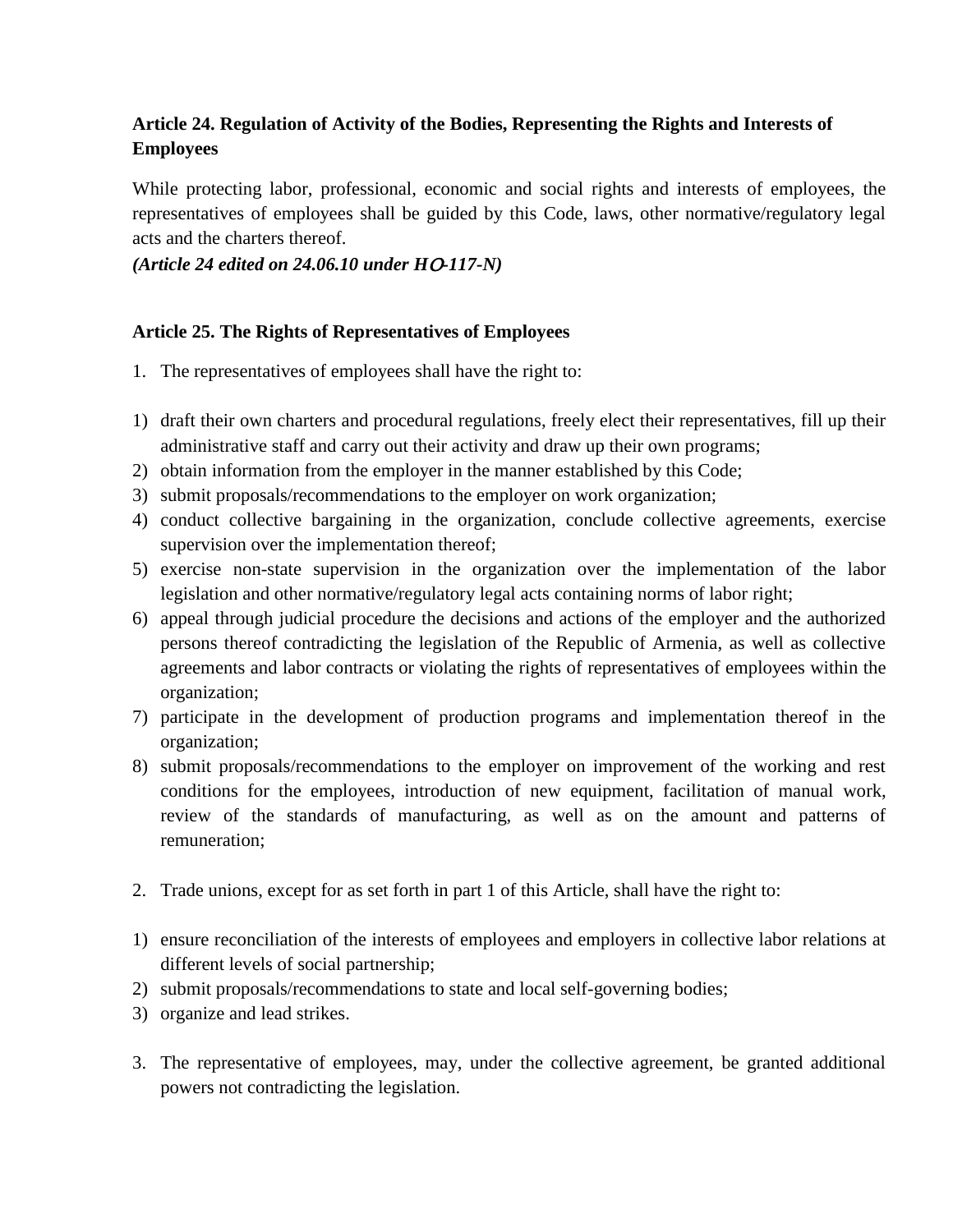### *(Article 25 edited on 24.06.10 under H*Օ*-117-N)*

# **Article 26. The Responsibilities and Rights of Employers in Relation to Representatives of Employees**

- 1. The employer shall be obliged to:
- 1) respect the rights of the representatives of employees and do not hinder their activities. The activities of the representatives of employees may not be terminated at the employer's discretion;
- 2) when taking decisions that may affect the employees' legal status, hold consultations with the representatives of employees and, in cases provided for by this Code, obtain their consent;
- 3) ensure conduct of collective bargaining within the shortest time span;
- 4) consider the proposals/recommendations of the representatives of employees within the term set forth in this Code and, where such term is not set, no later than within one month, and respond thereto in writing;
- 5) provide the representatives of employees free of charge with the required information on the issues related to the work;
- 6) discharge other responsibilities established under collective agreements;
- 7) ensure the exercise of the rights of the representative of employees as established by the legislation.
- 2. In case of violation by the representative of employees the employer's rights, requirements of the legislation or norms of agreements, the employer shall have the right to take legal recourse in the manner established by the legislation requesting termination of unlawful activities of the representative of employees.

### **Article 27. Representatives of Employers**

- 1. In collective and individual labor relations of the organization the head (director, general director, chairman, etc.) of the organization acts as a representative of the employer. In cases provided for by law or the charter of the organization, employers may as well be represented by other persons.
- 2. The employer shall have the right to transfer/assign his/her powers in the sphere of labor law or a part thereof to citizens or legal entities.
- 3. A corresponding association of employers shall act as representative of the employers in collective relations of republican/national, sectoral and territorial levels.

The association of employers is a legal entity considered as a non-commercial organization unifying employer-organizations and employer-citizens. Association member employer-organizations are represented in the association through their authorized representatives.

The activity of the association of employers shall be regulated by this Code, by law and its charter.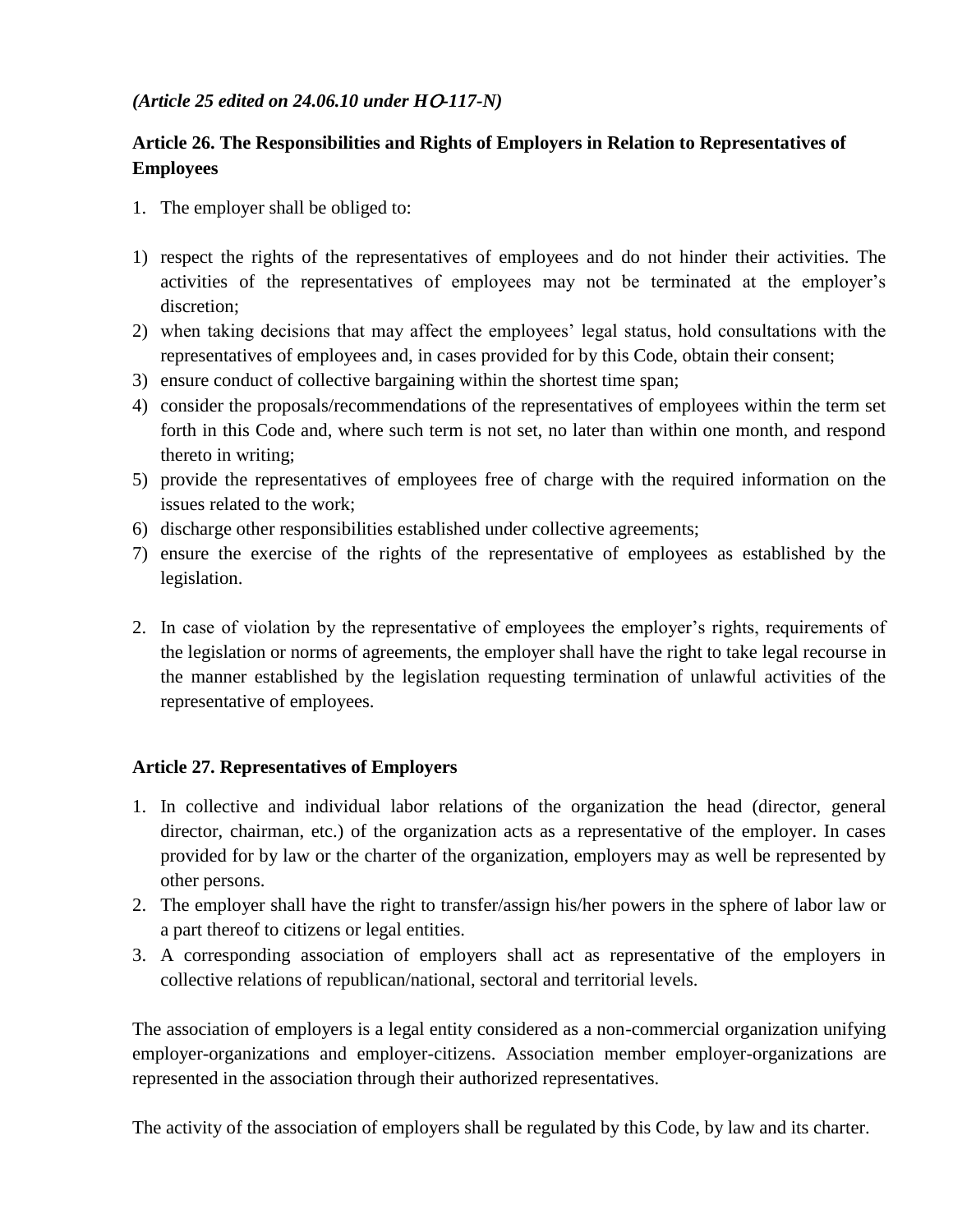### **CHAPTER 4.**

#### **TERMS**

#### **Article 28. Determination of the Term**

- 1. The term set forth by the labor legislation, other normative/regulatory legal acts containing norms of labor right, collective agreements and employment contracts or by the court, is determined by the end of a certain time period counted by calendar year, month, date or years, months, weeks, days or hours.
- 2. The term may also be determined by a reference to a certain event, which should inevitably take place.

#### **Article 29. Calculation of Terms**

- 1. The term determined by a certain time period shall start on the day following the calendar year, month, date or event signifying the beginning of the term.
- 2. The term calculated in years shall expire on the relevant date and month of the last year of the term. Where it is impossible to determine exactly the starting month of the term calculated in years, the last day of the term shall be considered to be the thirtieth day of June of the corresponding year.

The rules for the terms calculated in months shall apply to semi-annual terms.

- 3. The rules for the terms calculated in months shall apply to quarterly terms. At that the quarter is considered to be equal to three months and calculation of quarters is made from the beginning of the year.
- 4. The terms calculated in months shall expire on corresponding date of the last month of the term.

If the term calculated in months expires in the month, which does not have corresponding date, then the term expires on the last day of that month.

If it is impossible to clearly determine the day, when the term calculated in months began, then the last day of the term is considered to be on the fifteenth of the corresponding month.

- 5. The term determined by half a month shall be considered a term calculated in days and deemed equal to fifteen days.
- 6. The term calculated in weeks expires on the corresponding day of the last week of the term.
- 7. Day-offs and non‐working days holidays and commemoration/memorial days are also included in the terms calculated in calendar days. If the last day of the term coincides with a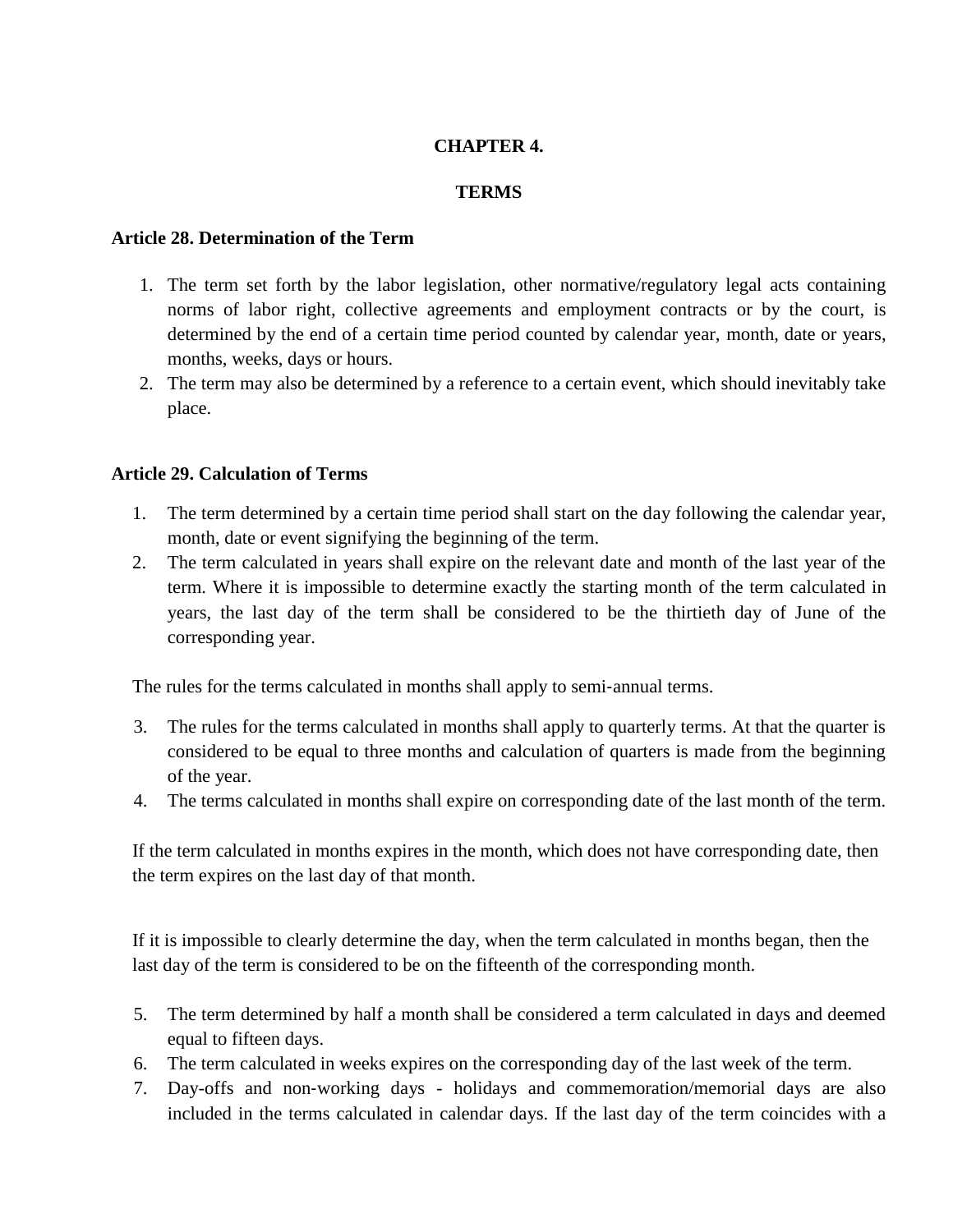non‐working day, then the following working day is considered to be the last day of the term. The term calculated in days shall be calculated in calendar days, unless otherwise provided by the labor legislation or other normative/regulatory legal acts containing norms of labor right.

- 8. If a term is set for the performance of a certain action, the action may be performed by 24:00 h of the last day of the term. However, if the action is to be performed in the organization, the term shall expire at the hour when corresponding operations in the organization are stopped in conformity with the established rules.
- 9. Applications and notifications (documents) submitted to a communication organization in writing by 24:00 h of the last day of the term are deemed as timely delivered.

### **Article 30. Limitation of Actions**

- 1. Limitation of actions is the period of time envisaged for the protection of the right through the claim of the person whose right was violated.
- 2. The general period of limitation of actions for the relations regulated by this Code shall be three years except for the cases prescribed by this Code. For certain types of claims shorter or longer period, i.e., special periods against the general period of limitation of action, may be defined by laws.
- 3. Limitation of actions shall not applied to claims for the protection of employee's honor and dignity, as well as to reimbursement of salary and compensation of damages caused to employee's life or health.

The provisions on limitation of actions of the Civil Code and Civil Procedure Code of the Republic of Armenia may apply to labor where the labor legislation does not provide for any provisions related to the application of limitation of actions.

### **Article 31. Period of Cancellation**

- 1. The labor legislation may establish such terms upon expiry of which the rights and responsibilities related thereto shall be canceled (period of cancellation).
- 2. The period of cancellation shall not be subject to suspension, extension or renewal except for the cases provided for by the labor legislation.

### **Article 32. Procedural Time Limits**

The time limits established by the labor legislation for fulfillment of procedural actions are defined by the provisions of the Civil Procedure Code of the Republic of Armenia for calculating and applying such terms, except for the cases provided for by the labor legislation.

# **CHAPTER 5.**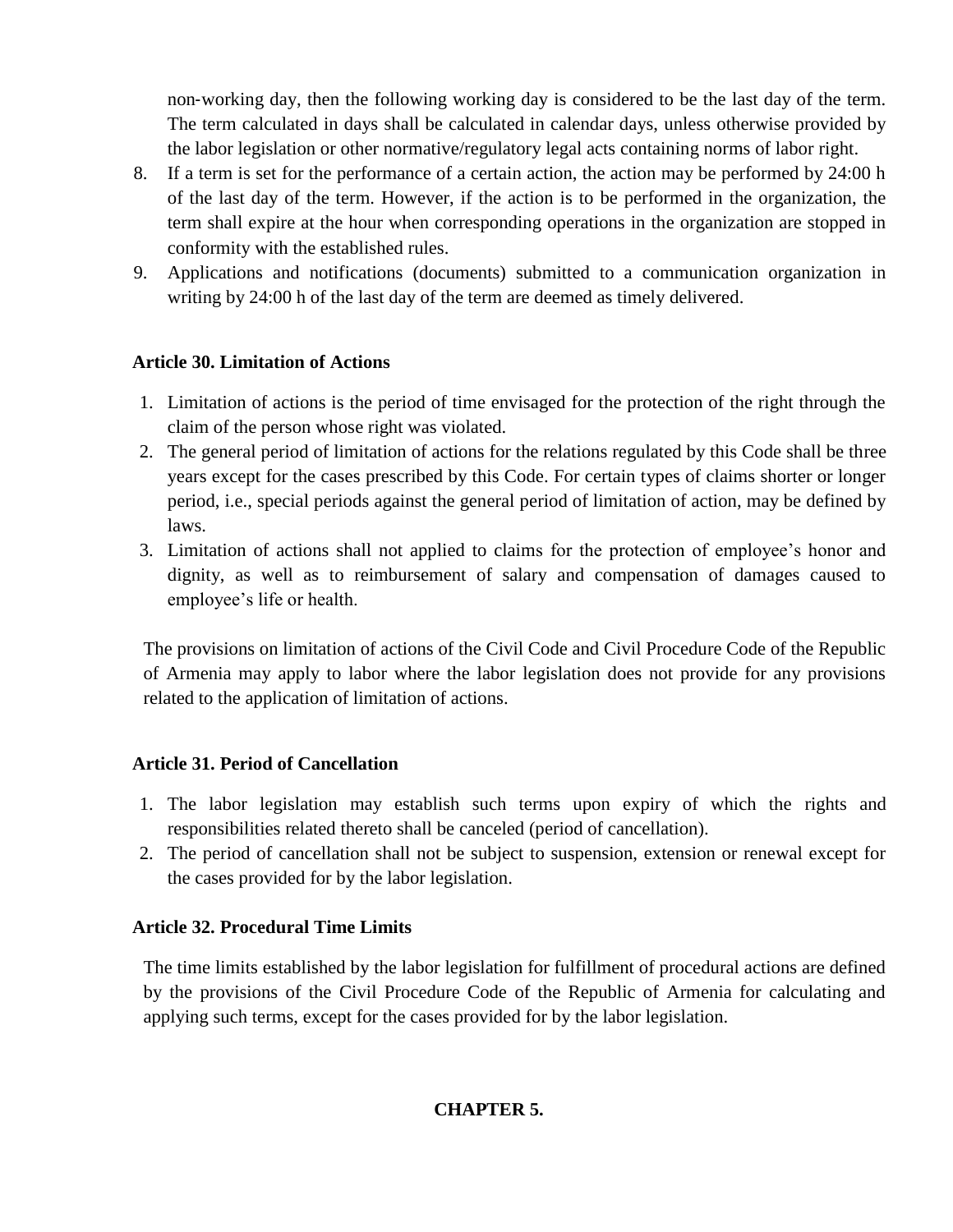#### **CONTROL AND SUPERVISION OVER COMPLIANCE WITH THE LABOR LEGISLATION**

# **Article 33. Entities Exercising Control and Supervision over Compliance with the Labor Legislation**

State control and supervision over compliance with the requirements of the labor legislation, other normative/regulatory legal acts containing norms of labor right and collective agreements shall be exercised by the respective state bodies, whereas non-state supervision - by representatives of employees and by employers (representatives of employers).

*(Article 33 amend. on 24.06.10 under HO-117-N)*

**Article 34. State Control and Supervision over Compliance with the Labor Legislation, and Collective Agreements** *(Article ceased to be in force on 17.12.14 under HO-256-N)*

# **Article 35. Non-state Supervision over the Compliance with the Labor Legislation, and Collective Agreements**

Non-state supervision over compliance by employers with the labor legislation, other normative/regulatory legal acts containing norms of labor law and collective agreements shall be exercised by representatives of employees, and non-state supervision over compliance by employees with the labor legislation, other normative/regulatory legal acts containing norms of labor law and collective agreements shall be exercised by employers (representatives of employers).

*(Article 35 amend. on 24.06.10 under HO-117-N)*

### **CHAPTER 6.**

### **EXERCISE AND PROTECTION OF LABOR RIGHTS**

#### **Article 36. Grounds for Accrual of Labor Rights and Responsibilities**

Labor rights and responsibilities may accrue, change or cease:

- 1) based on the grounds provided for by this Code, other laws, other normative/regulatory legal acts containing norms of labor right, employment contracts and collective agreements, as well as the actions of citizens and employers, which although are not stipulated by laws or other legal acts, however, according to the principles of the labor legislation accrue labor rights and responsibilities;
- 2) by acts of state and local self-governing bodies, which are stipulated by law as grounds for accrual of labor rights and responsibilities;
- 3) by judicial act stipulating labor rights and responsibilities;
- 4) as a consequence of causing damage;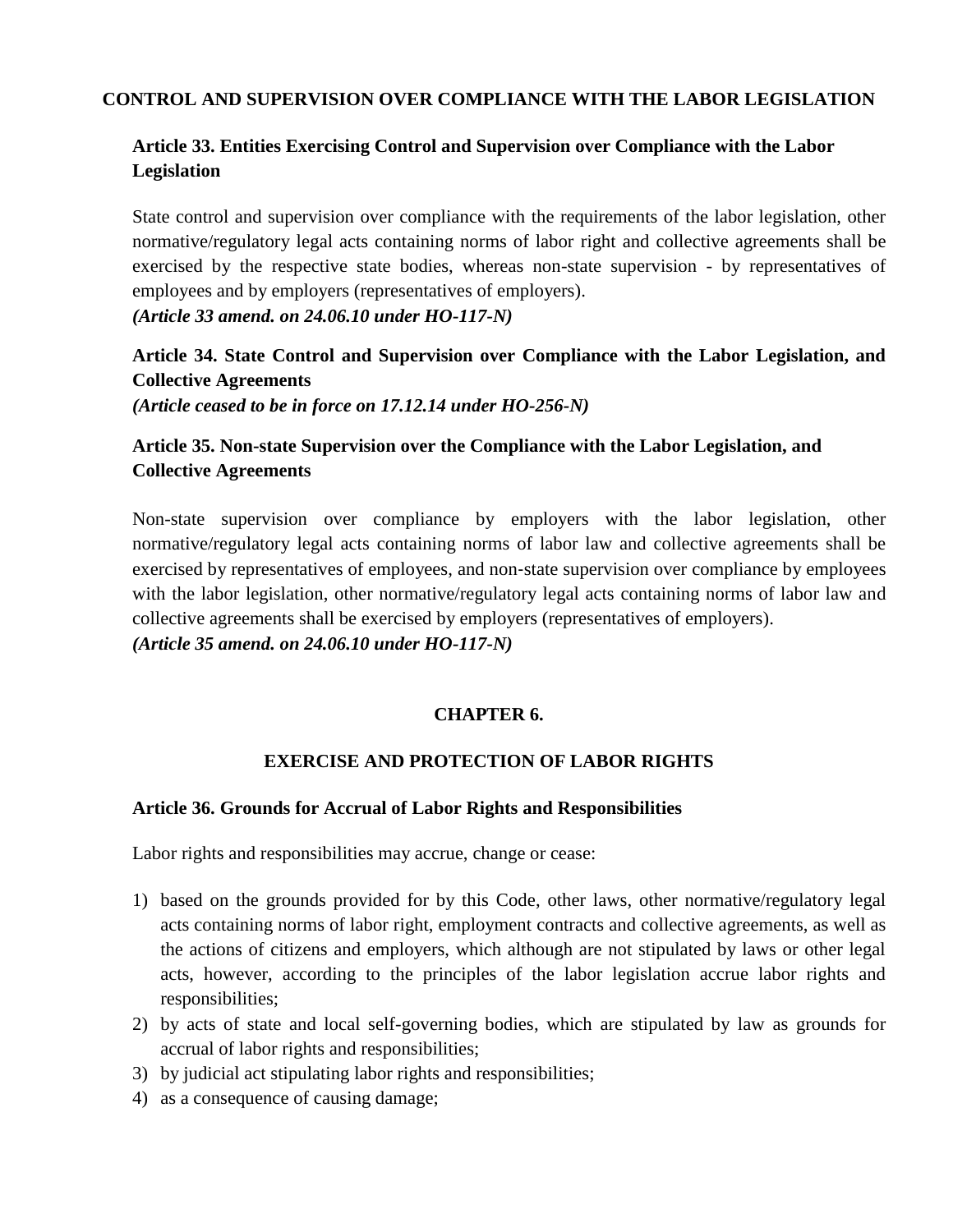5) as a consequence of such events to which laws or other legal acts attributes accrual of laborrelated legal consequences.

#### **Article 37. Exercise of Labor Rights and Fulfillment of Obligations**

- 1. While exercising their rights and fulfilling their obligations employers, employees and their representatives are bound to comply with the law, act in good faith (bona fide) and reasonable manner. Abuse of labor rights is prohibited.
- 2. While exercising labor rights and fulfilling obligations other person's rights and interests protected by law shall not be violated.

3. *(Part ceased to be in force on 24.06.10 under HO-117-N*). *(Article 37 amend. on 24.06.10 under HO-117-N)*

#### **Article 38. Protection of Labor Rights**

- 1. Protection of labor rights, in accordance with the jurisdiction over the cases set forth in the Civil Procedure Code of the Republic of Armenia, shall be exercised by the court.
- 2. Labor rights shall be protected by the representatives of employees.
- 3. The protection of labor rights shall be provided as follows:
- 1) by recognizing the right;
- 2) by reinstating the situation existed before the violation of the right;
- 3) by preventing and eliminating the actions, which violate the right or create a threat for its violation;
- 4) by recognizing the legal act of state or local self-governing body or employer as invalid;
- 5) by non-application by the court of the act of state or local self-governing body, i.e. the employer, that contradicts the law;
- 6) by self-protection of the right;
- 7) by enforcing to discharge the obligations in-kind;
- 8) by repair the damage;
- 9) by exacting fines (penalties);
- 10) by terminating or modifying legal relationship;
- 11) in other ways prescribed by law.

*(Article 38 edited, suppl. on 24.06.10 underHO-117-N)*

### **SECTION 2.**

### **COLLECTIVE LABOR RELATIONS**

### **CHAPTER 7.**

#### **SOCIAL PARTNERSHIP IN THE SPHERE OF LABOR**

#### **Article 39.The Concept and Principles of Social Partnership**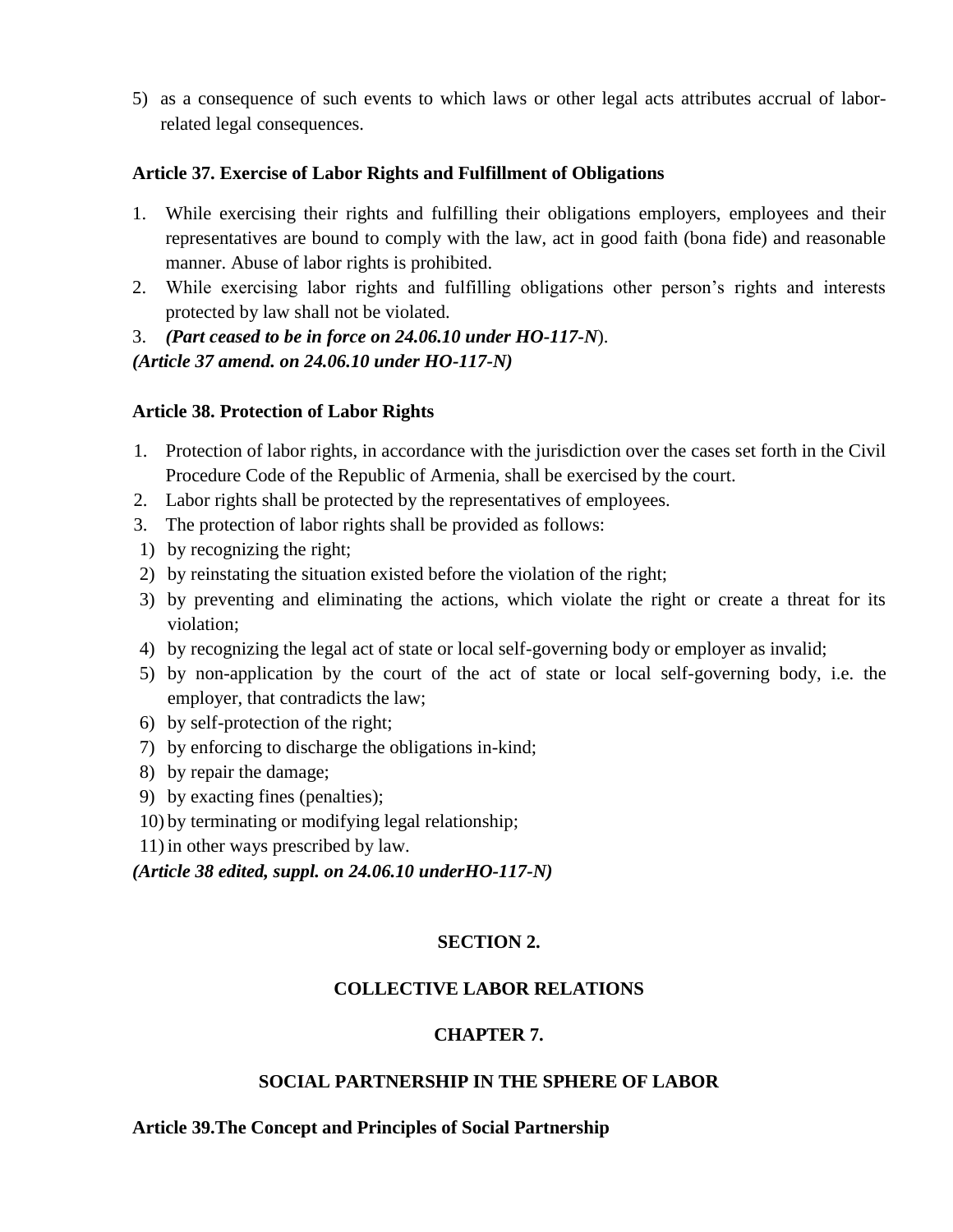- 1. Social partnership is a system of relationships between the employees (their representatives), employers (their representatives), and in cases prescribed by this Code, the Government of the Republic of Armenia, which is called upon to ensure the consolidation of the interests of employees and employers in collective labor relations.
- 2. The main principles of social partnership are:
- 1) legal equality of the parties;
- 2) freedom of collective bargaining;
- 3) consideration of the interests of the parties and displaying respectful attitude;
- 4) compliance by parties and their representatives with the requirements of the labor legislation and other normative/regulatory legal acts;
- 5) authorization of the representatives of the parties;
- 6) freedom of choice of work‐related issues offered for discussion;
- 7) voluntariness of the parties to assume obligations;
- 8) feasibility of the obligations assumed;
- 9) obligatoriness to perform collective agreements;
- 10) control and supervision over the implementation of collective agreements;
- 11) responsibility for non‐implementation of collective agreement due to the fault of the parties or their representatives.

### **Article 40. Parties of Social Partnership**

Employees and employers are the parties of social partnership represented by their representatives. In case of tripartite social partnership, the representatives of the Government of the Republic of Armenia shall partake therein on equal basis, together with the representatives of employees and employers.

### **Article 41. System of Social Partnership**

The system of social partnership involves the following levels:

- 1) republican (national) level, which stipulates the basics for the regulation of labor relations in the Republic of Armenia. Parties to such partnership are the Government of the Republic of Armenia, Confederation/Republican Union of Trade Unions, the Republican Union of Employers;
- 2) sectoral level, which establishes the basics for the regulation of labor relations in respective sector (sectors) of economy (production, service industry, profession). The parties of such partnership are the respective sectoral republican union of trade union organizations and the respective sectoral union of employers;
- 3) territorial level, which establishes the basics for the regulation of labor relations in a specific territory. The parties of such partnership are the respective territorial union of trade union organizations and the respective territorial union of employers;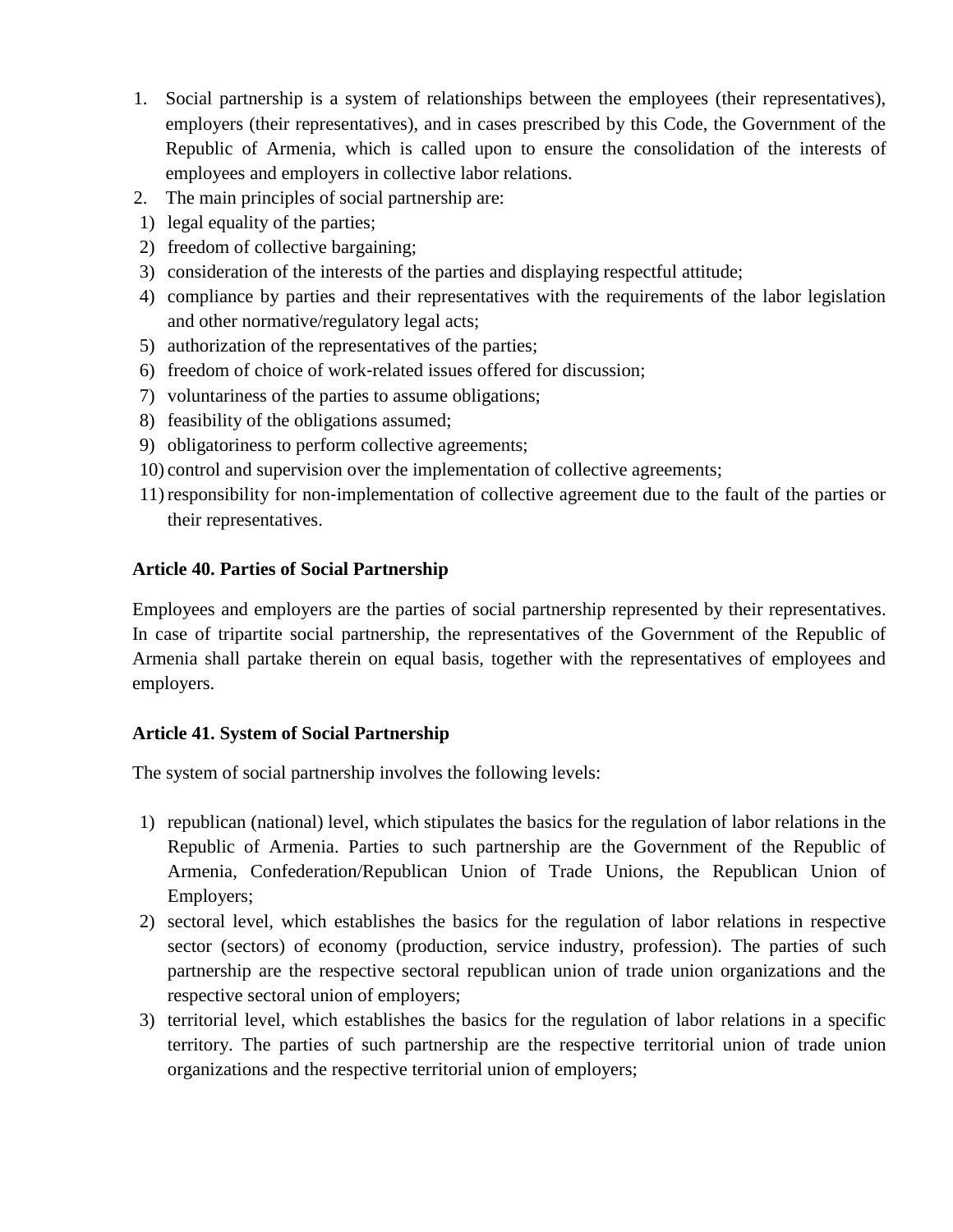- 4) organization level, which establishes certain mutual labor obligations between the employer and employees. The parties of such partnership are the employer and the representatives of employees.
- *(Article 41amend. on 24.06.10 under HO-117-N)*

# **Article 42. Types of Social Partnership**

Social partnership, as a rule, is carried out as follows:

- 1) through conducting collective bargaining related to drafting and conclusion of collective agreement;
- 2) through holding mutual consultations and exchanging information.

# **Article 43. Receipt of Information**

- 1. Employees are entitled to receive any information on labor relations not prohibited by law.
- 2. Employer provides the representatives and organizations of employees with information on labor relations. The extent of the information submitted is conditioned by the level of social partnership.
- 3. The information includes:
- 1) information on current and future activities of the employer;
- 2) information on possible changes in employment;
- 3) information on the measures to be undertaken in case of possible reduction in the number of employees;
- 4) other information on labor relations, unless such information is regarded as state, official and commercial secret.
- 4. The procedure and conditions for the provision of information is defined upon agreement of the parties.

# **Article 44. Peculiarities of the Application of the Norms of Section 2 of this Code**

- 1. The norms of Section 2 of this Code are applicable for state and local self-governing bodies as established by law, as well as for employees of the Central Bank of the Republic of Armenia in the manner prescribed by this Code.
- 2. The norms set forth in Section 2 of this Code are not applicable to labor relations of special officers and persons holding political, discretionary and civil positions.

*(Article 44 edited on24.06.10 under HO-117-N)*

# **CHAPTER 8.**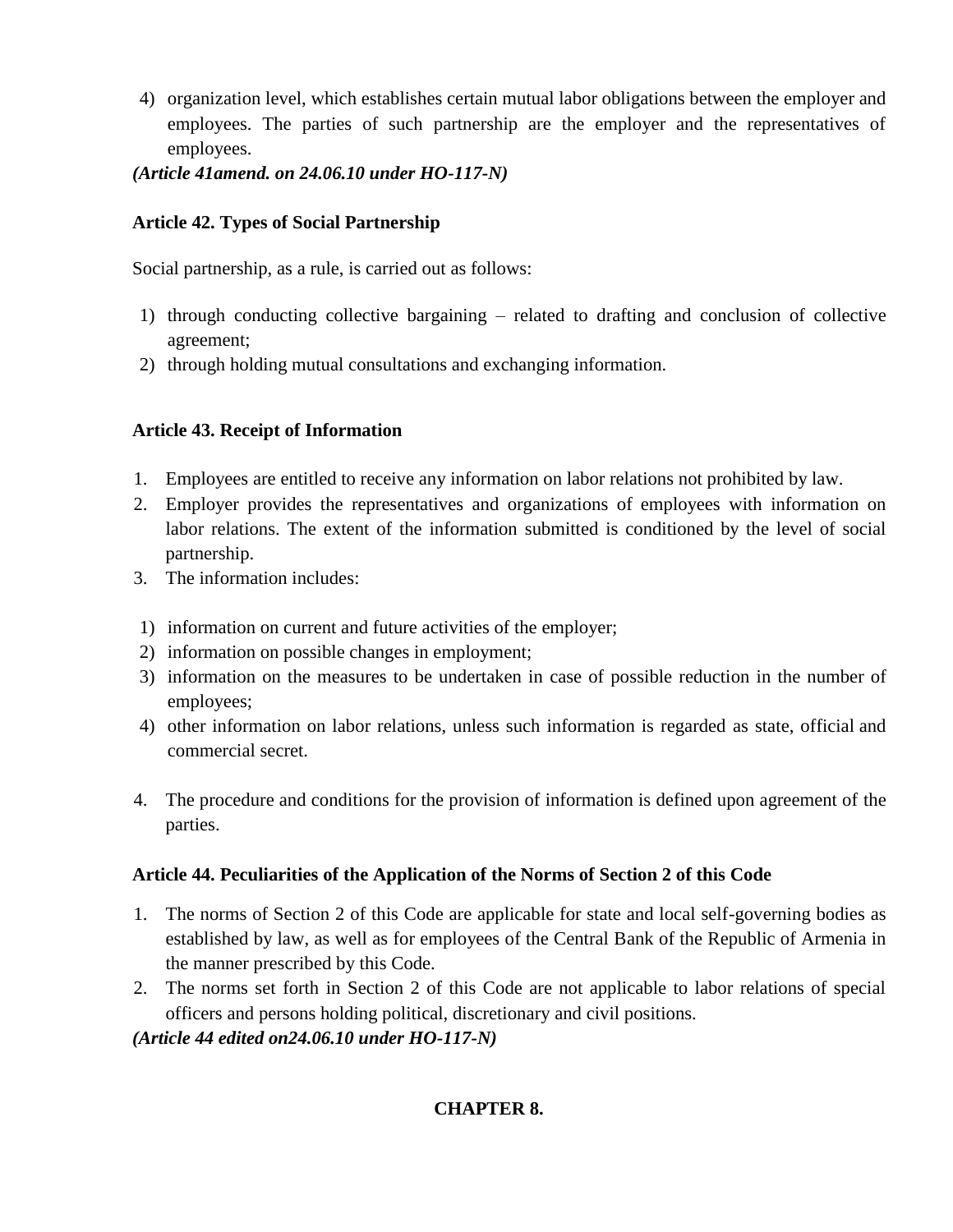### **GENERAL PROVISIONS ON COLLECTIVE AGREEMENTS**

### **Article 45. Collective Agreements**

- 1. Collective agreement is an agreement voluntarily concluded in writing between employer (representative of employer) and representatives of employees or association of employers and trade unions, and in cases prescribed by this Code, also between the Government of the Republic of Armenia, which regulates labor relations between employees and employers. Collective agreements are bilateral, except for collective agreements concluded with participation of the Government of the Republic of Armenia, which is tripartite.
- 2. Parties to collective labor relations and their representatives reconcile their interests and settle disputes through collective bargaining. A party willing to participate in collective bargaining shall be obliged to notify the other party thereon in writing. The objective of collective bargaining, as well as recommendations and requirements shall be mentioned in notification.
- 3. Parties to collective bargaining agree on the starting date and procedure of collective bargaining.
- 4. Collective bargaining must be conducted within reasonable bounds and without procrastination.
- 5. Parties to the collective bargaining or their representatives shall have the right to make inquiry to one another on the issues relating to the collective bargaining. The responses to the inquiry should be provided no later than within fifteen days following the day of the inquiry. This period may be changed by additional agreement of parties or their representatives.
- 6. The party providing information shall have the right to require from the other party not to divulge the information received.
- 7. Unless otherwise decided by the parties, collective bargaining shall be deemed completed upon conclusion of the collective agreement or drawing up a protocol of disagreement or upon serving by one of the parties to the other party of a notification in writing on its withdrawal from the collective bargaining.
- 8. collective bargaining shall be deemed to have failed, if the party notified in accordance with part 2 of this Article, refuses to participate in the collective bargaining.

*(Article 45 amend. on 24.06.10 under HO-117-N)*

### **Article 46. Levels of Collective Agreements**

Collective agreements may be of the following levels:

- 1) collective agreements concluded at republican (national) level;
- 2) collective agreements concluded at sectoral or local level;
- 3) collective agreements concluded at the level of organization or its detached (structural) subdivision.

### **CHAPTER 9.**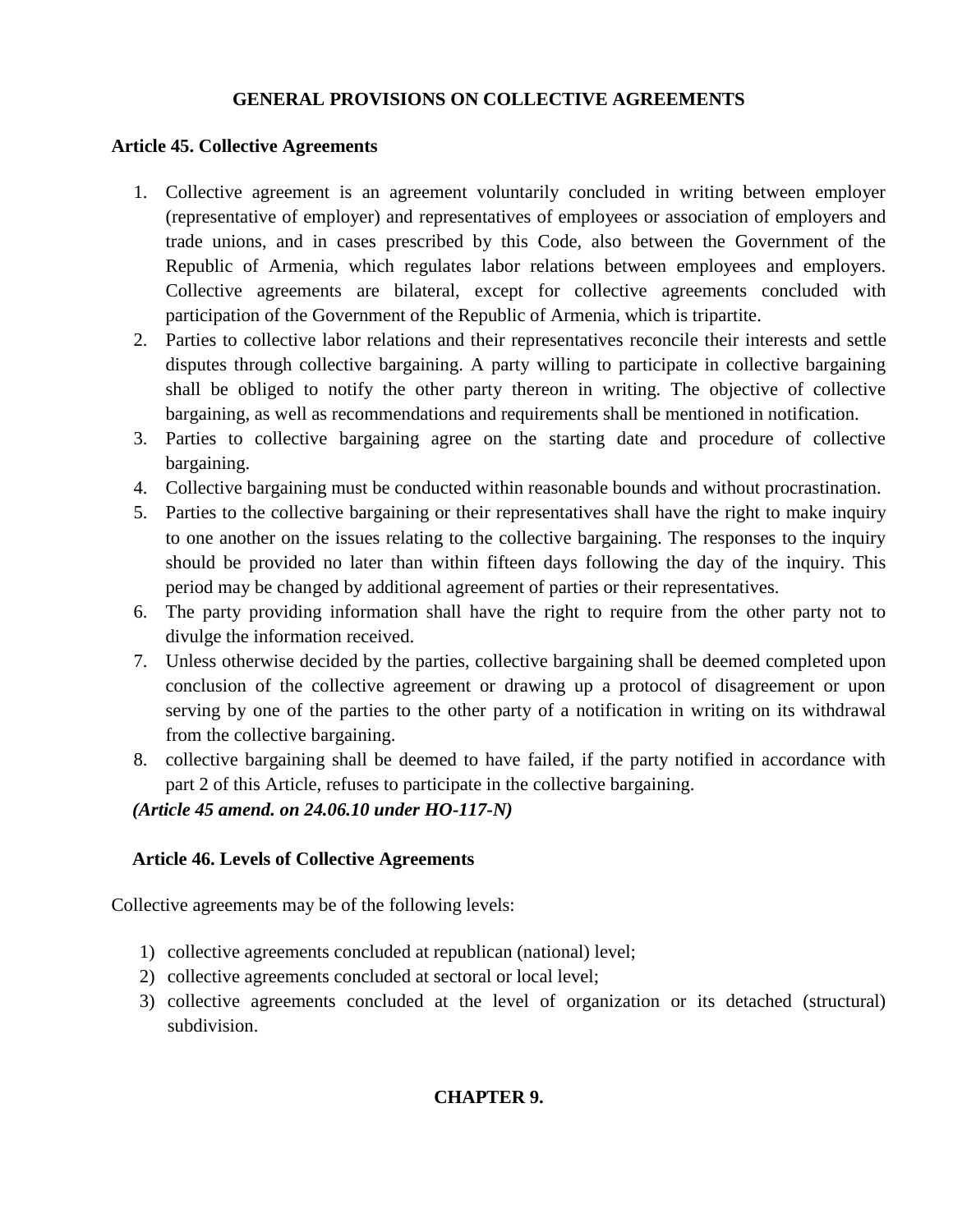### **NATIONAL, SECTORAL AND TERRITORIAL COLLECTIVE AGREEMENTS**

#### **Article 47. Scope of Application of National, Sectoral and Territorial Collective Agreements**

Provisions of national, sectoral and territorial collective agreements are applicable to the employees of the organizations, the employers whereof, during the validity period of the agreement, were members of the association of employers, which have concluded the agreement.

#### **Article 48. Parties to National, Sectoral and Territorial Collective Agreements**

- 1. The Confederation of Trade Unions of Armenia, the Republican Unionof Employers and the Government of the Republic of Armenia are the parties to national collective agreement.
- 2. The Union of employers of respective sector of economy (production, service industry, profession) and the sectoral republican union of trade union organizations are the parties to sectoral collective agreement.

If the Republic of Armenia or community is the employer, the sectoral republican union of trade union organizations and the respective state governance body or the community leader shall be the parties to the sectoral collective agreement.

3. Territorial association of employers engaged in activity in certain territory and territorial units of trade union organizations shall be the parties to territorial collective agreement.

### **Article 49. Content of Republican (National), Sectoral and Territorial Collective Agreements**

- 1. The content and structure of republican (national), sectoral and territorial collective agreements shall be determined by the parties to the agreement.
- 2. Republican (national) collective agreement may define:
- 1) additional measures ensuring work safety and hygiene;
- 2) additional guarantees for employment;
- 3) additional social and labor guarantees deemed necessary by the parties;
- 4) procedure for receiving/obtaining information on implementation of collective agreement and exercising control over it.
- 3. Sectoral and territorial collective agreements may define:
	- 1) conditions of remuneration for work, regulation mechanisms for work remuneration with account of inflation and price rise;
	- 2) conditions of the work;
	- 3) working and rest time (including provision for leaves and their duration);
	- 4) procedure and conditions for reduction in the number of employees, guarantees in case of reductions;
	- 5) conditions for safety and hygiene of work;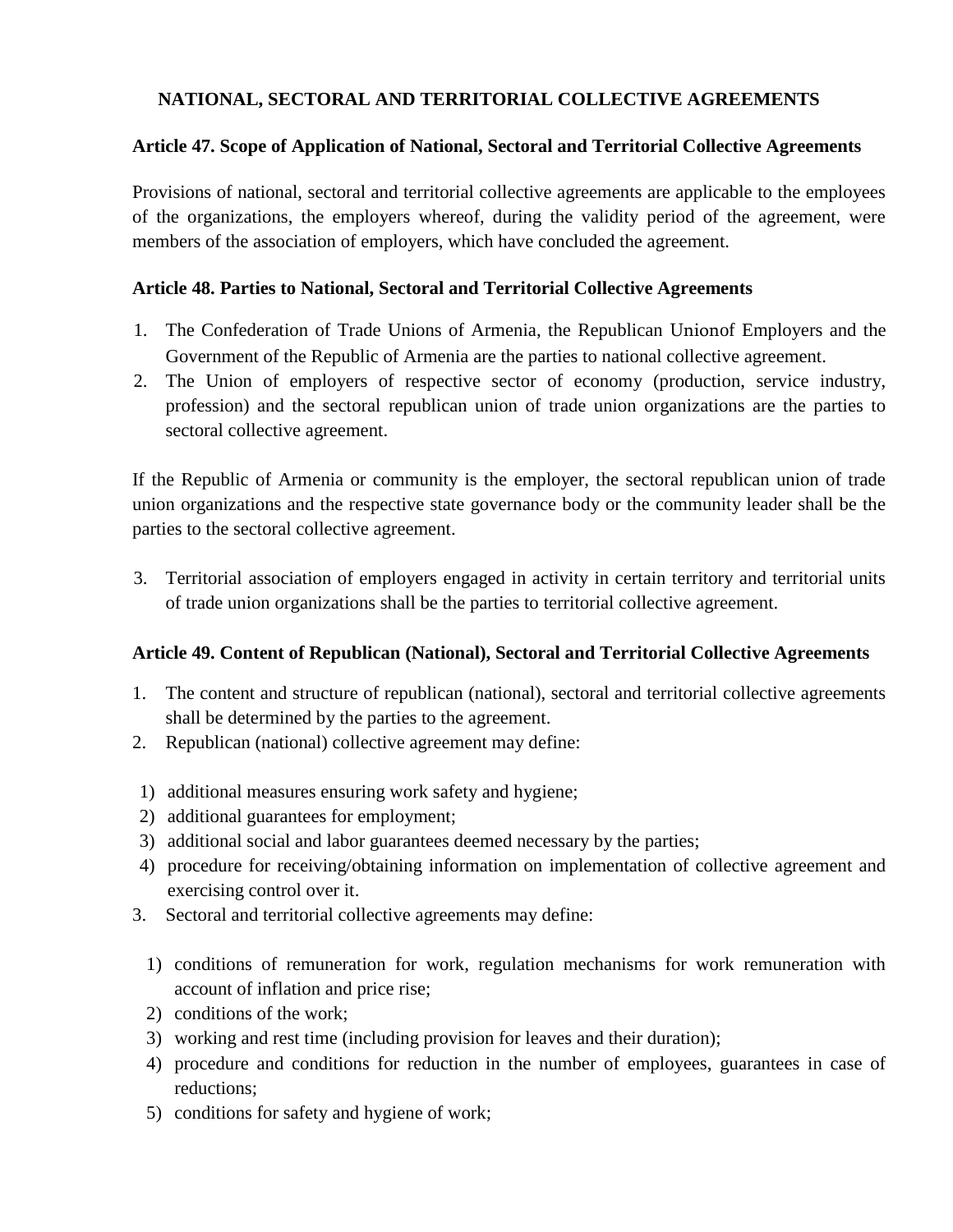- 6) conditions for ecological safety of production and protection of health of employees;
- 7) conditions for acquiring profession, qualification and re-qualification training for employees;
- 8) guarantees and compensations, which the parties may deem necessary;
- 9) procedure for receiving/obtaining information on implementation of collective agreement and exercising control and supervision over the execution thereof;
- 10) liability for non‐performance of the collective agreement;
- 11) procedure and timeframes for raising claims by employees and employers in case of collective labor disputes;
- 12)social partnership arrangements aimed at avoiding collective disputes, strikes;
- 13) other issues upon agreement of the parties.

# **Article 50**. **Procedure for Concluding Republican (National), Sectoral or Territorial Collective Agreements**

- 1. Conclusion of republican (national), sectoral and territorial collective agreements shall be initiated by the parties indicated Article 48 of this Code.
- 2. The procedure and time limits for drafting republican (national), sectoral and collective agreements, as well as other related issues shall be determined by the parties to the agreement.

# **Article 51. Registration of Republican (Na**t**ional), Sectoral or Territorial Collective Agreements**

- 1. Registration of republican (national), sectoral and territorial collective agreements shall be conducted by respective state authorized body upon submission of respective application and collective agreement. The republican (national), sectoral and territorial collective agreements shall, within ten days following the signing thereof, be submitted for registration by the association of employers regarded as apart thereto. Rejection, with any justification, of the registration of a collective agreement signed by the parties and submitted for registration is prohibited.
- 2. If the union of employers fails to submit the agreement for registration within the period set forth in part 1 of this Article, the republican (national), sectoral and territorial collective agreement may be submitted for registration by the trade union regarded as a party to the agreement. The trade union shall submit the republican (national), sectoral and territorial collective agreement for registration within five days following the expiry of the time limit set forth in part 1 of this Article.

# **Article 52. Validity and Termination of Republican (National), Sectoral and Territorial Collective Agreement**

1. Republican (national), sectoral and territorial collective agreements shall enter into force from the date of their conclusion, unless otherwise provided by the collective agreement.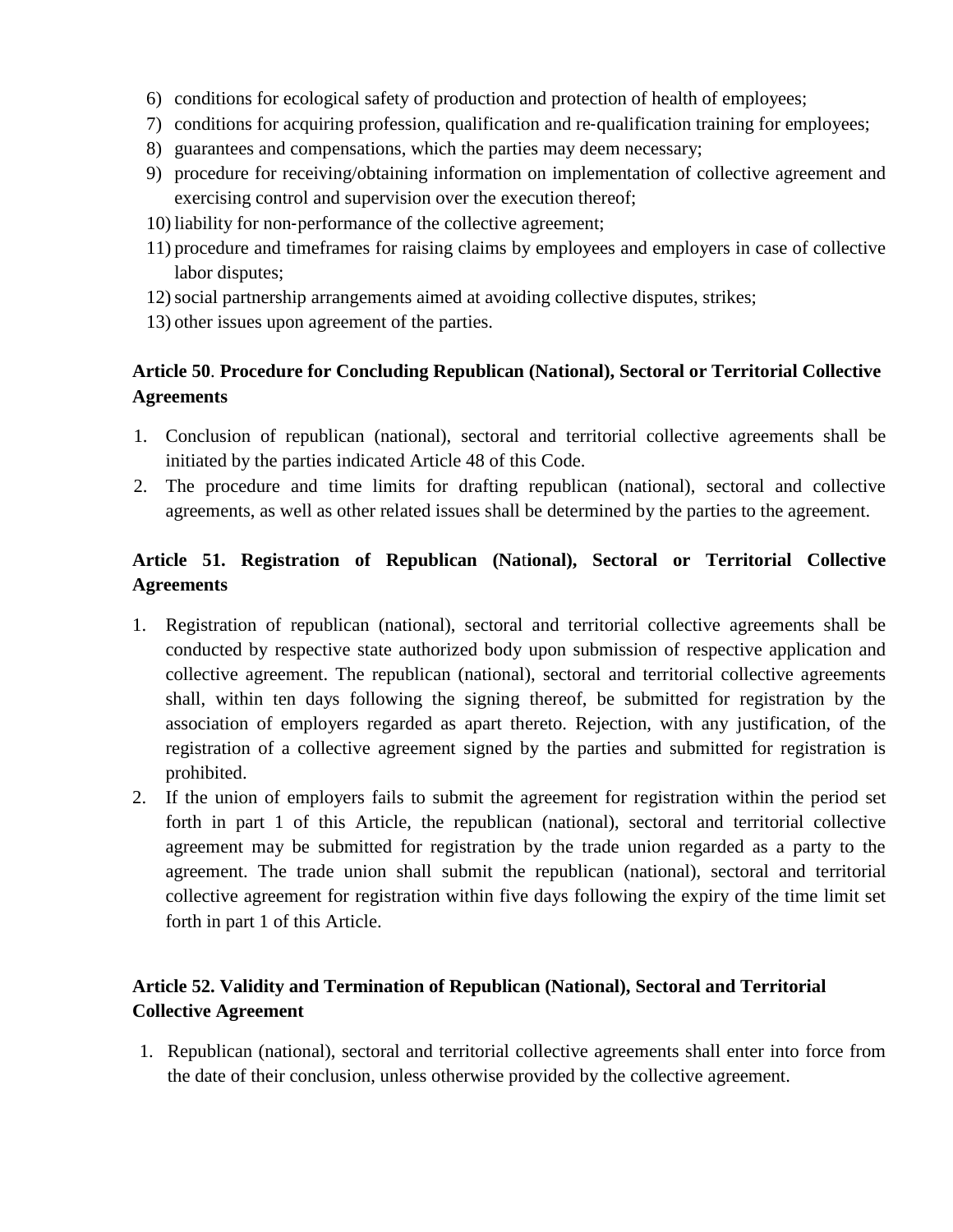- 2. The validity of republican (national), sectoral and territorial collective agreements is determined by the parties thereto, but for no longer than for three years. The parties shall have the right to extend the validity of the agreement, but for no longer than for three years.
- 3. During the last two months of the validity period of the republican (national), branch and territorial collective agreements the parties thereto may initiate collective bargaining with regard to conclusion of a new collective agreement or extension of the validity period of the collective agreement currently in force.
- 4. Republican (national), sectoral and territorial collective agreements are valid till the end of the term mentioned therein and may be prematurely terminated in cases and following the procedure prescribed by the collective agreement.

# **Article 53. Control and Supervision over Implementation of Republican (National), Sectoral and Territorial Collective Agreements**

Control over implementation of republican (national), sectoral and territorial collective agreements is exercised by the parties or their representatives authorized to that end. The control and supervision over the implementation of republican (national), sectoral and territorial collective agreements may be exercised by state authorized body, if the parties of the collective agreement are unable to exercise control on their own and have applied to the state authorized body with respective request thereon.

# **Article 54. Settlement of Disputes Related to the Implementation of the Provisions of Republican (National), Sectoral and Territorial Collective Agreements**

Disputes arising with regard to conclusion of republican (national), sectoral and territorial collective agreements and implementation of the provisions thereof shall be settled in the manner established by Chapter 11 of this Code.

### **CHAPTER 10.**

# **COLLECTIVE AGREEMENT OF AN ORGANIZATION**

### **Article 55. Collective Agreement of an Organization and the Scope of its Activity**

- 1. Collective agreement of an organization is a written agreement on the conditions set forth in part 3 of Article 49 of this Code concluded between employer and representatives of employees of the given organization.
- 2. Collective agreement concluded in an organization is applicable to all employees of that organization. Collective agreements may be concluded in detached and structural subdivisions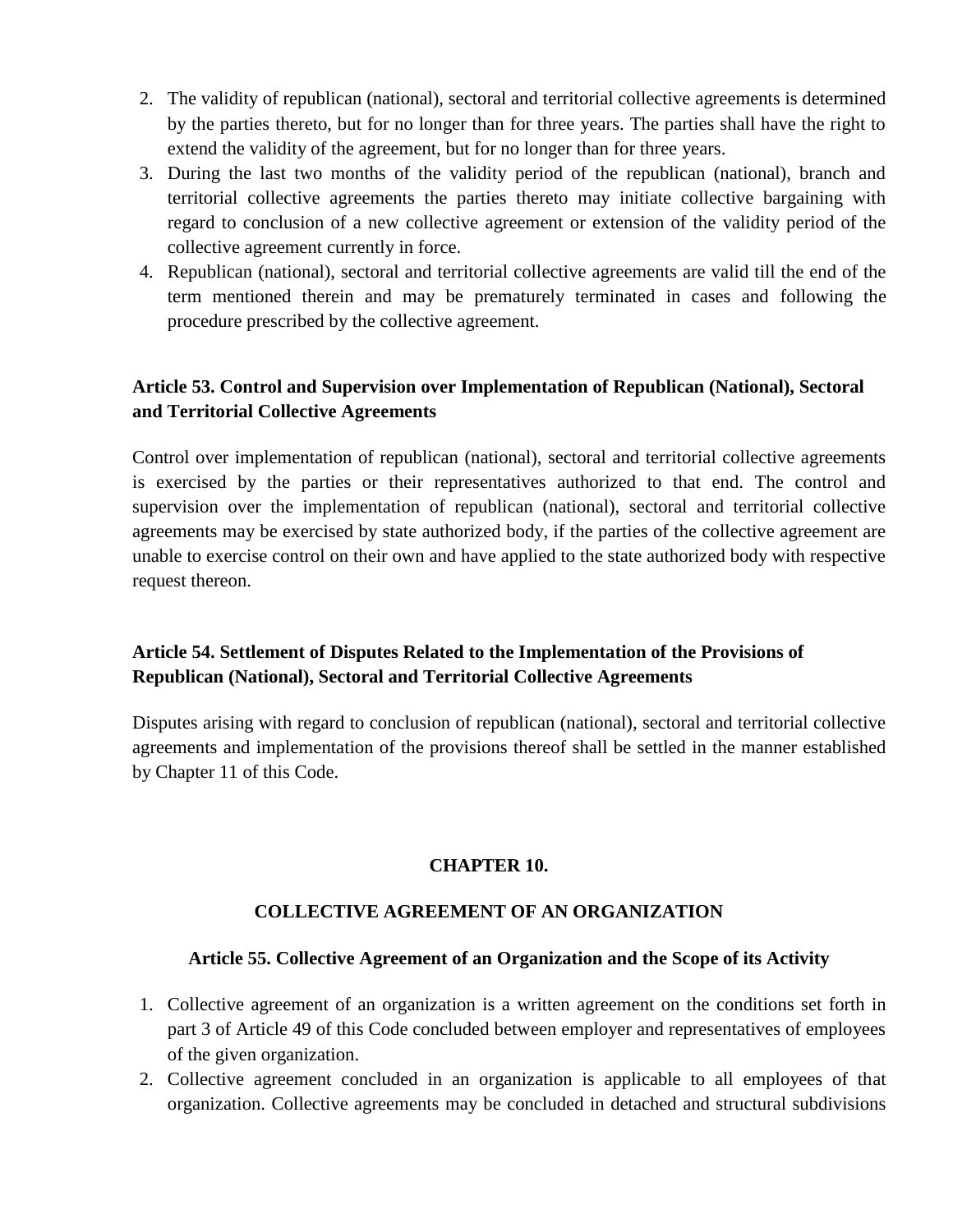of the organization in cases and in the manner prescribed by the collective agreement of the organization.

### *(Article 55 amend.on 24.06.10 under HO-117-N)*

### **Article 56. Parties to a Collective Agreement of the Organization**

- 1. The parties to a collective agreement of the organization are: the workers' collective of the organization, represented by representative of employees acting in the organization and the employer, represented by the head of the organization or his/her authorized person.
- 2. In case of more than one representative in the organization, the collective agreement of the organization is concluded between the unified representative body of employees and the employer.
- 3. The unified representative body of employees is formed by representatives of employees through appropriate negotiations. If the unified representative body is not established due to the lack of consent of the representatives of employees, the decision on the establishment of the unified representative body is made by the staff meeting (assembly).
- 4. In case the functions related to protection of representations and interests of employees are transferred to the corresponding territorial or sectoral trade union because of the absence of representatives of employees within the organization, the employer and the corresponding territorial or sectoral trade union are considered to be the parties to the collective agreement.

### *(Article 56 edited on 24.06.10 under HO-117-N)*

### **Article 57. Content of Collective Agreement of the Organization**

- 1. The parties to a collective agreement of the organization stipulate conditions not regulated by the labor legislation, other normative/regulatory legal acts or republican (national), sectoral and territorial collective agreements that do not contradict them and compared with the conditions provide for thereby do not worsen the conditions of employees.
- 2. The collective agreement of the organization contains mutual obligations of the employees and employers with regard to issues or a part of them set forth in part 3 of Article 49 of this Code.

# **Article 58. Development and Discussion of the Draft of a Collective Agreement of Organization**

- 1. In conformity with parts 2 and 3 of Article 45 of this Code, the parties having obtained the agreement to start negotiations on the conclusion of a collective agreement establish a commission on the basis of the principle of equal membership to elaborate the collective agreement of the organization. The composition of the commission is fixed by protocol. The date of signing the protocol is deemed to be the date of commencement of collective bargaining.
- 2. Upon commencement of the collective bargaining, the parties agree on the content of information to be provided thereby, the time limit for the provision thereof, the procedure and time limit for drafting the collective agreement of the organization, which shall be fixed by protocol.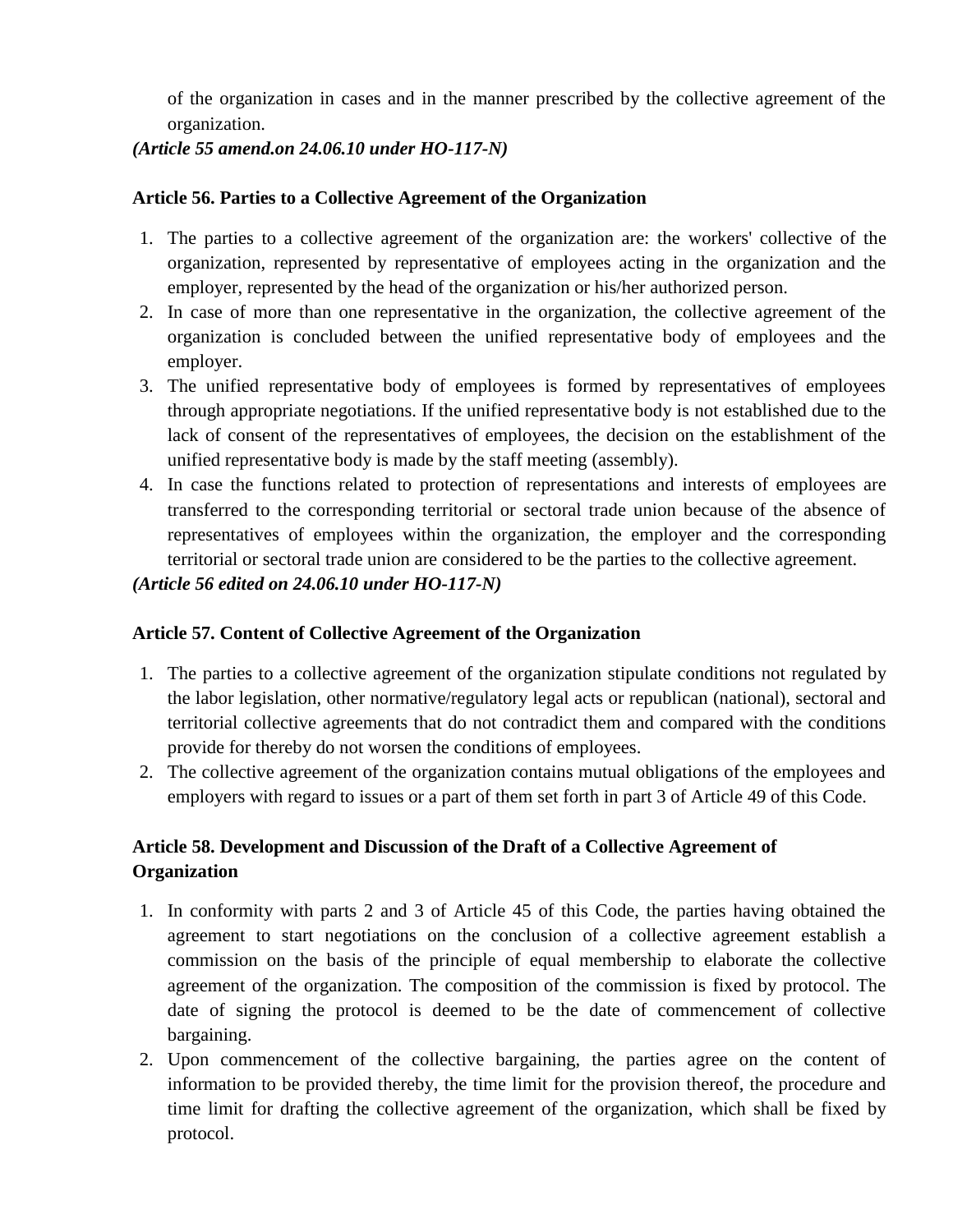- 3. In case of reaching no understanding on the conditions set forth in part 2 of this Article, a protocol of disagreement is drawn up. The protocol shall specify the recommendations of the parties for eliminating the disagreements, as well as it shall set forth the time limit for resumption of the negotiations.
- 4. The draft collective agreement of the organization elaborated as a result of collective bargaining is submitted to the employees' staff meeting (assembly) for consideration. If the employees' staff meeting (assembly) does not approve the submitted draft collective agreement of the organization, the employees' staff meeting may decide to resume the collective negotiations/collective bargaining or to initiate collective labor disputes. Collective labor disputes may as well be started in case of failure to eliminate disagreements set forth in part 3 of this Article. If the staff meeting (assembly) of the employees approves the draft collective agreement of the organization, the agreement shall be signed by the representatives of the employer and employees.

If the number of employees (delegates) participating in the staff meeting (assembly)convened for the discussion of the draft collective agreement is less than the number of the participants envisaged by part 2 of Article 19 of this Code, a new staff meeting (assembly) of employees shall be convened no later than within five days following the staff meeting (assembly).

### **Article 59. Entry into Force and Validity Period of the Collective Agreement of the Organization**

- 1. Collective agreement of the organization becomes effective from the moment of its signing, unless otherwise provided by the agreement.
- 2. The validity of collective agreement of the organization is determined by the parties, but no longer than for three years. The parties shall have the right to extend the validity period of the agreement for a period of no longer than three years.
- 3. During the last two months of the validity of the collective agreement of the organization the parties may start collective bargaining over conclusion of a new collective agreement or extension of the validity period of the existing collective agreement following the established procedure.
- 4. The collective agreement of the organization remains valid in cases when the organization changes the name, founder (participant, shareholder, sharer, etc.) (except for the case prescribed by part 2 of Article 61 of this Code) or replacement of his/her head (representative of the employer having signed the agreement).
- 5. *(Part ceased to be in force on 24.06.10 under HO-117-N)*. *(Article 59 suppl. amend. on 24.06.10 under HO-117-N)*

### **Article 60. Amendments and Supplements to the Collective Agreement of the Organization**

The procedure for amending and supplementing a collective agreement of an organization is established in the collective agreement of the organization. If the collective agreement of the organization does not stipulate such procedure, amendments and supplements to the collective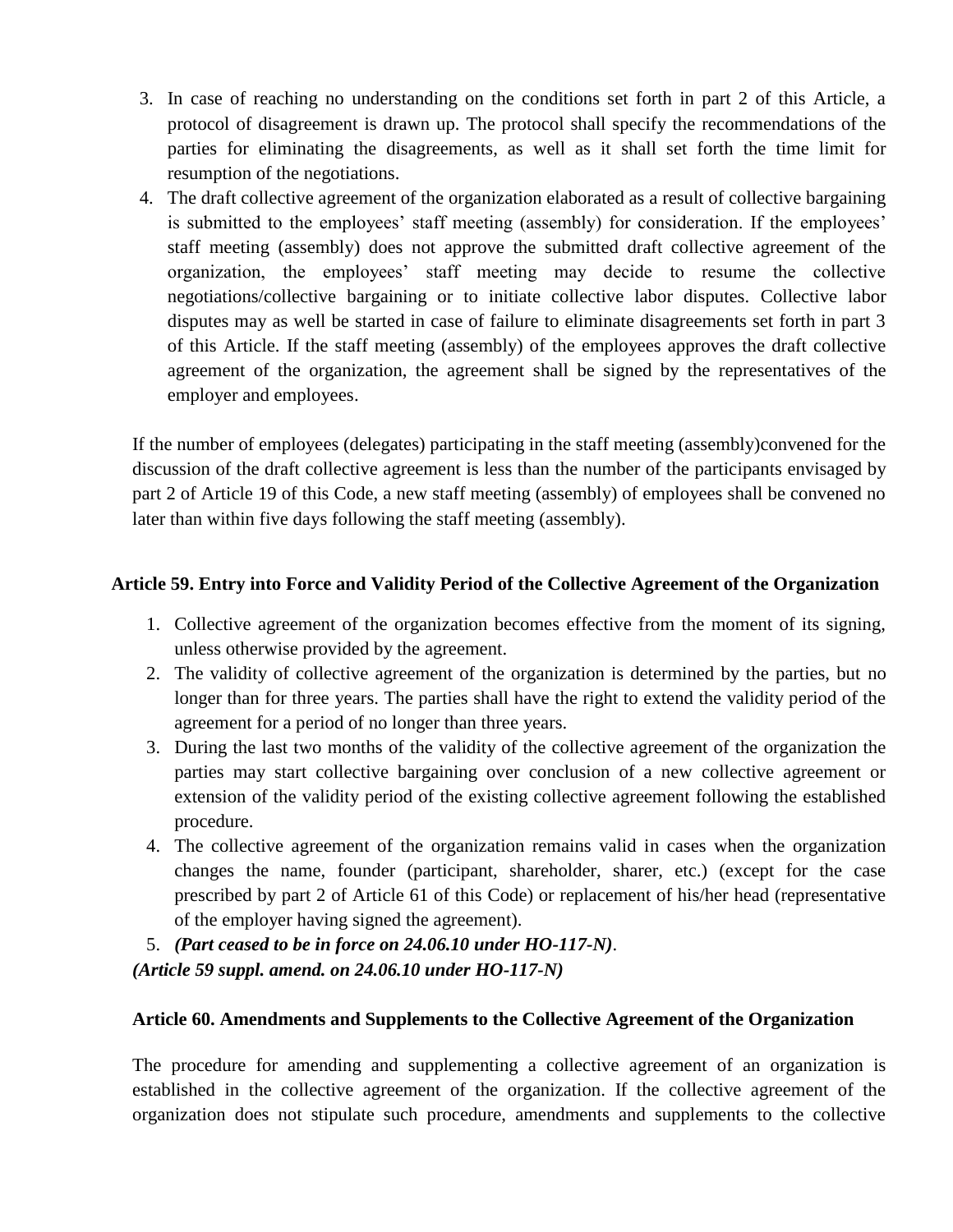agreement shall be made pursuant to the procedure prescribed by this Code for the conclusion of agreements.

In case of incidence of collective labor disputes for making amendments and supplements to the collective agreement of the organization, it shall be discussed by the Conciliation Commission (including with participation of a mediator). In case of failure to settle the collective labor disputes (including failure to conduct collective bargaining, refusal to discuss the issue with the Conciliation Commission), the collective agreement of the organization shall remain in effect for the remainder of the period.

*(Article 60 amend. on 20.05.09 under HO-130-N)*

### **Article 61. Termination of a Collective Agreement of the Organization**

- 1. Collective agreement of the organization may be terminated by either party in the manner and cases set forth therein, upon notifying the other party thereon no later than three months in advance. The collective agreement of the organization may not be terminated before the first six months of its validity, except for the cases prescribed by parts 2 and 3 of this Article.
- 2. In case of privatization (denationalization) of the organization, the collective agreement of the organization is considered to be unilaterally terminated by the former employer irrespective of its validity period.
- 3. The collective agreement of the organization shall be deemed terminated from the moment the court judgment on the bankruptcy of the debtor organization enters into legal force.

# **Article 62. Control and Supervision over Implementation of the Collective Agreement of the Organization**

- 1. Control over implementation of the collective agreement of the organization shall be exercised by the parties or their representatives authorized for that purpose. Control and supervision over the collective agreement of the organization may be exercised by respective state authorized body, if the party to the collective agreement is unable to exercise control and supervision on its own and has applied to the state authorized body with respective request.
- 2. Representatives of the parties report on the fulfillment of the obligations set forth in the collective agreement of the organization to the staff meeting (assembly) of the employees. The procedure and terms of reporting shall be established by the collective agreement of the organization.

# **Article 63. Procedure for Settlement of Disputes Related to the Conclusion of Collective Agreement of the Organization and its Provisions**

Disputes arising in connection with the conclusion of the collective agreement of the organization and performance of its provisions are settled in the manner prescribed by Chapter 11 of this Code.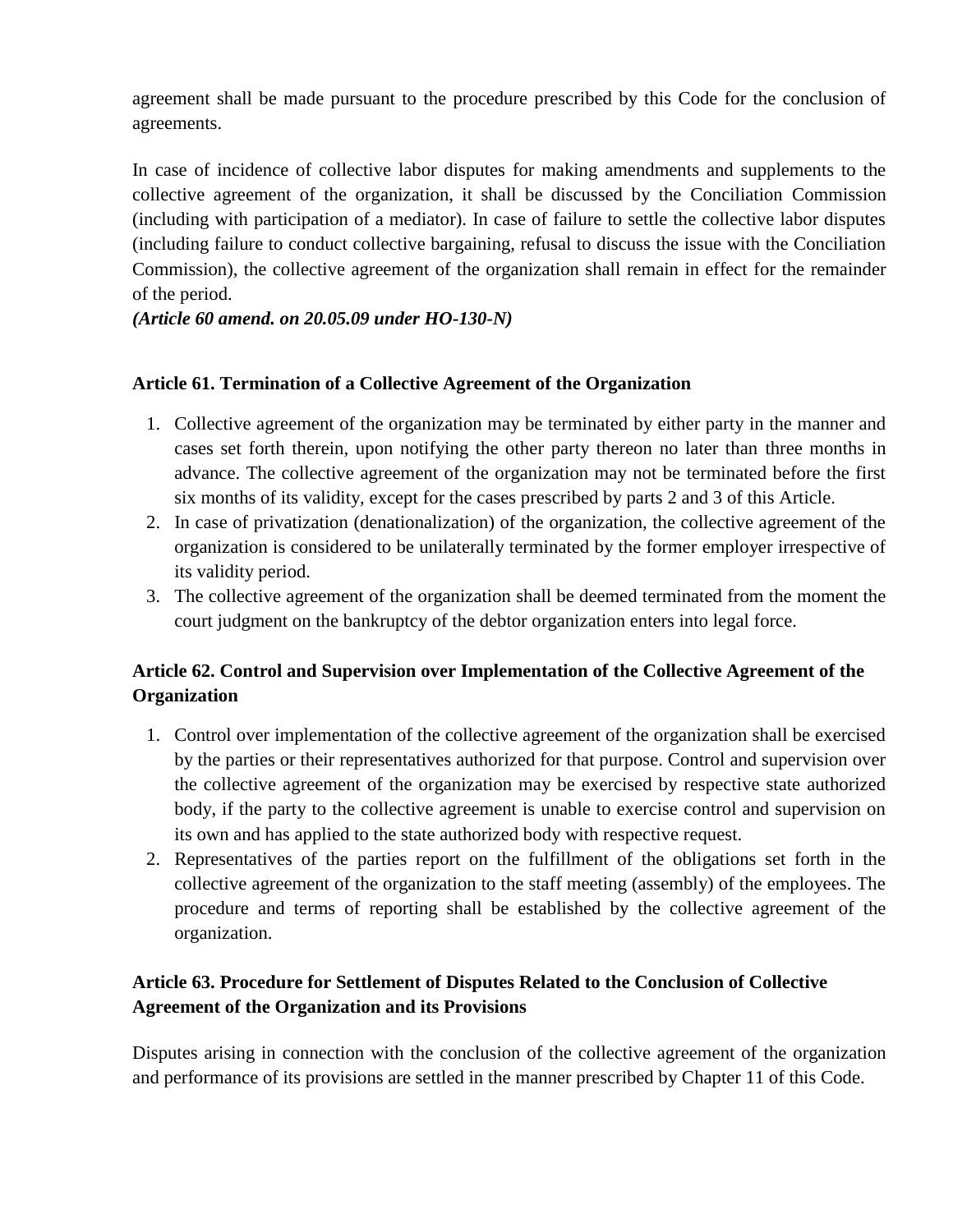### **CHAPTER 11.**

### **SETTLEMENT OF COLLECTIVE LABOR DISPUTES**

#### **Article 64. Collective Labor Dispute**

Collective labor dispute is disagreement between the trade union and the employer or the between the parties having the right to conclude collective agreement on the claims filed and not satisfied that arise during the negotiations for the conclusion of collective agreement, as well as during the change of conditions prescribed by the legislation, other normative/regulatory legal acts or collective agreements or establishment of new working conditions, conclusion and performance of collective agreement.

### **Article 65. Lodging Claims**

- 1. Parties to social partnership shall have the right to lodge claims on the collective labor disputes to the employer or party to a collective agreement.
- 2. The claims must be submitted in writing, be clearly worded and duly substantiated. The claims in writing shall be handed in to the employer or corresponding party to social partnership.

### **Article 66. Consideration of Claims**

The employer or the respective party that have received the claims shall be obliged to consider the received claims and within seven days upon receipt thereof take a decision in writing and communicate it to the claimant. If the adopted decision is unsatisfactory for the claimants, the parties may review the dispute following the procedures set forth in this Chapter.

### **Article 67. Procedures Applied**

- 1. The procedure for consideration of the collective labor disputes is comprised of the following stages:
- 1) discussion of a collective labor dispute in the Conciliation Commission (including with participation of a mediator). Discussion of collective labor dispute by the Conciliation Commission is a binding stage in consideration of collective disputes;
- 2) examination of the collective labor dispute in the court, if the collective labor dispute refers to the implementation process of the collective agreement.
- 2. Neither party to the collective labor dispute shall have the right to evade the conciliation procedures.

The representatives of the parties, the Conciliation Commission, the mediator shall be obliged to use all the possible endeavors provided for by the legislation to settle the collective labor dispute.

### **Article 68. Formation of Conciliation Commissions**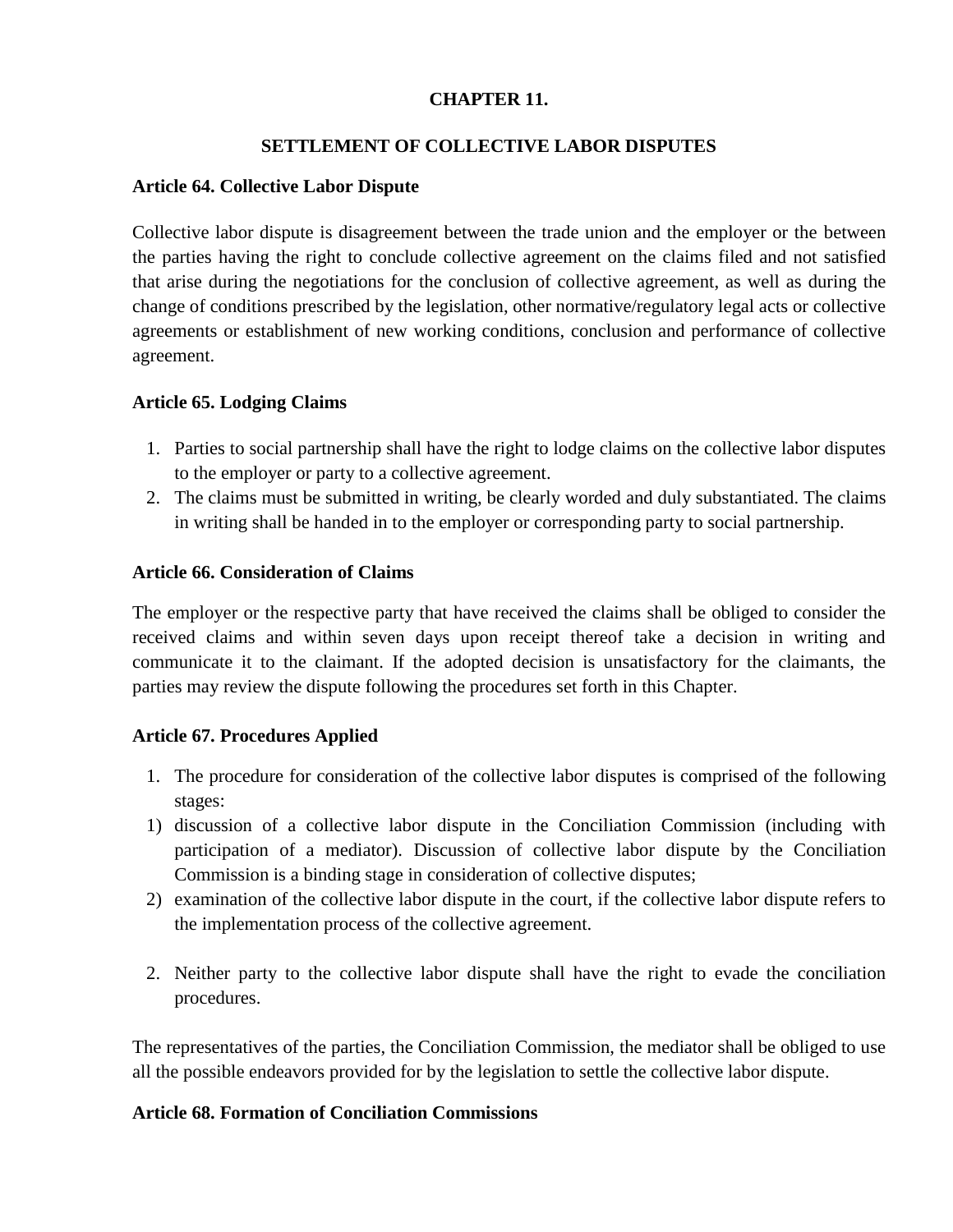- 1. Conciliation Commissions shall be formed from equal number of representatives from among the parties to the collective labor dispute. The total number of the Conciliation Commission members shall be determined upon agreement of the parties. The Conciliation Commission shall be formed within seven days from the day of submitting the written decision on the claim rejection of the claimant. The composition of the Commission is fixed by protocol.
- 2. If the parties fail to reach a unanimous agreement on the total number of the Conciliation Commission members, they shall at their discretion delegate their representatives to the Commission. The total number of representatives from either party shall not exceed five.

#### **Article 69. Consideration of Collective Labor Dispute by the Conciliation Commission**

- 1. The Conciliation Commission shall consider the collective dispute within seven days upon its formation. The specified time limit may be extended upon agreement of the parties.
- 2. During consideration of the dispute in the Commission the representatives of the parties may invite specialists (consultants, experts, etc.) to dispute discussions by the Conciliation Commission.
- 3. The employer is obliged to create conditions necessary for the work of the Conciliation Commission.

#### **Article 70. Decision of the Conciliation Commission**

- 1. In case of reaching agreement by the Conciliation Commission on the submitted claims, a written decision shall be taken on considering the collective labor disputes settled and the conciliation process completed. The decision of the Conciliation Commission is binding upon the parties and is due for performance in the manner and terms established by the decision of the Conciliation Commission.
- 2. If the Conciliation Commission fails to reach an agreement on all or part of the claims, the parties to the collective labor dispute shall draw up a protocol on disagreements and make a decision to continue discussion of the collective labor dispute with the participation of a mediator (if the dispute is related to the conclusion or modification of the collective agreement) or on the non‐settlement of the dispute and completion of the conciliation process.
- 3. The decision of the Conciliation Commission shall be communicated to the employees.

#### **Article 71. Consideration of a Collective Labor Dispute with the Participation of a Mediator**

- 1. The collective labor dispute is discussed with the participation of a mediator only in the case if the dispute relates to the conclusion or modification of the collective labor agreement.
- 2. After a protocol on disagreements is drawn up by the Conciliation Commission and decision is taken in accordance with part 2 of Article 70 of this Code, the parties of collective labor dispute invite a mediator within three working days. Where necessary, the parties of the collective labor dispute can apply to the state authorized body in labor sector with regard to a nominee candidate of the mediator. Agreement on the candidacy of the mediator shall be stated in a protocol which shall specify the size and procedure for the mediator's remuneration.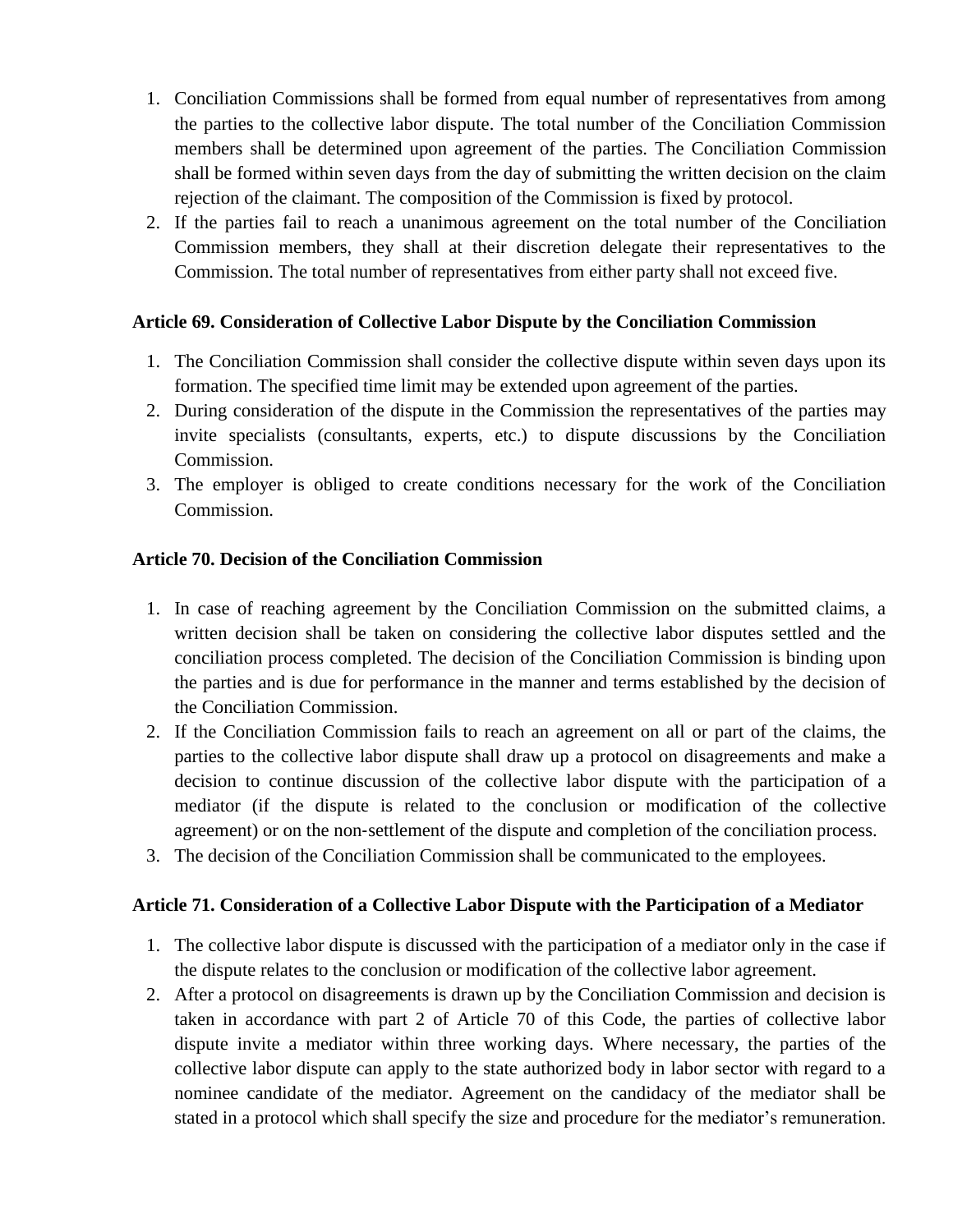If during three working days the parties of the collective labor dispute do not come to an agreement on the candidacy of the mediator, the negotiations are deemed to be over and the collective labor dispute – not settled.

- 3. The procedure for the consideration of the collective labor dispute with the participation of a mediator is determined upon agreement of the parties, in which the mediator also partakes.
- 4. The mediator shall have the right to submit requests to the parties of the collective labor dispute and receive from them any required documents and information related to the given dispute. The mediator shall have the right to submit recommendations to the parties of the collective labor dispute.
- 5. The consideration of the collective labor dispute with participation of the mediator shall be implemented within seven days upon his/her invitation. Where agreement on the claims submitted to the Conciliation Commission is obtained, a written decision shall be made on considering the collective labor dispute settled, and in case of no agreement on the submitted claims or part thereof is obtained – on non‐settlement of the dispute and completion of the conciliation process.

### **Article 72. Hearing of Collective Labor Dispute at Court**

In case of collective labor dispute over the implementation of the provisions of a collective labor contract, where no agreement is reached in the Conciliation Commission, within ten days upon drawing up a protocol and taking the decision on non‐settlement of the dispute and completion of the conciliation process, the parties may apply to the court.

### **Article 73. Strike**

- 1. Strike is a temporary cessation of work, complete or partial, by the employees or a group of employees of one or several organizations for the purpose of settling the collective labor dispute.
- 2. The trade union, in cases prescribed by this Code and its charter, shall have the right to organize а strike, if:
- 1) the dispute related to the conclusion of a collective agreement was not settled through conciliation procedures;
- 2) the employer refrain from carry out a conciliation procedure;
- 3) the employer fails to implement the decision of the Conciliation Commission adopted pursuant to part 1 of Article 70 of this Code that satisfies the employees or fails to fulfill his/her obligations assumed in accordance with the collective labor agreement concluded in advance.

### *(Article 73 edited on20.05.09 under HO-130-N)*

### **Article 74. Calling a Strike**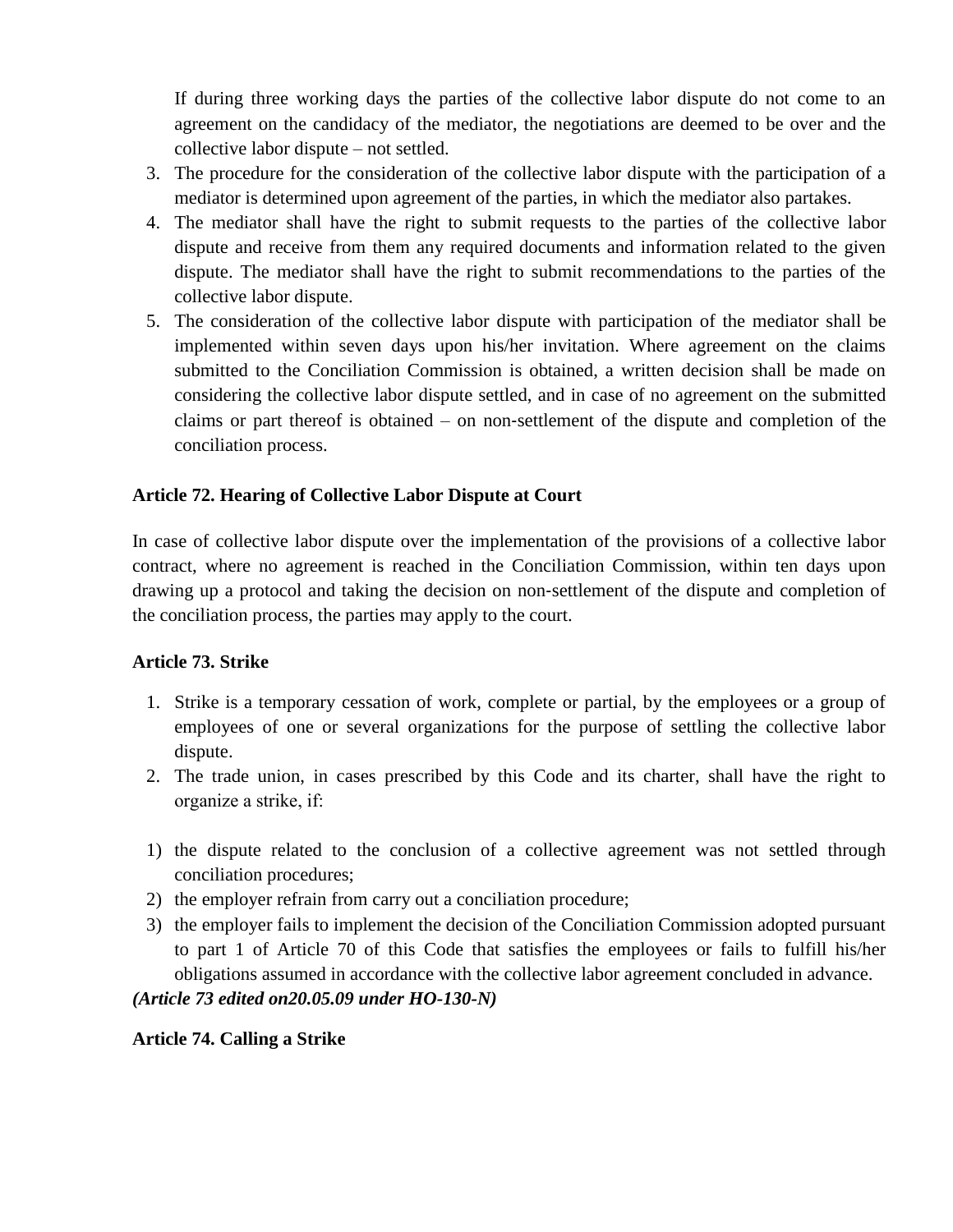- 1. The right to make a decision on calling a strike is vested in the trade union in the manner established by this Code and its charter. A strike shall be called in case if a corresponding decision thereon is approved by secret ballot:
- 1) by two‐thirds of the total number of the employees of organization at a time of calling a strike;
- 2) by two-thirds of the employees of the detached (structural) subdivision of the organization at a time of calling a strike in that subdivision. If calling a strike in a structural subdivision of the organization hinders smooth operation of activities of other subdivisions of the organization, the decision on calling a strike should be approved by two‐thirds of the employees of the subdivision, which may not be less than the half of the total number of the employees of the organization.
- 1.1.In case of absence of a trade union within the organization, the functions on calling a strike shall be transferred upon the decision of the staff meeting (assembly) of the employees of the organization, to the respective sectoral or territorial trade union.
- 2. The trade union shall be obliged to inform the employer in writing on the intended strike at least seven days before the beginning of the strike. Concurrently with informing the employer, the decision made in the manner prescribed by this Article, shall be delivered to the employer, attaching the claims put forward. When calling a strike, only the claims not met during the conciliation procedure are allowed to be lodged.
- 3. A warning strike may be held before going on a strike. It may not last longer than two hours. The employer must be given at least a three days' written notice of such warning strike.
- 4. When a decision is taken to stage a strike in railway and urban public transport, civil aviation, communication, health care, food production, water supply, sewerage and waste disposal enterprises, enterprises with continuous production cycle, as well as other enterprises the cessation of work in which may result in grave or hazardous consequences for public or life and health of individuals, the employer must be warned in writing on staging the strike at least fourteen days in advance.
- 5. The decision on calling a strike shall specify:
- 1) the requirements serving as a ground for calling the strike;
- 2) the year, month, date and hour of starting the strike,
- 3) the body leading the strike.

### *(Article 74 amend. suppl. on 24.06.10 under HO-117-N)*

### **Article 75. Restrictions on Strikes**

- 1. Calling strikes is prohibited in the police, armed forces (other equated services), security services, as well as centralized electricity supply services, heat, gas supply, emergency medical aid services. The claims put forward by the employees of such services are considered at the republican level of social partnership with participation of corresponding trade union and employer.
- 2. Strikes shall be prohibited in natural disaster areas, as well as in the areas where state of martial law or emergency situation (a state of emergency) has been declared under the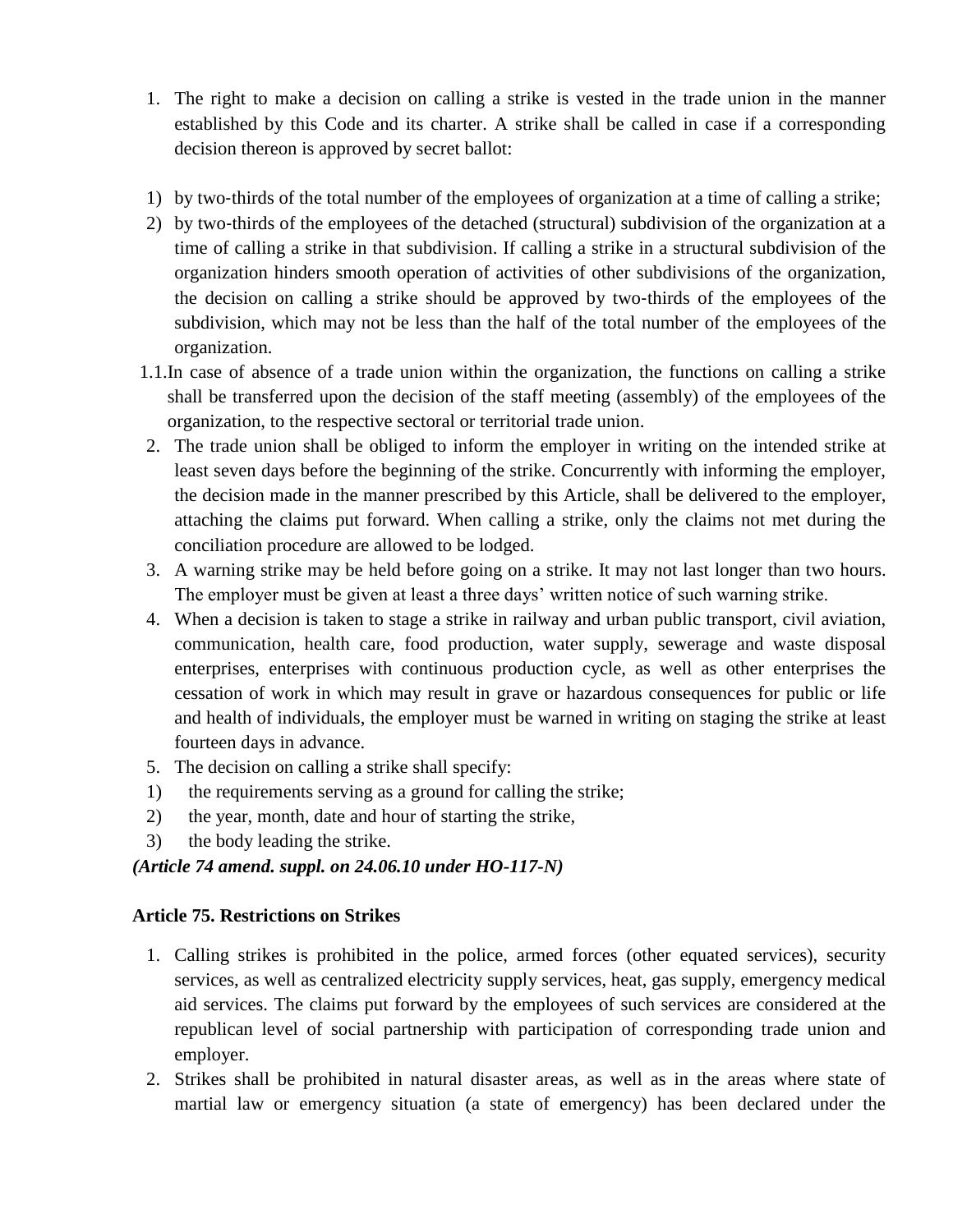prescribed procedure until liquidation of the consequences of the natural disaster or lifting of the state of martial law or emergency situation (state of emergency) in the prescribed manner.

3. *(Part ceased to be in force on 20.05.09 under HO-130-N)*

*(Article 75 amend. on 20.05.09 under HO-130-N)*

# **Article 76. The Body Leading a Strike**

Trade union or the strike committee formed by the former is the body leading the strike.

The rights and obligations of the strike committee are defined by the trade union forming the strike committee, pursuant to this Code and other laws.

# **Article 77. Course of a Strike**

- 1. During the strike the body leading a strike and the employer shall be obliged to undertake all measures within their power, to ensure the protection of the public order, the safety of the employees' life and the property of the organization.
- 2. During a strike in the organizations specified in part 4 of Article 74 of this Code, minimum conditions (services) required to meet the immediate (vital) needs of public must be ensured. The minimum conditions (services) shall be established by the respective state or local self‐governing bodies. Fulfillment of those conditions shall be ensured by the body leading the strike, the employer and the employees appointed thereby.
- 3. In case of non‐compliance with the conditions mentioned in part 2 of this Article, the state and local self‐governing bodies or the employer may involve other services to ensure them.

# **Article 78. Challenging the Lawfulness of a Strike**

- 1. The employer or the party which received the claims, as soon as the strike is staged, may apply to the court with a petition to recognize the strike unlawful. The court shall hear the case and make a judgment thereon within seven days upon accepting the claim.
- 2. The court shall recognize the strike unlawful if the objectives of the strike contradict the Constitution of the Republic of Armenia, other laws, or if the strike was called in breach of the requirements and procedure established by this Code.
- 3. The strike may not be commenced after the entry into force of the court decision on recognizing the strike illegal, and the strike already in progress must be immediately discontinued.
- 4. If there is a direct threat emerging as a result of the failure to ensure the minimum conditions (services) required to meet the immediate (vital) needs of public, which may have or lead to grave or hazardous consequences for public or individual human life and health, the court may postpone the proposed strike for a 30‐day period and to suspend the strike already in progress for the same period.

# **Article 79. Legal Status and Guarantees of Strikers**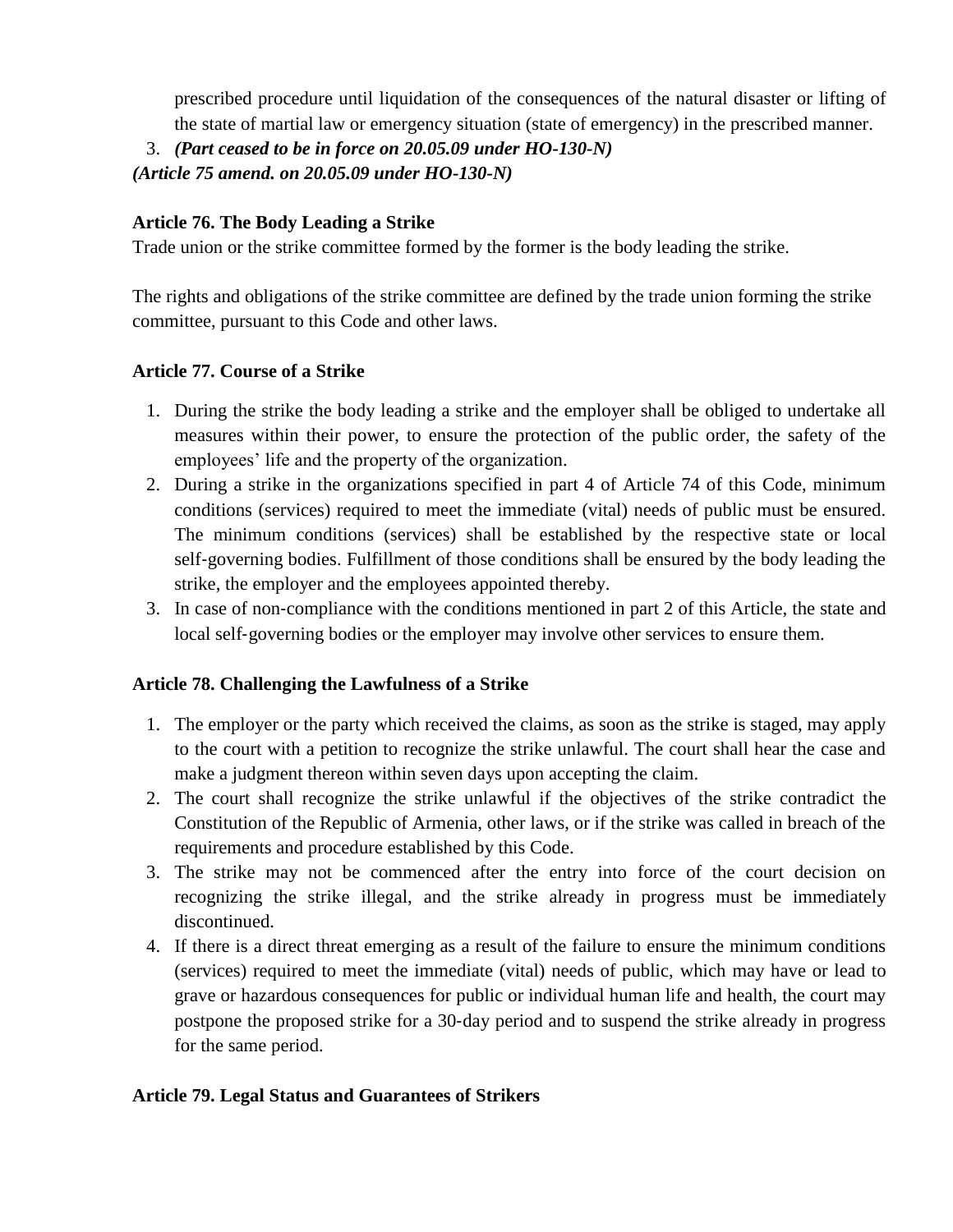- 1. Participation in a strike is voluntary. No one may be compelled to participate in a strike or to refuse to take part therein. The persons compelling an employee to participate or reject the participation in the strike shall be subject to liability in the manner prescribed by the legislation of the Republic of Armenia.
- 2. Employees participating in a strike shall be released from the obligations to perform their work functions. The work place (position) of employees participating in the strike shall be retained during the strike. The employer may choose not to pay salaries to the employees participating in the strike.

During the negotiations held by the parties for breaking off the strike, the parties may reach an agreement to pay the striking employees the full or the part of the amount of their salary.

3. The employees who are not participating in the strike, but due to the strike are no longer able to fulfill their work duties, shall be paid for the involuntary idle time caused through no fault of theirs, or may, at their own discretion, be transferred to another job.

### **Article 80. Actions Prohibited to the Employer upon Calling and During the Strike**

- 1. After taking a decision on calling a strike and during the strike the employer shall have no right to:
- 1) obstruct all or individual employees to attend their work places;
- 2) refuse to provide employees with work;
- 3) impose disciplinary liability121
- 4) to employees for participation in the strike.
- 2. During a strike, the employer shall have no right to hire new employees instead of those participating in the strike, except for the case provided for by part 3 of Article 77 of this Code.

### **Article 81. Termination of a Strike**

- 1. A strike shall be stopped if:
- 1) the submitted claims are met;
- 2) during the strike the parties reach an agreement stop the strike under certain conditions;
- 3) the trade union called the strike admits it inappropriate to further continue the strike.
- 2. After satisfaction of the claims, the trade union called the strike shall take a decision to stop the strike. The written decision to stop the strike shall specify the terms for the resumption of work.

### **Article 82. Liability in Case of Illegal Strike**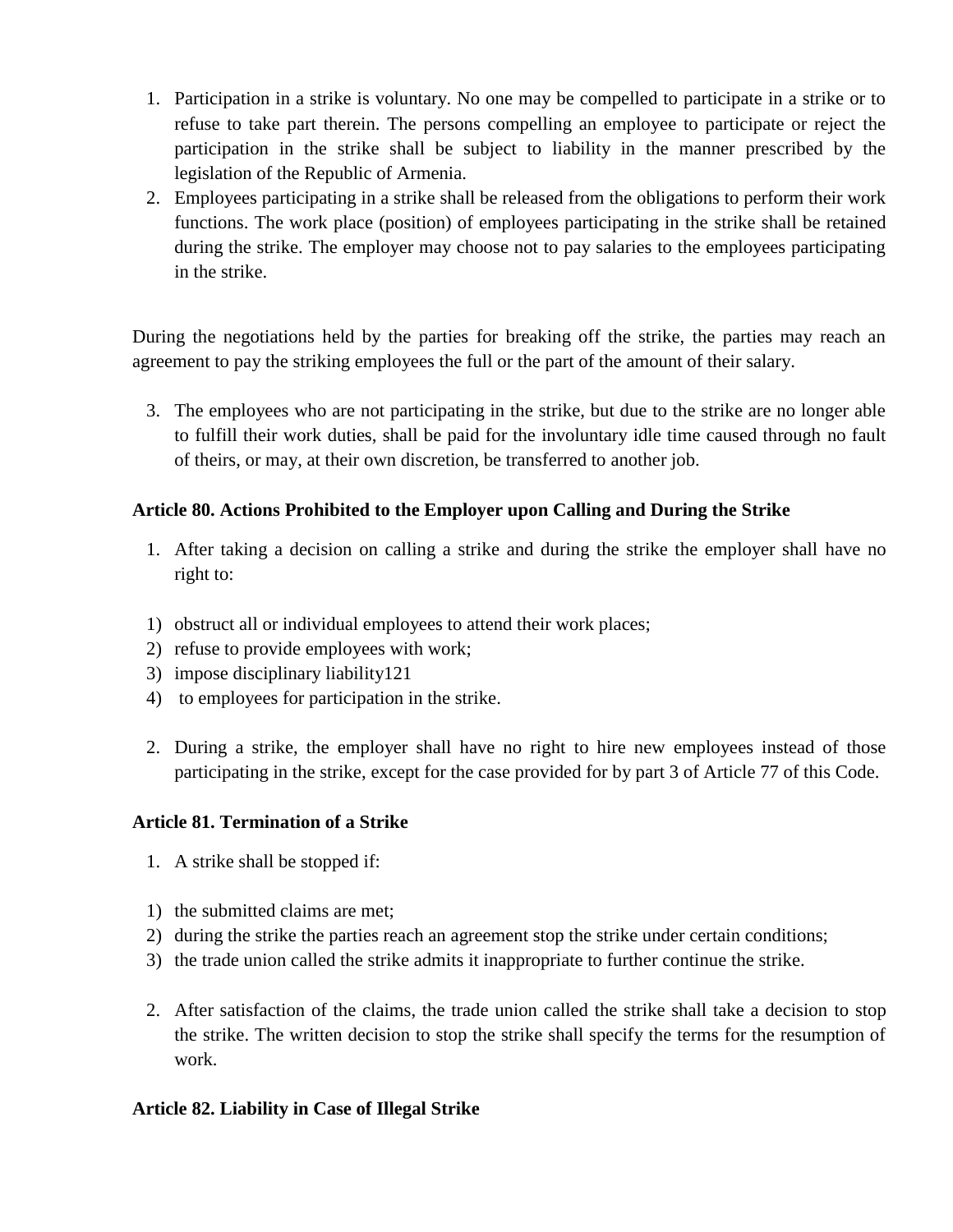- 1. In case of recognizing the strike illegal in the manner prescribed by Article 78 of this Code, the trade union called the strike shall, on account of its property compensate the employer for the damages inflicted to the latter in the manner prescribed by the legislation of the Republic of Armenia.
- 2. The heads and other officers of the organization, its detached (structural) subdivision who have violated the requirements of Article 80 of this Code, may be subjected to administrative or material liability in the manner established by law.
- 3. The damage caused to other persons due to the strike shall be compensated in the manner established by the legislation of the Republic of Armenia.

### **PART 3.**

#### **INDIVIDUAL LABOR RELATIONS**

#### **CHAPTER 12.**

#### **EMPLOYMENT CONTRACT** *(title edited on 24.06.10 under HO-117-N)*

#### **Article 83. Concept of an Employment Contract**

An employment contract is an agreement between an employee and an employer, according to which the employee undertakes to perform work of a certain profession, qualification by adhering to the labor discipline established at the workplace, and the employer undertakes to provide the employee with the work specified in the contract, to pay the agreed salary for the work performed and to ensure working conditions established by the legislation of the Republic of Armenia, other normative/regulatory legal acts, the collective agreement, and by agreement of the parties. *(Article 83 amend. on 24.06.10 under HO-117-N)*

### **Article 84. Content of the Individual Legal Act on Recruitment** *(Title suppl. on 22.06.15 underHO-96-N)*

- 1. The following shall be mentioned in the individual legal act on recruitment:
- 1) the year, month, date and place of the adoption of the individual legal act and conclusion of the employment contract;
- 2) the name, family name of the employee and at his/her discretion also the patronymic name;
- 3) the name of the organization or the first name, family name (and also the patronymic name at his/her discretion) of the employer–natural person;
- 4) the structural subdivision (if available);
- 5) the year, month, date of commencing the work;
- 6) the title of the position and (or) job-related functions;
- 7) the amount of basic salary and (or) the method of its determination;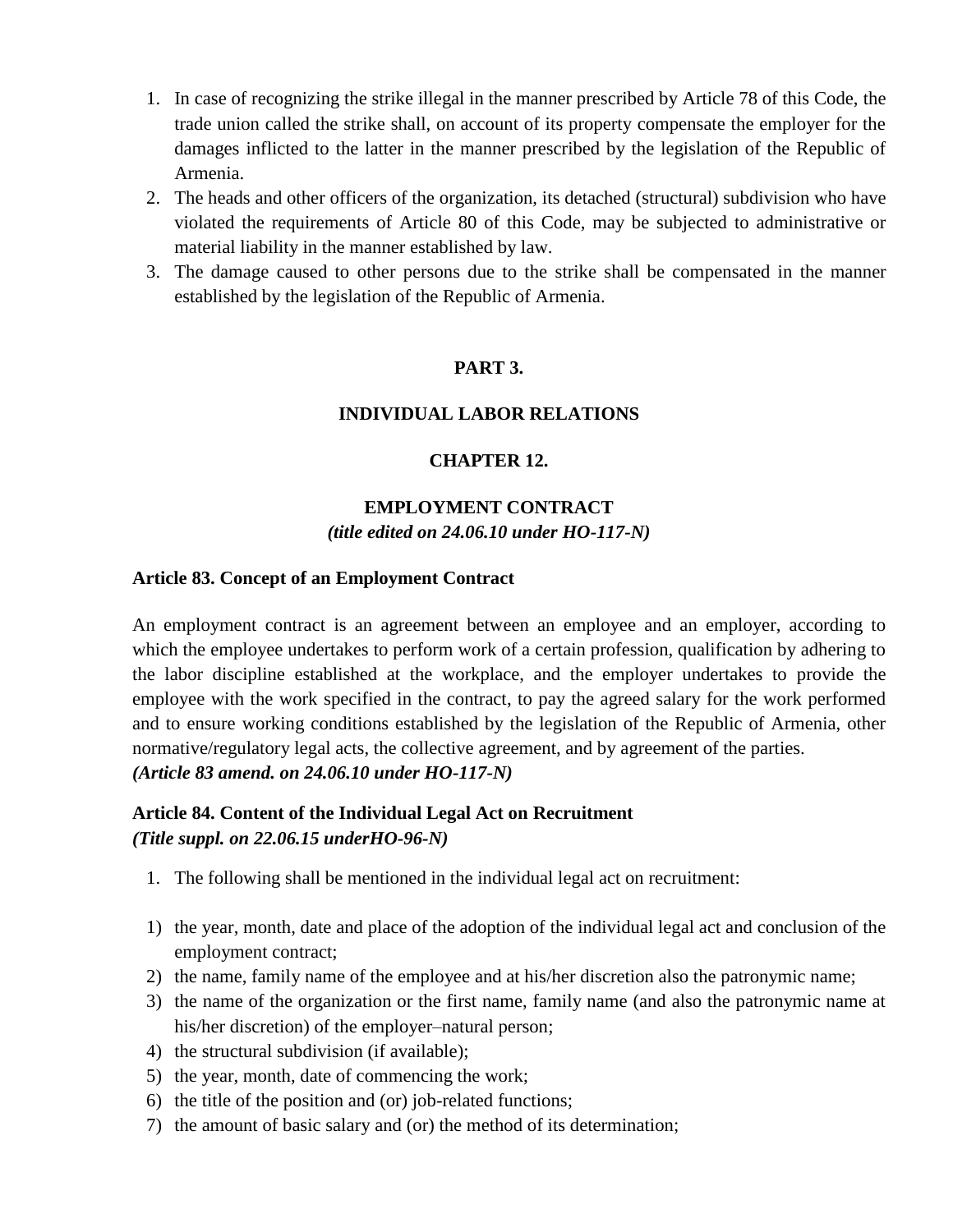- 8) the supplements, supplementary payments, subsidies, etc., paid to the employees in the prescribed manner;
- 9) the term of validity of the employment contract (if so required);
- 10) the duration of the probation period upon agreement of the parties;
- 11) working time pattern: normal duration of working time or part-time work or shorter working hours or record of cumulative hours worked;
- 12) the type of annual leave (minimum, additional, extended) and is duration;
- 13) the position, name and family name of the person signing the legal act;
- 2. (Part ceased to be in force 22.06.15 HO-96-N)
- 3. Upon consent of the parties, the individual legal act on hiring for employment and in written employment contract may also contain other conditions.

# *(Article 84 edited on 24.06.10 under HO-117-N, suppl.on 01.12.14 under HO-209-N, suppl.,edited,amend. on 22.06.15 under HO-96-N)*

### **Article 84.1. Employment Contract and the Law**

- 1. The employment contract shall be in compliance with the mandatory rules (imperative norms) binding upon the parties as established by law, other normative/regulatory legal acts in force at the moment of signing the contract.
- 2. If a law or other normative/regulatory legal act was adopted after the signing of the employment contract that defines rules binding upon the parties other than the rules in force at the moment of signing the contract, the conditions of the signed contract shall retain their force, except for the cases when, by law or other normative/regulatory legal act, it is stipulated that it applies to the relations arising from the previously concluded contracts. Where more favorable conditions are established by the legislation, the employment contract shall be brought in line with the requirements of the legislation.

*(Article 84.1 suppl.on 24.06.10 under HO-117-N)*

### **Article 85. The Procedure for the Conclusion of Employment Contract**

1. The written employment contract shall be made in two copies through drawing up one document signed by the parties, and in case of concluding an employment contract with employees under the age of fourteen, by one of the parents or adoptive parent or guardian, one copy of which the employer shall give to the employee, and in case of labor relations arising with participation of a person under the age of fourteen, to one of the parents or adoptive parent or guardian.

The employment contract may also be concluded by electronic signature of the parties. One copy of the employment contract concluded by electronic signature shall be sent electronically to the employee, and in case of labor relations arising with participation of a person under the age of fourteen, to one of the parents or adoptive parent or guardian.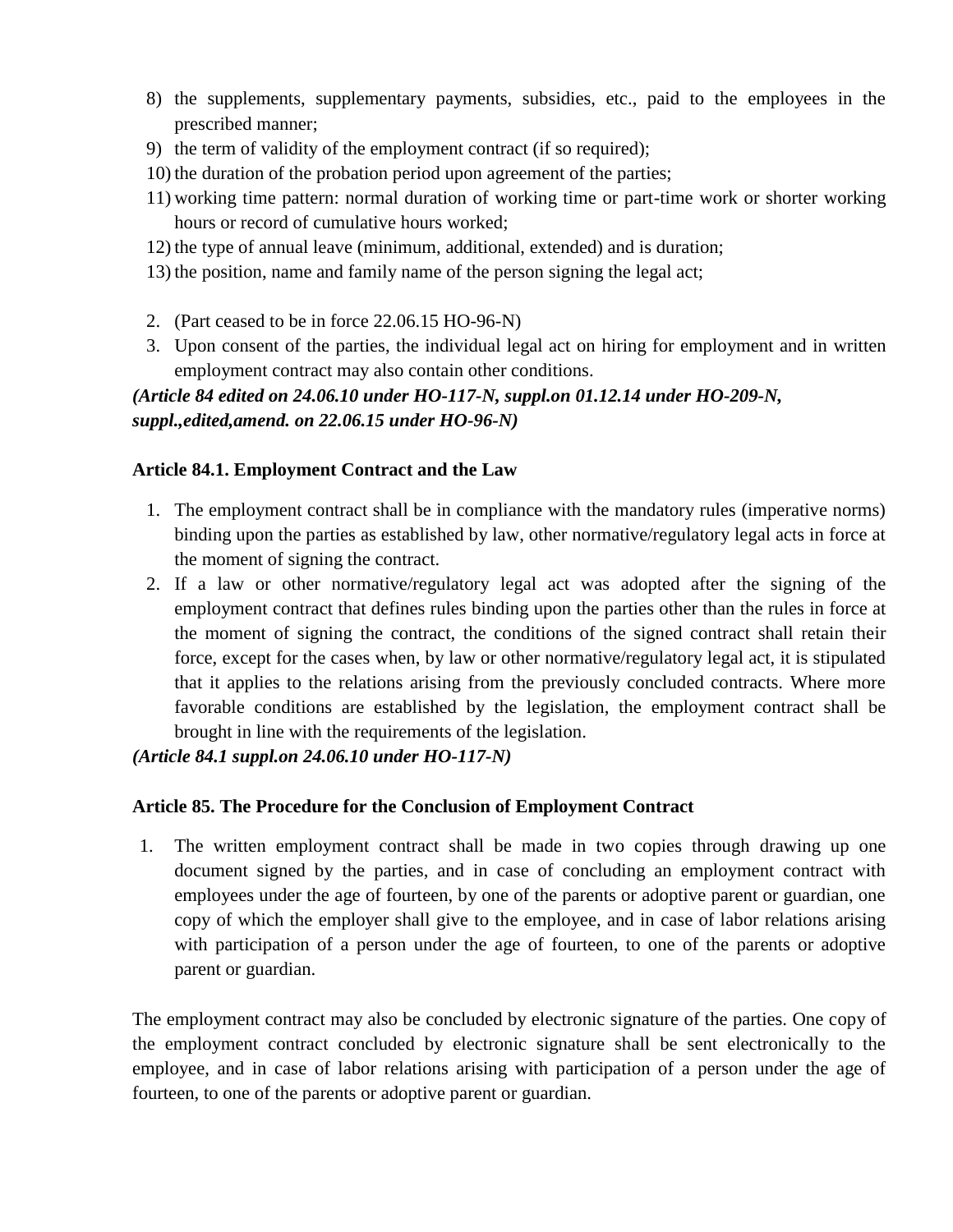- 2. Upon entry into employment, the employer or the employer's authorized person shall be obliged to properly familiarize the hired employee, against acknowledgement, with the conditions of employment, collective agreement(if available), internal disciplinary rules and other legal acts of the employer regulating the employee's work at the workplace.
- 3. The employee shall be obliged to start the work on the day mentioned in the employment contract. No-show at work on the day mentioned in the employment contract without good reason (valid excuse) shall serve a ground for cancellation of the employment contract.

*(Article 85 edited on 24.06.10 under HO-117-N, on 22.06.15 under HO-96-N)*

#### **Article 86. Preconditions for Conclusion of Employment Contract**

- 1. The employer shall have the right to independently, directly (without competitive or other procedures) fill in the vacant or newly established positions directly by concluding employment contracts envisaged by this Code. The employer looking for an employee may also fill in the vacant or newly established positions through competition organized by the employer, or take use of the services of relevant specialized organizations. The procedure for organizing and holding a competition for filling vacant positions, as well as for concluding an employment contract with persons having won in the competition, shall be established by the employer.
- 2. The procedure and conditions for filling in the vacant positions of the servants of civil, other state (special) services and local self‐governing bodies prescribed by law shall be established by the Law of the Republic of Armenia "On Civil Service", other laws and legal acts.

### **Article 87. Elective Position**

The positions to which appointments are made through elections are considered elective positions. These positions, as well as the procedure and conditions for holding elections shall be established by the Constitution of the Republic of Armenia, law or the charter of the organization.

### **Article 88. Qualification Examinations**

Qualifying examinations may be required to be taken for the performance of works or appointment to a position that requires special professional knowledge. The qualification requirements and the procedure for conducting qualification examinations shall be established by the employer in accordance with the requirements of laws and other legal acts.

### **Article 89. Documents Required upon Recruitment**

- 1. To conclude an employment contract the employer shall be obliged to ask for the following documents:
- 1) identity document;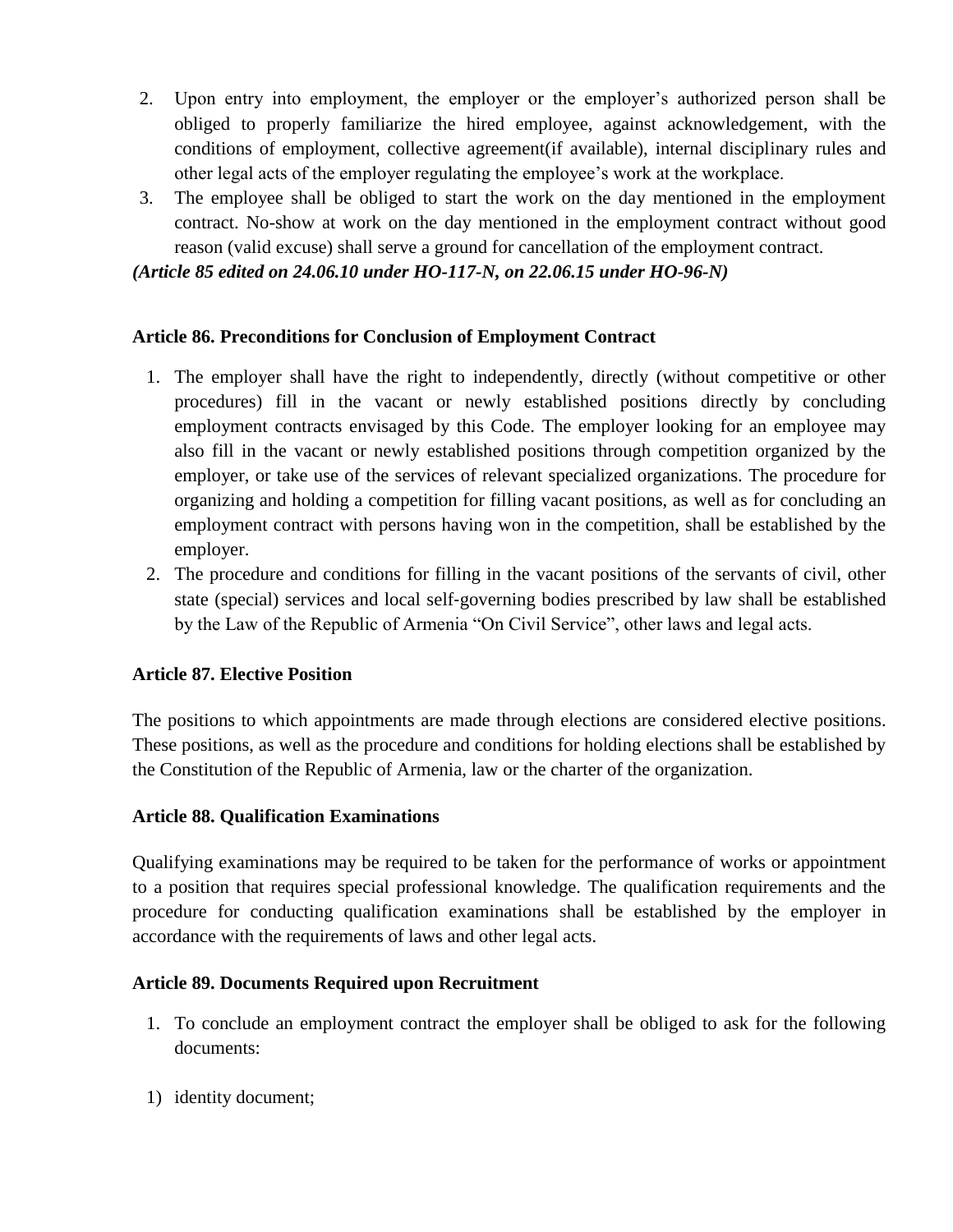- 2) social security card or a statement letter on not having a social security card or a public services number or a statement letter on not having a public services number;
- 3) certificate on education or required qualification, if the work is related to a certain type of education or professional competence in conformity with the labor legislation;
- 4) health certificate (health book), if the employment contract is concluded for the jobs that require initial and regular medical examination, as well as when concluding employment contracts with citizens under the age of eighteen. The list of such jobs and the format of the certificate (health book) are established by the Government of the Republic of Armenia;
- 5) written consent of one of the parents, adoptive parent or guardian if a minor citizen at the age of fourteen to sixteen is employed;
- 6) other documents established by law and other normative/regulatory legal acts.

### *(Paragraph ceased to be in force on 24.06.10 under HO-117-N)*

- 1.1.The documents envisaged by para. 1 and 3 of part 1 of this Article shall be copied and then returned, whereas the documents envisaged by para. 4 and 5 shall be retained by the employer.
- 1.2.The employee, if so required, upon agreement of the employer and the employee may submit a statement letter on his/her previous employment containing data available in the database of the individual (personalized) record keeping system.
- 2. When hiring for employment, it is prohibited to require documents that are not envisaged by law or other normative/regulatory legal acts.
- 3. The employee may, on his/her own initiative, submit to the employer a testimonial, a reference letter and other documents describing him/her from the previous workplaces, as well as data or documents on his/her professional competence, qualification and the use thereof.

# *(Article 89 suppl. on 22.02.07 under HO-103-N, amend. on 24.06.10 under HO-117-N, amend., suppl. on 22.06.15 under HO-96-N)*

### **Article 90. Employment Record Book**

- 1. The employment record book is the main document containing information on the labor activity of the employee.
- 2. The employer is obliged to keep employment record books for all employees working at primary place of employment.
- 3. The following records are made into the employment record:
- 1) the first name and family name of the employee (patronymic name at his/her discretion);
- 2) the year, month and day of birth of the employee;
- 3) the employment period according to the employment contract;
- 4) the time period of receiving unemployment benefit (shall be filled in by the authorized body);
- 5) the time period of being included in the personnel reserve of those state services, which, in conformity with normative/regulatory legal acts, shall be accounted in the length of service (shall be filled in by the authorized body);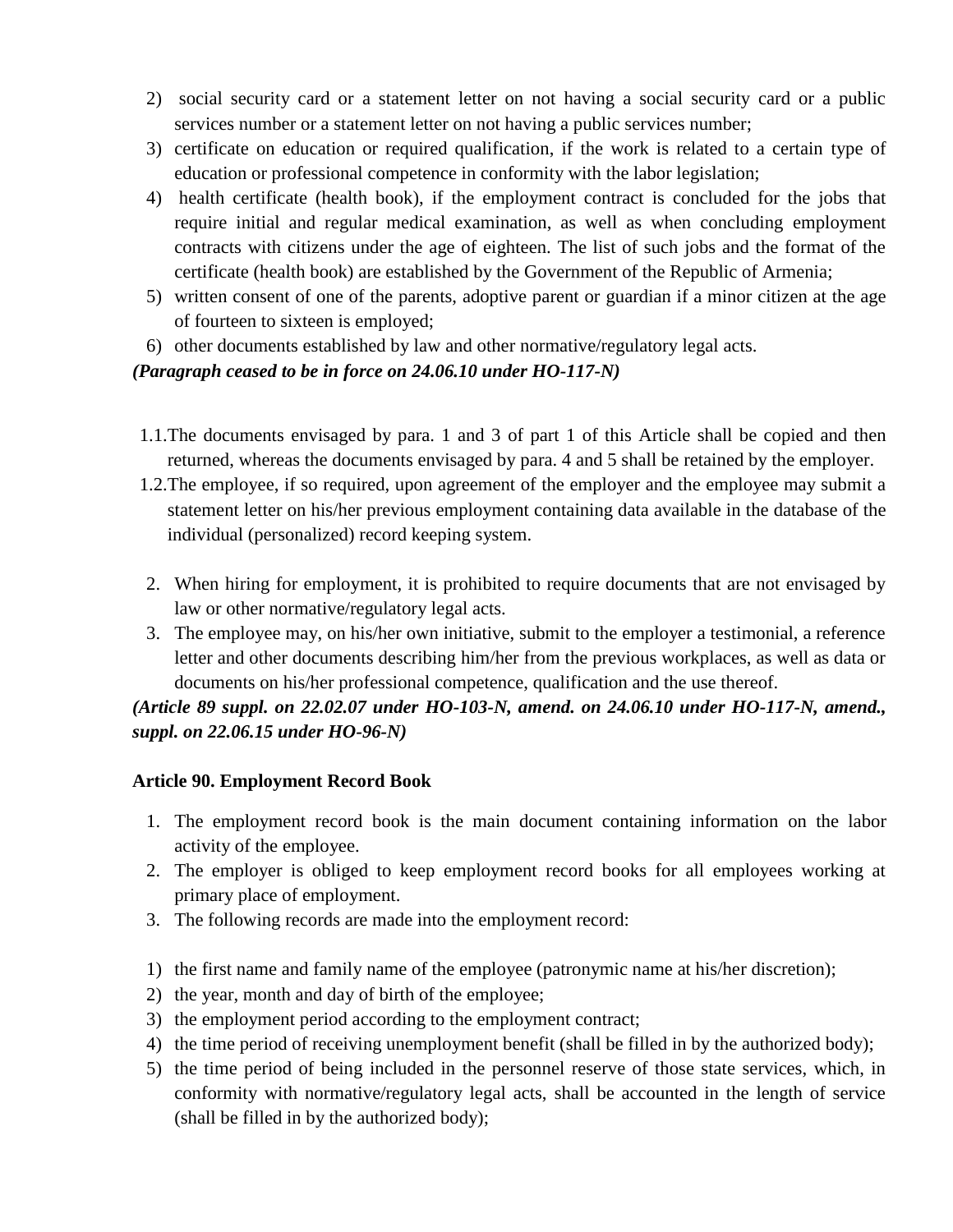- 6) the time period of study at secondary vocational education and training and higher educational institutions/establishments (shall be filled in by the employer that recruited the person upon graduation from the educational institution);
- 7) the time period of compulsory active military service (shall be filled in by the employer that hired the person upon demobilization);
- 8) the ground for recording: the number, the day, month and year of enactment of the legal act.

The time period for performing the works, which according to the legislation entitle the employee to privileged pension, shall also be fixed.

- 4. The following information shall be filled in the employment record book upon the request of the employee:
- 1) the ground for the cancellation/termination of the employment contract;
- 2) the information on the position held or the work performed;
- 3) the time period of part-time work if the employee submits a document certifying the part-time work to the employer at the primary place of employment.
- 5. No other data/information, except for those defined by parts 3 and 4 of this Article, are recorded in the employment record book.
- 6. The format of the employment record book, the procedure for keeping it, as well as the order for the provision of a copy of the employment record book shall be defined by the Government of the Republic of Armenia.

# *(Article 90suppl. on 24.06.10 under HO-117-N) (Article will cease to be in force on 01.01.2017 under Article 9 of law HO-96-N as of 22.06.15)*

# **Article 91. Probation Period upon Concluding an Employment Contract**

- 1. A probation period may be defined upon concluding an employment contract with the consent of the parties. It may be set at the discretion of the employer to check the job (position) relevance of the employee for the offered job (position), or at the discretion of the person being recruited to define his/her relevance for the offered job (position). The conditions of the probation period shall be set forth in the employment contract.
- 2. During the probation period the employee shall enjoy all the rights and bear all the responsibilities prescribed by this Code, other laws and normative/regulatory legal acts, collective agreements and employment contracts.
- 3. The probation period may not be envisaged in case of recruitment of persons:
- 1) under the age of eighteen;
- 2) holding an elective position, as well as those having passed qualification examinations to be appointed to a position or having studied at the employer's premises or elsewhere on the employer's initiative;
- 3) transferred to another job upon mutual agreement of employers;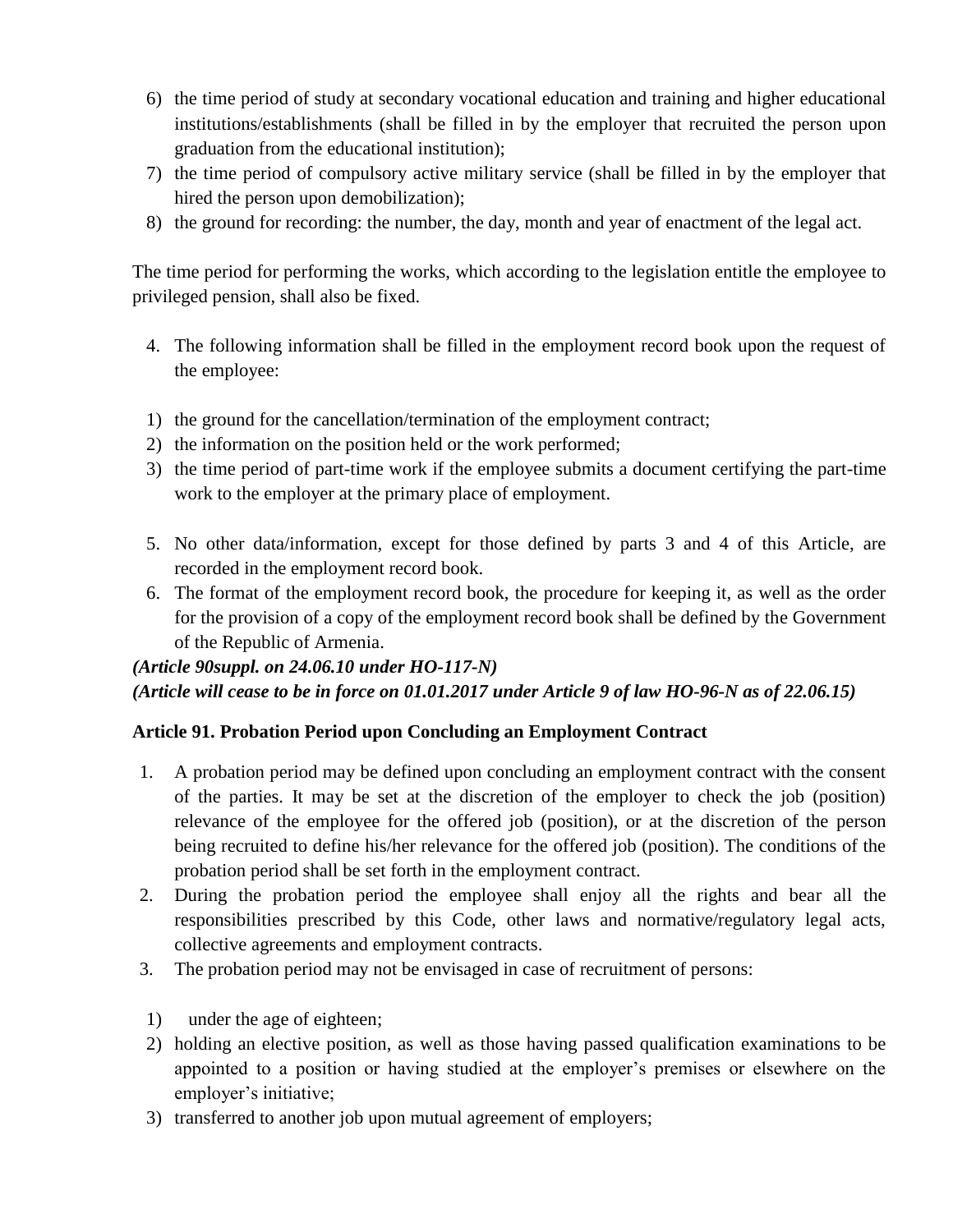# 4) in other cases prescribed by the legislation.

# *(Article 91 amend. on 24.06.10 under HO-117-N)*

#### **Article 92. Term of Probation Period**

- 1. The term of a probation period shall not be longer than three months, except for the cases envisaged by part 2 of this Article.
- 2. In the cases envisaged by the legislation of the Republic of Armenia, a probation period may be set up to six months.
- 3. A probation period shall not include the following time periods when the employee is absent from work:
- 1) the time period envisaged by the collective agreement or the employment contract;
- 2) the time period of leave (including unpaid) upon the agreement of the parties;
- 3) the time period of the temporary disability/incapacity of the employee to work;
- 4) the time period of fulfilling the obligations vested with the employee by state or local self‐governing bodies;
- 5) the time period of legal strike, if the employee partakes in the strike in the manner established by law.

# **Article 93. Results of the Probation Period**

- 1. If the employer finds that the employee, based on the current results of the probation period set to evaluate the relevance of the employee for the intended job (position), does not meet the requirements put forward, the employer may dismiss the employee before the expiry of the probation period by notifying the employee in writing thereon three days in advance.
- 2. If the probation period is set at the discretion of the person being hired for employment to evaluate his/her relevance for the offered job (position), the results of the probation period shall be evaluated by the employee. The employee shall have the right to terminate the employment contract during the probation period by notifying the employer in writing thereon three days in advance.
- 3. If the employee continues to work upon expiry of the probation period, he/she is deemed to have passed the probation period, the employment contract continues to be in force, and the employer can terminate his/her employment contract only on the grounds established in Chapter 15 of this Code.

# **CHAPTER 13.**

# **TYPES OF EMPLOYMENT CONTRACT**

# **Article 94. Types of Employment Contract**

Employment contract is concluded for: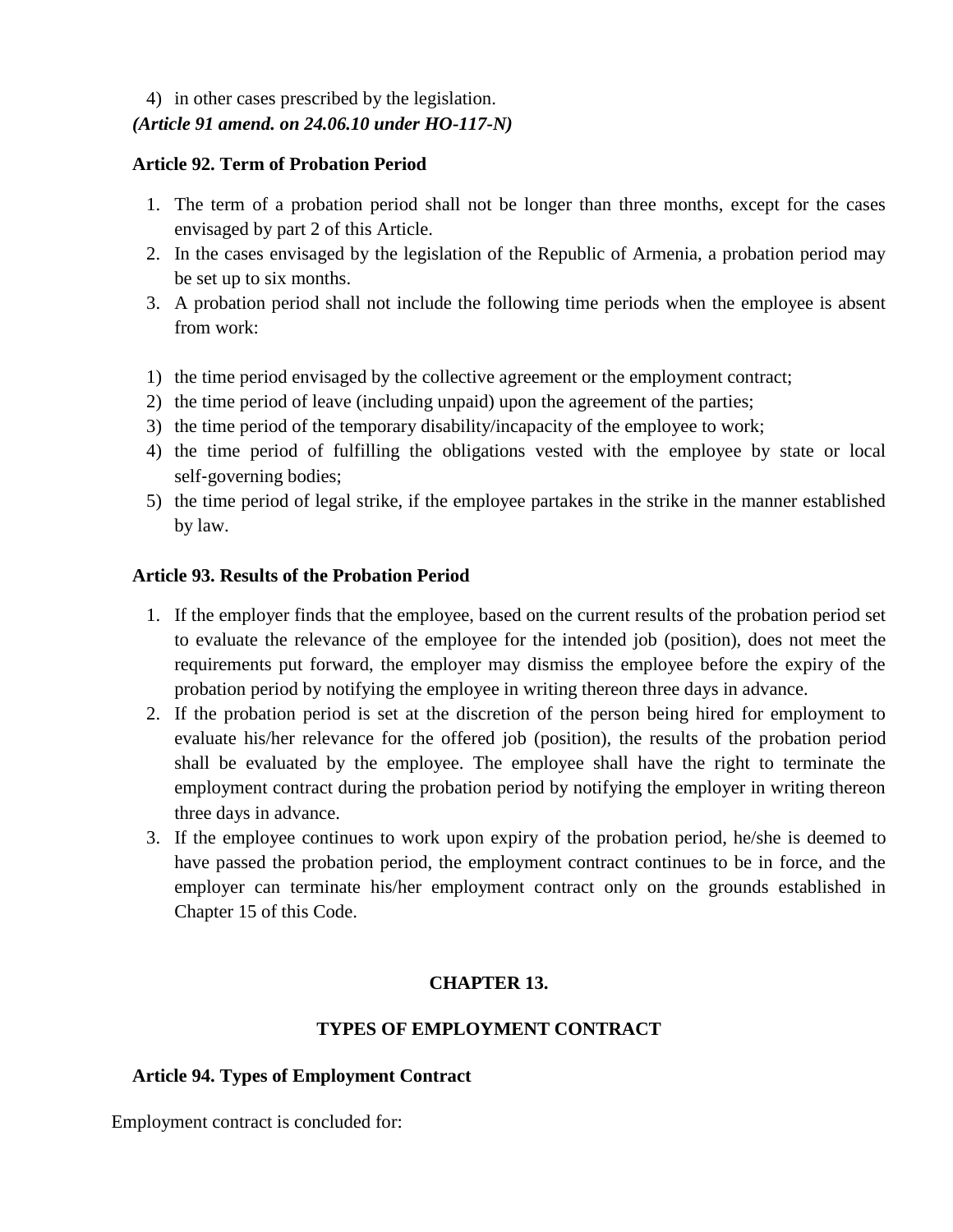- 1) an indefinite term, if its term of validity is not specified in the employment contract
- 2) a definite term, if its term of validity is specified in the employment contract.

The employment contract shall be concluded for indefinite term, except for the cases envisaged by Article 95 of this Code.

*(Article 94 suppl. on 22.06.15 under HO-96-N)*

### **Article 95. Employment Contract Concluded with a Definite Term**

- 1. An employment contract for a definite term is concluded in the case when labor relations cannot be defined for an indefinite period with account of the nature of the work to be performed or the conditions for its performance, unless otherwise provided by this Code or by laws.
- 2. An employment contract for a definite term may be concluded for a defined period or by setting a calendar period or by defining the completion of works as envisaged by the employment contract.
- 3. Employment contracts for a definite term shall also be concluded with:
- 1) employees hired to elective positions for a selected period of time;
- 2) those performing part-time work.
- 3) those performing seasonal works;
- 4) those performing temporary/occasional works(for a time period of up to two months).
- 5) an employee substituting temporarily absent employee;
- 6) foreigners having a work or residence permit valid for the entire term of employment;
- 7) persons eligible for old age pension and turned sixty-three of age or non-eligible for old age pension and turned sixty-five of age, based on the evaluation of professional competencies of the person for the position or job offered by the employer.

*(Article 95 edited on 24.06.10 under HO-117-N, suppl. on 22.06.15 under HO-96-N)*

#### **Article 96. Setting the Validity Term of an Employment Contract**

The validity term of an employment contract may be set till a certain calendar year, month, and date or till the occurrence, change or end of a particular event.

# **Article 97. Employment Contract on Rendering Services of Personal Character** *(Article ceased to be in force on 24.06.10 under HO-117-N)*

#### **Article 98. Employment Contract with Homeworkers**

Homeworkers are deemed to be the persons, who, based on the employment contract, perform works at home with the materials, tools and equipment provided by the employer or owned by them or acquired at their own expense.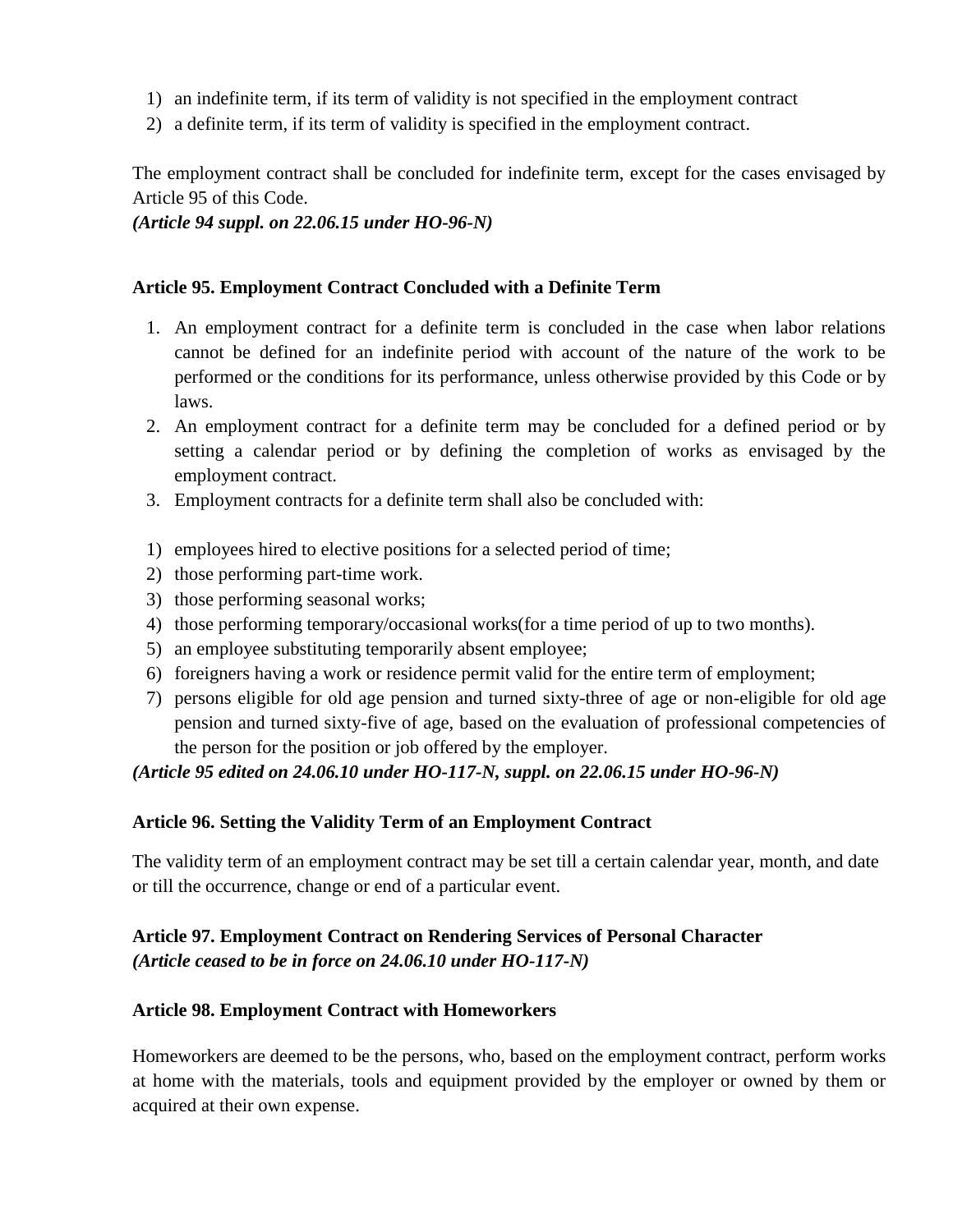In case if the work is performed by the homeworker with his/her own tools and equipment, the employer shall reimburse for the wear on the tools and equipment in cases and manner established by the employment contract.

The procedure and terms for the provision of the homeworker with raw material, materials and semi-finished products, the order for the payment for the materials owned by the homeworker, transportation of the finished product, as well as the order and terms for the payment of the salary shall be established by the employment contract.

The labor relations of homeworkers shall be regulated by this Code.

# **Article 99. Concurrent employment**

- 1. Concurrent employment is the work performed by the employee beyond the main working hours for the same or other employer on the basis of an employment contract.
- 2. The employment contract shall specify that the work is performed concurrently.
- 3. The annual paid leave of employees working concurrently for different employers shall be provided together with the annual leave being granted at the main workplace.
- 4. Upon termination of the employment contract of the concurrently workingemployee, no severance pay is paid to concurrently workingemployee.

# *(Article 99 amend. on 27.02.06 under HO-39-N, on 22.06.15 under HO-96-N)*

# **Article 100. Seasonal Employment Contract**

- 1. A seasonal employment contract shall be concluded for performance of seasonal work. Seasonal work is deemed to be the work, which due to natural and climatic conditions is performed not all year round, but in certain period (season) not exceeding eight months, and is set forth in the list of seasonal works.
- 2. The list of seasonal works is defined by the Government of the Republic of Armenia.
- 3. *(Part ceased to be in force on 24.06.10 under HO -117-N)*
- 4. The employee or the employer shall have the right to terminate the seasonal employment contract before the expiry of the validity term thereof by notifying each other in writing thereon at least three days in advance.

*(Article 100 amend. on 24.06.10 under HO-117-N)*

# **Article 101. Temporary Employment Contract**

- 1. A temporary employment contract is an employment contract concluded for the term of up to two months.
- 2. Employees having entered into a temporary employment contract may be required, within this period, to work on days off (weekends) and at non‐working days - on holidays or commemoration/memorial days. The work performed on days off and non‐working days - on holidays or commemoration/memorial days is remunerated in at least double amount of hourly (daily) pay rate or task rate.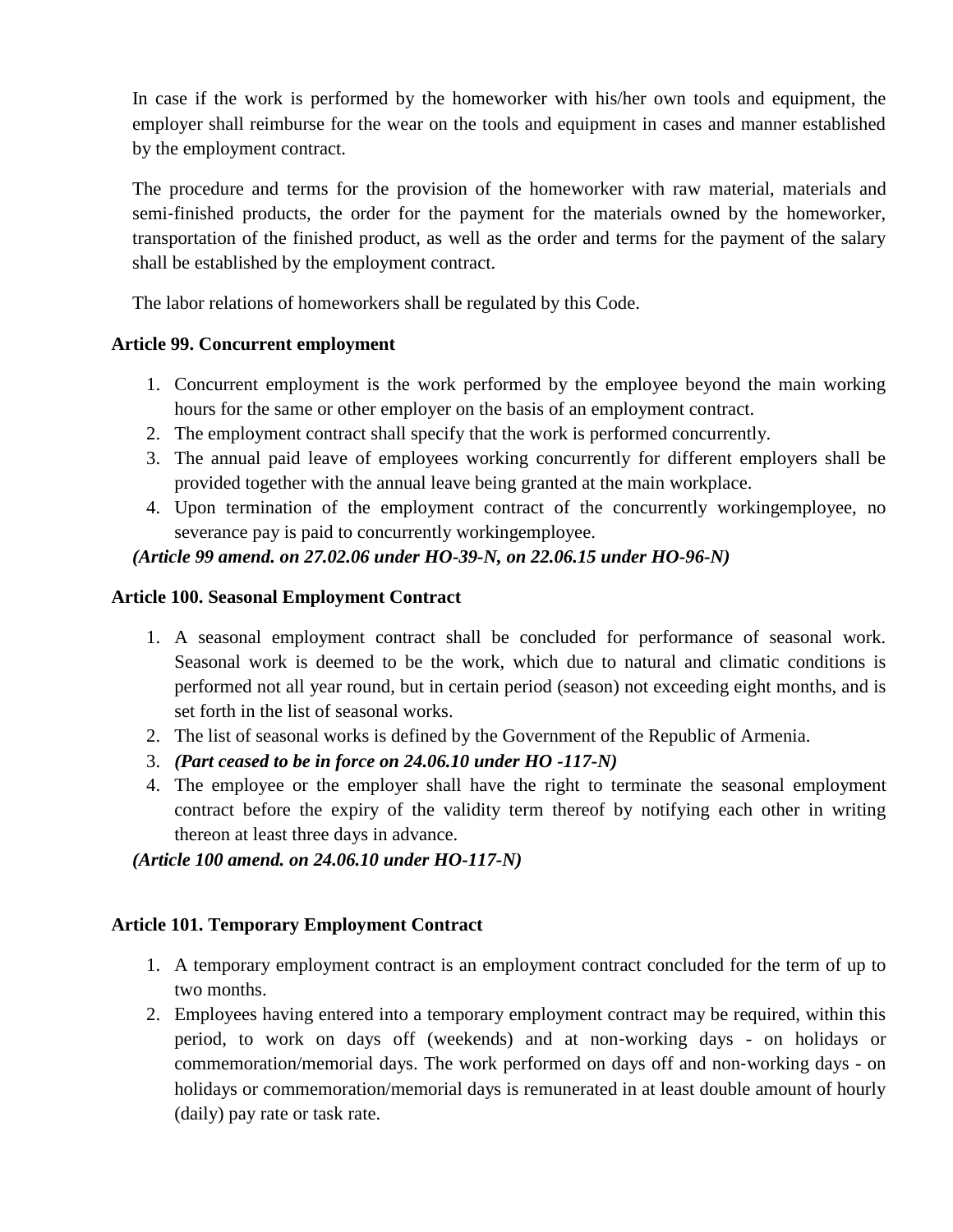- 3. *(Part ceased to be in force on 24.06.10 under HO -117-N)*.
- 4. The employee or the employer shall have the right to terminate the temporary employment contract before the expiry of the validity term thereof by notifying each other in writing thereon at least three days in advance. Upon termination of the temporary employment contract, no severance pay is paid to the employee.

*(Article 101 amend. on 24.06.10 under HO -117-N)*

### **Article 102. Illegal Employment**

- 1. The work performed without an employment contract or individual legal act on hiring for employment concluded in writing in the manner prescribed by the labor legislation shall be deemed illegal.
- 2. Voluntary work and the work performed with the purpose of providing assistance may not be considered as illegal. The procedure and conditions of such work shall be prescribed by law.
- 3. The employers or their representatives who have given permission and (or) induced to perform such illegal work shall bear responsibility in the manner prescribed by the legislation of the Republic of Armenia, as well as compensate the employees performing such work against the damages caused during the performance of that work not through the fault of the employee. If it is established through judicial procedure that there are (there were) factual labor relations between the employee and the employer, the labor relations shall be deemed as having arisen on the day the employee factually started work. To prove the fact of labor relations the employee shall have the right to apply to court within the time period of the factual labor relations, as well as within one year after the termination of the factual labor relations. The proof of the fact of factual labor relations between the employee and the employer by a legitimate court judgment shall not relieve the employer from the liability prescribed by law. *(Article 102 edited on 24.06.10 under HO-117-N, suppl. on 12.03.14 under HO-5-N, edited on*

*22.06.15 under HO-96-N)*

# **CHAPTER 14.**

# **PERFORMANCE OF EMPLOYMENT CONTRACT**

# **Article 103. Fulfillment of Obligations and Exercise of Rights**

- 1. The employer shall fulfill his/her obligations personally or through his/her representative.
- 2. The employee shall fulfill his/her obligations personally. The employee may assign/entrust the performance of the works prescribed by the employment contract to another person, who is in labor relations with the employer only with the permission of the employer.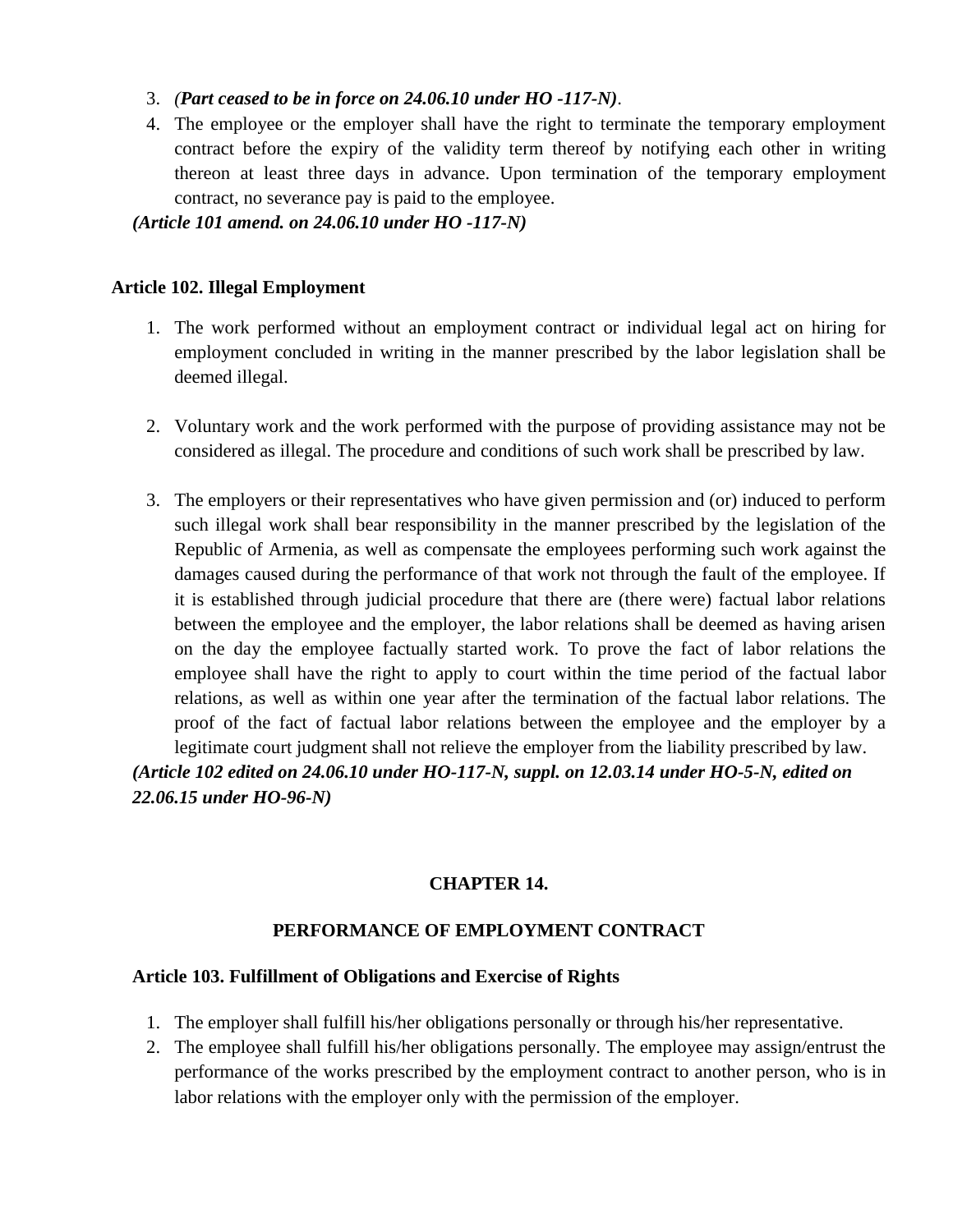The parties exercise their rights personally or through their representatives. *(Article 103 amend. on 24.06.10 under HO-117-N)*

### **Article 104. Performance of Work not Envisaged by Employment Contract**

The employer shall have the right to require an employee to perform works not envisaged by the employment contract only in cases prescribed by this Code and by law.

### **Article 105. Changing Essential Conditions of Work**

- 1. Essential conditions of work are permitted to be changed in case of changing the volumes of production and (or) economic and (or) technological and (or) work organization conditions.
- 2. The place of work, the amount of remuneration and (or) the way of setting thereof, the privileges, the working time pattern (for work and rest), the grades and job titles, the type of employment contract are the essential conditions of work, in case of change of which and (or) in case of change of the employer, the employer shall notify the employee thereon within the time frame set forth in Article 115 of this Code, except for the following cases:
- 1) in case of increase in wage base and (or) supplements, supplementary payments, when other conditions are maintained;
- 2) in case of shortening daily and (or) weekly working time, when other conditions are maintained;
- 3. The employer may change the amount of remuneration and (or) the way of setting thereof without the written consent of the employee only in case of change in the conditions of remuneration of work by law or collective agreement, of which the employer shall notify the employee in writing no later than one month before the effect of the new conditions.
- 4. The employee may not be transferred to a job, the conditions of which are contraindicative for him/her in terms of the state of health upon the finding of the medical-social expert commission.
- 5. If the previous essential conditions of work cannot be maintained and the employee disagrees to continue the work under the new conditions, the employment contract shall be terminated in accordance with para. 9, part 1 of Article 109 of this Code.

*(Article 105 edited on 24.06.10 under HO-117-N, edited, amend., suppl. on 22.06.15 under HO-96-N)*

#### **Article 106. Temporary Change in Conditions of Work in Special Cases**

1. The employer shall have the right to transfer the employee for a period of up to one month to another job within the same work place not specified in the employment contract and (or) to change for the same term the conditions laid down in para. 4 and 6 of part 1 of Article 84 of this Code, aimed at preventing natural disasters, technological emergencies, epidemics,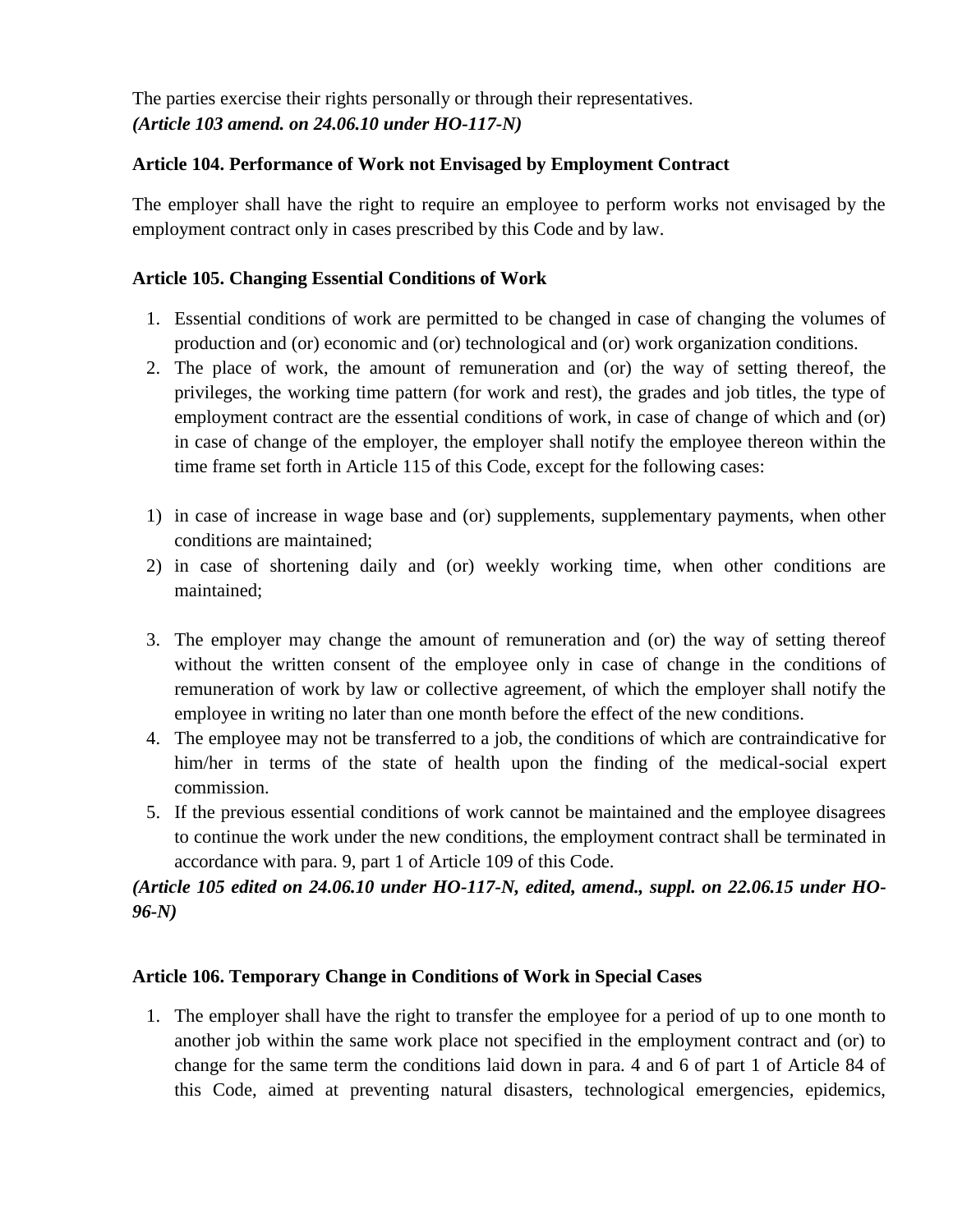accidents/casualties, fires and other emergency circumstances whatsoever or expeditiously eliminating/remediating the consequences thereof.

- 2. It shall be prohibited to transfer an employee to a job, which is contraindicative to his/her health status.
- 3. In the cases specified in part 1 of this Article, the remuneration for work is made commensurate with the work performed. If, upon the transfer of the employee to another job, his/her salary decreases for the reasons beyond his/her control, the amount of the last salary of his/her previous job shall be retained.

### *(Article 106 amend. on 24.06.10 HO-117-N, suppl., amend. on 22.06.15 under HO-96-N)*

### **Article 107. Transfer to Another Job in the Case of Idle Time**

- 1. Idle time having occurred at the workplace through no fault of the employee is a situation when the employer due to production or other objective causes, fails to provide the employee with the work envisaged by the employment contract.
- 2. With consideration of the profession, qualification and health status of the employee, the employer shall have the right to transfer the employee, upon his/her written consent, to another work/job for the period of idle time. Upon the consent of the employee, he/she may be also transferred to another job without any consideration of his/her profession and qualification.
- 3. The remuneration for work of the employees transferred to another job due to idle time shall be provided in the manner established by Article 186 of this Code.

#### **Article 108. Suspension from Work**

- 1. The employer shall not allow the employee to perform his/her job duties and shall not pay salary if the employee is under the influence of alcoholic drinks/beverages, narcotic or psychotropic substances, as well as in other cases prescribed by law.
- 2. Upon expiry of the period of suspension from work, the employee shall be reinstated in his/her former position, provided that the reasons for the suspension from work have not given rise to grounds for termination of the employment contract.
- 3. The employee shall have the right, in the manner established by the legislation, to claim reimbursement for damages, if the employer has unwarrantedly suspended him/her from work.

# **CHAPTER 15.**

# **TERMINATION OF EMPLOYMENT CONTRACT**

#### **Article 109. Grounds for Termination of Employment Contract**

1. The employment contract shall be terminated: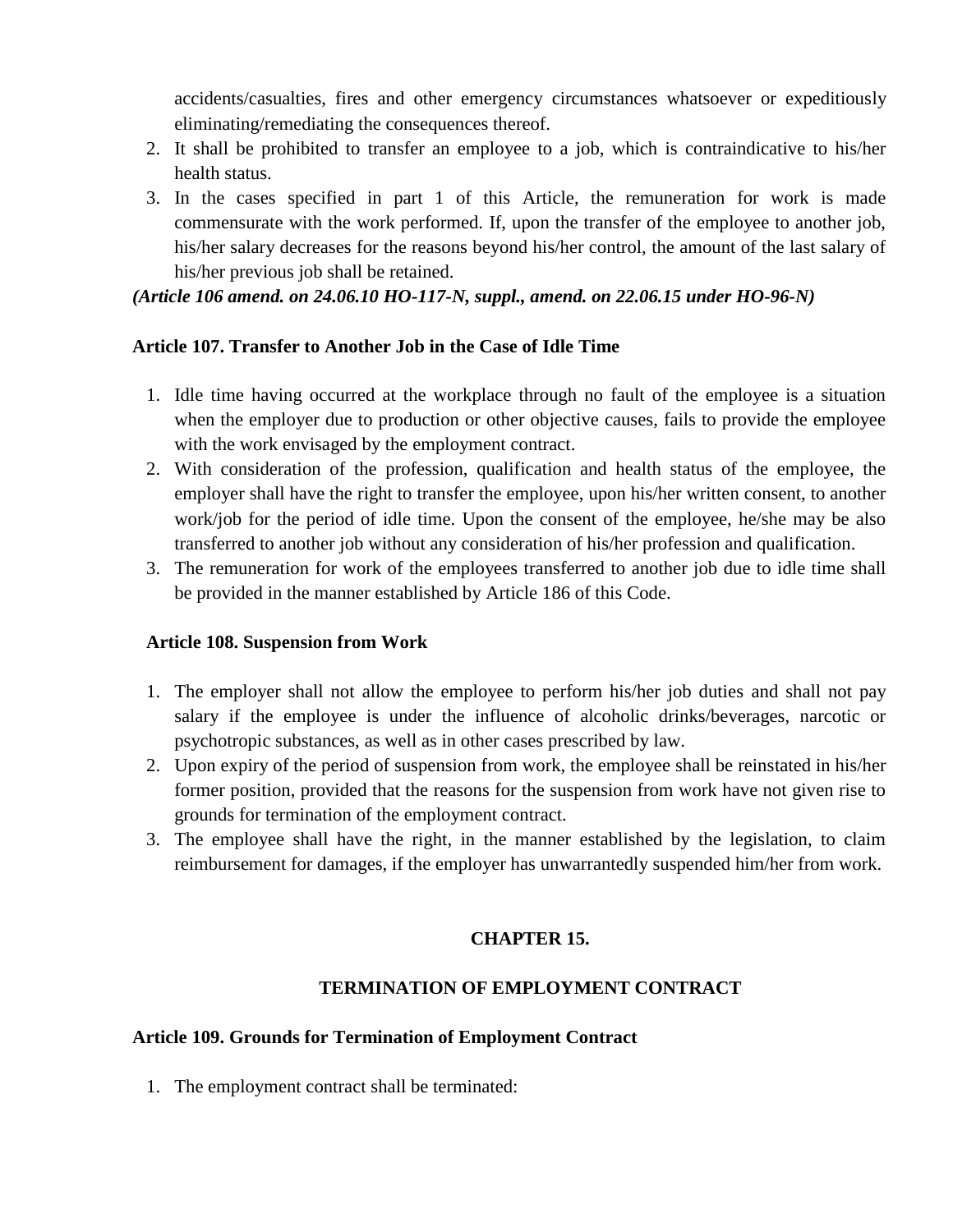- 1) by the agreement of the parties;
- 2) in case of expiry of the contract;
- 3) upon initiative of the employee;
- 4) upon initiative of the employer;
- 5) in case of the employee's compulsory active military service conscription;
- 6) in case of availability of a court ruling/judgment entered into force according to which the employee was subjected to such liability that prevents him/her from continuing the work;
- 7) in case the employee has been deprived of the right to perform certain works in the manner established by the legislation;
- 8) if the employee is under the age of sixteen and one of the parents, the adoptive parent or the guardian or the trustee, the medical doctor/physician monitoring his/her health or the official of the authorized body of the Government of the Republic of Armenia exercising control over occupational safety requires to terminate the employment contract;
- 9) in case of change of the essential conditions of work;
- 10) in case of death of the employer-natural person;
- 11) in case of death of the employee;
- 12) in case the information submitted by the employee at a time when being hired pursuant to para. 3 and (or) 4 of part 1 of Article 89 of this Code is false;

12.1) based on the results of the probation period established upon consent the employee and employer;

- 13) in case the employee, when recruited, has concealed the fact of being deprived of the rights to perform certain works;
- 2. In cases, prescribed by this Article, the termination of the employment contract shall be formulated through an individual legal act adopted by the employer.

# *(Article 109 amend. on 24.06.10 under HO-117-N, suppl. on 12.03.14 under HO-5-N, amend. on 17.12.14 under HO-256-N)*

# **Article 110. Termination of an Employment Contract upon Agreement of the Parties**

- 1. When terminating the employment contract upon agreement of the parties, one party to the employment contract shall offer the other party in writing to terminate the contract. Upon acceptance of the offer, the other party shall, within seven days, notify of his/her acceptance the party that submitted the offer. If the parties agree to terminate the contract, they shall conclude a written agreement thereon, which shall specify the dates and other conditions (compensations etc.) for the termination of the contract.
- 2. If the party having been offered to terminate the contract fails within the time period established in part 1 of this Article, to notify of his/her agreement to terminate the contract, the offer to terminate the employment contract shall be deemed rejected.

# **Article 111. Termination of the Employment Contract with a Definite Term Due to Its Expiry**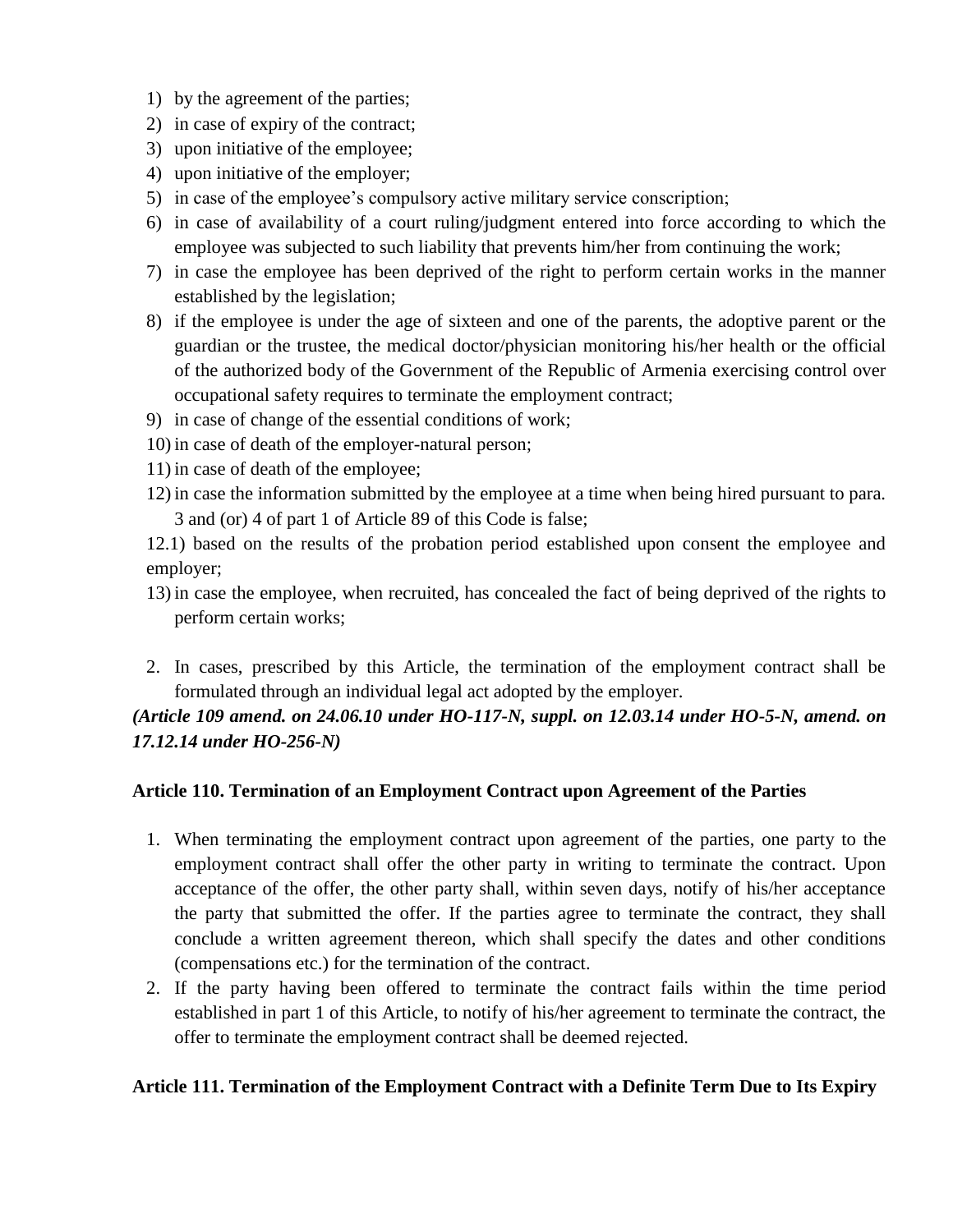- 1. The employer or employee shall have the right to terminate the employment contract due to the expiry of the employment contract signed for a definite term, except for the cases prescribed by part 5 of this Article.
- 2. The employer may terminate the employment contract signed for a definite term due to the expiry of the contract, by serving the employee with at least ten day prior written notice thereon.
- 3. The terms/periods set forth in this Article shall not apply to the employees who have been employed to replace an absent employee, as well as to the employees, who are performing certain works prescribed by the employment contract.
- 4. The employee may terminate the employment contract signed for a definite term due to the expiry thereof by giving the employer at least ten days written notice prior to the expiry of the contract. If the employee has not notified the employer of the termination of the contract signed for a definite term and has not come to work on the day following the last day set forth in the employment contract, the contract shall be deemed terminated and the employer shall be obliged to make a final settlement with the employee within five days upon submitting such claim.
- 5. If the employment contract signed for a definite term is not terminated upon its expiry in the manner prescribed by this Article and the labor relations continue, the contract shall be deemed concluded for an indefinite term.

### *(Article 111 suppl. on 24.06.10 under HO-117-N)*

# **Article 112. Termination of an Employment Contract upon the Initiative of the Employee**

- 1. The employee shall have the right to terminate the employment contract signed for an indefinite term, as well as the employment contract signed for a definite term prior to its expiry by giving the employer at least thirty day prior written notice thereon. The collective agreement may be envisage a longer term for notification. Upon the expiry of the notification period the employee shall have the right to stop work, whereas the employer shall be obliged to process the termination of the employment contract and make a final settlement with the employee.
- 2. The employee shall have the right to terminate the employment contract signed for an indefinite term, as well as the employment contract signed for a definite term prior to its expiry by giving the employer at least five days prior notice in writing thereon, if the termination of the employment contract is stipulated by the employee's illness or work-related injury hindering the performance of the work or other valid reasons/extenuating circumstances set forth in the collective agreement, or where the employer fails to fulfill the obligations established under the employment contract, violates the law or the collective agreement, as well as in other cases prescribed by this Code.
- 3. The employee shall have the right to withdraw his/her notification on termination of the employment contract not later than within three working days after the submission of the notification. He/she may withdraw the notification after the mentioned period only upon the consent of the employer.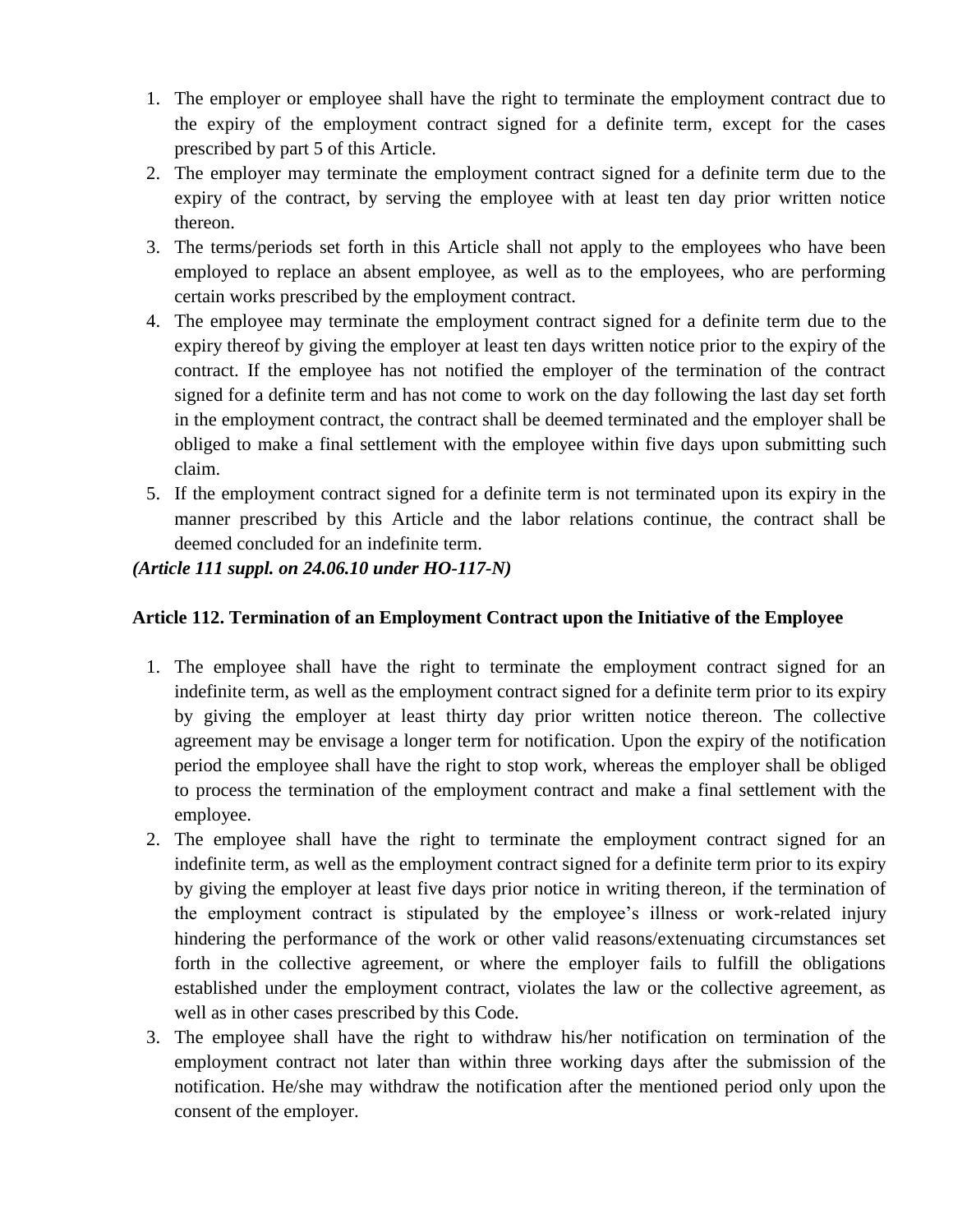### *(Article 112 amend. on 24.06.10 under HO-117-N)*

### **Article 113. Termination of an Employment Contract upon the Initiative of the Employer**

- 1. The employer shall have the right to terminate the employment contract signed for an indefinite term, as well as the employment contract signed for a definite term prior to the expiry of the contract:
- 1) in case, when the organization is liquidated (the activity of the private entrepreneur is terminated and state registration is ceased to be in force or is invalidated);
- 2) in case, when the production volumes and (or) economic and (or) technological and (or) the conditions for the organization of work are changed and (or) conditioned by production necessity and (or) reduction in the number of employees and (or) stuff;
- 3) in case, when the employee is unsuitable for the position held or work performed;
- 4) in case, when the employee is reinstated in previous job;
- 5) in case, when the employee regularly fails to perform his/her work duties prescribed by the employment contract or by internal disciplinary rules, with no good reason;
- 6) in case, when the confidence towards the employee is lost;
- 7) in case of the employee's long‐term disability/incapacity (in case the employee does not report for work for more than 120 consecutive days or for more than 140 days during the last twelve months due to temporary disability/incapacity, unless it is prescribed by law and other normative/regulatory legal acts that the workplace and the position are retained for a longer term in case of certain diseases);
- 8) in case the employee is found at workplace under the influence of alcoholic drinks/beverages, narcotic or psychotropic substances;
- 9) in case the employee's no-show at work during the entire working day (shift) with no good reason;
- 10) in case the employee refuses or evades to pass compulsory medical examination/checkup;
- 11) in case the employee is eligible for old age pension and turned sixty-three of age, and in case the employee is non-eligible for old age pension and turned sixty-five of age, unless otherwise prescribed by the employment contract;
- 2. When terminating the employment contract concluded for a definite period or for indefinite period on the grounds set forth in para. 1, 2, 3, 7, 11 of part 1 of this Article, the employer shall be obliged to notify the employee thereon within the time periods set forth in Article 115 of this Code.
- 3. The employer may terminate the employment contract based on the grounds set forth in para.2, 3 and 4 of part 1 of this Article, if the employer, within the available possibilities, has offered the employee another work corresponding to his/her professional competence, qualification, health status, and if the employee has rejected it.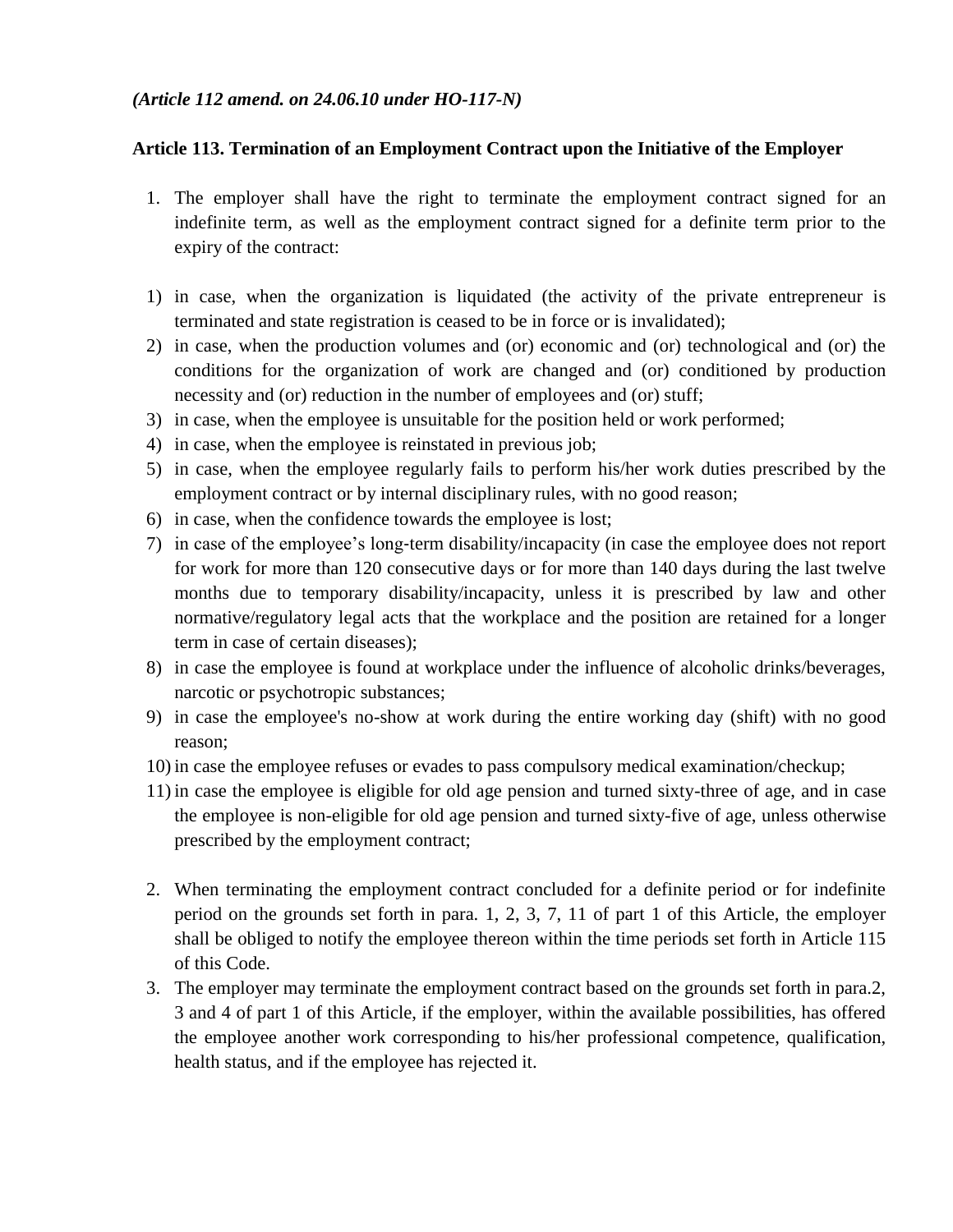In case of no possibility with the employer to offer another work, the employment contract shall be terminated without offering other job to the employee.

# *(Article 113 edited on 24.06.10 under HO-117-N, suppl., edited, amend. on 22.06.15 under HO-96-N)*

# **Article 114. Prohibition on Termination of an Employment Contract upon the Initiative of the Employer**

- 1. Termination of an employment contract upon the initiative of the employer is prohibited:
- 1) during the period of temporary disability/incapacity of the employee, except for the cases set forth in para. 7, part 1 of Article 113 of this Code;
- 2) during the leave of the employee:
- 2.1) in case of pregnant women, from the day of submitting a medical certificate on pregnancy to the employer until one month after the end of pregnancy and maternity leave;
- 2.2) during the entire period of factually taking care of a child under the age of one year by a person not being in leave, except for the cases set forth in para. 3, 5, 6, 8-10 of part 1 of Article 113;
- 3) after adoption of a decision on calling a strike and during the strike in case the employee partakes in this strike in the manner established by this Code;
- 4) during fulfillment of the duties imposed on the employer by state and local self‐governing bodies, except for the cases set forth in part 1 of Article 124 of this Code.
- 2. If the employee fails appear at work upon expiry of the periods specified in part 1 of this Article, the employer may terminate the employment contract on the grounds envisaged in this Chapter.
- 3. The restrictions set forth in part 1 of this Article shall not apply when terminating the employment contract due to liquidation of the organization (termination of the operation of the private entrepreneur).
- 4. The following shall not be considered as legitimate reason for the termination of the employment contract:
- 1) membership in a trade union or involvement in the activities of a trade union during the nonworking hours, and upon the consent of the employer, also during the working hours;
- 2) acting as the employees' representative at any time;
- 3) submitting claims to the employer for violation of laws, other normative/regulatory legal acts or the collective agreement;
- 4) sex, race, nationality, language, origin, citizenship, social status, religion, marital and family status, convictions or views, membership in political parties or public organizations;
- 5) age, except for the cases prescribed by law.

# *(Article 114 suppl., amend., edited on 24.06.10 under HO-117-N, edited on 22.06.15 under HO-96-N)*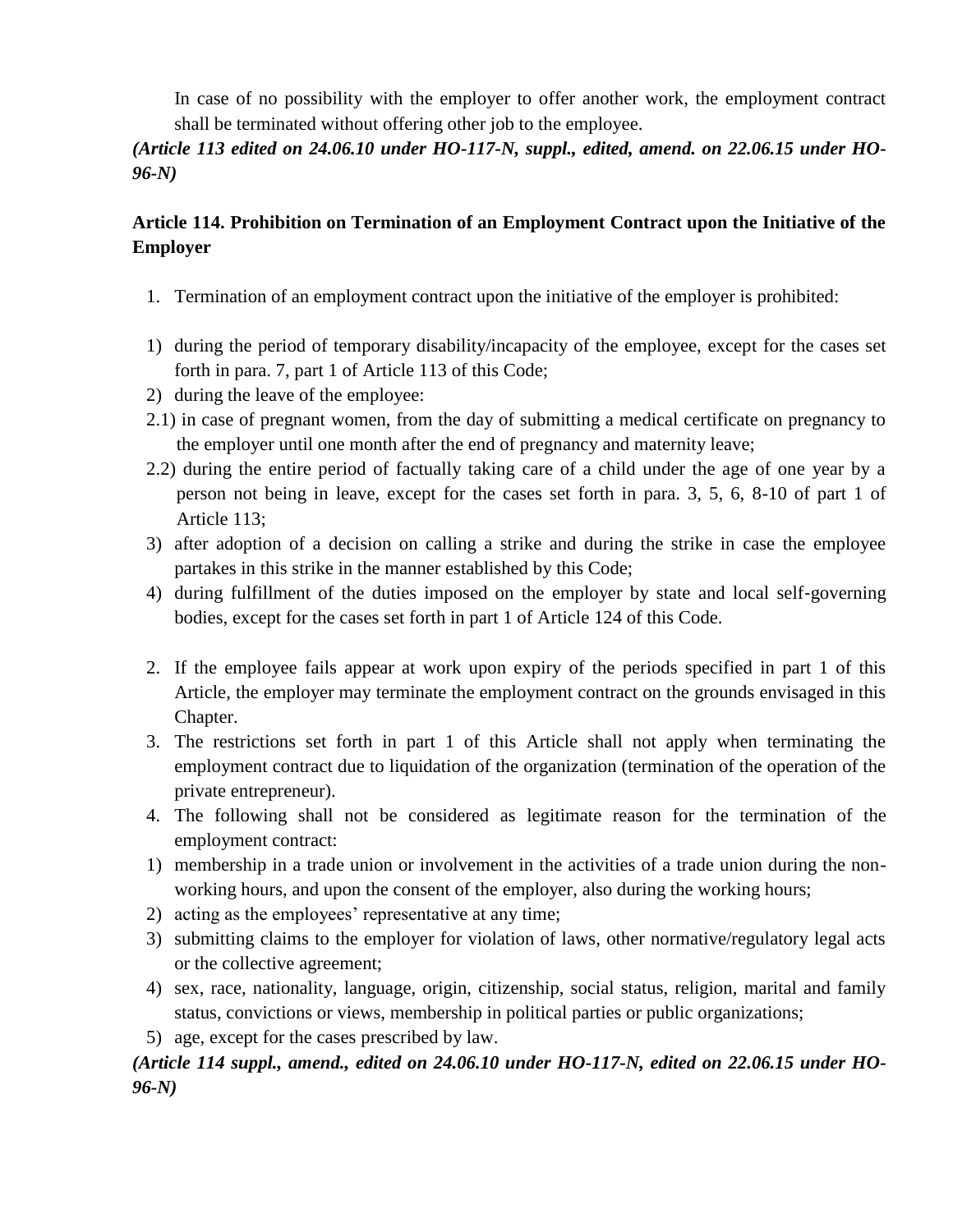# **Article 115. Notification on Termination of an Employment Contract**

1. In case of termination of the employment contract on the grounds set forth in para. 1 and 3 of part 1 of Article 113 of this Code, the employer shall be obliged to notify the employee in writing thereon not later than two months in advance.

In case of termination of the employment contract on the grounds set forth in para. 3, 7, 11 of parts 1 of Article 113, as well as in cases set forth in part 2 of Article 105 of this Code, the employer shall be obliged to give a written notice to the employee who has worked for the employer for up to one year, not later than 14 days in advance, to the employee, who has worked from one to five years - 35 days in advance, to the employee, who has worked from five to ten years - 42 days in advance, to the employee, who has worked from ten to fifteen years - 49 days in advance, to the employee, who has worked over fifteen years - 60 days in advance.

Longer terms as compared with the notification terms set forth in this part may be defined by collective agreement and employment contract.

- 2. In case the terms set forth in part 1 of this Article, as well as in part 1 of Article 93 and part 2 of Article 111 of this Code are not maintained, the employer shall be obliged to pay a penalty to the employee for each day of delay of the notification, which is calculated based on the employee's average daily salary rate.
- 3. The notification on the termination of the employment contract shall include:
- 1) the grounds and reason for dismissal, and in case of offering another job to the employee also the position, the salary or the possibility to offer other job;
- 2) the year, month and day of the dismissal.
- 4. During the terms set forth in part 1 of this Article the employer shall provide the employee with time off to look for a new job. The duration of the time provided may not be less than ten percent of the working time included in the notification period. The time off to look for a new job shall be provided in accordance with the schedule proposed by the employee. The average salary of the employee shall be retained during the mentioned period, which shall be calculated based on the employee's average hourly salary.
- 5. The notification on the termination of the employment contract is deemed invalid if more than five days have passed since the expiry of the notification period and the employer has not terminated the contract. The periods of the employee's leave and temporary disability/incapacity shall not be calculated towards this period.

# *(Article 115 amend., edited on24.06.10 under HO-117-N, amend., suppl. on 22.06.15 under HO-96-N)*

# **Article 116. Collective Redundancy**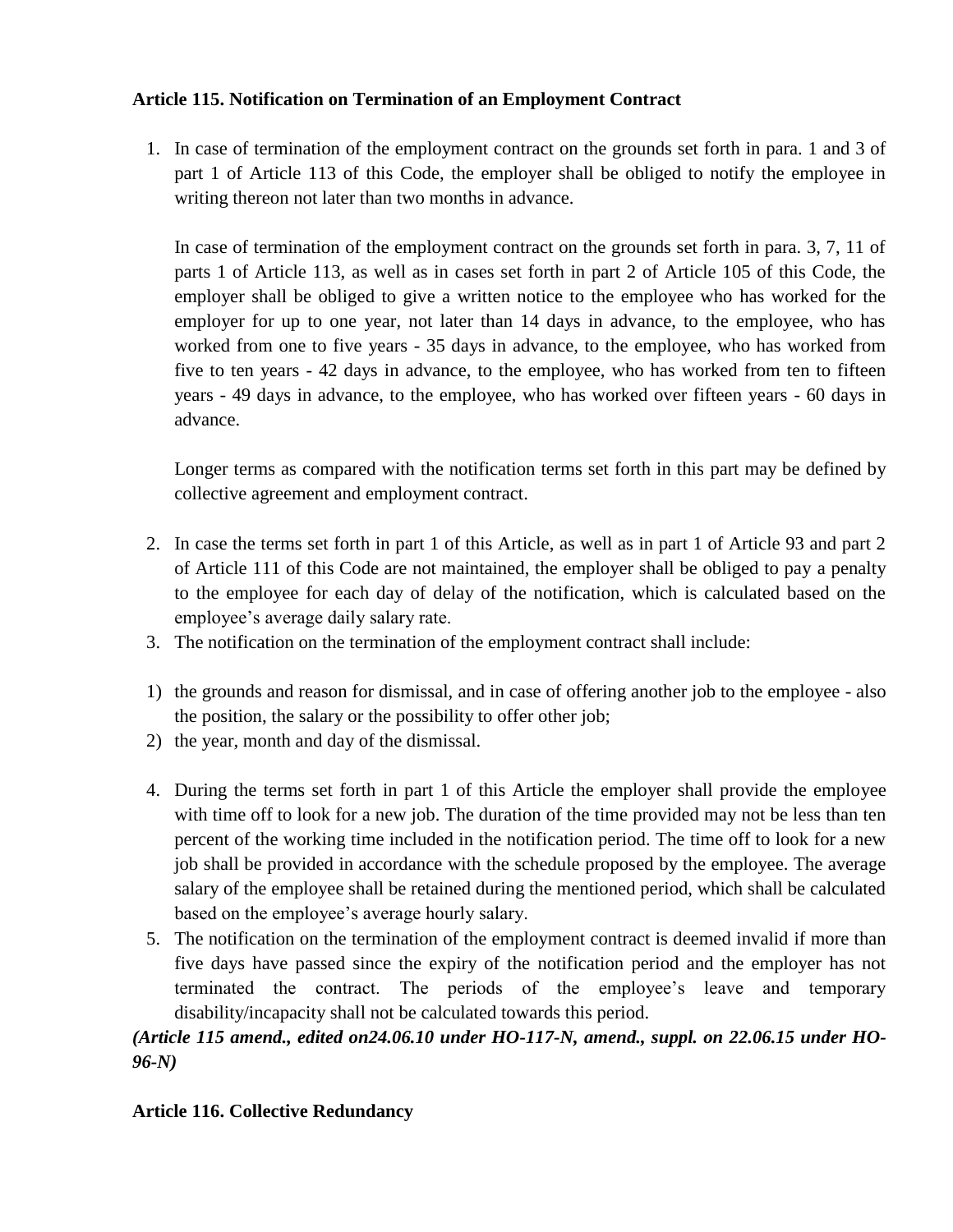1. In case of liquidation of an organization or reduction in the number of employees and (or) staff, the employer shall be obliged to submit the data on the number of the dismissed employees (disagregated by professions, gender and age to the authorized state governing body in the sphere of employment authorized by the Government of the Republic of Armenia and to the representative of the employees not later than two months prior to the termination of the employment contract, if it is envisaged to dismiss during two months more than ten percent of the total number of employees, however, not less than 10 employees (collective redundancy).

### *(Paragraph ceased to be in force on 22.06.15 under HO-96-N)*

2. Cases of dismissals of employees working under employment contracts concluded for a definite term and working under seasonal employment contracts, shall not be considered as collective redundancy, if made without violation of the terms mentioned in the contracts.

*(Article 116 amend. on24.06.10 under HO-117-N, suppl., amend. on 22.06.15 under HO-96-N)*

**Article 117. Guarantees to Pregnant Women and Employees Taking Care of a Child** *(Article ceased to be in force on 24.06.10 under HO-117-N)*

# **Article 118. Guarantees to Employee Having Contracted Occupational Disease and Work-Related Injury, as well as Guarantees to Employee with Temporary Disability/Incapacity**

- 1. The workplace and position of the employee, who has lost his/her capacity to work due to occupational disease or work-related injury, shall be retained until recovery of his/her capacity to work or determination of a disability status. The employer may terminate the employment contract on the grounds prescribed by this Chapter in case the employee's capacity to work is not recovered and a disability status is determined.
- 2. Employees, who have temporary lost their capacity to work in cases not envisaged in part 1 of this Article, shall retain their workplace and position, if they have not appeared at work due to temporary disability/incapacity for not more than 120 successive days or for not more than 140 days within the last twelve months, unless laws and other normative/regulatory legal acts provide that in the case of specific diseases the workplace and position shall be retained for a longer period.

#### **Article 119. Guarantees to Representatives of Employees**

- 1. The employees elected to representative bodies of employees, may not be dismissed during the period they exercise their powers pursuant to Article 113 of this Code without preliminary consent/approval of the representative body of employees, except for the cases set forth in para. 1, 5, 6 8-10 of part 1 of Article 113 of this Code.
- 2. The employer shall apply to the employees' representative body to get the consent/approval for the dismissal of the representative of employees. The representative body of employees shall be obliged to reply to the employer within 14 days upon the receipt of the application.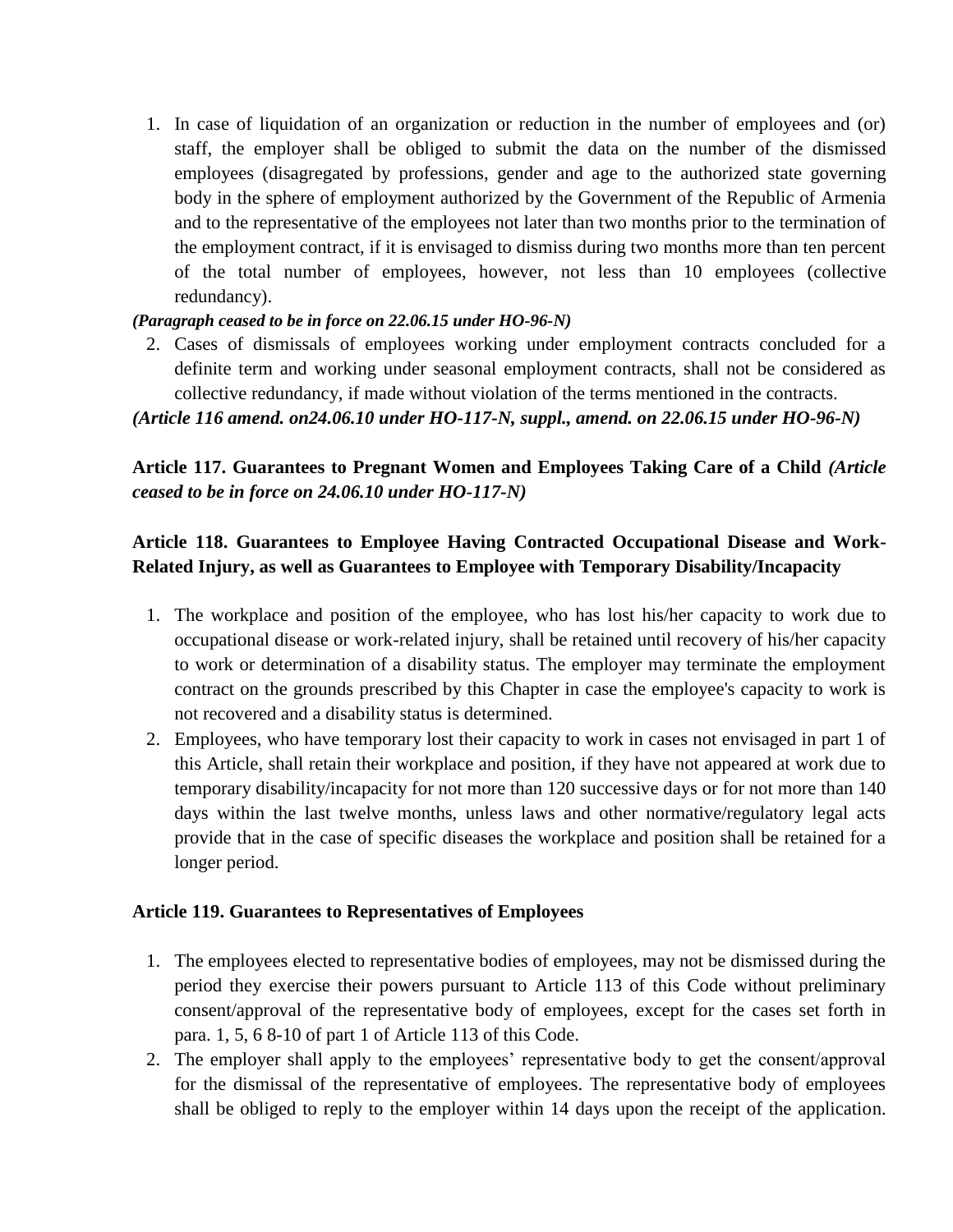The representative body of the employees shall be obliged to submit the decision on his/her consent/approval or rejection to dismiss the employee in writing. If the representative body of employees fails to reply to the employer within the specified time period, the employer shall have the right to terminate the employment contract.

- 3. The employer may appeal the decision on rejecting the dismissal of the employee through judicial procedure. The court may repeal that decision if the employer's interests are thereby violated.
- 4. The guarantee set forth in part 1 of this Article may be applied to the employees not deemed as representatives of employees, if it is envisaged by the collective agreement.

# *(Article 119 amend. on 24.06.10under HO-117-N, on 17.12.14 under HO-256-N)*

# **Article 120. Termination of Employment Contract in case of Unsuitability for the Position Held or Work Performed**

- 1) The employer shall have the right to terminate the employment contract on the grounds set forth in para. 3 of part 1 of Article 113 of this Code, in case the employee cannot fulfill his/her job responsibilities/duties because of insufficiency of the professional competencies or the state of health.
- 2) The aggravation of the state of health of the employee may serve as a reason for termination of the employment contract, if it is of sustainable nature and hinders the employee to continue the work or excludes the possibility to continue it.
- 3) The correspondence of the professional competencies of the employee to the position held or work performed shall be evaluated by the employer, whereas the correspondence of the state of health is determined by the medical and social expert findings.

*(Article 120 amend. on24.06.10 under HO-117-N, on 22.06.15 under HO-96-N)*

# **Article121. Termination of the Employment Contract in Case of the Employee's Failure to Fulfill His/her Obligations or Improper Fulfillment Thereof**

- 1. The employer shall have the right to terminate the employment contract on the ground set forth in para. 5 of part 1 of Article 113 of this Code, if the employee having committed disciplinary violation has at least two disciplinary sanctions/fines, which have not yet been lifted or cancelled.
- 2. *(Part ceased to be in force on 24.06.10 under HO-117-N)*
- 3. When terminating the employment contract the employer shall be obliged to follow the rules of application of disciplinary liability in compliance with this Article.

# *(Article 121 edited, amend. on 24.06.10 under HO-117-N, suppl. on 22-06.15 under HO-96-N)*

**Article 122. Termination of the Employment Contract Due to Loss of Confidence towards the Employee**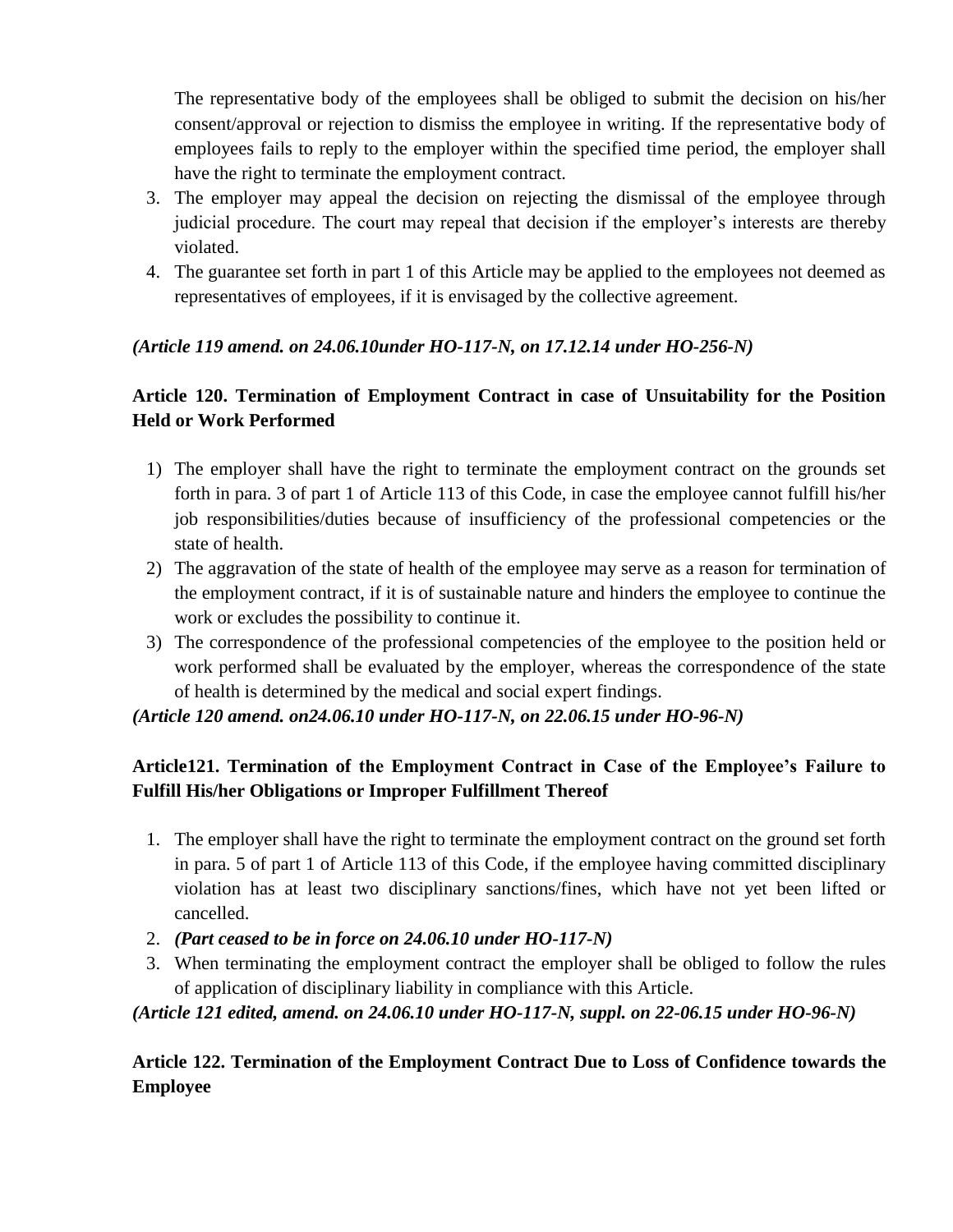The employer shall have the right to terminate the employment contract with the employee towards whom the confidence is lost, on the ground set forth in para.6 of part 1 of Article 113 of this Code, if the employee:

- 1) while dealing with monetary or commodity values, has committed such minor offences, as a result of which the employer incurred material damage;
- 2) while carrying out teaching and educational functions, has committed an offence incompatible with the work to be continued:
- 3) has divulged state, service, commercial or technological secrets or has informed the rival organization thereon.

### *(Article 122 edited on 24.06.10 under HO-117-N)*

# **Article 123. Termination of an Employment Contract upon the Initiative of the Employer without Notifying the Employee Thereon**

In the cases set forth in para. 5, 6, 8-10 of part 1 of Article 113 of this Code the employer shall have the right to terminate the employment contract without notifying the employee thereon. *(Article 123 edited on 24.06.10 under HO-117-N)*

### **Article 124. Regulation of Labor Relations Connected with Military Service**

1. In case of conscription for compulsory active military service no later, than three calendar days prior to the date mentioned in the respective notice, the employer shall terminate the employment contract

Within a month after the discharge from the compulsory active military service the employee may apply to the employer for renewing the labor relations and concluding a new employment contract. In case the employee applies to the employer within the mentioned terms, the employer shall be obliged to conclude a new employment contract within three days, the essential conditions of which cannot be less favorable for the employee than the conditions of the previous contract effective before the compulsory active military service.

2. During the fulfillment of the duties for the military registration, affiliation to the draft offices and calling to training musters, the labor relations with the employee shall be regulated in the manner prescribed by law.

*(Article 124 suppl. on 24.06.10 under HO-117-N, amend., suppl. on 22.06.15 under HO-96-N)*

**Article 125. Termination of an Employment Contract in Case of Bankruptcy of the Employer**  *(Article ceased to be in force on 24.06.10 under HO-117-N)*

**Article 126. Restrictions on Termination of Employment Contract during Restructuring an Organization**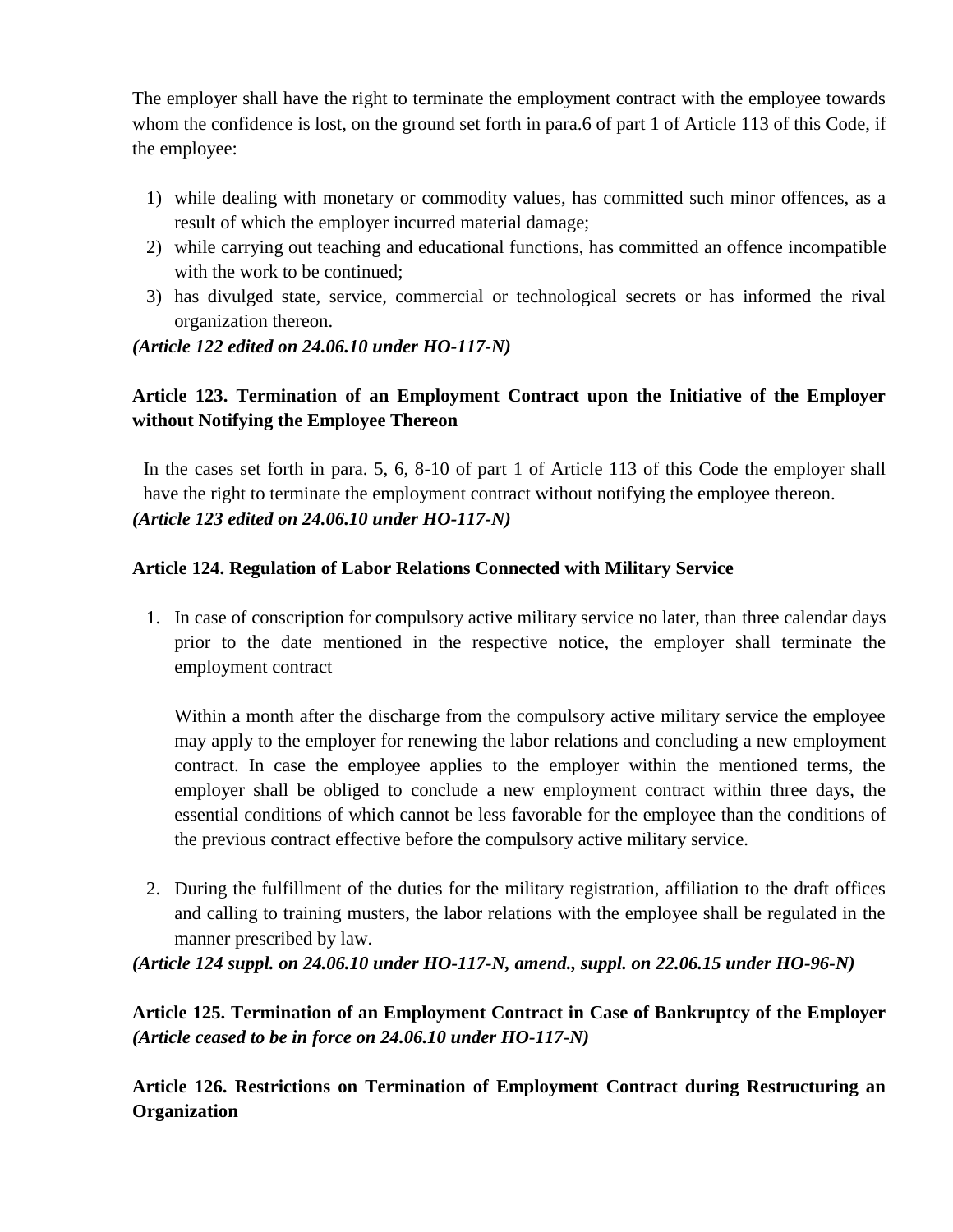Restructuring of the organization, as well as changes in the persons having rights in personam or other rights thereto shall not serve as a ground for terminating the employment contract, unless reduction in the number of employees and (or) stuff is taking place.

*(Article 126suppl. on 24.06.10 under HO-117-N)*

### **Article 127. Termination of Employment Contract in case of Death of Employee**

In case of employee's death the employer shall unilaterally terminate the employment contract on the day of the employee's death.

# **Article 128. Termination of Employment Contract in case of Death of Employer–Natural Person**

- 1. In case of death of the employer-natural person the employee may unilaterally terminate the employment contract on the day of the employer's death based on the document provided by the death registration authorized body.
- 2. If the employee fails to terminate the employment contract in the case set forth in part 1 of this Article, the labor relations with him/her within 10 working days after death of the employernatural person can, in the manner established by law, be continued with the person acting as an entrusted administrator of the property of the employer-natural person, who in this case acts as an employer in substitution for the previous employer in the employment contract.
- 3. If the labor relations are not continued in the case set forth in part 2 of this Article, the employment contract shall be deemed terminated from the day of death of the employernatural person based on the document provided by the death registration authorized body.

#### *(Article 128 edited on 24.06.10 under HO-117-N, on 22.06.15 under HO-96-N)*

# **Article 129. Severance Pay**

- 1. In case of terminating the employment contract on the grounds set forth in para 1, 2 and 4 of part 1 Article 113 of this Code, the employer shall pay a severance pay to the employee in the amount of his/her average monthly salary, and in the cases set forth in para. 3, 7 and 11 of part 1 of Article 113, as well as in para. 9 of part 1 of Article 109 and Article 124 of this Code, the employer shall pay severance pay in case of termination of the employment contract with account of the length of uninterrupted service of the employee:
- 1) in case when the employee has worked for up to one year -in the tenfold amount of average daily salary;
- 2) in case when the employee has worked from one to five years in the twenty-five-fold amount of the average daily salary;
- 3) in case when the employee has worked from five to ten years in the thirtyfold amount of the average daily salary;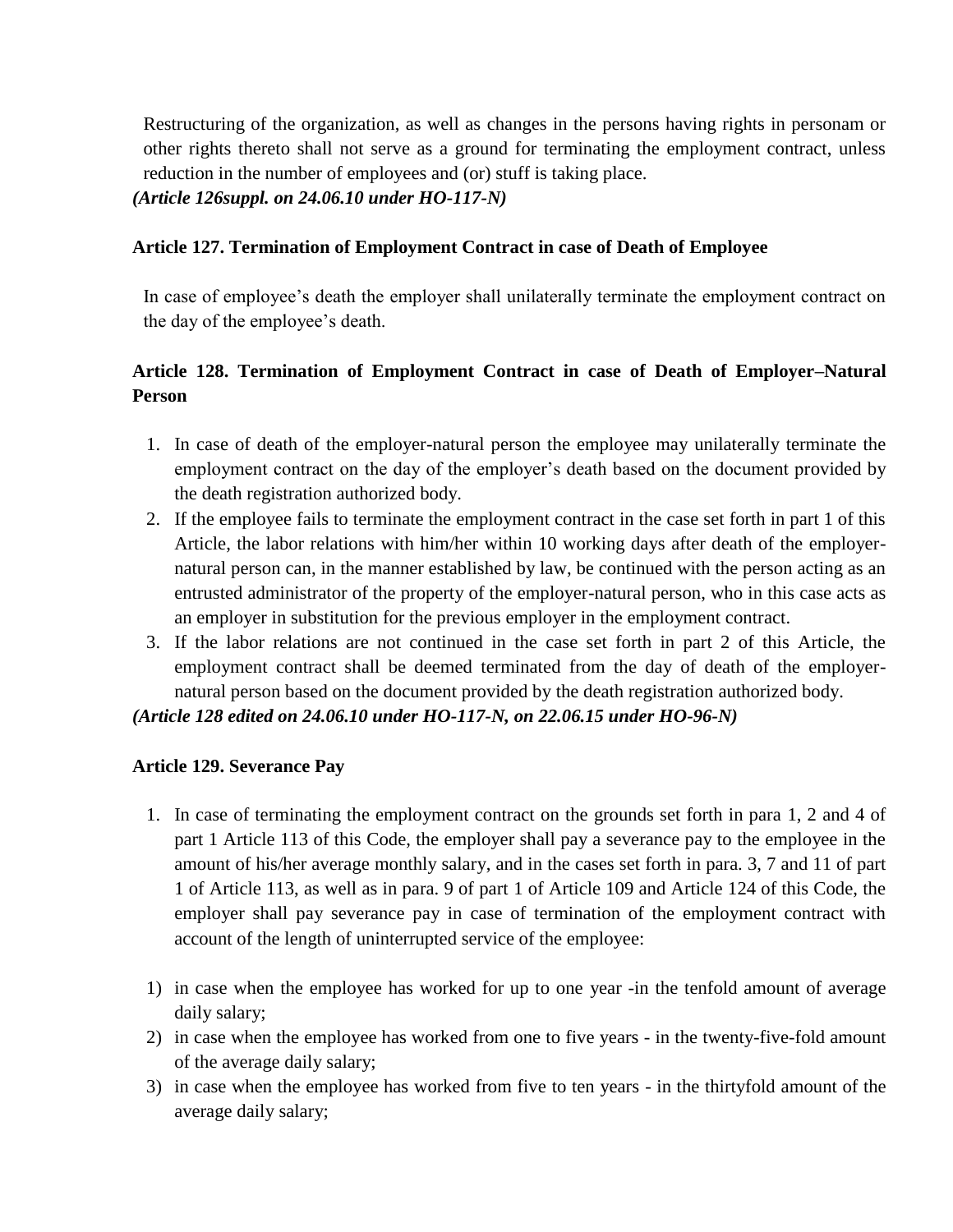- 4) in case when the employee has worked from ten to fifteen years in the thirty-five-fold amount of the average daily salary;
- 5) in case when the employee has worked for fifteen years and more in the forty-four-fold amount of the average daily salary;
- 2. Payment of severance pay under the collective agreement or employment contract may be envisaged for a longer period of time.

*(Article 129 edited on 24.06.10 under HO-117-N, suppl., edited on 22.06.15 under HO-96-N)*

#### **Article 130. Procedure for Final Settlement with Employee**

- 1. In case of terminating the employment contract the employer shall be obliged to make in full a final settlement of accounts with the employee on the day of termination of the employment contract, unless otherwise provided by this Code, the law or upon agreement between the employer and the employee.
- 1.1. If the employee is being transferred (moved) to another job with the same employer, no final settlement shall be made by the employer to the employee.
- 2. The employer shall be obliged to pay the employee his/her salary and other equivalent payments on the day of the final settlement, and if the fulfillment of this obligation becomes impossible due to circumstances beyond the employer's control, the employee's salary and other equivalent payments shall be made within five working days upon submitting such claim by the employee.
- 2.1. In case of death of the employer-natural person, the obligation to make the final settlement shall be transferred to those accepting the inheritance, and in case of absence of heirs or in case of their refusal to accept the inheritance, it is transferred to the person or body who accepts that property, within the scope of its value.
- 3. At the discretion of the employee, the employer shall be obliged to provide him/her with a statement on his/her job functions (duties), the amount of the salary, taxes paid and mandatory social security payments and performance assessment.

*(Article 130 amend. on 24.10.07 under HO-238-N, suppl. on 24.06.10 under HO-117-N, suppl., amend. on 22.06.15 under HO-96-N)*

#### **CHAPTER 16.**

#### **PROTECTION OF PERSONAL DATA OF EMPLOYEES**

#### **Article 131. Concept of Personal Data of Employee and Processing of These Data**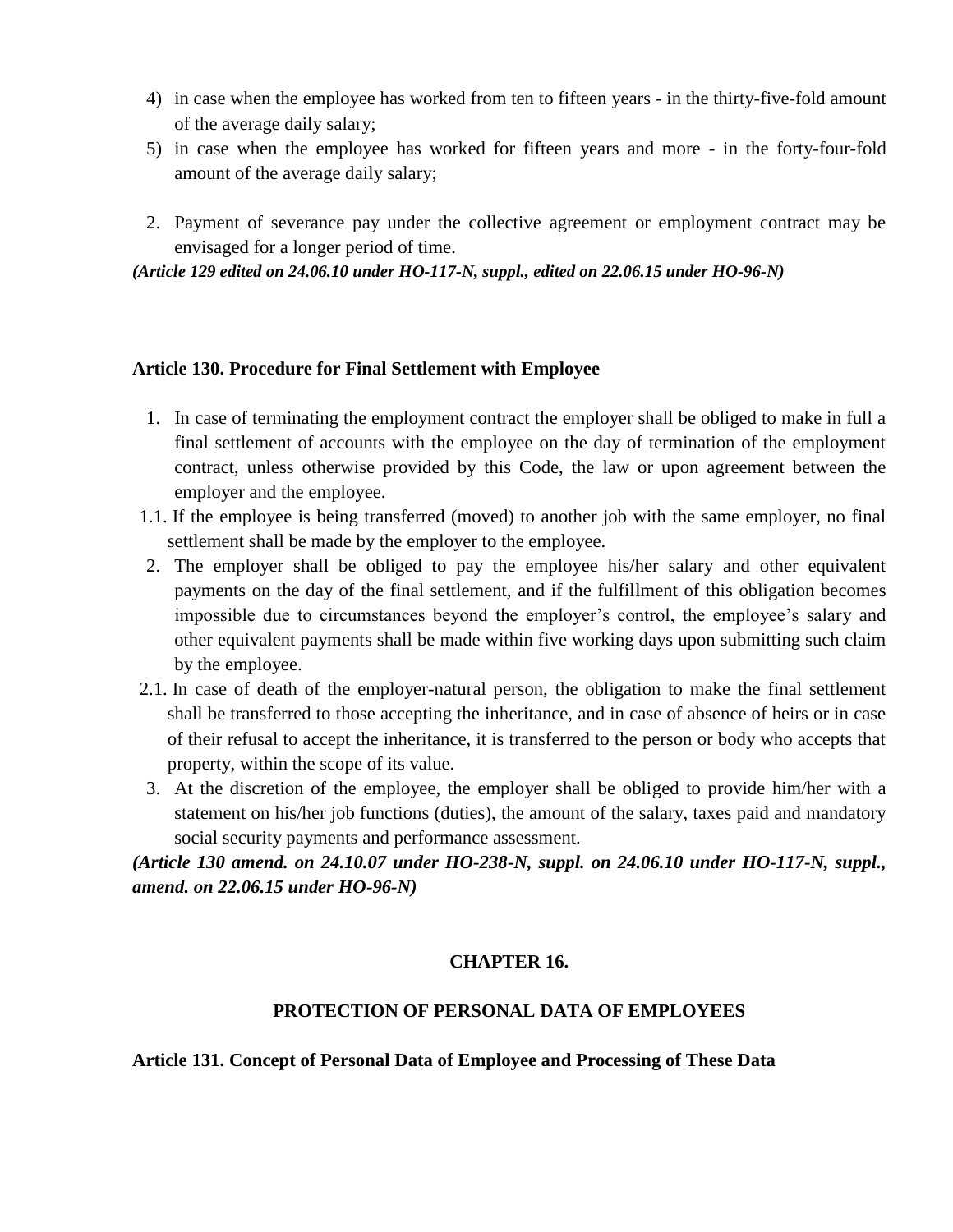The employee's personal data connected with labor relations and related to certain employee shall be deemed as information necessary for the employer.

Processing of the employee's personal data shall be deemed as collecting, protecting, coordinating, transferring of the personal data of the employee or using them in any other way so required.

# **Article 132. General Requirements Put Forward to Processing of Personal Data of Employee and Guarantees for Their Protection**

Aimed at ensuring the human and civil rights and freedoms of persons and citizens, the employer shall be obliged to keep the following requirements while processing the personal data of the employee:

- 1) processing of the personal data of the employee may be performed exclusively for the purpose of ensuring the fulfillment of the requirements of laws and other normative/regulatory acts, supporting the employment, training and promotion of the employees, ensuring the personal security of the employees, monitoring the quality and quantity of the work performed and ensuring the integrity of the property;
- 2) while determining the volume and content of the personal data of the employee being processed the employer shall be guided by the Constitution of the Republic of Armenia, this Code and other laws;
- 3) all the personal data shall be provided by the employee. If the personal data of the employee can be obtained only from a third person, the employee shall be required to give his written consent. The employer shall be obliged to inform the employee about the purpose of the receipt of the personal data, possible ways and sources of receiving thereof, as well as about the nature of the personal data to be received and the consequences of rejection by the employee to provide written consent on receiving thereof;
- 4) the employer shall have no right to obtain and process the personal data of the employee pertaining to his/her political, religious and other convictions or private life. In cases directly linked to labor relations the employer shall have the right to obtain and process data concerning the private life of the employee only upon the employee's written consent;
- 5) the employer shall have no right to obtain and process the personal data of the employee concerning his membership in non-governmental organizations or activities in trade unions, except for the cases prescribed by law;
- 6) while adopting decisions concerning the employee, the employer shall have no right to rely only on the personal data received as a result of automated processing or through electronic means;
- 7) the lawfulness or protection of the personal data of the employee, which shall be ensured by the employer on his/her own expense in the manner established by law;
- 8) the employees and their representatives by their signature shall get familiarized with the legal acts of the employer defining the procedure for personal data processing, as well as with their rights and obligations in this sphere;
- 9) the employees shall have no right to waive their rights to confidentiality and protection.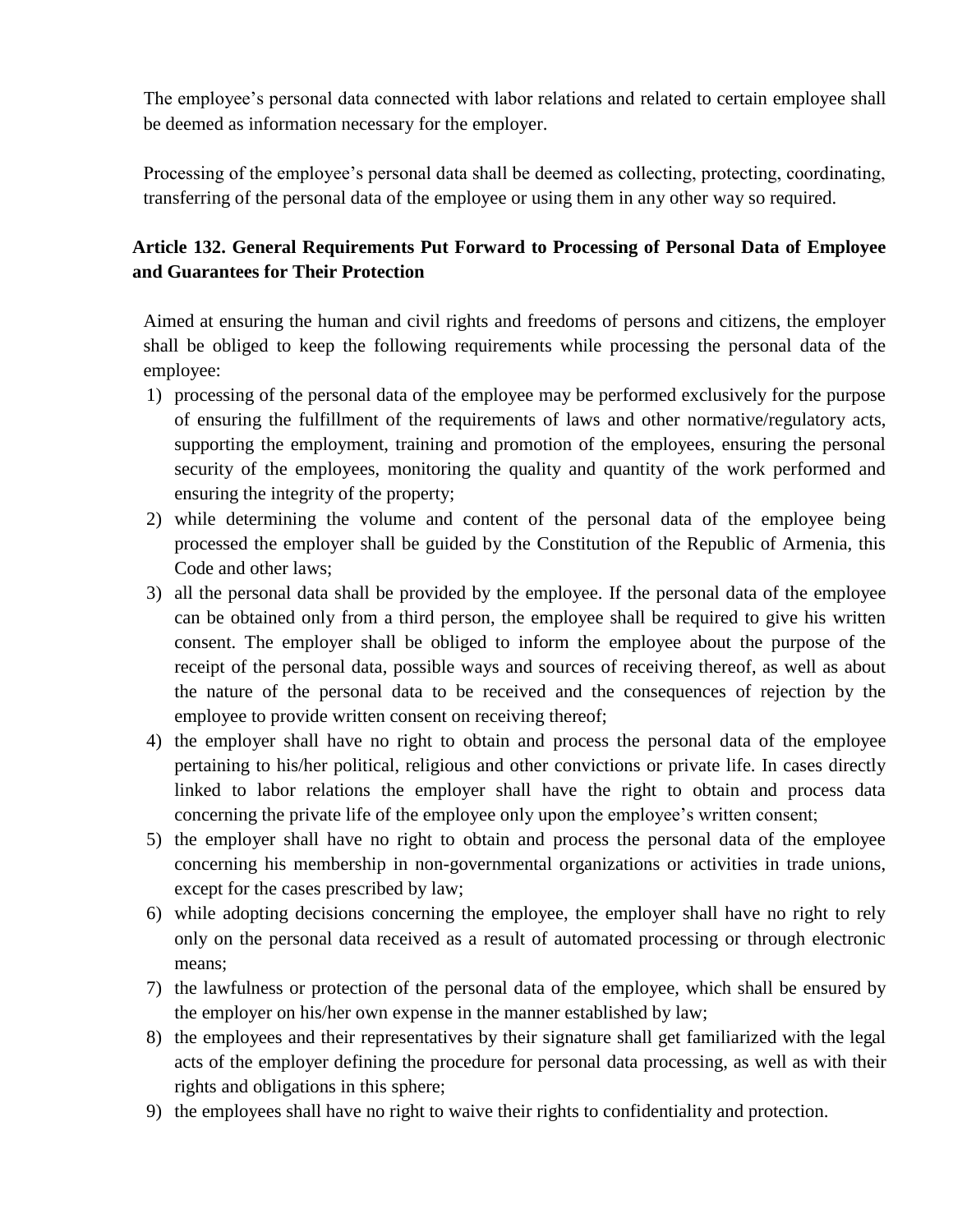### **Article 133. Maintenance and Use of Personal Data of Employees**

The procedure for maintenance and use of personal data of employees shall be established by law. *(Article 133 amend. on 24.06.10 under HO-117-N)*

### **Article 134. Transfer of Personal Data of Employee**

While transferring the personal data of the employee the employer shall be obliged to fulfill the following requirements as follows:

- 1) not to disclose the personal data of the employee to any third persons without the employee's written consent, except for the cases when this is necessary for the prevention of the threat to the life and health of the employee, as well as in other cases envisaged by law;
- 2) not to disclose the personal data of the employee for commercial purposes without his/her written consent;
- 3) to warn the persons receiving the personal data of the employee and require them to confirm that these data can be used only for the purposes for which the employees have been informed. The persons receiving personal data of employees shall be obliged to keep them confidential. This provision shall not apply to the transfer of personal data of employees in the manner established by law;
- 4) to implement the transfer of the personal data of employees inside the organization in compliance with the internal legal acts of the employer;
- 5) to reserve the right to get familiarized with personal data of employees only to persons with special authorization, and these persons may receive only the personal data of the employee, which are required for the fulfillment of certain functions;
- 6) not to require information on the health status of the employee, except for the data which are related to the capability of the employee to fulfill work duties;
- 7) to limit the data being provided during transfer of the personal data of the employee to the representatives of the employees in the manner prescribed by this Code, only to the data which are necessary for the representatives concerned to fulfill their functions.

# **Article 135. The Rights of Employee Connected with Protection of Personal Data Maintained by Employer**

Aimed at ensuring security of the personal data maintained by the employer, the employee shall have the right to:

- 1) obtain full information on his/her personal data and processing thereof;
- 2) freely and free of charge get familiarized with his/her personal data, receive a copy of the record containing personal data, except for the cases prescribed by law;
- 3) get familiarized with medical data pertaining to him/her, including with the participation of a doctor/physician chosen by him/her;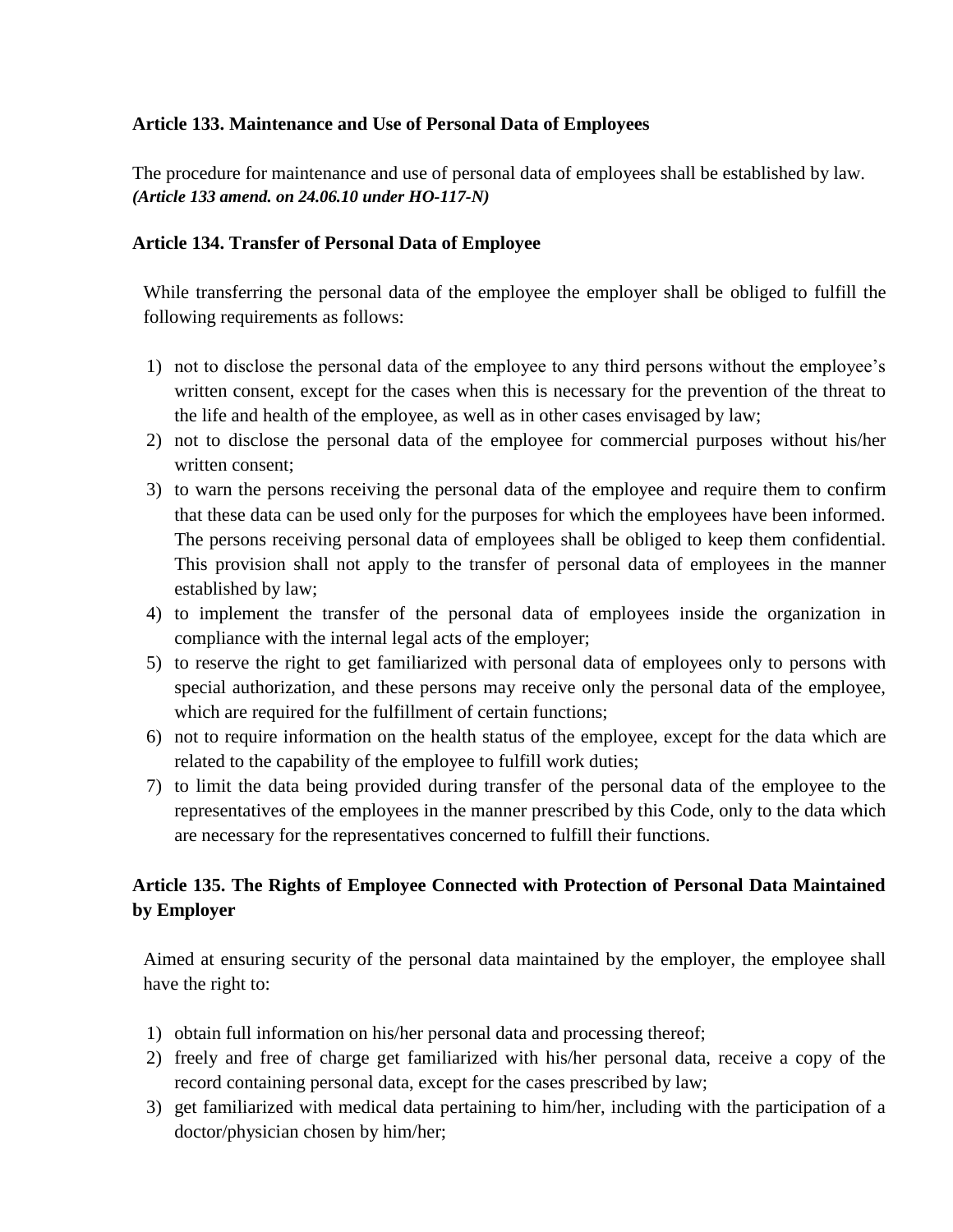- 4) demand to remove or correct the wrong or incomplete personal data, as well as the personal data in contravention of the requirements of this Code. In case of rejecting the demand, the employee shall have the right to submit his/her disagreement to the employer in writing by attaching relevant justifications;
- 5) demand the employer to inform all the persons that have been communicated the wrong or incomplete information on the employee of the information removed, corrections and additions performed;
- 6) appeal through judicial procedure any action or inaction of the employer concerning the processing and maintenance/storage of his/her personal data.

# **Article 136. Liability for Violation of the Procedure for Processing and Protection of Personal Data of Employee**

Persons violating the procedure prescribed by this Code, other laws and legal acts for processing and protection of the personal data of the employee shall be held liable in the manner prescribed by law.

# **CHAPTER 17.**

### **WORKING TIME**

#### **Article 137. Concept of Working Time**

Working time shall be the time period, during which the employee shall be obliged to perform the work envisaged by the employment contract, as well as other equivalent periods of time.

#### **Article 138. Structure of Working Time**

- 1. Working time shall include:
- 1) the actual hours worked, shift at workplace or at home;
- 2) the time on business trip/secondment;
- 3) the time needed to arrange or prepare the workplace, work tools and protective/safety equipment;
- 4) the breaks, included in working time according to law, collective agreement or internal legal acts of the employer;
- 5) the time for compulsory medical examination/checkup;
- 6) the time required for professional qualification improvement at the workplace or educational institutions/establishments;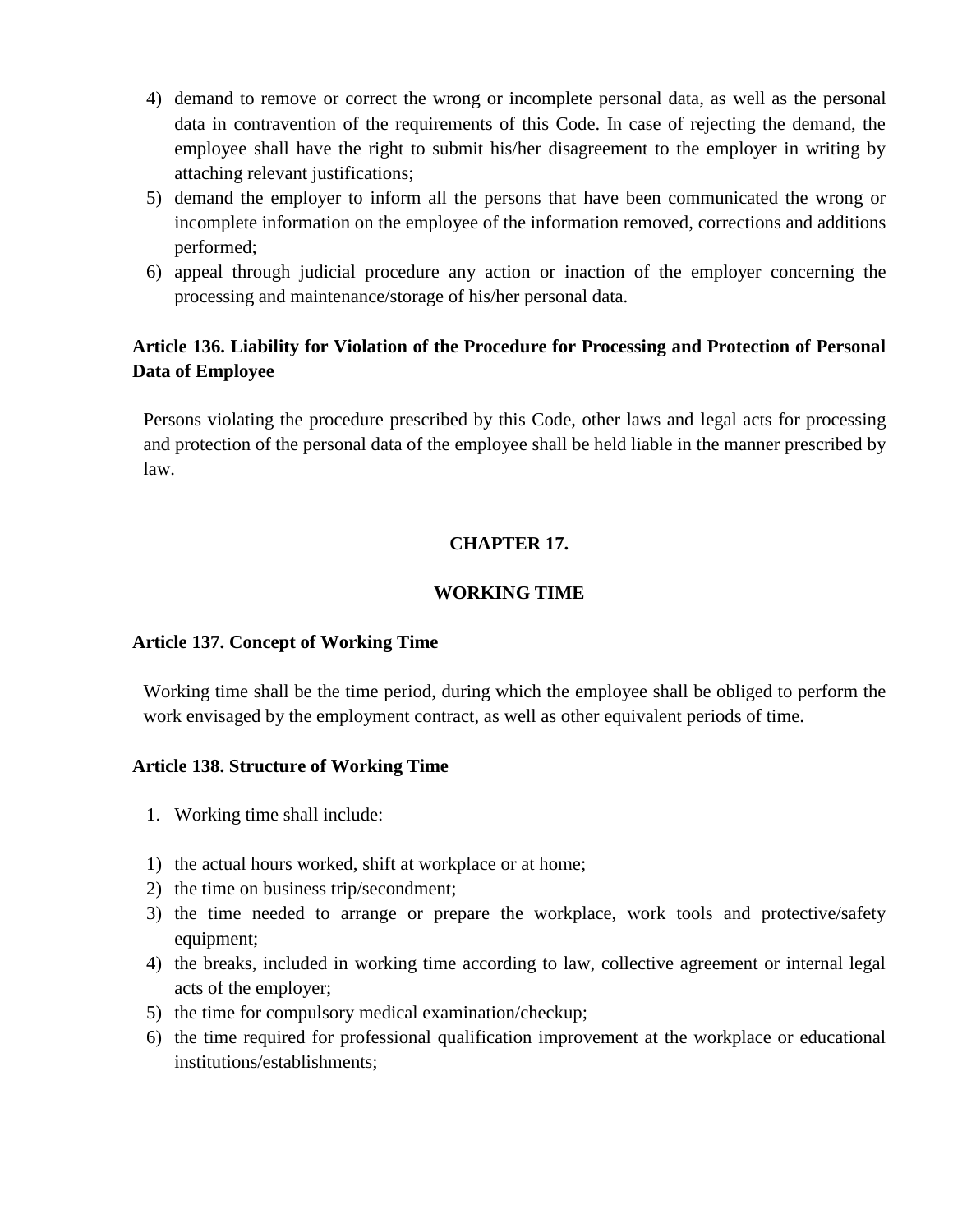- 7) the time of the employee's suspension from work as prescribed by Article 108 of this Code, if the employee suspended from work is allowed to stay at the workplace by adhering to the procedure established at the workplace;
- 8) the period of idle time;
- 9) other periods of time set forth by law, collective agreement or internal legal acts;
- 2. The following shall not be included in the working time but is calculated in the length of service:
- 1) the period of no-show at the workplace upon the consent of the employer or his/her representative;
- 2) the period of performance of state, public or civic duties, military registration, attachment to the draft offices, calling to training musters and active military service;
- 3) the period of temporary disability/incapacity for work;
- 4) the breaks for rest or meal, daily rest (inter-shift), weekly uninterrupted rest, non-working public holidays and commemoration/memorial days prescribed by this Code, leave/vacation. The mentioned periods may be included in the working time, if the employee performs work on these days in cases and under procedure established by this Code;
- 5) other periods of time set forth by law, collective agreement or internal legal acts.

# **Article 139. Duration of Working Time**

- 1. Normal working time duration may not exceed 40 hours per week.
- 2. Daily working time may not exceed eight working hours, except for the cases prescribed by this Code, law, other legal acts and the collective agreement.
- 3. Maximum duration of working time, including overtime work, shall not exceed 12 hours a day (including the break for rest and meal) and 48 hours - during the week.
- 4. The duration of working time for specific categories of employees (health care institutions working on an uninterrupted shift basis, guardianship (trusteeship) organizations, child-rearing institutions, specialized electricity, gas, heating supply organizations, specialized communications services and specialized services for elimination of the consequences of accidents/accident damage control etc.), may be up to 24 hours a day. The average duration of working time of such employees may not exceed 48 hours a week, and the rest time between working days may not be less than 24 hours. The list of such jobs shall be defined by the Government of the Republic of Armenia.
- 5. The duration (including breaks for rest and meal) of daily working time of employee having two or more employment contracts with the same employer or with different employers may not exceed 12 hours a day.

# *(Article 139 edited on 24.06.10 under HO-117-N)*

# **Article 140 . Shorter Working Time**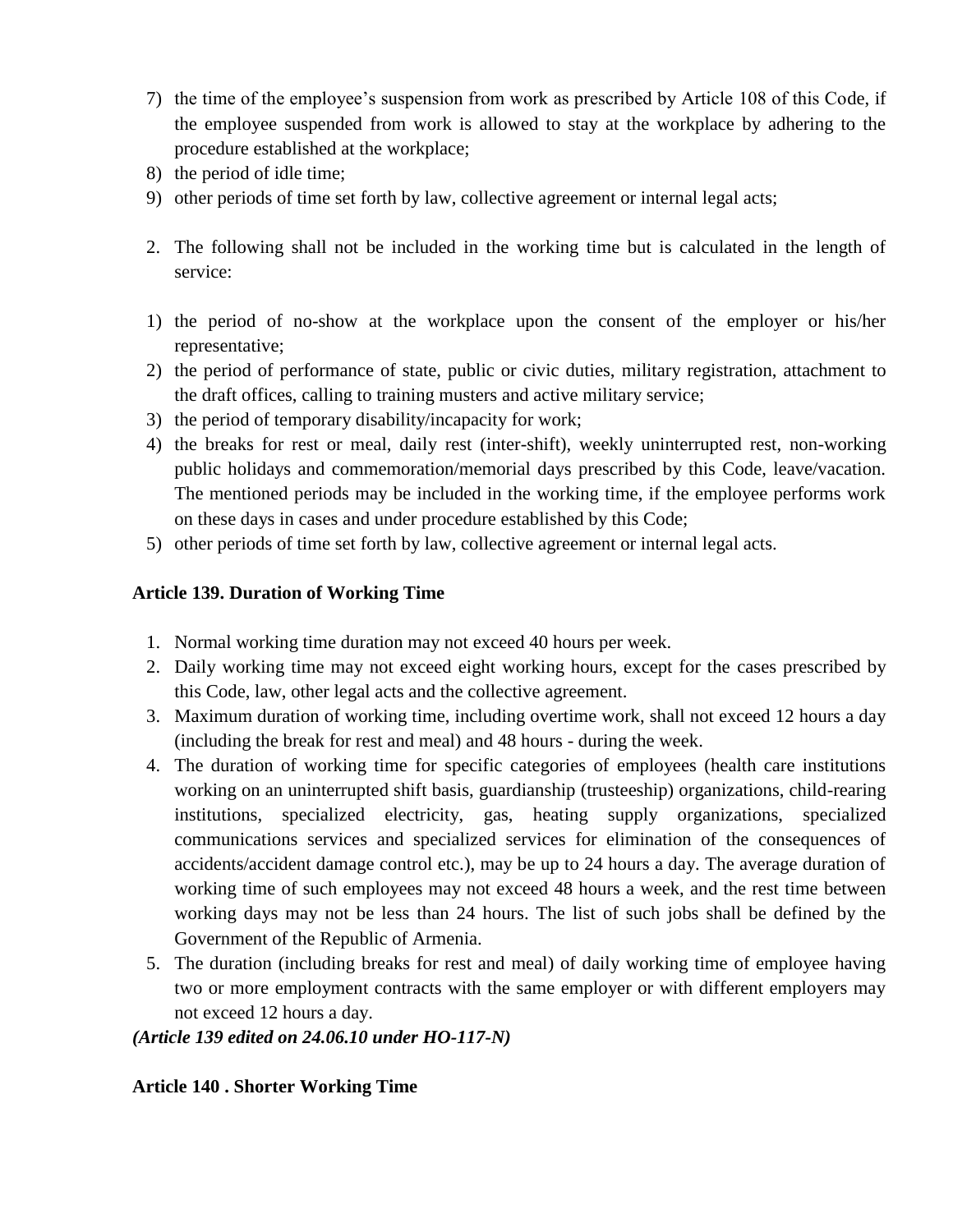- 1. Shorter working time shall be set for:
- 1) children under the age of seven up to two hours a day, however not more than four hours during a week;
- 2) children from seven to twelve years of age up to three hours a day, however not more than six hours a week;
- 3) children from twelve to fourteen years of age up to four hours a day, however not more than twelve hours a week;
- 4) employees under sixteen years of age up to 24 hours a week;
- 5) employees from sixteen to eighteen years of age up to 36 hours a week;
- 6) employees, in whose workplace it is impossible, due to technical or other reasons, to reduce the maximum permissible level of harmful factors to level safe for health as defined by legal acts on occupational safety and health, the working time shall be set not more than 36 hours a week.
- 2. The procedure and conditions for shortening the working time for employees engaged in work of heavy intellectual/mental and emotional overstress nature shall be established by law, collective agreement or employment contracts.

# *(Article 140 edited on 24.06.10 under HO-117-N, on 22.06.15 under HO-96-N)*

# **Article 141. Part‐time Work**

- 1. Part-time working day or part-time working week shall be set:
- 1) upon agreement between the employee and the employer;
- 2) upon request of an employee due to his/her health status based on medical report;
- 3) upon request of a pregnant woman and an employee taking care of a child under one year of age;
- 4) upon request of a disabled person based on medical report;
- 5) upon request of an employee taking care of a sick member of the family based on medical report, however no longer than for six months and no longer than half of working time established for one day with regard to each day.
- 2. Part‐time work may be set upon consent/agreement of the parties by reducing the working days of the week or shortening a working day (shift), or concurrently applying both, unless otherwise provided by the medical report. Part‐time work during a working day may be divided into parts. The duration of part-time work and procedure for its provision as set forth in para. 1-4 of part 1 of this Article shall be established upon consent/agreement of the parties and can be included in the employment contract.
- 3. Part-time work shall not serve as a basis for imposing restrictions when defining the duration of the annual leave, calculating the length of service, promoting to higher position, improving professional qualification, as well as exercising other labor rights of the employee.

# **Article 142. Working Time Pattern**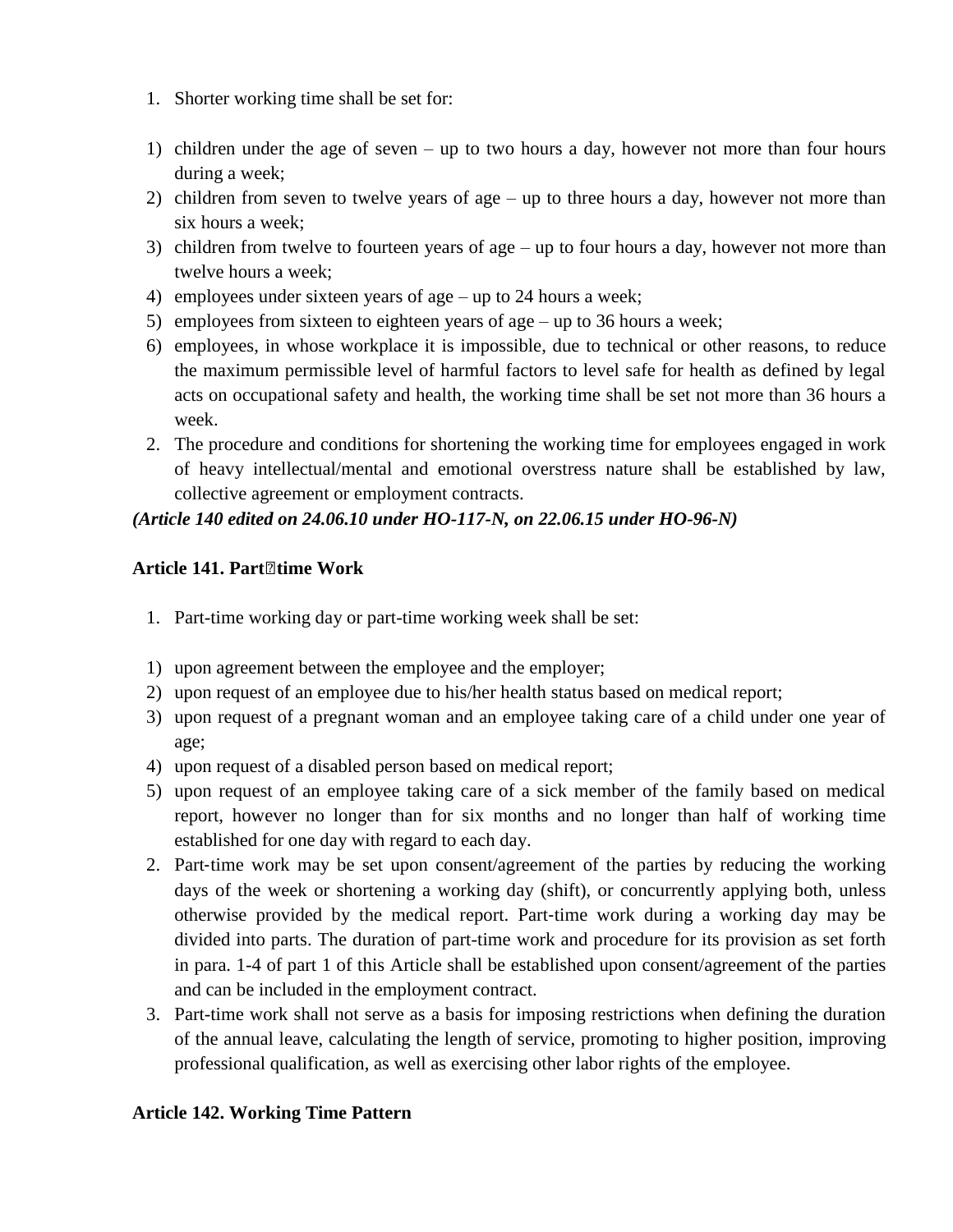- 1. Distribution of (changes in) the working and rest time for each employee throughout a day, week or reporting period, as well as beginning and end of a daily work (shift) shall be set by the internal disciplinary rules of the organization. The working time (shift) schedules shall be approved by the employer or his/her representative, whereas in cases and in the manner prescribed by the collective agreement it shall be agreed with the body having signed the collective agreement of the organization. The beginning and end of working time in state and local self-governing bodies and their subordinate organizations shall be established by the Government of the Republic of Armenia.
- 2. A five-day working week with two days off shall be set for employees. Within the organizations where, due to the nature of production or other conditions, application a five-day working week pattern is impossible, a six-day working week with one day off shall be set.
- 3. Employees shall be obliged to keep to the defined working time (shift) schedules. The changes in working time (shift) schedules shall be duly notified to employee by employer no later than a week prior to the effect of the respective legal act. The employer shall be obliged to ensure proportionate rotation of shifts of employees.
- 4. It shall be prohibited to assign one employee two shifts in succession, except for the case set forth in para. 4, part 1 of Article 145 of this Code.
- 5. The employee rearing children under fourteen years of age without husband (wife) shall have the prior right to choose a shift wherever such possibility is available with the employer.
- 6. The employer shall be obliged to account and record the daily and (or) weekly working time actually worked by each employee, according to which it would be possible to ensure the duration that will enable checking the fulfillment of the requirements set forth in Chapter 17 of this Code.
- 7. The specifics of the work pattern and rest schedule of employees working in the spheres of healthcare, guardianship (trusteeship), child-rearing, electricity, gas and heating supply organizations, communications and other spheres of work of special nature shall be defined by the Government of the Republic of Armenia.

# *Article 142 amend., edited, suppl. on 24.06.10 HO-117-N, edited on 01.03.11 under HO-68-N, amend., edited on 22.06.15 HO-96-N)*

# **Article 143. Record of Cumulative Hours Worked**

1. In organizations operating with uninterrupted schedule or in case of performing works of special nature where it is impossible to keep daily or weekly duration of the working time for employees of the given category preconditioned by the specifics of the production (work), recording of cumulative hours worked shall be permitted to be applied provided that it does not exceed the normal number of working hours in the reporting period (month, quarter etc.). The duration of the recorded cumulative hours worked cannot exceed 6 months.

The procedure for the application of the record of cumulative hours worked shall be defined by internal disciplinary rules of the organization.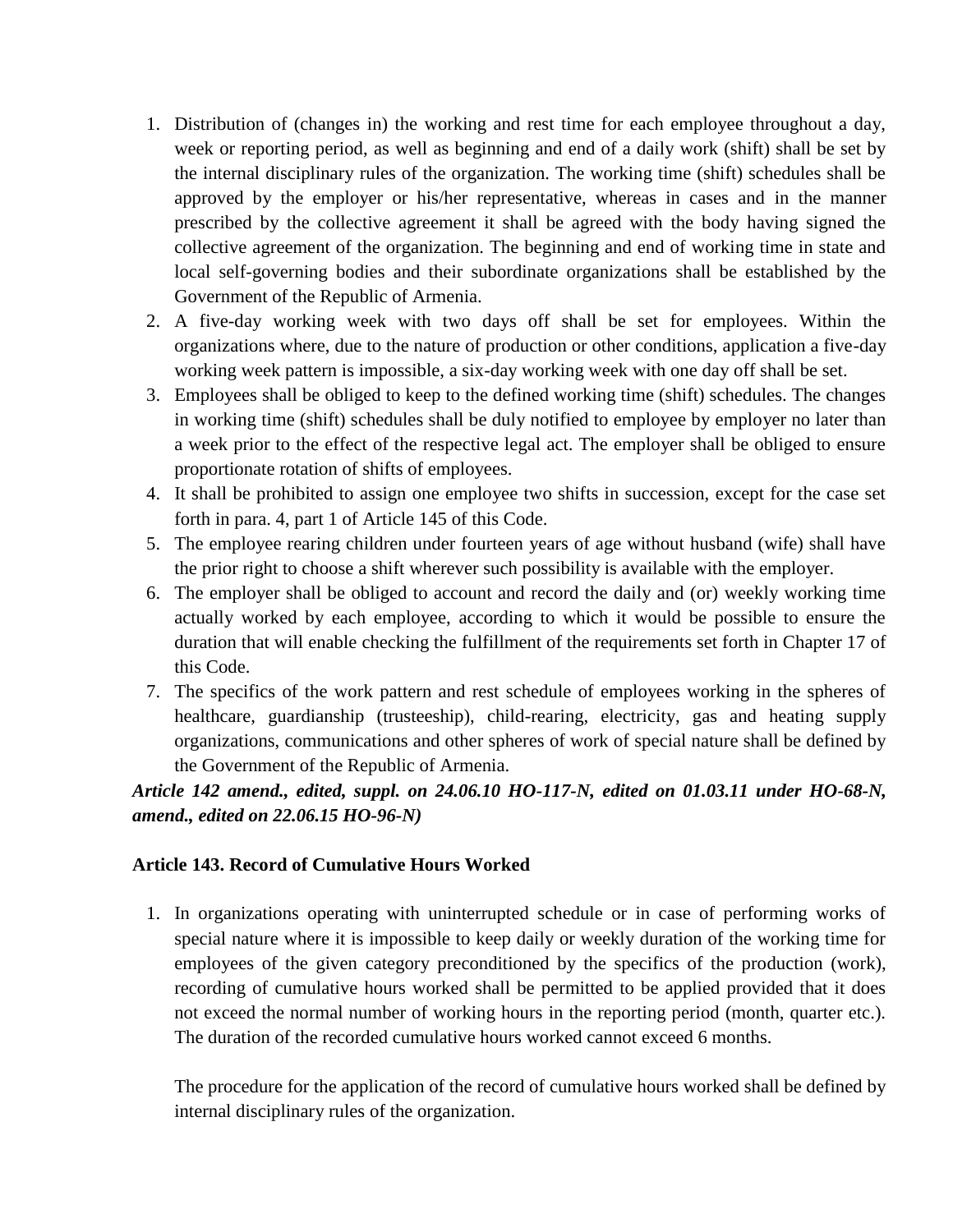- 1.1.The application of the record of cumulative hours worked shall be prohibited to employees under 18 years of age.
- 2. In case of recording cumulative hours worked, the duration of daily and weekly uninterrupted rest established by this Code shall be guaranteed. If the record of cumulative hours worked exceeds the number of working hours established for the employees, the employee's working day shall be shortened upon his/her request or a day off (days off) provided in the manner prescribed by the collective agreement or internal disciplinary rules, or additional payment shall be provided for overtime work.

# *(Article 143 suppl. on 22.06.15 under HO-96-N)*

### **Article 144. Limitations of Overtime Work**

- 1. Overtime work is the work the duration of which is more than the duration of working time set forth in parts 1 or 2 or 4 of Article 139 or Articles 140 or 141 or parts 1 and 2 of Article 142 of this Code.
- 2. The employer may engage the employee in overtime works only in exceptional cases, set forth in Article 145 of this Code.
- 3. The following employees shall not be engaged in overtime works:
- 1) employees under 18 years of age;
- 2) employees who are studying in general education and vocational schools without discontinuing work on the days of classes;
- 3) employees working in the conditions of influence of harmful and (or) hazardous factors;
- 4) employees working under other conditions prescribed by the legislation of the Republic of Armenia and collective agreement.
- 4. Pregnant women, employees taking care of a child under one year of age may be engaged in overtime work only upon their consent.

Disabled people may be engaged in overtime work if the performance of such work is not forbidden under medical report.

5. Work of managerial staff of the organization exceeding the working time established thereby, shall not be deemed as overtime work. The list of such positions shall be established by internal disciplinary rules.

# *(Paragraph ceased to be in force on 24.06.10 under HO-117-N) (Article 144 amend., edited on24.06.10 under HO-117-N, edited 22.06.15 under HO-96-N)*

#### **Article 145. Exceptional Cases of Permitting Overtime Work**

1. Overtime work shall be permitted in the following exceptional cases, if: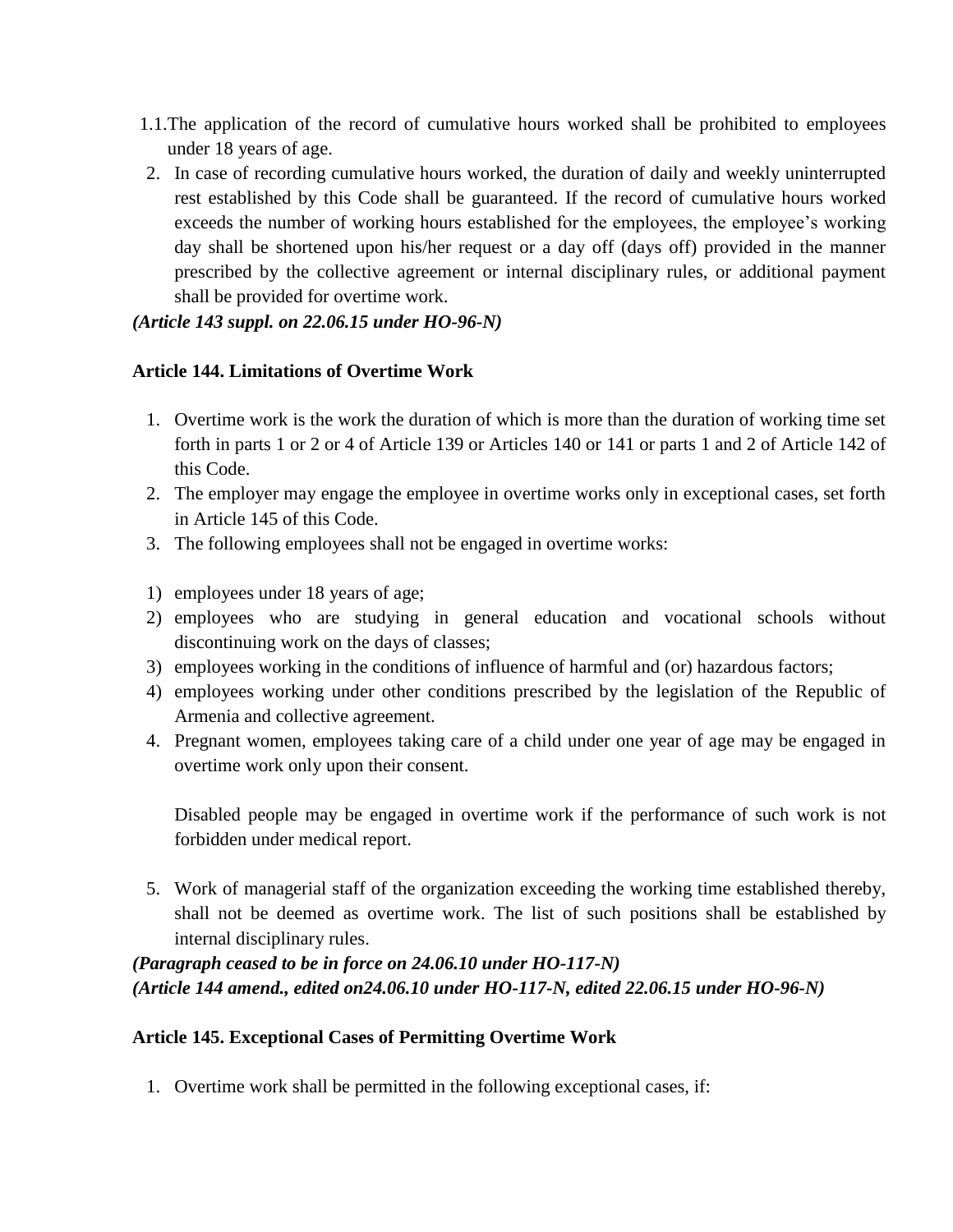- 1) the work performed is necessary for national defense, as well as prevention of natural disasters, technological emergencies, epidemics, accidents/casualties, fires and other emergency circumstances whatsoever or measures aimed at eliminating the consequences thereof;
- 2) it is necessary to finish the work started, which could not have been finished during the normal working time due to unforeseen or accidental obstacles, and if the interruption/suspension of the works started may result in deterioration, destruction of materials or breakdown of equipment;
- 3) the work performed is related to repair or renovation of the mechanisms and equipment, the malfunction/breakdown of which resulted in interruption/suspension of the work of a significant number of employees;
- 4) the shift worker has not reported for work that may lead to disruption of continuity of work. In such cases the employer or his/her representative shall be obliged immediately to undertake measures for replacing the absentee with another employee;
- 5) works of loading and unloading and other related works are performed to prevent or eliminate the congestion of cargo in dispatch and destination points, as well as to vacate the warehouses of the organization;
- 6) there it is a necessity for immediate fulfillment of contractual obligations of the employer.
- 2. In cases it is necessary to engage the employee in overtime work, the employer shall be obliged to inform the employee thereon within reasonable terms, except for the cases set forth in para. 1 of part 1 of this Article.

# **Article146. Duration of Overtime Work**

1. The overtime work at the request of the employer during two successive days shall not exceed 4 hours, and 180 hours - during a year.

*(Paragraph ceased to be in force on 24.06.10 under HO-117-N)*

2. *(Part ceased to be in force on 22.06.15 under HO-96-N) (Article 146 amend. on 24.06.10 under HO-117-N, on 22.06.15 under HO-96-N)*

# **Article 147. Duration of Work on the Day Preceding Non-Working Days - on Holidays and Commemoration/Memorial Days***(title amended on 24.06.10 under HO-117-N)*

- 1. The duration of the working day is shortened by one hour on the day preceding the nonworking days - holidays and commemoration/memorial days, except for short-time and parttime employees.
- 2. *(Part ceased to be in force on 24.06.10 under HO-117-N)*.

*(Article 147 amend. on 27.02.06 under HO-39-N, amend., suppl. on 24.06.10 under HO-117-N)*

# **Article 148. Nightwork**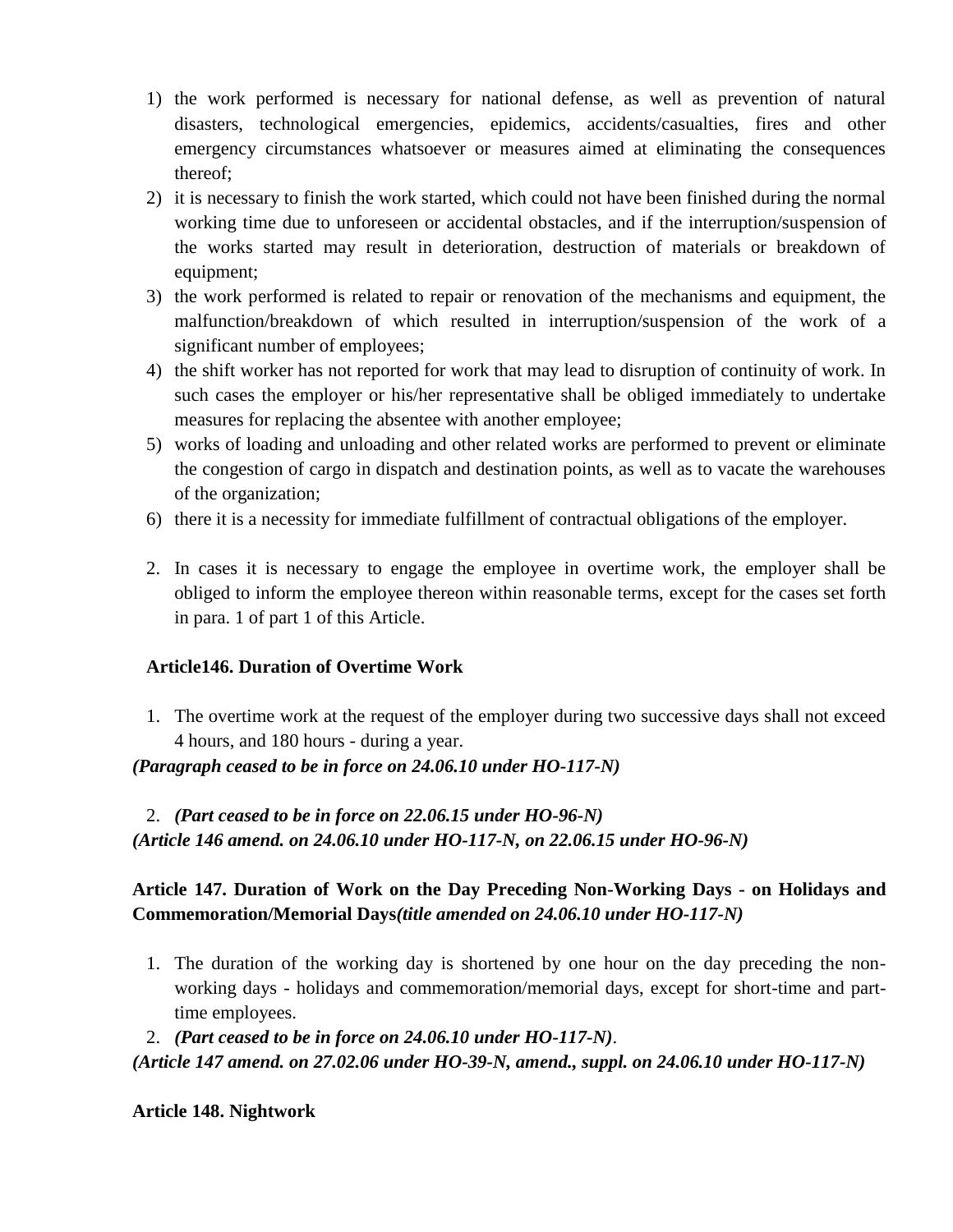- 1. Night time shall be considered the time from 22:00. to 06:00.
- 2. The work performed at night shall be considered as nightwork.
- 3. Persons under 18 years of age, as well as employees not allowed to work at night under medical report shall not be allowed to be engaged in nightwork.
- 4. Pregnant women, women taking care of a child under three years of age may be engaged in nightwork only upon their consent.
- 5. *(Part ceased to be in force on 24.06.10 under HO-117-N*).
- 6. If it is confirmed that the nightwork has endangered or may threaten the employee's health, the employer shall be obliged to transfer the employee only to day work.

*(Article 148 suppl. on 27.02.06 under HO-39-N, edit., amend. on 24.06.10 under HO-117-N, suppl. on 22.06.15 under HO-96-N)*

# **Article 149. Duty**

- 1. In special cases, when it is necessary to ensure labor discipline or completion of urgent work within the organization, the employer may engage the employee on duty at the organization or at home, by the end of working day or on non-working days - public holidays or commemoration/memorial days and days off not more than once a month, and upon consent of the employee, not more than once a week.
- 2. The time of being on duty at the organization together with the duration of the working day (shift) if the duty is carried out after the end of a working day (shift), may not exceed the duration of the working day (shift) set forth in part 2 of Article 139 of this Code, and the duration of being on duty at the organization on non-working days - public holidays and commemoration/memorial days and days off, as well as at home may not exceed 8 hours a day. The duration of being on duty in the organization shall be counted as/equated to working time, and the duration of being on duty at home shall be counted as/equated to not less than half of the working time in the organization.
- 3. For the time of being on duty in the organization or at home exceeds the standard duration of the working time set forth in parts 1 and 2 of Article 139, Article 140 and 141 and part 1 of Article 143 of this Code, the employee shall, during the next month, be given rest time with the same duration or upon the employee's request, the said time may be added to the employee's annual leave or paid as overtime work.
- 4. Employees under 18 years of age shall not be engaged in duty in the organization or at home. Pregnant women and employees taking care of a child under three years of age, may be engaged in duty in the organization or at home only upon their consent.

# **CHAPTER 18.**

# **REST TIME**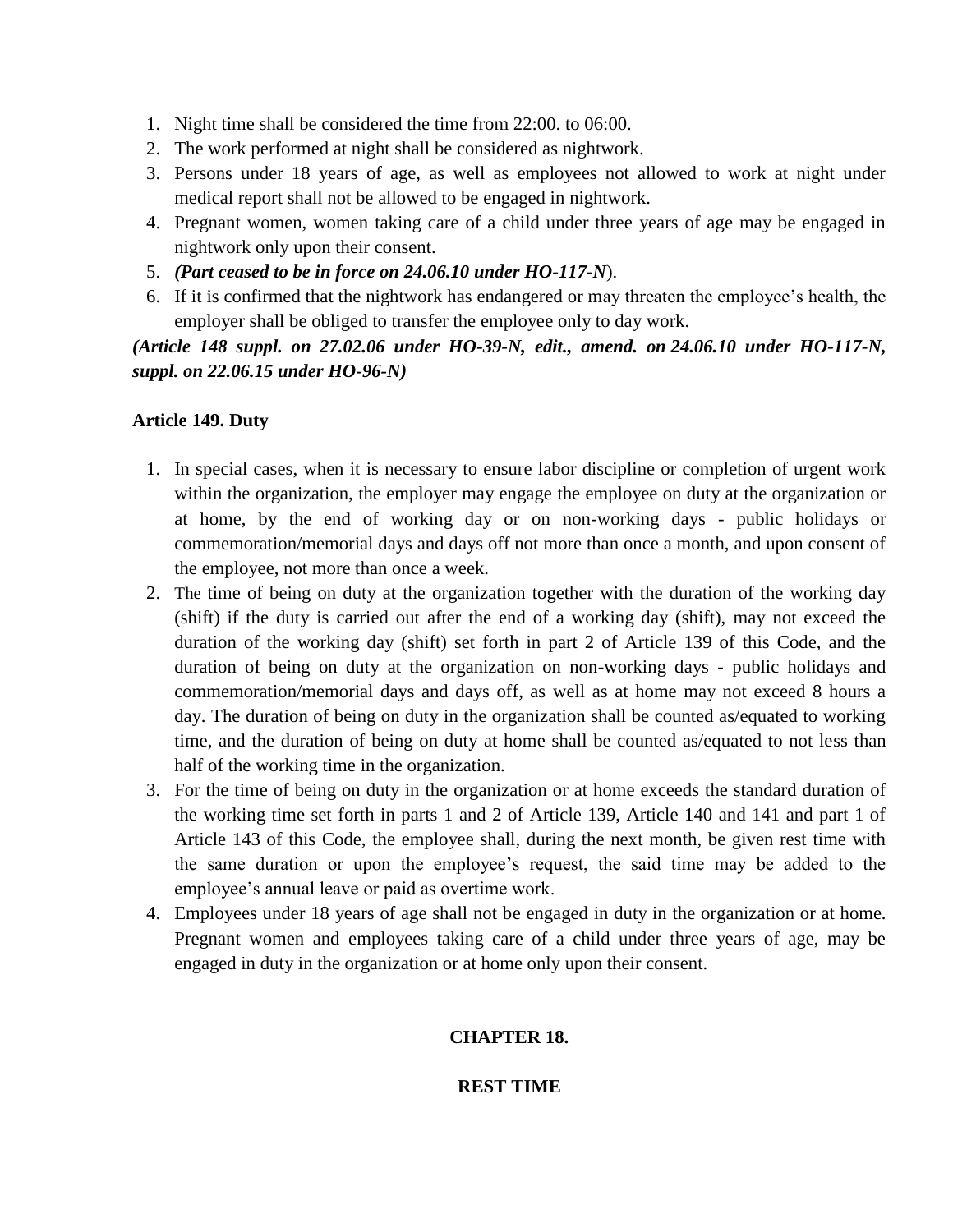#### **Article 150. Concept of Rest Time**

Rest time shall be the time free from work, regulated by this Code, law, collective agreement or employment contract, which the employee uses at his/her discretion.

### **Article 151. Types of Rest Time**

- 1) a break for rest and meal;
- 2) additional and special breaks for rest during a working day (shift);
- 3) uninterrupted rest in between working days (shifts);
- 4) weekly uninterrupted rest;
- 5) an annual rest time (non-working days holidays , commemoration/memorial days, leave).

# **Article 152. Break for Rest and Meal**

- 1. Employees shall be provided with a break for rest and meal for not longer than 2 hours and not less than half an hour after the end of the first half of the working day (shift), but not later than 4 hours after starting the work.
- 2. The break for rest or meal shall not be included in the working time, and the employee shall use it at his/her own discretion. The employee shall have the right to absent from the work place during that period.
- 3. In case of a six-day working week, on the eve of non-working days holidays and commemoration/memorial days and days off, the work may be performed without a break for rest and meal if the duration of the working day does not exceed six hours.
- 4. Proceeding from production conditions, in those types of work where the break for rest and meals impossible, the employee shall be granted an opportunity to have his/her meal during the work.
- 5. The beginning and end of a break for rest and meal shall be defined by the internal disciplinary rules, work schedule, collective agreement or employment contract.

# **Article 153. Additional and Special Breaks**

- 1. In view of the work conditions employees may be provided with additional breaks for rest during the working day.
- 2. Employees under eighteen years of age, whose working time duration exceeds 4 hours, shall be granted additional break of at least 30 minutes for rest during their working time.
- 3. Special breaks shall be granted if the work is performed under conditions when the atmospherical temperature is above plus 40 degrees centigrade or is below minus 10 degrees centigrade, as well under other hazardous conditions of work of heavy physical or mental and emotional overstress nature with negative impact on health.
- 4. Additional and special breaks shall be included in the working time, and the procedure for their provision shall be defined by the internal disciplinary rules, work schedule, collective agreement or employment contract.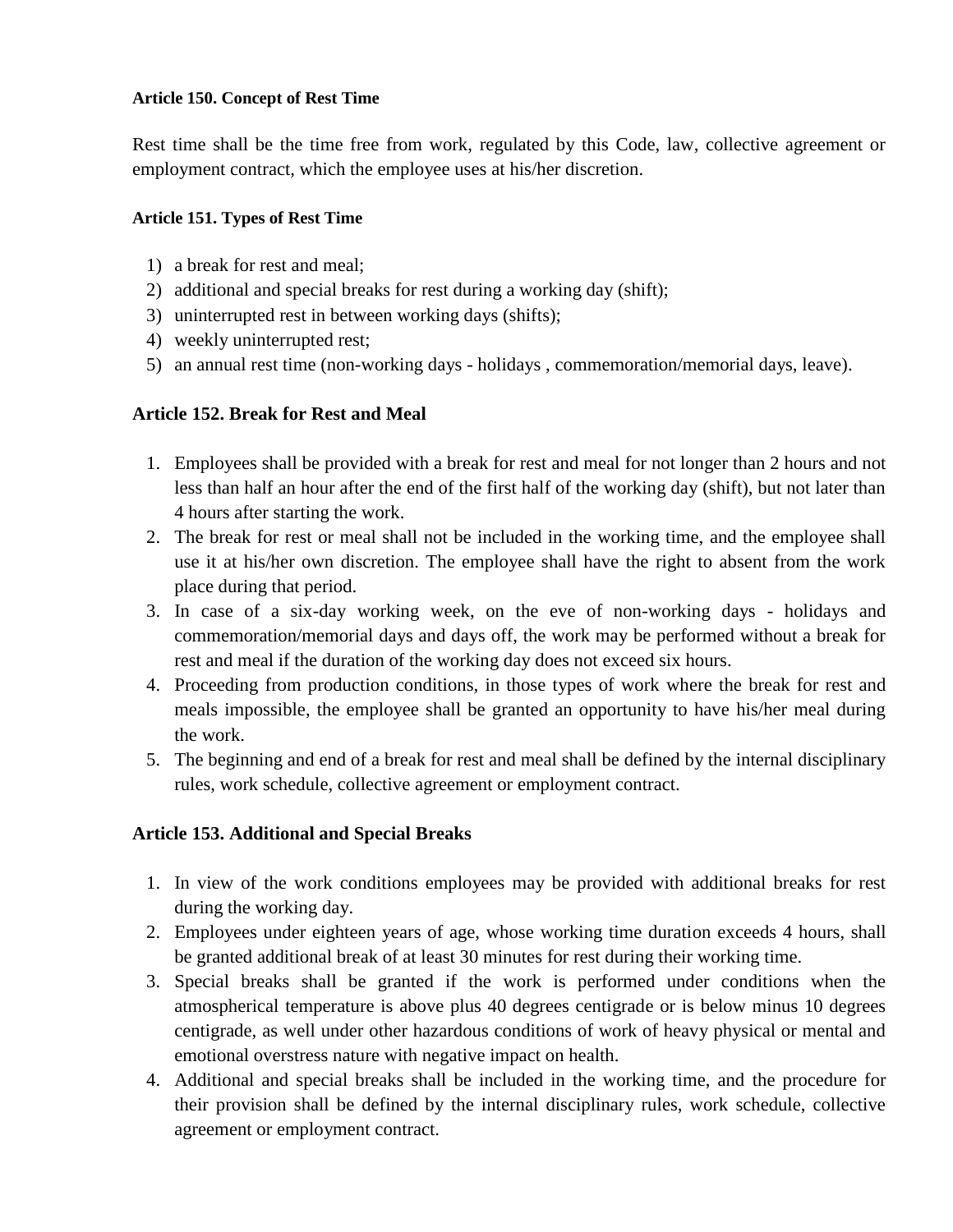5. The number of additional and special breaks, their duration and the place of rest shall be specified by the collective agreement or employment contract.

# *(Article 153 amend. on 27.02.06 under HO-39-N)*

# **Article 154. Rest during a Day**

- 1. The duration of uninterrupted rest between working days (shifts) may not be less than 11 hours.
- 2. The duration of daily uninterrupted rest for employees from fourteen to sixteen years of age may not be less than 16 hours, whereas for employees from sixteen to eighteen years of age not less than 12 hours, and shall include the time from 22:00 to 06:00.

*(Article 154 amend. on 22.06.15 under HO-96-N)*

# **Article 155. Uninterrupted Weekly Rest**

- 1. The regular day off shall be Sunday and in case of five-day working week Saturday and Sunday, except for the cases set forth in parts 2-4 of this Article and envisaged by other legal acts.
- 2. In organizations, where the work cannot be interrupted on the regular day off preconditioned by the need to provide services to the population (municipal transport, organizations specialized in supplying electricity, gas, heating, theatres, museums, public catering, etc.), the day off shall be defined by the employer.
- 3. In organizations, where work cannot be interrupted due to technical conditions or to the need for uninterrupted and continuity of services to be provided to the population, as well as in other organizations with uninterrupted work pattern, the days off shall be provided on other week days in succession prescribed by the work schedule for each group of employees. These schedules shall be drawn up and approved in the manner prescribed by Article 142 of this Code.
- 4. In case of calculation of cumulative hours worked, employees shall be provided with days off in accordance with the work (shift) schedules.
- 5. An uninterrupted weekly rest shall not be less than 35 hours. In the cases set forth in parts 2-4 of this Article two days off to be provided shall be consecutive.
- 6. Employees shall be prohibited to be engaged in works on days off, except for the works, the interruption of which is impossible due to technical reasons of production or which are necessary for the provision of services to the population, as well as for urgent repair, loading and unloading works.

Pregnant women, employees taking care of a child under one year of age may be engaged in work on days off only upon their consent.

7. Persons under eighteen years of age shall be provided with at least two days off per week. *(Article 155 amend. on 24.06.10 under HO-117-N)*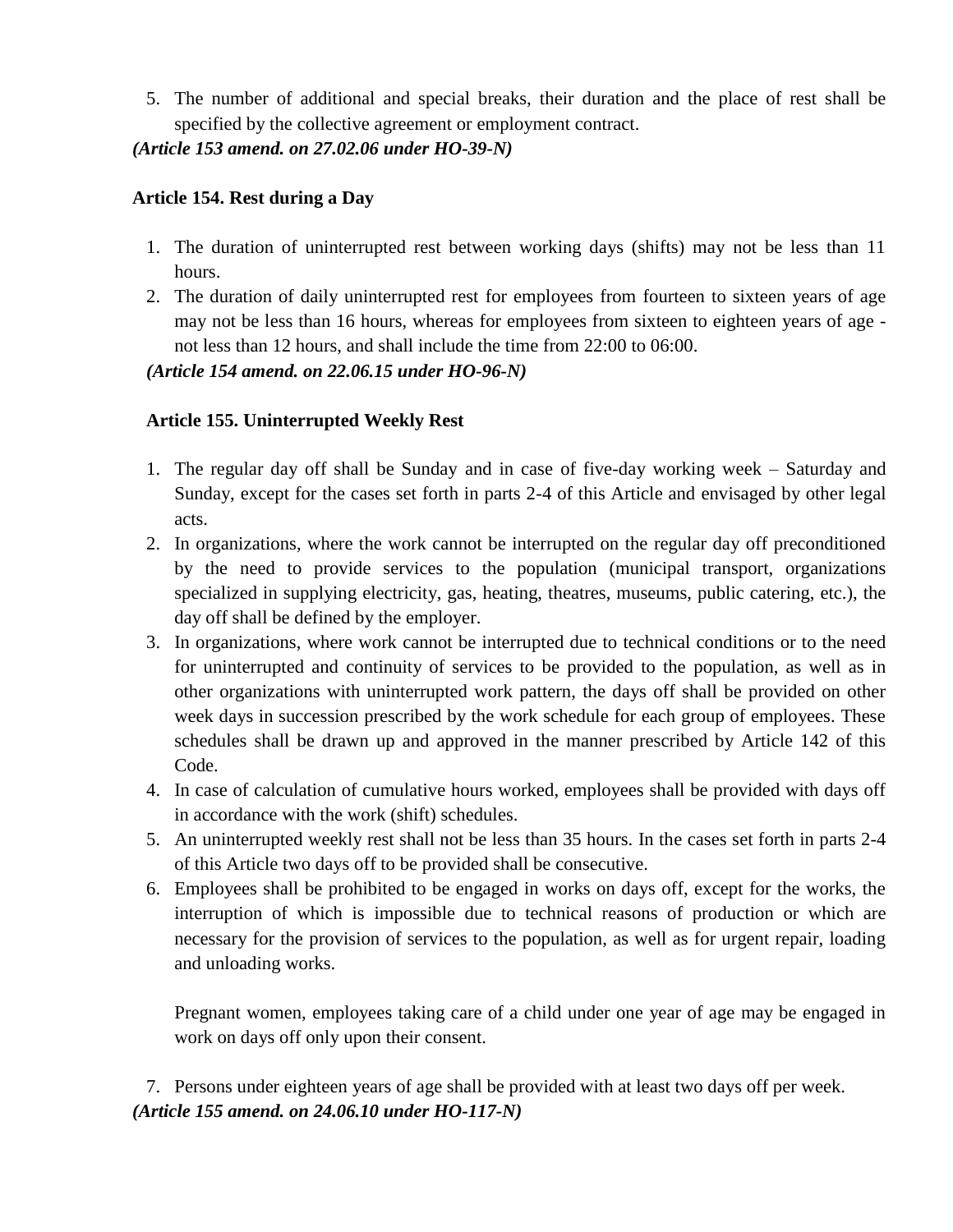# **Article 156. Non-working - Holidays and Commemoration/Memorial Days**

- 1. Non-working days holidays and commemoration/memorial days in the Republic of Armenia shall be established by law.
- 2. Engagement of employees in work on non-working days holidays and commemoration/memorial days shall be prohibited, except for the works, the interruption of which is impossible due to technical reasons of production, or which are necessary for the provision of services to the population, as well as for urgent repair, loading and unloading works.

Pregnant women, employees taking care of a child under one year of age may be engaged in work on non-working days - holidays and commemoration/memorial days only upon their consent.

# *(Article 156 edit., amend. on 24.06.10 under HO-117-N)*

# **Article 157. Other Holidays and Commemoration/Memorial Days** *(Article ceased to be in force on 24.06.10 under HO-117-N)*

# **Article 158. Annual Leave**

1. Annual leave is a period calculated in working days, which is provided to an employee for rest and vocational rehabilitation. During this period his/her workplace (position) shall be retained and the average salary be paid.

*(Paragraph ceased to be in force on 24.06.10 under HO-117-N)*

2. Annual leave shall be minimum, extended and additional.

*(Article 158 suppl.on 08.07.05 under HO-140-N, amend. on 24.06.10 under HO-117-N)*

# **Article 159. Minimum Annual Leave**

- 1. The duration of the minimal annual leave, in case of five-day working week, shall be 20 days and in case of six-day working week - 24 working days.
- 2. The annual leave for incomplete working time, as well as the annual leave for specific categories of employees set forth in part 4 of Article 139 of this Code, shall not be shortened, and its duration shall be defined by calculating respectively five working days per each calendar week in case of five-day working week, and six days – in case of six-day working week.
- 3. Leaves for longer duration may be established by collective agreement or employment contract or by a legal act of employer, except for the organizations funded by the state and community budget, the Central Bank of the Republic of Armenia.

# *(Article 159 edited, suppl. on 24.06.10 under HO-117-N, edited on 22.06.15 under HO-96-N)*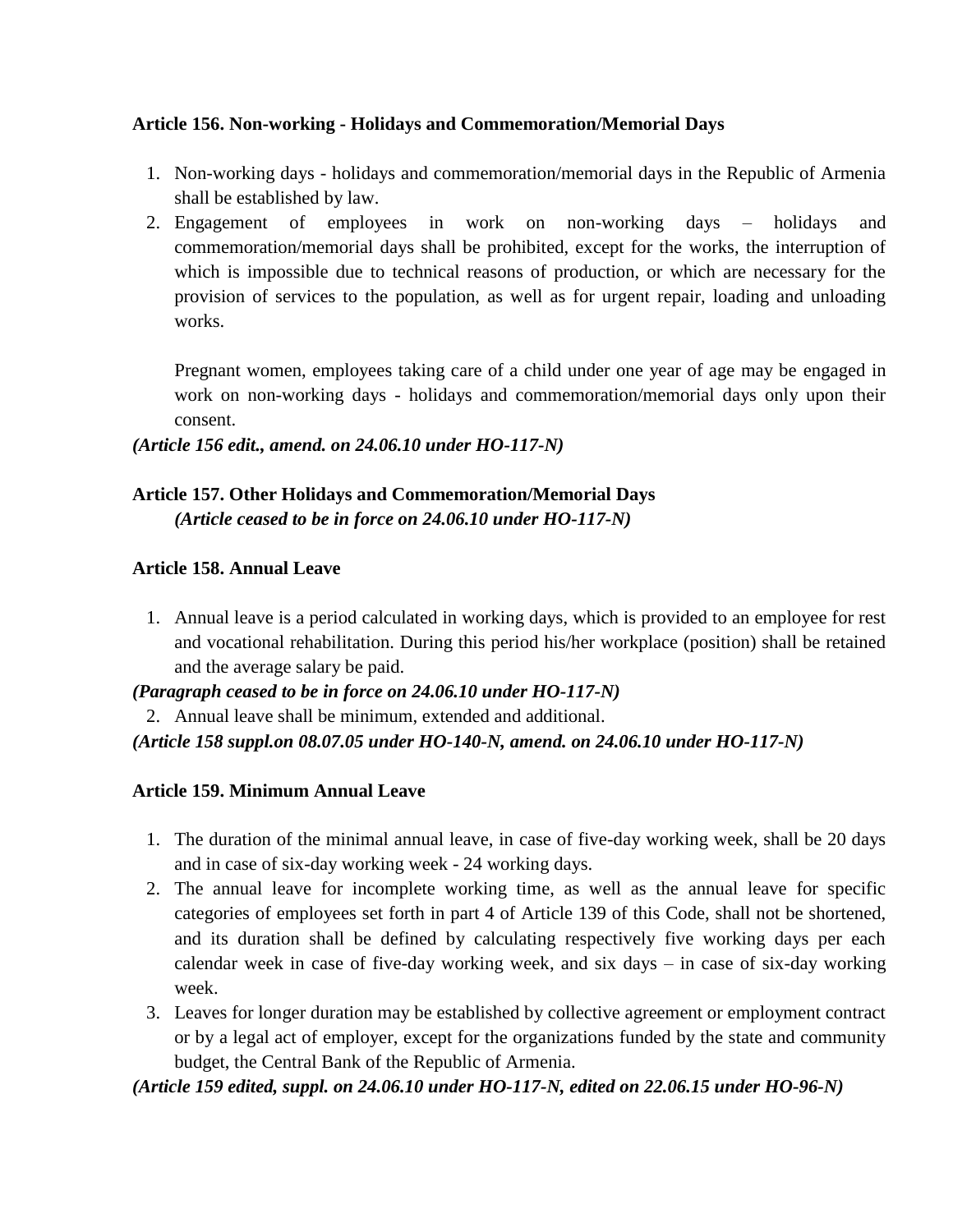### **Article 160. Extended Annual Leave**

Extended annual leave with duration of 25 working days in case of five-day working week, and with duration of 30 working days in case of six-day working week (in exceptional cases - 35 working days in case of five-day working week and 42 working days in case of six-day working week) shall be provided to specific categories of employees working under specific working conditions whose work is related to heavy intellectual/mental and emotional overstress or occupational risk. The list of employees of specific categories having the right to such leave shall be defined by the Government of the Republic of Armenia.

*(Article 160 amend. on24.06.10 under HO-117-N)*

### **Article 161. Additional Annual Leave**

- 1. Additional annual leave shall be provided:
- 1) to the employees working in harmful and hazardous working conditions;
- 2) to employees engaged in works of special nature.
- 2. The list of employees of specific categories entitled to additional annual leave, the minimum duration of the leave and the procedure for its provision shall be defined by the Government of the Republic of Armenia.

### *(Article 161 amend. on 22.06.15 under HO-96-N)*

# **Article 162. Determining the Duration of Annual Leave**

- 1. Additional annual leave shall be added to the minimum annual leave and may be provided together with it or separately.
- 2. The employees entitled to extended annual and additional annual leave shall, at their choice, be provided either with only extended annual, or the additional leave added to the minimum annual leave in the manner prescribed by part 1 of this Article.

*(Article 162 amend. On 22.06.15 under HO-96-N)*

# **Article 163. Provision of Annual Leave in Parts**

Upon consent of the parties, the annual leave may be provided in parts. In case of provision of the annual leave in parts one of the parts of the annual leave shall constitute at least 10 working days, in case of five-day working week, and at least 12 working days in case of six-day working week. *(Article 163 edited on 16.12.05 under HO-22-N, on 24.06.10 under HO-117-N)*

# **Article 164. Procedure for Annual Leave Provision**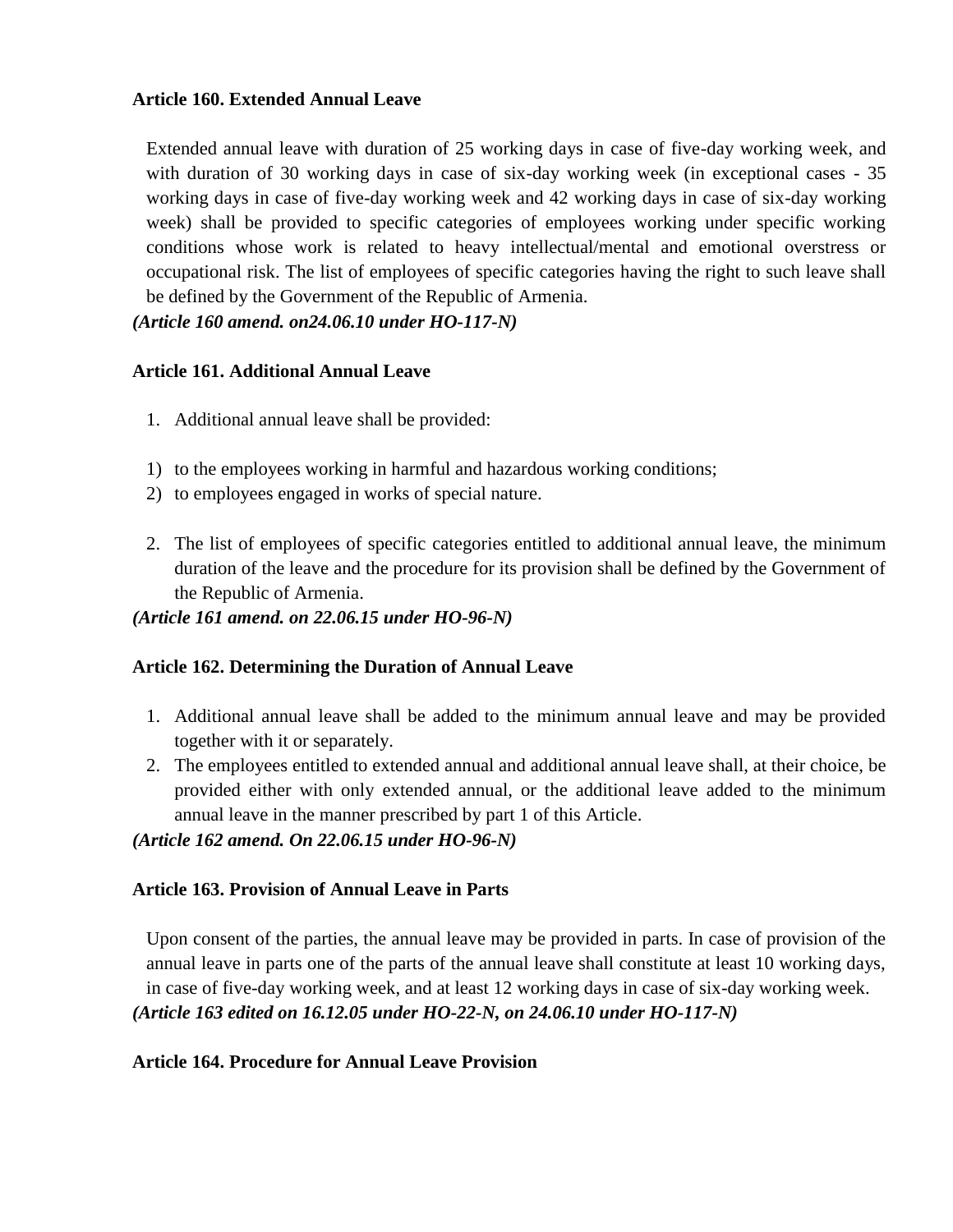- 1. Annual leave for each working year shall be provided in the given working year. Working year is a time period calculated by calendar days, which begins on the day of proceeding to work as set forth in the employment contract concluded with the employee or individual legal act on hiring and ends on respective month and date of the following calendar year.
- 2. Annual leave for the first working year shall be provided, as a rule, after six months of uninterrupted work in the organization, except for part-time employees. Annual leave for the second and subsequent working years shall be provided at any time throughout the working year in accordance with the succession schedule for the provision of annual leave. The procedure for establishing the succession schedule shall be defined by a collective agreement, and where such agreement is not made - by agreement of the parties.
- 3. Prior to the expiry of six months of uninterrupted work, annual leave shall be provided at the request of an employee in the following cases:
- 1) to women before or after maternity leave;
- 2) in other cases envisaged by the collective agreement.
- 4. After six months of uninterrupted work, the following persons shall have the right to choose the time of annual leave:
- 1) employees under eighteen years of age;
- 2) pregnant women and employees taking care of a child under the age of fourteen.
- 5. Men shall be provided with their annual leave at their request during pregnancy and maternity leave of their wives.
- 6. During the first year of employment, the teaching staff of educational institutions shall be provided with annual leave during summer vacations of school children and students, irrespective of the date when these pedagogues began to work.
- 7. Annual leave for on-the-job-study employees shall be adjusted, at their request, with the time of their examinations, tests, preparation for the graduation papers/thesis, and laboratory-based works.
- 8. The employees taking care of an ill or disabled person at home, as well as employees with chronic diseases the exacerbation of which depends on atmosphere conditions shall be provided with annual leave at the time of their choice, on the basis of the medical report.

*(Article 164 suppl. on 22.06.15. under HO-96-N)*

# **Article 165. Length of Service Required for Annual Leave**

Working year, for which annual leave is provided, shall include:

- 1) the period of actual work;
- 2) the period during which, according to the legislation, an employee retains his/her workplace (position) and salary in full or in part;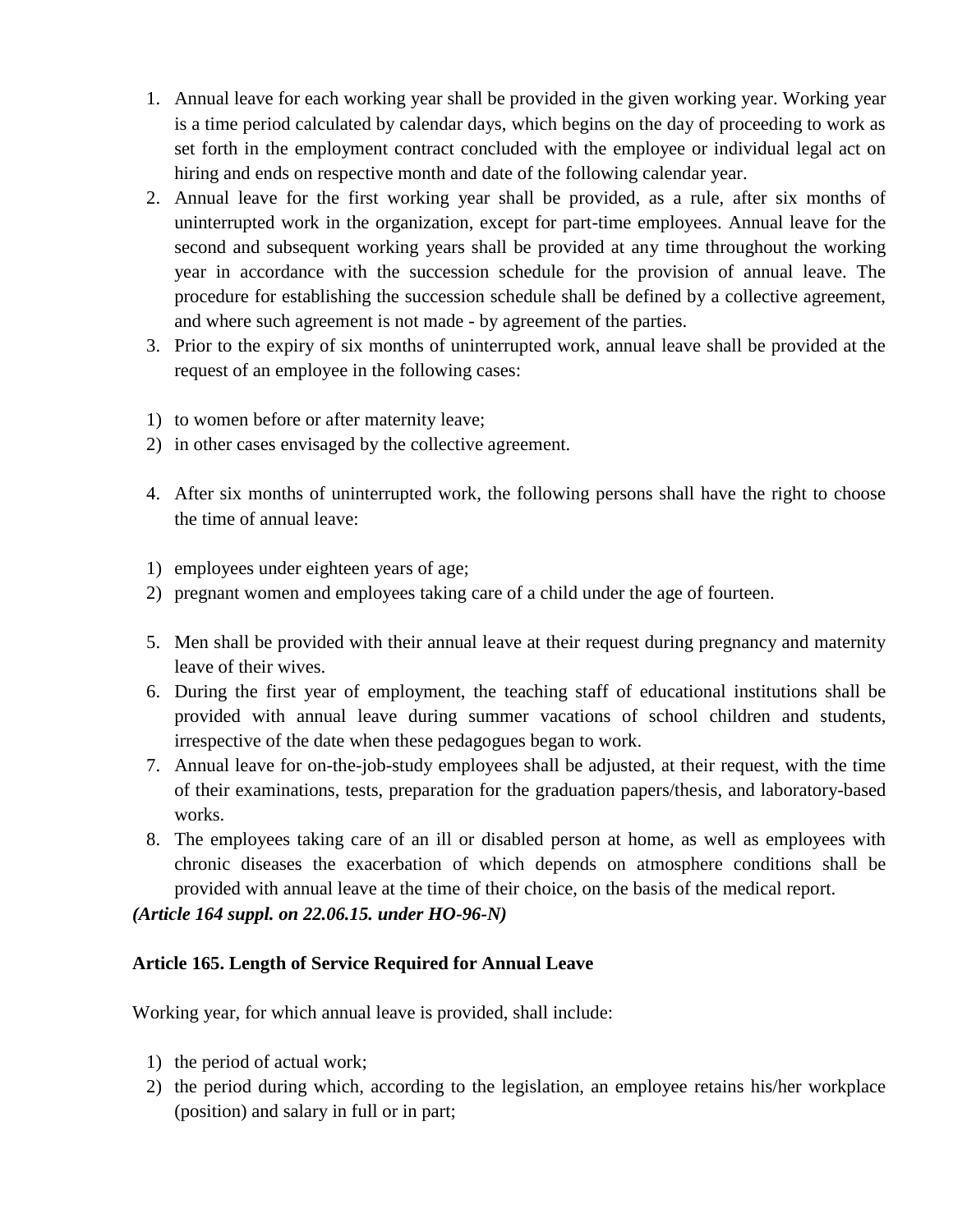- 3) the period of the employee's temporary inability to work;
- 4) the period of paid annual leave;
- 5) the period of forced idle time for an employee, in case of reinstatement in his/her former position;
- 6) the period of legal strike;
- 7) other periods established by the legislation.

# *(Article 165 amend. on 24.06.10 under HO-117-N)*

### **Article 166. Recall from Annual Leave**

Recall from the annual leave shall be allowed only upon the employee's consent. The unused part of the annual leave shall be provided in accordance with the procedure set forth in parts 2 and 3 of Article 167 of this Code.

### **Article 167. Transfer and Extension of Annual Leave**

- 1. Transfer of the annual leave shall be allowed only on the application or upon the consent of the employee. Annual leave may also be transferred, if the employee:
- 1) is temporarily disabled/incapacitated;
- 2) becomes entitled to a special-purpose leave envisaged by Article 171 of this Code;
- 3) *(part ceased to be in force on 24.06.10 under HO-117-N)*;
- 4) takes part in relief operations for prevention of natural disasters, technological emergencies, epidemics, accidents/casualties, fires and other emergency circumstances whatsoever or expeditious elimination/remediation of the consequences thereof, irrespective of the procedure according to which he/she was mobilized to take part in these operations.
- 2. If the reasons specified in part 1 of this Article or any other reasons (due to which it is impossible to use the annual leave), emerge before the commencement of annual leave, the annual leave shall be transferred to some other time. If such reasons have emerged during the annual leave, the annual leave shall be extended by the corresponding number of days.
- 3. The transferred annual leave, as a rule, shall be provided in the same working year, but not later than within 18 months, starting from the end of the working year, for which the annual leave has not been provided to the employee or has been provided partially. On application or upon the consent of the employee, the unused part of annual leave may be transferred and added to the annual leave of the subsequent year.

# *Article 167 amend., suppl. on 24.06.10 under HO-117-N, amend. on 22.06.15 under HO-96-N)*

#### **Article 168. Provision of Unused Annual Leave at Dismissal**

At dismissal (except for the cases envisaged by para. 5 and 6 of part 1 of Article 113 and para. 6, 7, 12 and 13 of part 1 of Article 109 of this Code) the unused annual leave shall be provided to the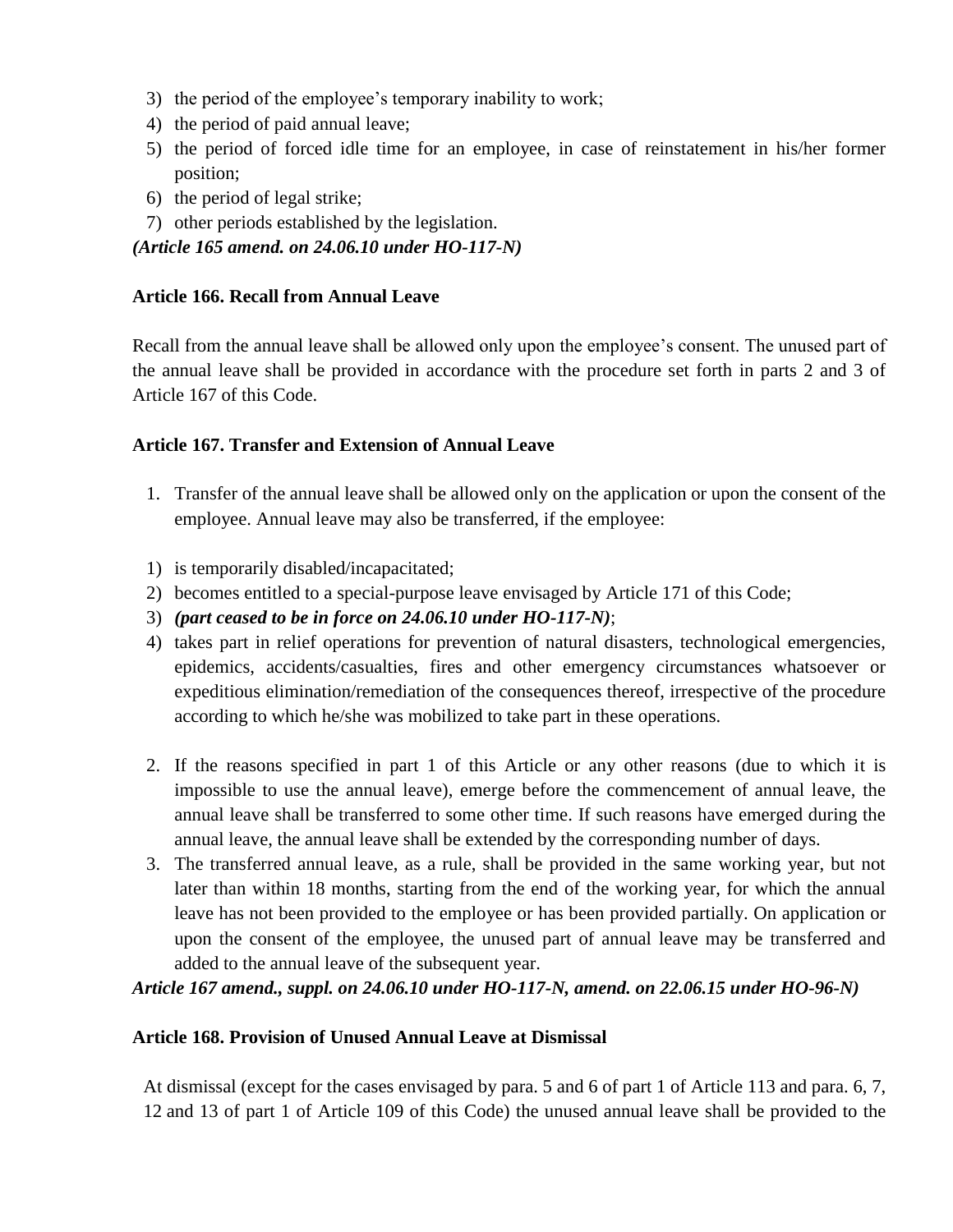employee, who has acquired that right, at his/her discretion, by transferring the year, month and date of the dismissal. In this case, the day of dismissal shall be deemed the day subsequent to the last day of the annual leave.

*(Article 168 amend., suppl. on 24.06.10 under HO-117-N, suppl. on 22.06.15 under HO-96-N)*

### **Article 169. Pay for Annual Leave**

1. The employer shall pay the employee average salary for annual leave, which is calculated by multiplying the average daily salary of the employee by the number of days of the leave to be provided.

Payments larger than those defined by this Code can be defined for annual leave by collective agreement or employment contract or employer's legal act, except for the organizations funded from the state and community budget, as well as the Central Bank of the Republic of Armenia.

- 2. The payment of salary for annual leave shall be made at least three days before the commencement of annual leave, and if it is impossible due to reasons beyond employer's control, within three working days from the commencement of the annual leave mentioned in the employee's application. If the salary calculated for the employee is not paid within the established period due to reasons beyond employee's control, the annual leave shall be extended by as many days as the salary payment was delayed, and the payment for the extended period shall be made the same way as the payment for the annual leave.
- 3. According to Article 166 of this Code, the employee involved in work shall be paid salary, regardless of the fact that the payment for annual leave has been made. If the employee subsequently uses the paid, but not used days of the annual leave, the employer shall pay for these days the average salary, in the manner established by this Code.

*(Article 169 amend. on 27.02.06 under HO-39-N, suppl. on 24.06.10 under HO-117-N)*

# **Article 170. Monetary Compensation for Unused Annual Leave**

- 1. Replacing annual leave with monetary compensation shall not be allowed. If the employee, who acquired the right to annual leave, cannot be provided with annual leave due to the termination of the employment contract or the employee does not want to be provided therewith, he/she shall be paid monetary compensation.
- 1.1 In case of termination of the employment contract concluded for the terms set forth either in Article 100 or 101 of this Code, as well as with the employee who has worked six months, the employer shall pay the employee a monetary compensation for the unused annual leave in accordance with part 2 of this Article.
- 2. The monetary compensation for the unused annual leave shall be paid when terminating the employment contract. The amount of the compensation shall be determined in accordance with the number of the days of the unused annual leave to be provided for the given period. The compensation shall be paid for all unused annual leaves.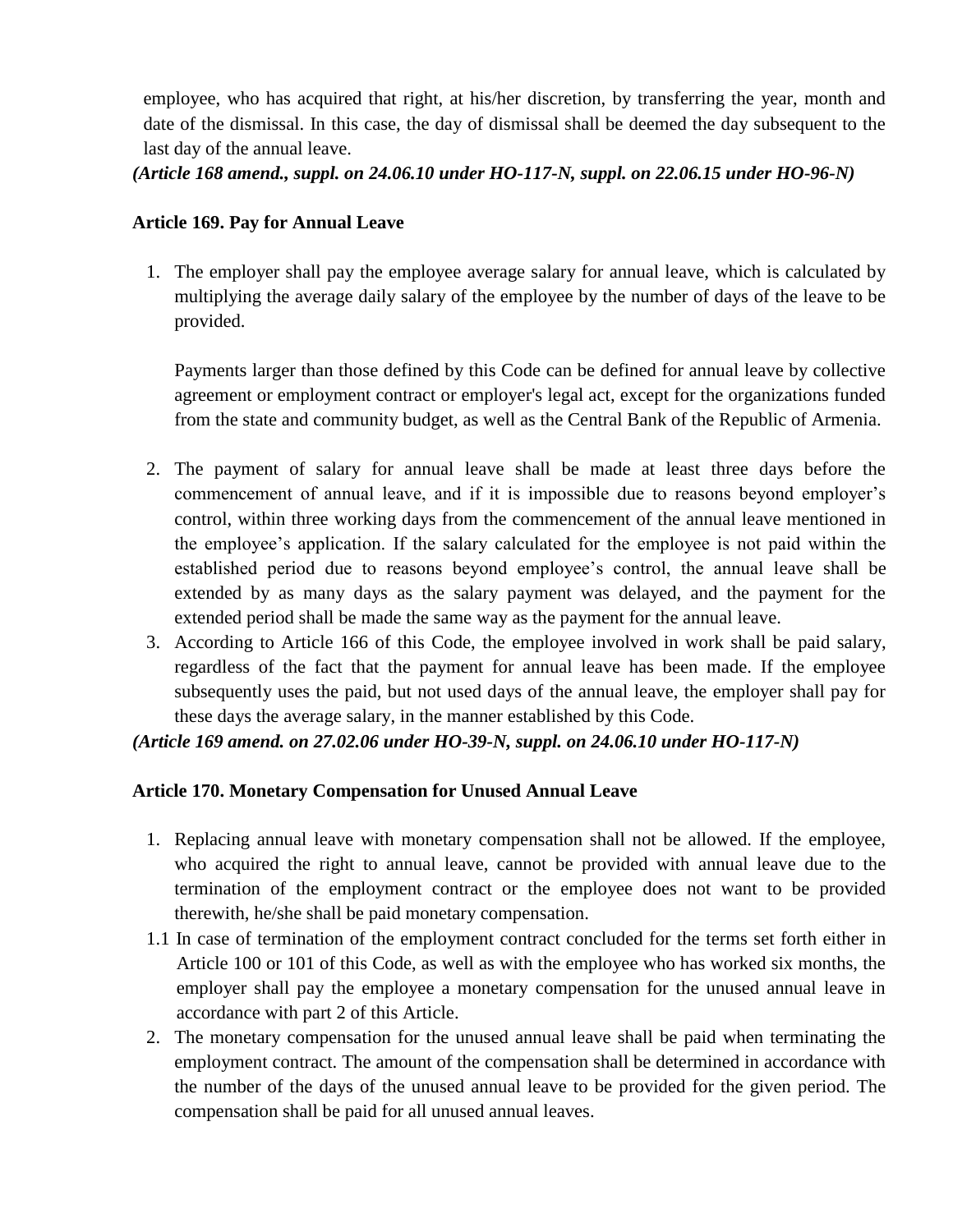# *(Article 170 amend., suppl.on 24.06.10 under HO-117-N, suppl., edited on 22.06.15 under HO-96- N)*

# **Article 171. Types of Special‐Purpose Leave**

Special‐purpose leave shall be:

- 1) pregnancy and maternity leave;
- 2) leave provided for taking care of a child under three years of age;
- 3) educational leave;
- 4) leave provided for fulfillment of state or public duties;
- 5) unpaid leave.

During the special-purpose leave the workplace of the employee shall be retained, except for the case set forth in para. 1of part 1 of Article 113 of this Code.

*(Article 171 amend. on 24.06.10 under HO-117-N, edited on 30.04.13under HO-33-N)*

# **Article172. Pregnancy and Maternity Leave**

- 1. Employed women shall be provided with pregnancy and maternity leave:
- 1) 140 days (70 days for pregnancy leave, 70 days for maternity leave);
- 2) 155 days (70 calendar days for pregnancy leave, 85 days for maternity leave) in case of obstructed labor;
- 3) 180 days (70 days for pregnancy leave, 110 days for maternity leave) in case of giving birth concurrently to more than one child.

This leave shall be calculated in the aggregate and provided to the woman in full. In case of premature delivery, the unused days of pregnancy leave shall be added to the maternity leave.

- 2. The employee having adopted a newborn or having been appointed as a guardian of a newborn shall be provided a leave from the date of adoption or guardianship until the newborn attains 70 days of age (in case of adopting two and more newborns or in case of being appointed as a guardian of two and more newborns until the newborns attain 110 days of age).
- 2.1. The employee (the biological mother of the child) having had a child with the help of a surrogate/substitute mother shall be provided a leave from the date of the birth of the child until the child attains 70 days of age (in case of birth of two and more newborns until the newborns attain 110 days of age).
- 3. In the cases set forth in parts 1, 2 and 2.1 of this Article, the payment for leave topaid worker shall be made in the manner established by the legislation of the Republic of Armenia.

# *(Article 172 amend., suppl. on24.10.05 under HO-210-N, suppl. on 12.12.13 under HO-151-N, amend. on 01.12.14 under HO-209-N)*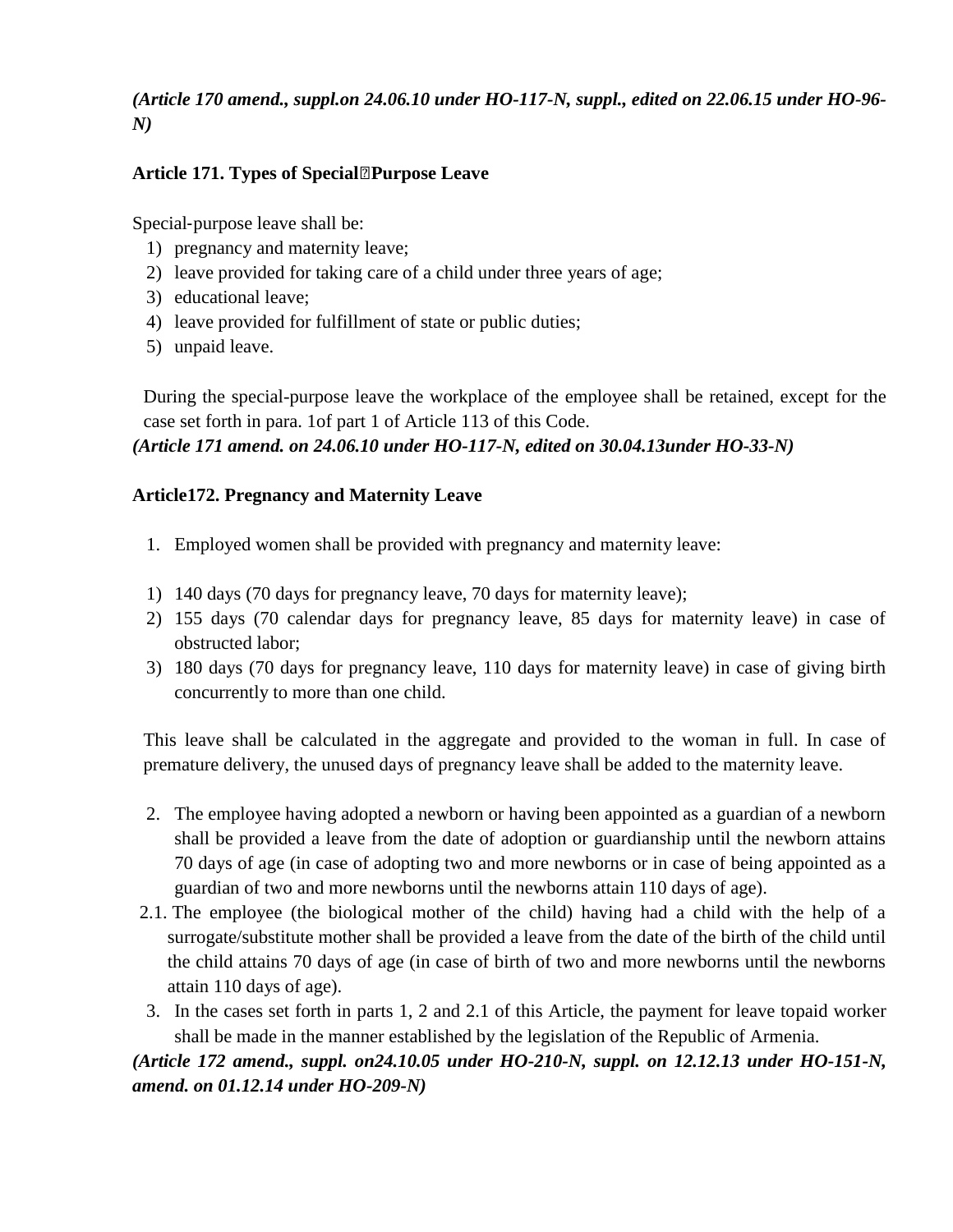# **Article 173. Parental Leave for Taking Care of a Child under Three Years of Age**

- 1. Parental leave for taking actual care of a child shall be provided at the discretion of the mother (step‐mother), father (step‐father) of the family, or the guardian until the child attains three years of age. The leave shall be taken in full or in parts. The employee entitled to such leave may take it on a priority basis.
- 2. *(Part ceased to be in force on 30.04.13 under HO-33-N)*.

*(Article 173 amend. on 22.12.10 under HO-226-N, on 30.04.13 on HO-33-N)*

# **Article 174. Educational Leave**

- 1. Employees shall be provided with educational leave to prepare for taking entrance examinations for admission to secondary vocational and higher educational institutions/establishments, three working days for each examination.
- 2. Employees studying at general schools, secondary vocational or higher educational institutions/establishments shall be provided with educational leave on the application of the educational institution/establishment:
- 1) to prepare for and take current examinations three working days for each examination;
- 2) to prepare for and take credit tests two working days for each credit test;
- 3) to perform laboratory works as many working days as envisaged by the curriculum;
- 4) to prepare and defend a graduation paper/thesis thirty working days;
- 5) to prepare for and take state (graduation) examinations six working days for each examination.
- 3. Travel time to and from the educational institution/establishment shall not be calculated towards the time of the educational leave.

*(Article 174 amend., suppl. on24.06.10 under HO-117-N)*

# **Article 175. Exemption from Job Responsibilities for Fulfillment of State or Public Duties (***title amend. on 24.06.10 under HO-117-N)*

- 1. An employee shall be exempted from job responsibilities with retention of the workplace (position):
- 1) while exercising his/her suffrage;
- 2) when summoned as a witness, victim, expert, specialist, interpreter/translator, attesting witness by preliminary investigation bodies, the prosecutor's office and the court;
- 3) when participating in court hearings as employees' representative;
- 4) when performing donor fuctions;
- 5) in other cases established by the legislation of the Republic of Armenia.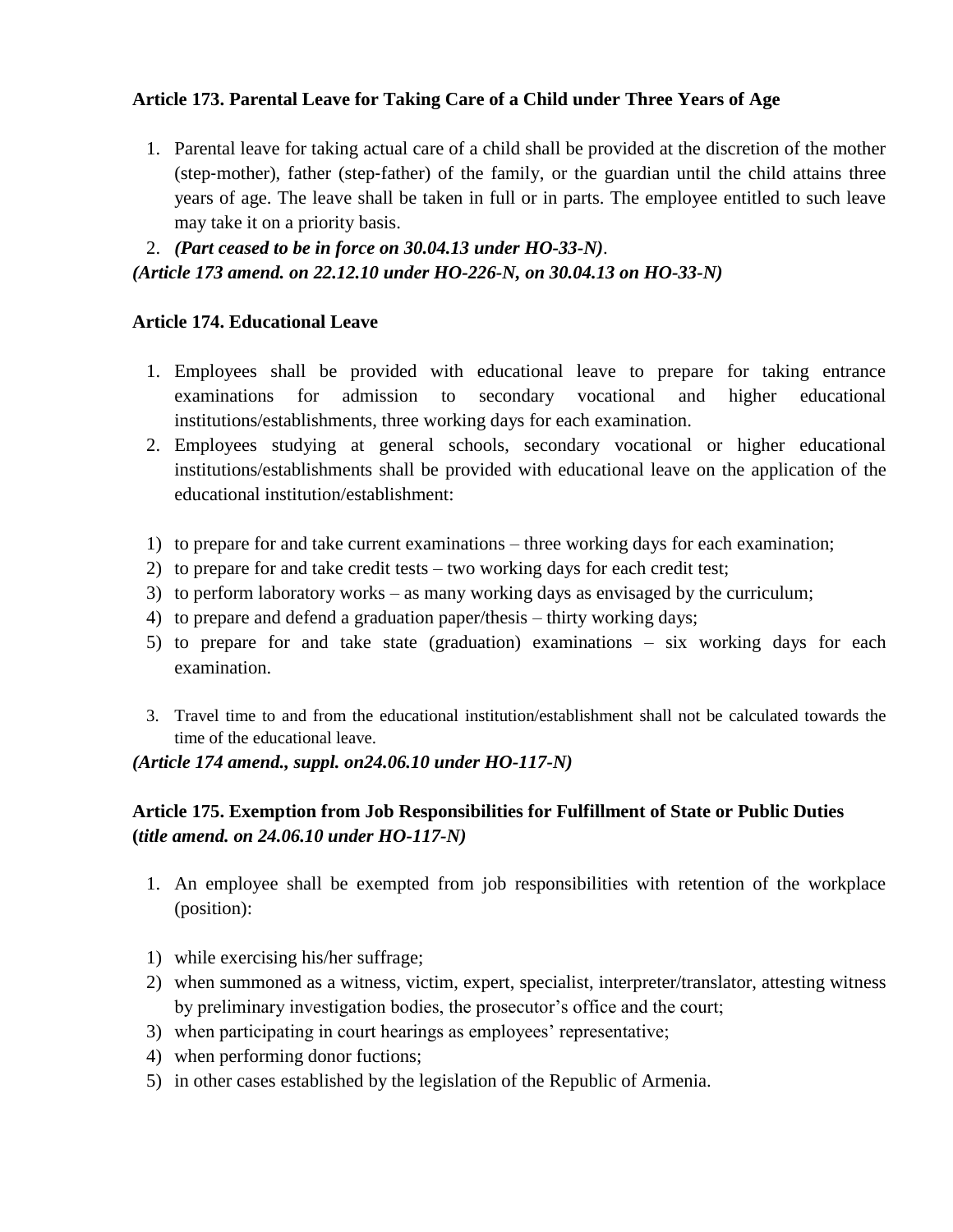- 2. The average salary of the employee exempted from job responsibilities for fulfillment of state or public duties as set forth in part 1 of this Article shall be paid or compensated by the organization (body), whose obligations are fulfilled by the employee, whereas the average salary of employees of state or local self-governing bodies shall be paid from the primary place of work of the employee, unless otherwise provided by law. The average salary paid shall be calculated accepting the following as a basis:
- 1) the average hourly salary if the period of exemption from fulfillment of job responsibilities does not exceed one week;
- 2) the average daily salary if the period of exemption from fulfillment of job responsibilities exceeds one week.
- 3. The employees elected from the representative bodies of employees functioning within the organization shall be exempted from their job responsibilities for up to six working days to participate in the events of the representative bodies of employees, or to improve their qualifications as members of the representative bodies of employees. The procedure for exemption from job responsibilities and payment for those days shall be prescribed by the collective agreement or upon decision of the staff meeting (assembly).

# *(Article 175 amend., suppl., edited on 24.06.10 under HO-117-N)*

# **Article 176. Unpaid Leave**

- 1. Unpaid leave, at the request of the employee, shall be provided:
- 1) to the husband of a woman on pregnancy and maternity leave, as well as to one taking care of a child under one year of age. and the total duration of the leave may not exceed two months;
- 2) to the disabled employee or to the employee taking care of a sick member of the family within the terms established by the medical report, however, not longer, than within thirty days a year;
- 3) for a marriage three working days;
- 4) in case of funeral of the deceased family member not less than three days.
- 2. Other reasons for unpaid leave may be specified by the collective agreement.
- 3. In cases prescribed by the collective agreements or employment contracts or upon consent of the parties, the employee may be provided with an unpaid leave for the duration of no longer than 60 days per year. Civil servants, officers of other state (special) services and local selfgoverning bodies as prescribed by the law and the local self-government bodies may be provided with unpaid leave for not more than thirty days per year.

*(Article 176 edited on 24.06.10 under HO-117-N)*

**Article 177. Additional Leave Privileges** *(Article ceased to be in force on 24.06.10 under HO-117-N)*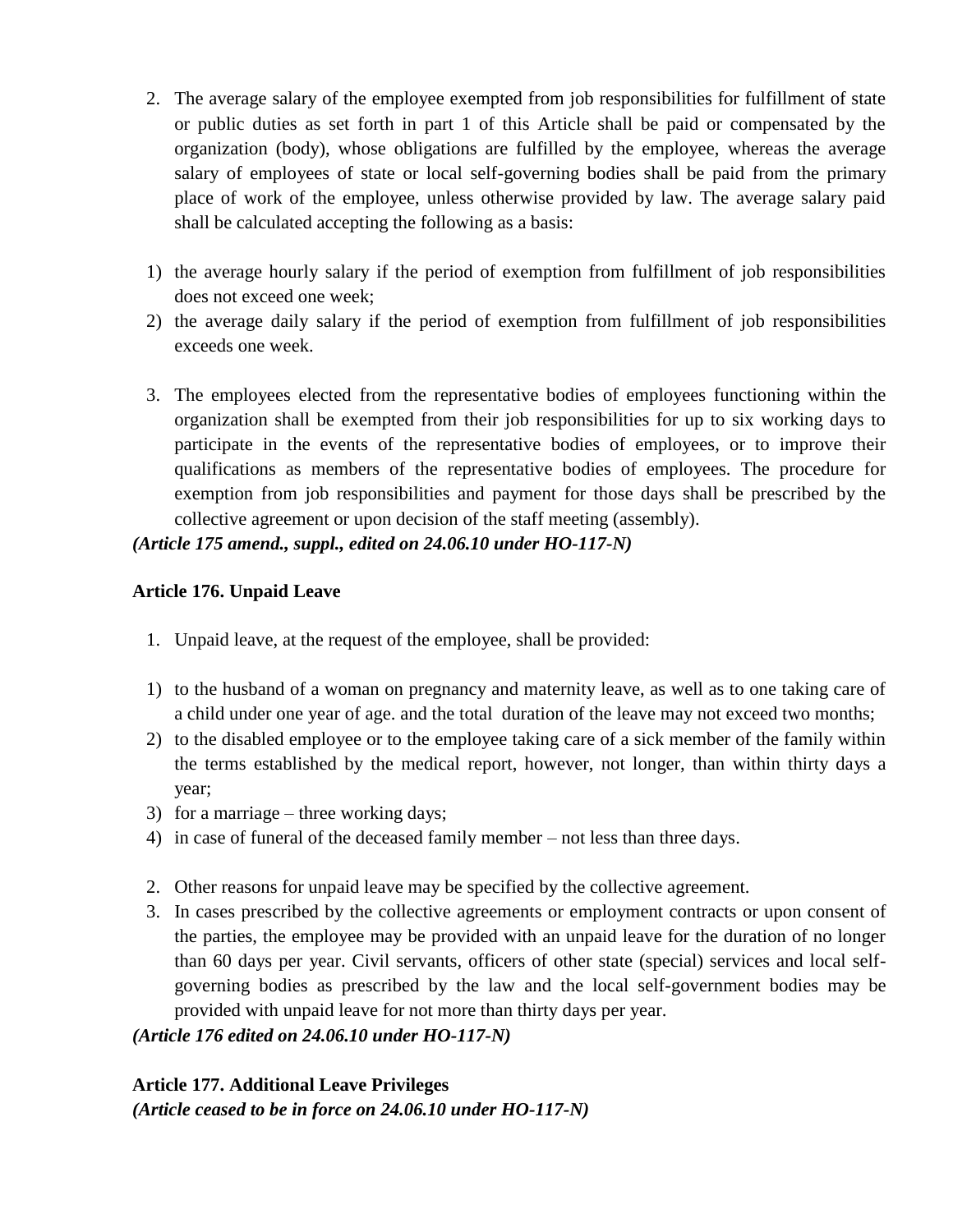### **CHAPTER 19.**

#### **SALARY**

#### **Article 178. SALARY**

- 1. Salary is the remuneration paid to an employee for the works performed under law, other legal acts or employment contract.
- 2. Men and women shall get equal pay for the same or equivalent work.
- 3. The salary shall include the base salary and all additional salary paid by the employer to the employee for the work performed.

The base salary is the amount of the remuneration for the work performed as established by law, other legal acts or employment contract.

Additional salary is supplements, supplementary payments, subsidies and incentive payments calculated with respect to base salary as established by this Code, by law, other legal normative/regulatory acts, collective agreement or employment contract and legal act of the employer.

Supplement is the additional remuneration, calculated with respect to base salary, in the cases and amounts established by this Code, by law, other normative/regulatory legal acts, collective agreement or employment contract and legal act of the employer, which is paid for performing heavy, hazardous or especially heavy, especially hazardous work, and (or) overtime, and (or) night work and (or) for the work on days off and on non-working days: holidays and commemoration/memorial days established by law.

Supplementary payment is the additional remuneration, calculated with respect to base salary, in the cases and amount established by this Code, by law, other normative/regulatory legal acts, collective agreement or employment contract and legal act of the employer, which is paid for qualification (class ranking, diplomatic rank, scientific/academic degree, title, etc.), length of service.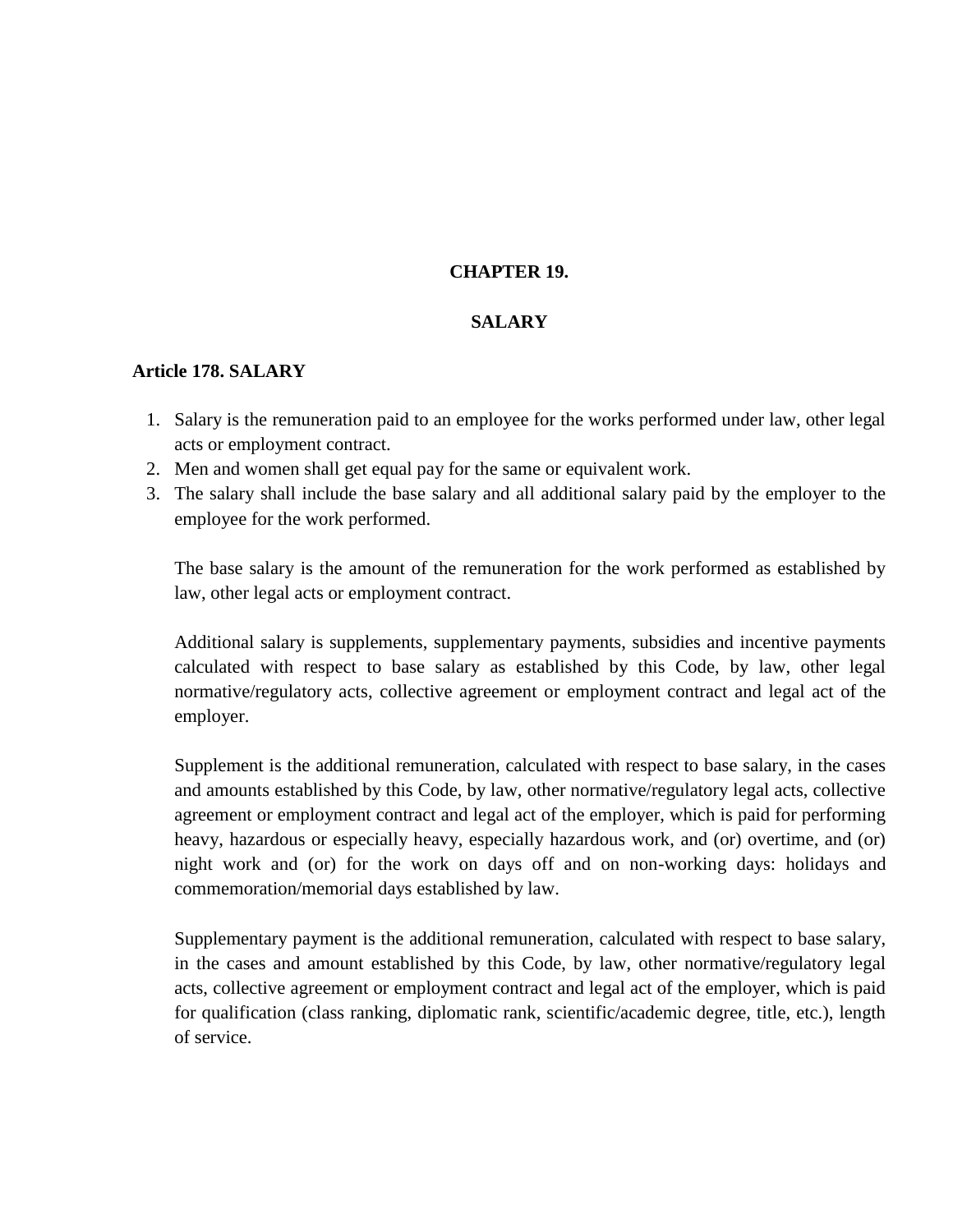Subsidy is the remuneration of any type paid to the employee in the cases and amount prescribed by the collective agreement or employment contract, legal act of the employer, in addition to the basic salary, supplement, supplementary payment and incentive payment.

Incentive payment is the remuneration paid monthly, quarterly, semi-annually or lump sum in the manner and amount established by this Code, by law, other normative/regulatory legal acts, collective agreement or employment contract, legal act of the employer for proper discharge of job duties, extensive work and service, for excellent discharge of official duties.

- 4. The employee's salary shall depend on the qualification of the employee, conditions, quality, amount and complexity of work performed.
- 5. *(Part ceased to be in force on 22.06.15 under HO-96-N)*

*(Article 178 edited, amend. on 24.06.10 under HO-117-N, amend., suppl.on01.12.14 under HO-209-N, amend. on 22.06.15 under HO-96-N)*

# **Article 179. Minimum Salary**

1. The minimum monthly and hourly salary shall be established by law. Other amount of minimum monthly salary (hourly pay) may be established by law for certain branches of economy, populated areas and certain groups of employees.

Taxes, target social payments, supplements, supplementary payments, incentive payments and other incentive allowances shall not be included in the amount of minimum salary.

- 2. A minimum salary higher than the minimum salary set forth in part 1 of this Article may be established by the collective agreement.
- 3. The amount of hourly pay or monthly salary of an employee may not be less than the amounts set forth in parts 1 and 2 of this Article.

# *(Article 179 amend.on 24.06.10 under HO-117-N, amend. on 22.06.15 under HO-96-N)*

# **Article 180. Organization of Remuneration for Work**

- 1. The minimum conditions for work remuneration, amount, professional competence and job, tariff and qualification requirements, work standards, tariffication of work and evaluation of employees shall be established by the legislation of the Republic of Armenia or the collective agreement.
- 2. The hourly, work-based and monthly rates, other forms of remuneration for work, their amount and conditions, work standards shall be laid down in the collective agreement or employment contracts.
- 2.1. The employee's hourly rate for the current month shall be determined by dividing the base salary or titular salary for the given month by the total number of the working hours established by the legislation of the Republic of Armenia or collective agreement, or employment contract,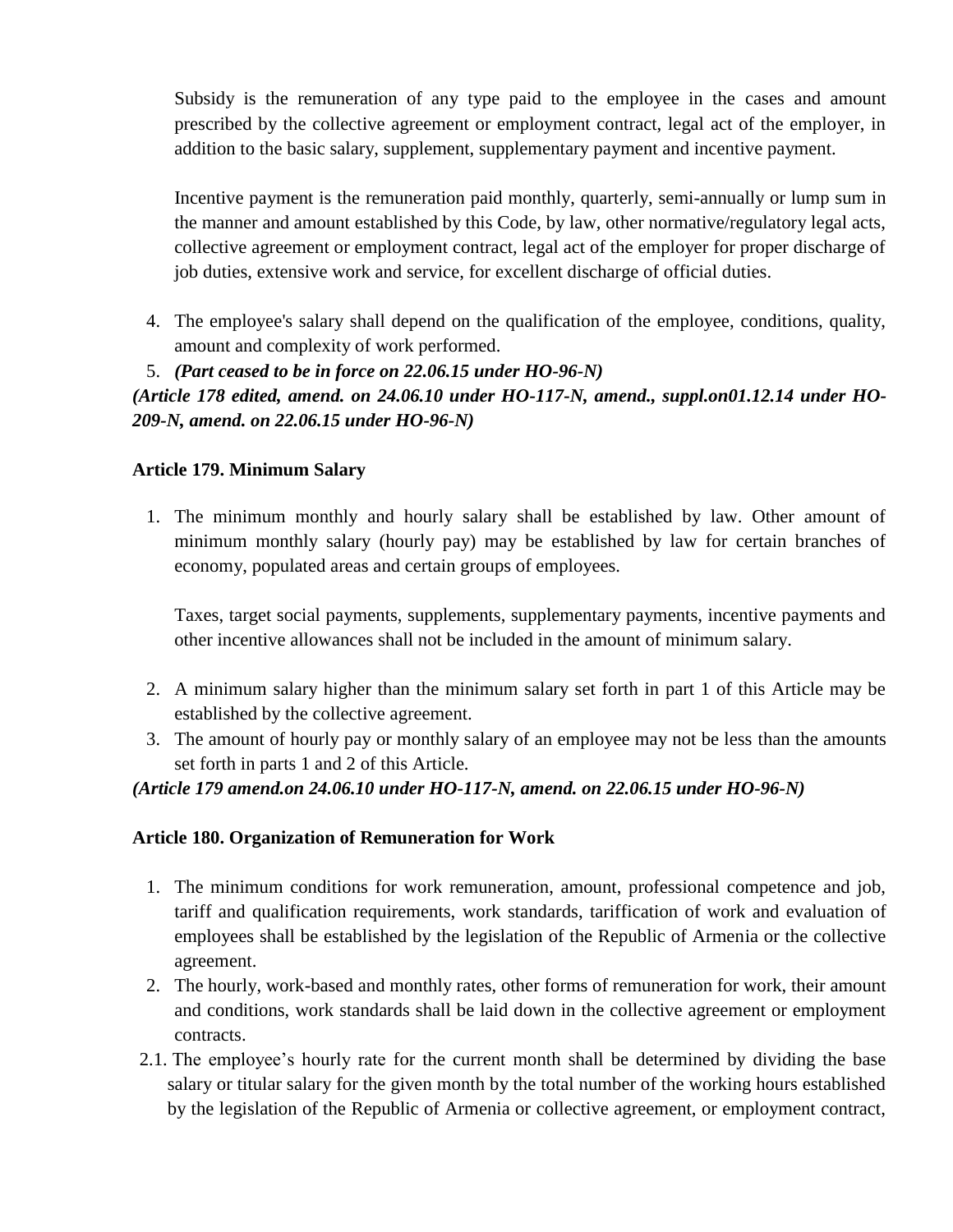or by legal act of the employer, or upon consent of the parties, and the employee's daily rate for the current month shall be determined by dividing the base salary or titular salary by the total number of working days of the month established by the legislation of the Republic of Armenia or collective agreement, or employment contract, or by legal act of the employer or upon consent of the parties.

3. In case of application of the qualification system for works, the same criteria shall be applied for both men and women, and this system shall be developed in a way to exclude any gender discrimination.

*(Article 180 suppl., amend. on 24.06.10 under HO-117-N)*

### **Article 181. Remuneration for Work of Officials and Servants**

The procedure and conditions of remuneration for work of persons holding political, discretionary or civil positions, as well as civil servants, officers of other state (special) services and local self-governing bodies as prescribed by law, other state officials, as well as employees of the Central Bank of the Republic of Armenia shall be established by law.

# **Article 182. Indexation of Salary**

Salary indexation shall be made in the manner established by the legislation of the Republic of Armenia.

# **Article 183. Remuneration for Heavy, Hazardous, Especially Heavy and Especially Hazardous Work**

- 1. The employee shall be paid a supplement for performing heavy, hazardous, especially heavy, especially hazardous work in the manner established by the legislation of the Republic of Armenia.
- 2. The employee shall be paid a supplement to his/her base pay in the amount not less than 30 percent of the base pay for performing the works set forth in the list of heavy, hazardous production, works, occupations and positions, and in the amount not less than 50 percent for performing the works set forth in the list of especially heavy, especially hazardous productions, works, occupations and positions. The lists specified in this part shall be defined by the Government of the Republic of Armenia.

*(Article 183 edited on 24.06.10 under HO-117-N, amend., suppl. on 22.06.15 under HO-96-N)*

# **Article 184. Remuneration for Overtime and Night Work**

For each hour of overtime work, in addition to the hourly rate, a supplement shall be paid not less than 50 percent of the hourly rate, and for each hour of night work - not less than 30 percent of hourly rate.

*(Article 184 edited on 24.06.10 under HO-117-N)*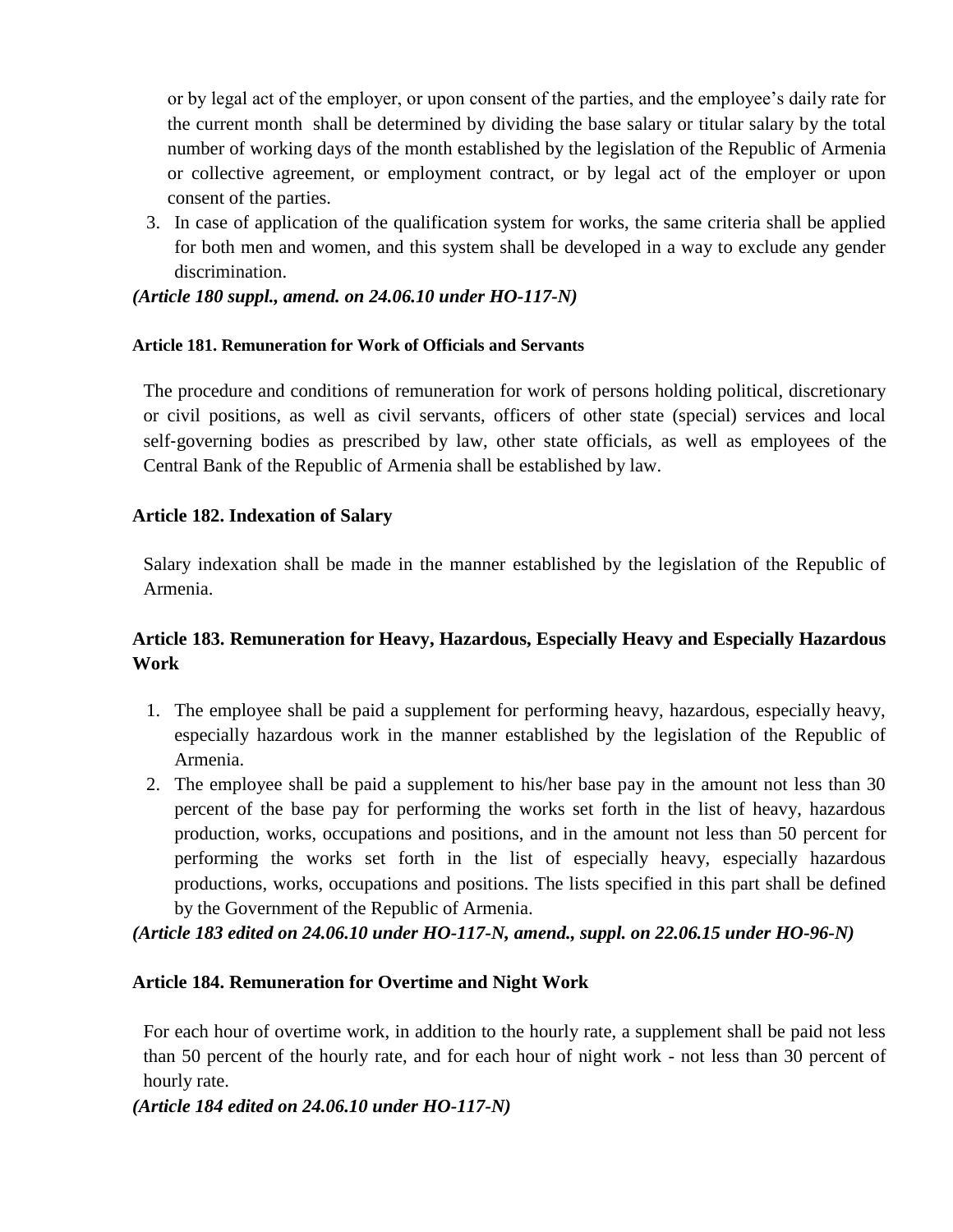# Article 185. Remuneration for Work on Days off and Non<sup>o</sup><sub>*I*</sub> Working Days - Holidays and **Commemoration/Memorial Days**

- 1. The work performed on days off and non-working days–on holidays and commemoration/memorial days, unless otherwise provided by the work schedule, upon consent of the parties shall be remunerated in at least double the amount of the hourly (daily) pay rate or task rate, or it shall be compensated for by providing the employee with another day off during a month or by adding that day to his/her annual leave.
- 2. The work performed non-working day on holiday and commemoration/memorial day established by law in the working schedule shall be remunerated in at least double the amount of hourly (daily) pay rate or task rate.
- 3. The requirements set forth in parts 1 and 2 of this Article shall not apply to the employees working in the spheres of healthcare, guardianship (trusteeship), child-rearing, electricity, gas and heating supply, communications and other specific spheres of work for employees in the case if the work is performed during any of the day of at least five consecutive non-working days (holidays, commemoration/memorial days, days off). Moreover, in the case prescribed by this part, the amount of supplement for the work performed on non-working day shall be defined upon consent of the parties, or by collective agreement.

# *(Article 185 edited on 24.06.10under HO-117-N, suppl. on 12.12.13 under HO-151-N)*

# **Article 186. Payment during Idle Time**

- 1. In case if during idle time due to no fault of the employee, the employee is not offered another job commensurate with his/her profession, qualification, which he/she could have performed without any harm to his/her health, the employee for every idle hour shall be paid at the two thirds of the average hourly rate of his/her salary, which he/she has had before the idle time, but not less than the minimum hourly rate established by the legislation.
- 2. In case if during idle time due to no fault of the employee, the employee, upon his/her consent, is temporarily transferred to another job with a lower salary, which is commensurate with his/her profession and qualification and not causing harm to his/her health, the employee shall paid the hourly rate he had in the month preceding the month of the idle time for each hour worked.
- 3. In case the employee rejects the offered temporary job, which is commensurate with his/her profession and qualification and which he/she could perform with no harm to his/her health, the employee shall be paid not less than thirty percent of the established minimum hourly rate for each idle hour.
- 4. The employee shall be paid a salary in the amount set forth in part 1 of this Article for being at the workplace during the idle time at the request of the employer.
- 5. Collective agreements or employment contracts may envisage cases when the employee may decide not to show up to work at all during the idle time.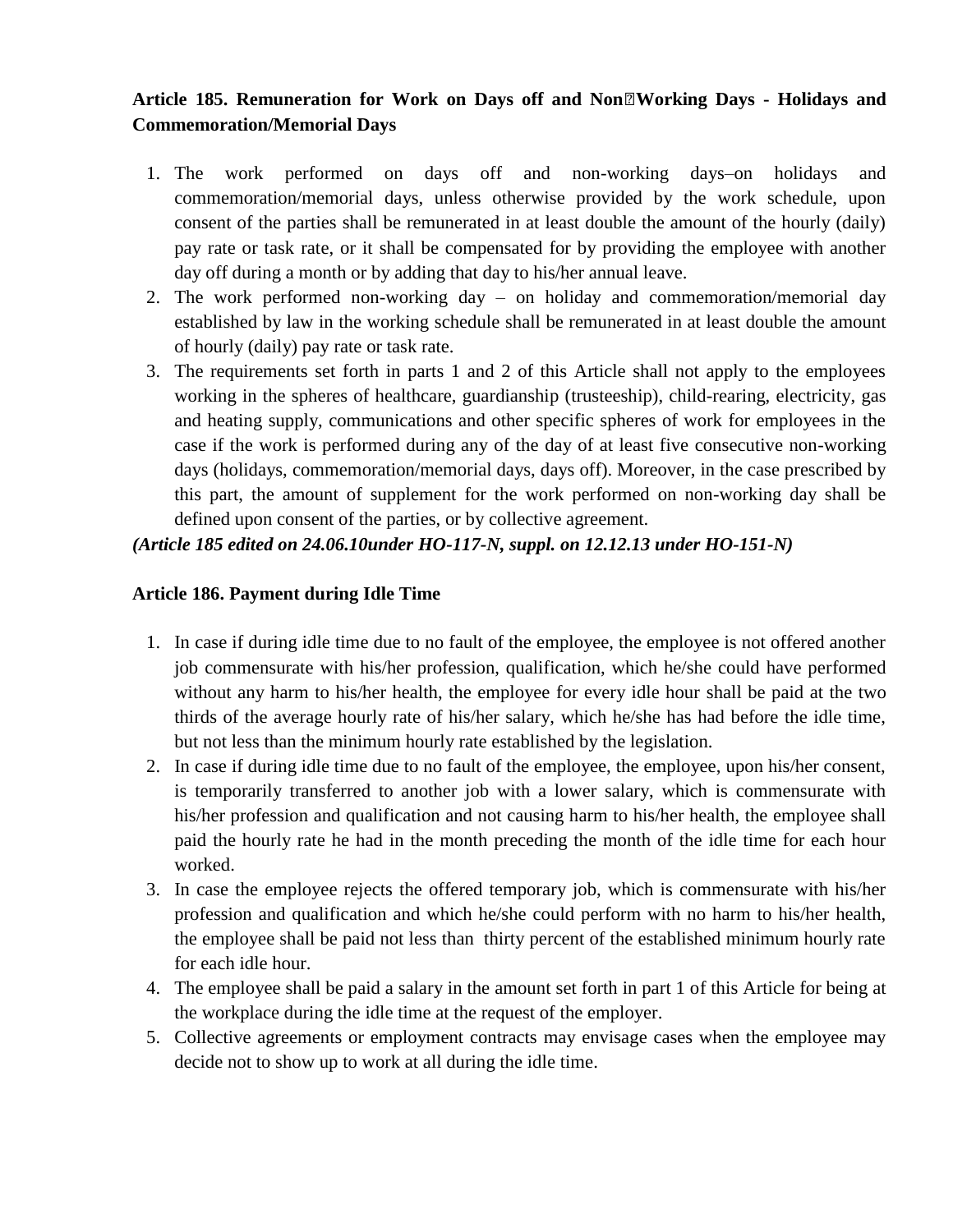6. The idle time occurred due to the reasons established by the legislation of the Republic of Armenia as force majeure, as well as the idle time occurred through the employee's fault shall not be paid for/reimbursed.

## **Article 187. Remuneration for Incomplete Working Time**

In cases established by the legislation of the Republic of Armenia, as well as by the agreement between the employer and the employee, in cases of incomplete working time (incomplete working day or week), the work shall be remunerated commensurate with the actual time worked or the actual work performed.

### *(Article 187 amend. on 24.06.10 under HO-117-N)*

### **Article 188. Remuneration of Work in Case of Increase in Volume of Work/Workload**

- 1. If the volume of work/ workload of the employee increases compared to the established norms, his/her work shall be remunerated commensurate with the volume of the work performed.
- 2. Certain amounts of remuneration for work shall be prescribed by collective agreements or employment contracts.

### **Article 189. Remuneration for Work for Shorter Working Time**

The conditions for the employees' remuneration for shorter working time shall be established by the legislation of the Republic of Armenia.

#### **Article 190. Remuneration for Work in Case of Defective Products**

- 1. In case of production of defective products through no fault of the employee, his/her work shall be remunerated in the amount envisaged for useful products.
- 2. The employee's work for defective products through the fault of the employer or for latent defects of the material being reprocessed, as well as for the defective product noticed after the acceptance of the products, shall be remunerated in the amount envisaged for useful products.
- 3. The work, in case of defective product through the fault of the employee, shall not be remunerated.

# *(Article 190 edited on 24.06.10 under HO-117-N)*

#### **Article 191. Remuneration for Work in Case of Failure to Meet Work Standards**

1. If the employee fails to meet the work standards through no fault of his/her, the remuneration for work shall be made for the actual work performed. In this the monthly salary may not be less than two-thirds of his/her average monthly salary, which may not be less than the established minimum monthly salary.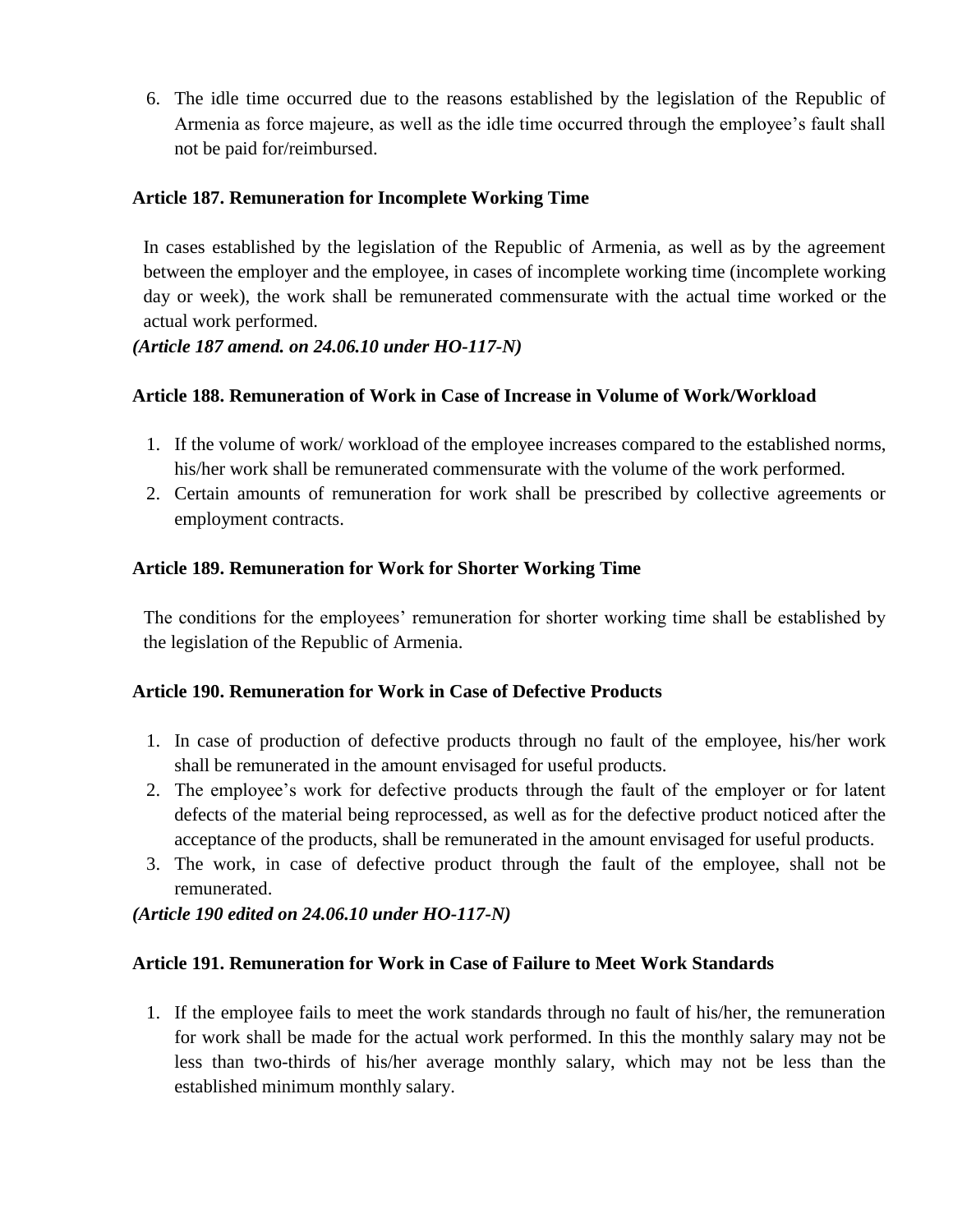2. In case of failure to meet the work standards through the fault of the employee, the work shall be remunerated commensurate with the actual work performed.

# **Article 192. Terms and Procedure for Payment of Salary** *(title amend. on 24.06.10 under HO-117-N)*

1. The salary for each month shall be calculated and paid to the employee on working days, at least once a month by the  $15<sup>th</sup>$  of the following month.

The employer may pay the monthly salary with periodicity of more than once a month.

2. The payment of the salary by bonds and securities shall be prohibited, except for the cases established by law.

The salary shall be paid in the currency of the Republic of Armenia and may be paid in cash or cashless by a bank record, cheque or money transfer to the bank account mentioned by the employee.

*(Article 192 amend. on 24.06.10 under HO-117-N, suppl. on 22.06.15 under HO-96-N)*

# **Article 193. Paysheets**

1. When paying the salary the employer shall, at the request of the employee, provide paysheets.

2. The amounts calculated, deducted and paid to the employees shall be indicated in the paysheet. *Article 193 amend. on 22.06.15 under HO-96-N)*

# **Article 194. Notification on New Conditions of Remuneration** *(Article ceased to be in force on 22.06.12 under HO-96-N)*

# **Article 195. Average Salary**

- 1. The average salary shall be guaranteed to the employees in cases prescribed by the legislation of the Republic of Armenia, collective agreements and employment contracts. A unified calculation procedure shall be established for all cases of determining the average salary as envisaged by this Code. When calculating the average salary, all types of work remuneration shall be considered (base salary, additional salary: supplements, supplementary payments, subsidies, incentives, etc.), which are applied within the given organization irrespective of the source of payment.
- 2. The amount of the average monthly salary of the employee shall be determined by dividing by twelve the total amount of all types of work remuneration (base salary, additional salary: supplements, supplementary payments, subsidies, incentives, etc.) calculated for the employee by the given employer during the last twelve months preceding the month in which such requirement arises.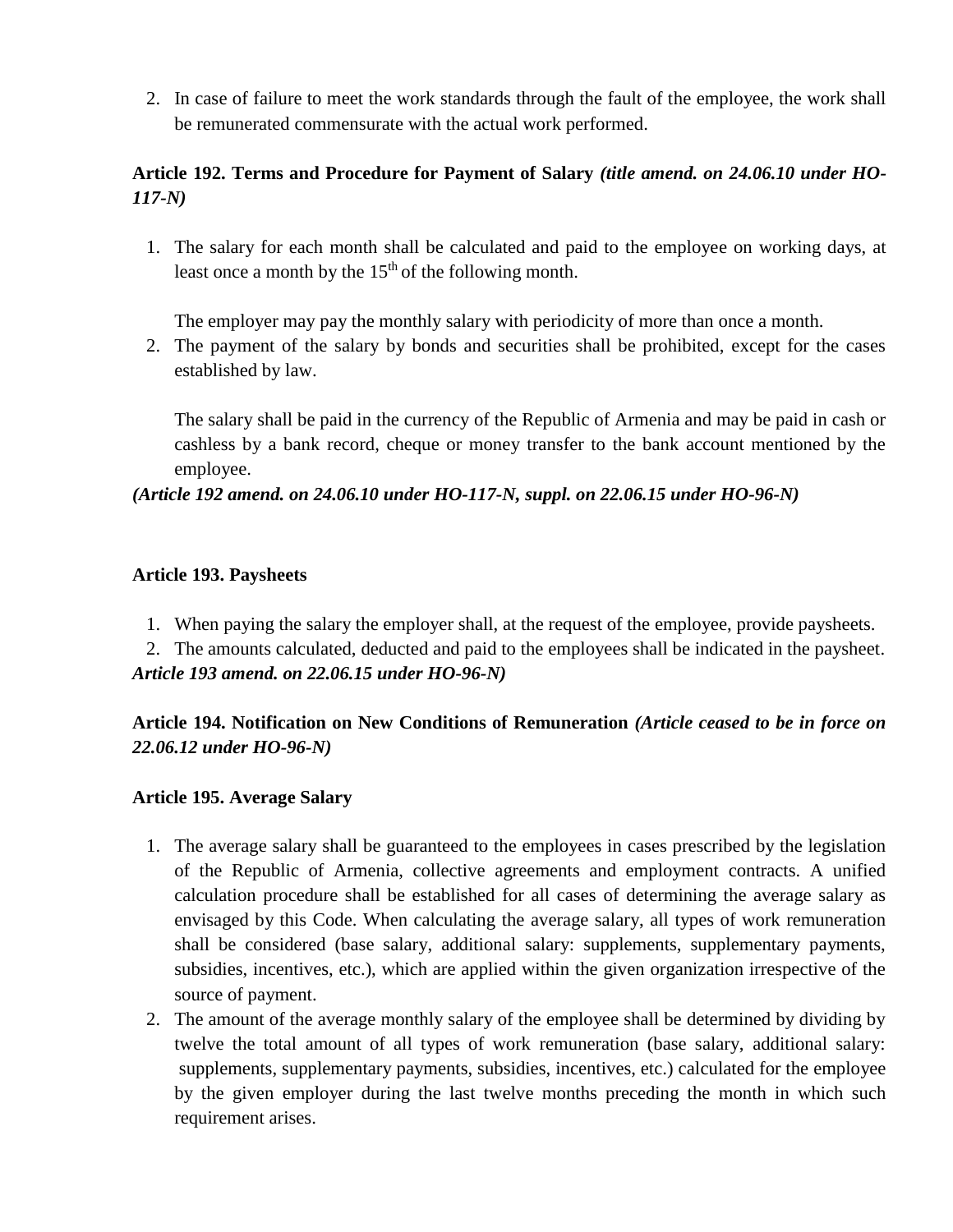The twelve months subject to settlement shall not include the months, during which the employee was in temporary disability/incapacity and (or) on leave and (or) had idle time through no fault of his.

In case if twelve months are not added up by one of the reasons mentioned in the second paragraph of this part or the requirement for calculation of the average monthly salary has arisen before completion of the employee's first working year, the amount of the average monthly salary of the employee shall be calculated by dividing the total amount of all types of work remuneration (except for incentive amounts) calculated for the employee during all other months within the given period of time by the number of these months, whereas the incentive payments in the average salary shall be considered by  $1/12<sup>th</sup>$  of the salary.

In case when the employee during the twelve months preceding the month, in which the requirement for calculation of the average monthly salary had arisen, had no factual salary calculated, or during the twelve months there are cases listed in the second paragraph of this part, instead of the average salary, the titular salary prescribed by the legislation for the employee or the average salary prescribed by the employment contract or legal act on employment shall serve as a basis for calculations. If an hourly rate is prescribed, the hourly rate shall serve as a basis for calculations.

If in the course of calculation of average salary there have been incentives calculated for the employee in the months taken out of the count in the manner prescribed by the second paragraph of this part, the incentive amount shall be taken into consideration in the average salary in the manner prescribed by the third paragraph of this part.

3. In case of five-day working week, the amount of the average daily salary shall be determined by dividing the average monthly salary by 21. In case of six-day working week, the amount of average daily salary shall be determined by dividing the average monthly salary by 25.

The average daily salary of employees, who have worked less than one month, shall be determined by dividing the total amount of all types of work remunerations (base salary, additional salary: supplements, supplement payments, subsidies, incentives, etc.) by the number of the days worked.

4. The amount of the average hourly salary shall be determined by dividing the product of the average monthly salary and the months accounted for calculation of the average monthly salary by the number of the hours actually worked by the given employee during the months accounted for calculation of the average monthly salary.

The average hourly salary of the employees having worked less than one month shall be determined by dividing the total amount of all types of work remuneration (base salary,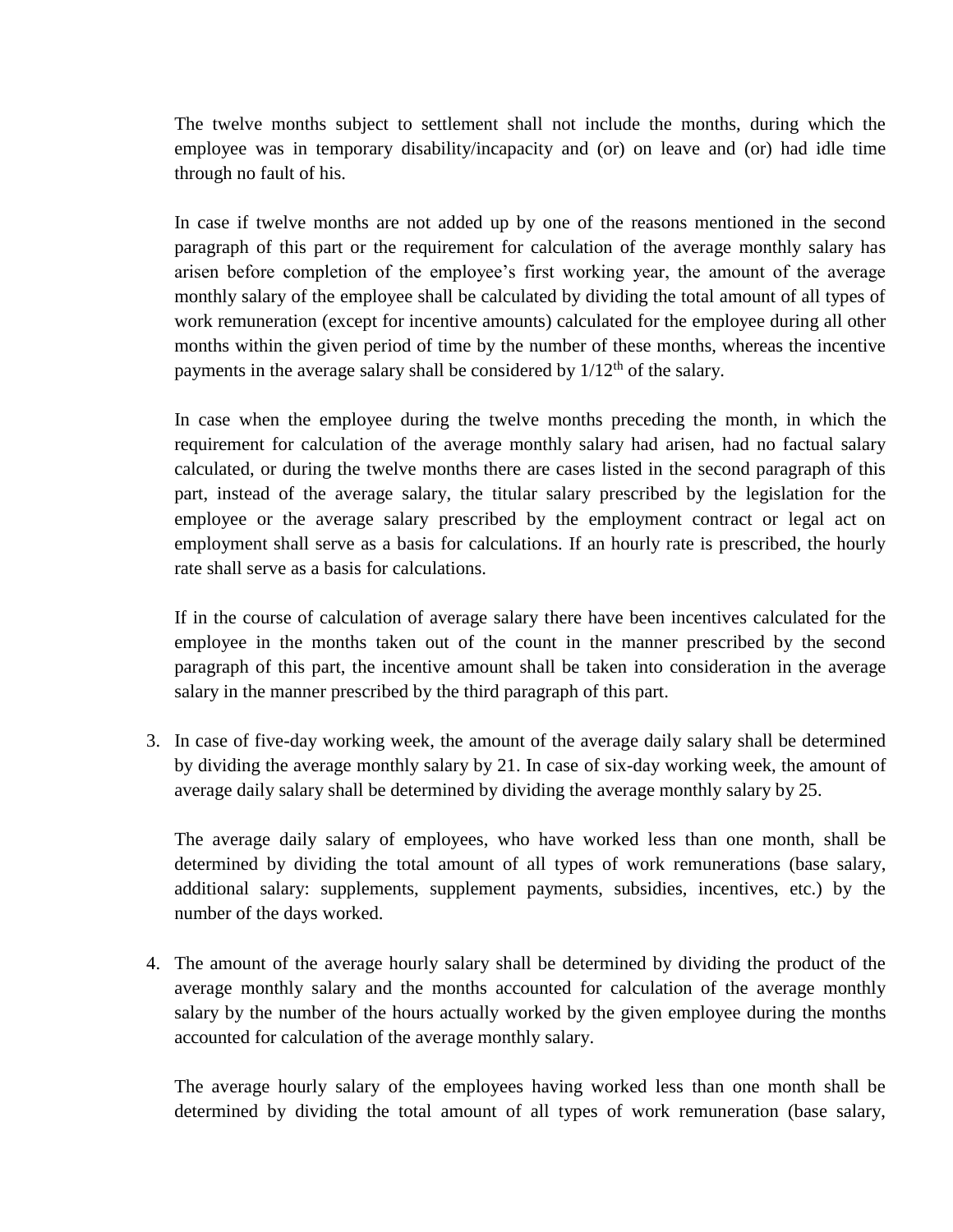additional wage: supplements, supplementary payments, subsidies, incentives, etc.) calculated for the days worked by the number of working hours prescribed by the legislation of the Republic of Armenia or the collective agreement or the legal act of the employer for the given employee.

- 5. *(Part ceased to be in force on12.11.12 under [HO-220-N\)](http://www.arlis.am/DocumentView.aspx?docid=80024)*
- 6. *(Part ceased to be in force on 12.11.12 unde[rHO-220-N\)](http://www.arlis.am/DocumentView.aspx?docid=80024)*
- 7. In case if the average monthly salary or the average hourly salary calculated in the manner prescribed by this Article is less than the minimum monthly salary or the minimum hourly tariff rate applicable at the given moment respectively, instead of the average monthly salary or the average hourly salary, the minimum monthly salary or minimum hourly tariff rate applicable at the given moment respectively, shall be taken as a basis for calculation.

*(Article 195 amend., suppl. on 16.12.05 under HO-23-N, edited on 24.06.10 under HO-117-N, suppl. on 12.11.12 under HO-220-N, on 12.12.13 HO-151-N, suppl., edited on 22.06.15 under HO-96-N)*

# **Article 196. Meeting the requirements of Employees in Case of the Employer's Bankruptcy**

In case of the employer's bankruptcy, the requirements in regard to the payment of the employees' salary and other equivalent payments shall be met in the manner established by law.

## **Article 197. Payment of Salary in Case of Death of Employee**

In case of death of the employee, the salary payable to him/her and other equivalent payments shall be made to the member of the family of the deceased upon submission of the death certificate and other documents certifying the fact of the family member kinship with the deceased during six months after the death of the employee. The payments shall be made within three working days upon submission of the mentioned documents. The salary and other equivalent payments not received in the specified period shall be subject to inheritance in the manner established by the legislation.

# **Article 198. Late Payment of Salary and Other Payments in connection with Labor Relations**

- 1. If the payment of the salary is made late in violation, through the fault of the employer, of the terms established by this Code, collective agreement or upon consent of the parties, the employer shall pay a penalty to the employee at the rate of 0,15 percent of the salary due for each day of delay, but not more than the amount subject to payment.
- 2. In case if the employer is recognized bankrupt, the calculation of the penalty set forth in part 1 of this Article shall be stopped from the moment the court makes a decision on bankruptcy. *(Article 198 edited on 24.06.10 on HO-117-N)*

# **Article199. Data on Salary and Other Working Conditions**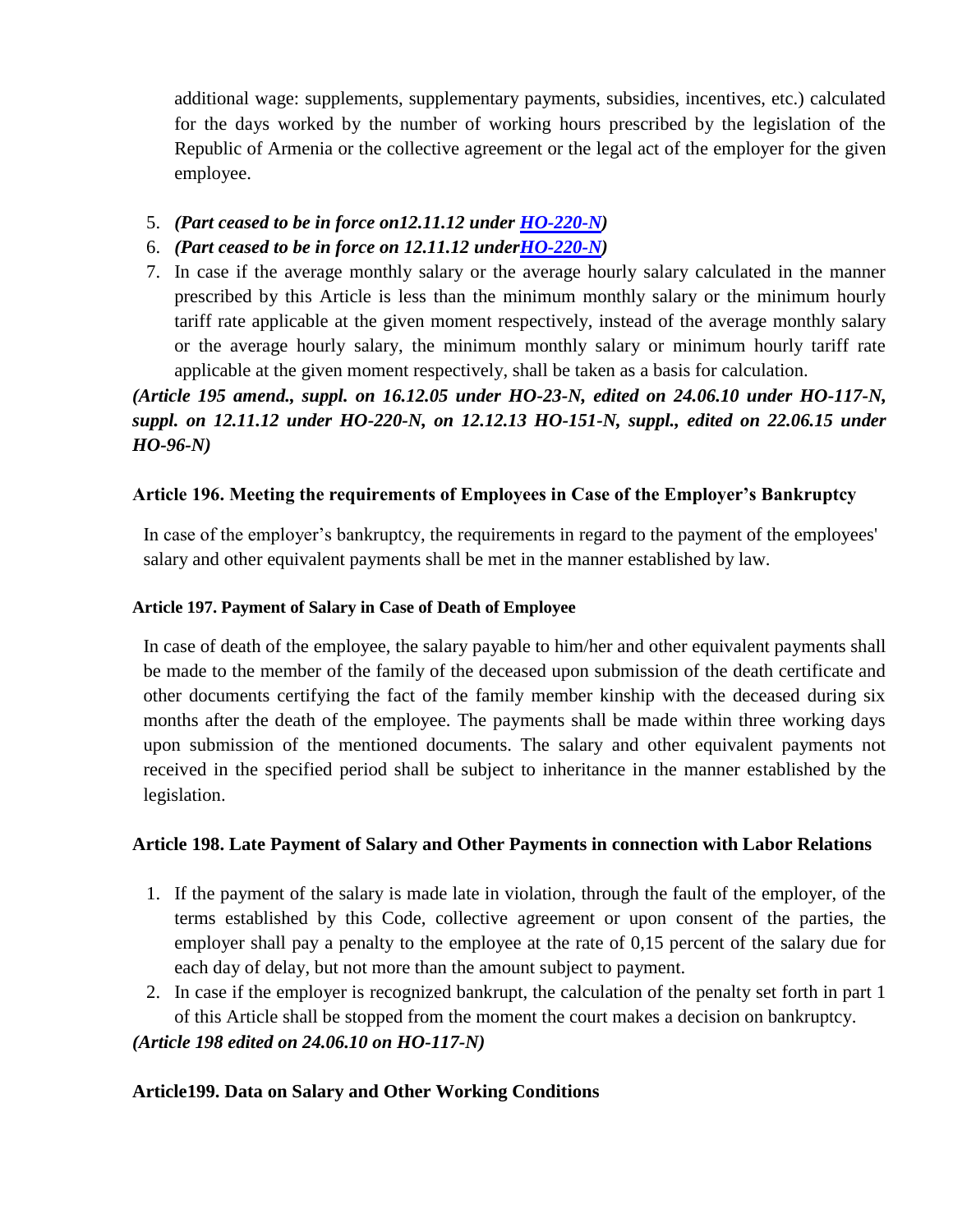The data on the salary and other conditions of work of the employee shall be provided or divulged only in cases established by the legislation of the Republic of Armenia or upon consent of the employee.

# **CHAPTER 20.**

### **GUARANTEES AND COMPENSATIONS**

#### **Article 200. Conditions of Remuneration for Educational Leave**

- 1. The employee studying in a general, secondary vocational or higher educational institutions/establishments shall be paid for his/her educational leave by the employer in the amount not less than the average daily salary of the employee for each day in case the employee was sent to acquire education by the employer.
- 2. The issue of payment for the educational leaves of the employees taking entrance examinations or studying on their own initiative may be regulated under a collective agreement or upon consent of the parties.

# **Article 201. Vocational Training of the Employees Having Received Notification on Termination of Employment Contract**

The employees who have received notification on the termination of the employment contract in cases envisaged by para.1, 2 and 3 of part 1 of Article 113 of this Code may be sent to obtain a profession commensurate with the requirements of the local labor market or to improve their qualifications. The procedure for their professional education or improving qualification shall be established by the legislation of the Republic of Armenia.

*(Article 201 amend. on 27.02.06 under HO-39-N, on 24.06.10 under HO-117-N)*

# **Article 201.1 Vocational Training Provided by Employer**

1. The employer, at his/her own expense, may organize vocational training on contractual basis up to six months of duration for the apprentices/interns or the persons being hired for work in the organization or elsewhere, paying a stipend to the apprentice /intern throughout the training period at least the minimum salary established by law.

# *(Article 201.1 amend. on 24.06.10 under HO-117-N, edited on 22.06.15 under HO-96-N)*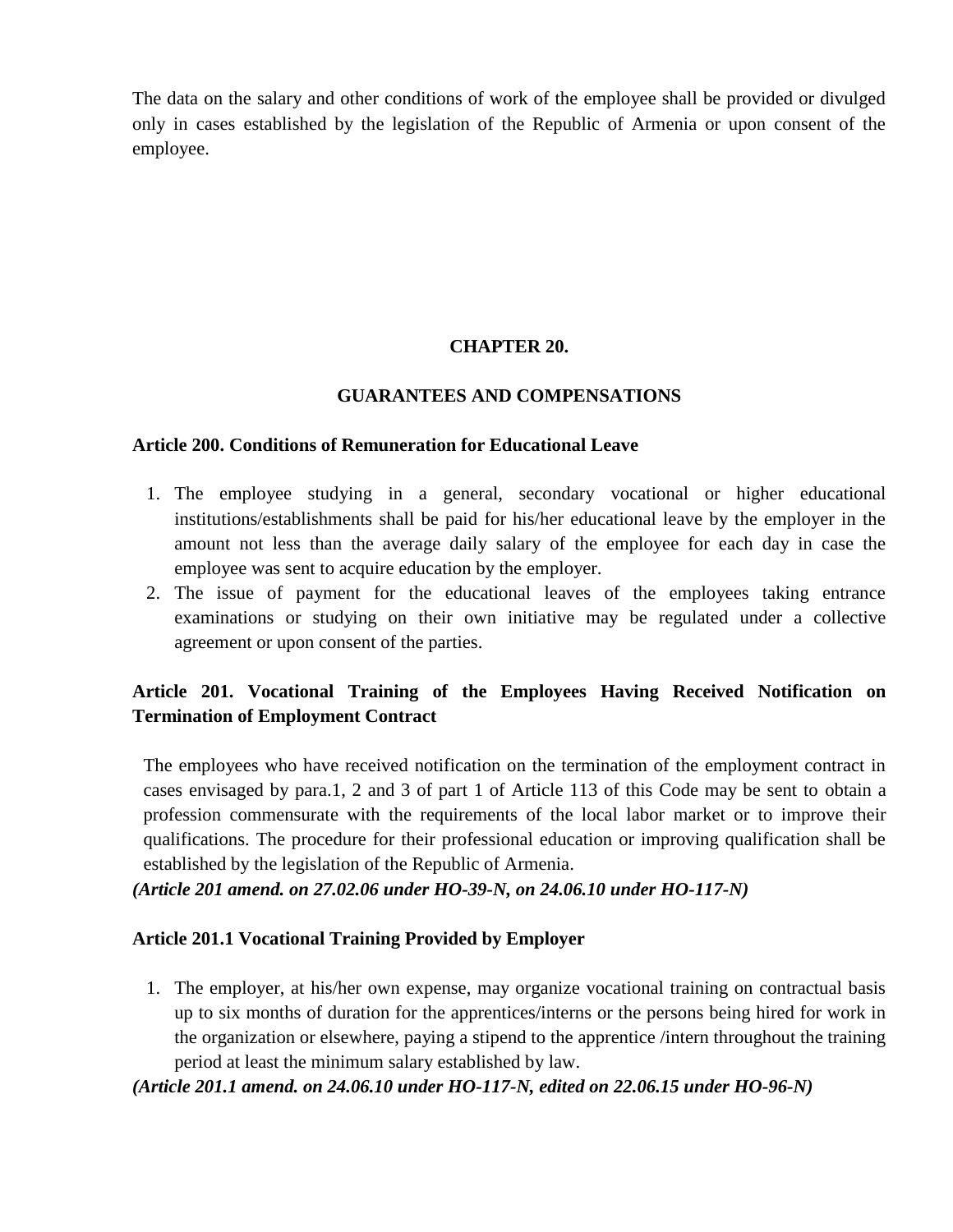# **Article 202. Remuneration for Work in Case of Transfer of the Employee to another Job due to State of Health**

- 1. If the employee's health has deteriorated due to work performed (he/she is unable to perform the previous work because of an injury, occupational disease, other reasons for impairment of health) and if it is impossible to transfer him/her to another job commensurate with his/her profession/occupation, qualification and state of health due to no relevant job at the given organization, he/she shall, in the amount established by the legislation, be paid a benefit until the opinion of the state medical-social expert commission on the employee's working capacity is received. If the employee was not insured against accidents at workplace and occupational diseases, the employer shall pay compensation for damage upon determining the degree of work disablement.
- 2. If the employee, in cases prescribed by part 1 of this Article, is transferred to a job with a lower salary, he/she shall be paid for the work performed and a compensation - the difference between the amounts of the salaries paid for his previous average monthly salary and the salary for the work performed, before getting the opinion of the medical-social expert commission on his/her disability/incapacity to work.

*(Article 202 amend. on 27.02.06 under HO-39-N)*

# **Article 203. Payment for Additional and Special Breaks**

The employer shall pay the employee his/her average salary for additional and special breaks, for the calculation of which the amount of the average hourly salary shall be taken as a basis.

# **Article 204. Guarantees for Health Checks**

The employee, whose health check is binding due to the nature of his/her work, shall be paid the average salary for the time spent for the health check, the calculation of which is made on the basis of the amount of the average hourly salary.

# **Article 205. Compensation Stipulated by Special Conditions or Nature of Work**

The employees, whose work is performed in field conditions or is of transportation (travelling) nature, shall be compensated/reimbursed for the additional expenses incurred due to the conditions or type of work.

The minimum amount of these compensations/reimbursements and the payment procedure thereof shall be established by the Government of the Republic of Armenia. In case the compensations/reimbursements are paid from state or community budgets the maximum amount of compensations/reimbursements shall be established by the Government of the Republic of Armenia.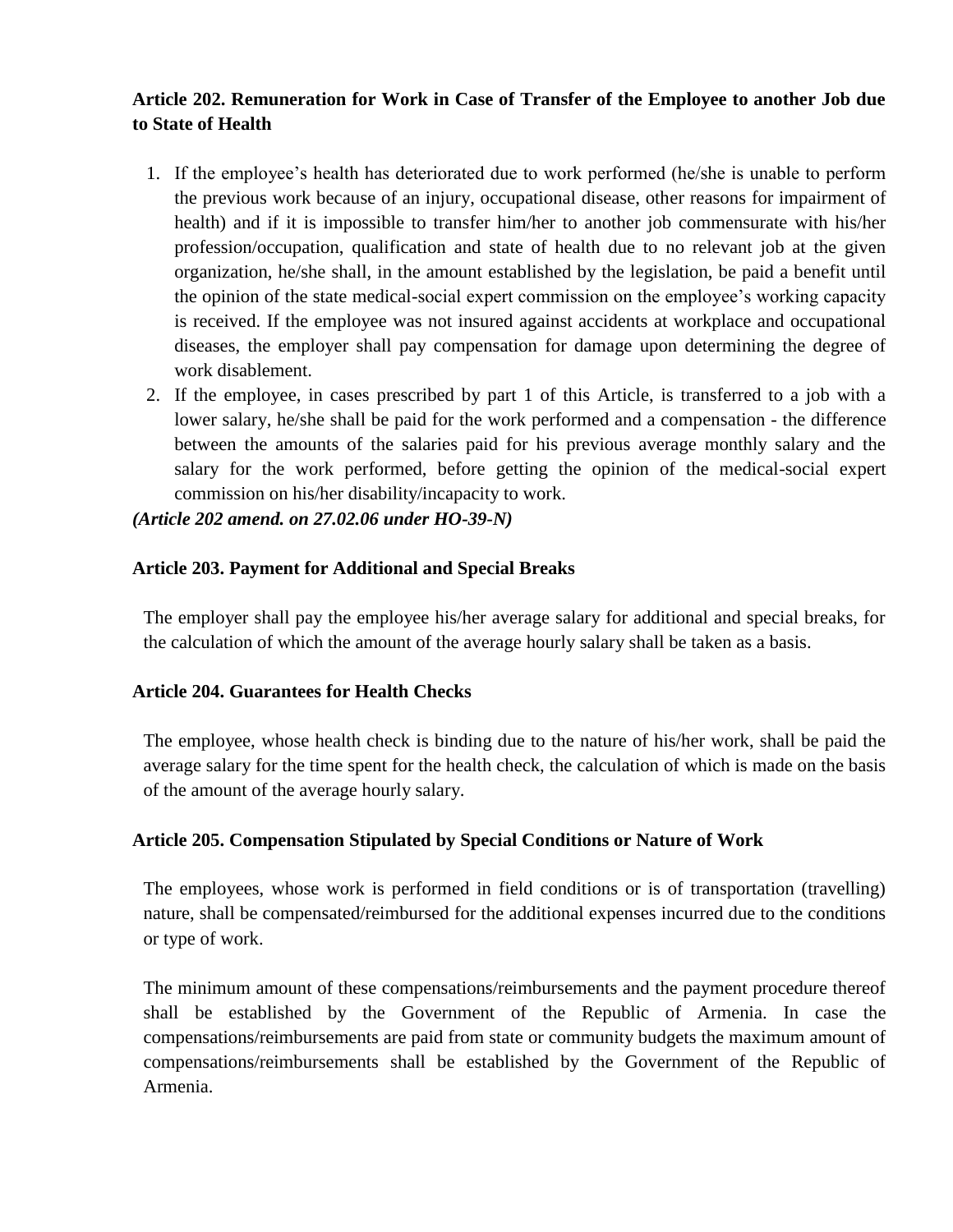# **Article 206. Payment in Case of Refusal to Perform the Work**

For the period during which the employee has refused to perform work for a justified reason, related to ensuring his/her safety and presence of health hazards, not undergoing training for work safety and lack of equipment for the personal and collective protection of employees, the employee shall be paid his/her average salary, for the calculation of which the amount of average hourly salary shall be taken as a basis. If the employee refuses to perform work an unjustified reason, the period not worked shall not be paid, and the damage caused to the employer shall be subject to compensation in the manner established by the legislation of the Republic of Armenia.

### **Article 207. Guarantees for Donors**

On the day of blood or blood components donation by donor, he/she shall be exempt from job duties performance. The employee shall be obliged to notify the employer of not showing up to work not later than one day in advance. The employer or his/her representative shall not raise difficulties for the employee to donate his/her blood or its components. *(Article 207 amend. on 24.06.10 under HO-117-N)*

### **Article 208. Compensation for Depreciation of Instruments/Tools and Workwear of Employee**

- 1. The employer shall guarantee the provision of instruments/tools, equipment, special workwear and other equipment for the personal and collective protection to the employee free of charge.
- 2. If the property specified in part 1 of this Article belonging to the employee is used in work, the employer shall be obliged to compensate the employee for the depreciation of that property of. The procedures and conditions of the compensation shall be established by mutual agreement of the employer and the employee or by the employment contract.

# **Article 209. Guarantees and Compensations in Case of Business Trips** *(title amend. on 24.06.10 under HO-117-N)*

- 1. The employees on business trips shall be guaranteed that during the entire period of business trip they shall retain their workplace (position) and the salary, besides, they shall be paid per diem and the costs relating to the business trip shall be reimbursed to them.
- 2. The minimum amount of and the procedure for the payments shall be established by the Government of the Republic of Armenia. In case the expenses of business trips are covered from state or community budgets, the maximum amount of compensations shall be established by the Government of the Republic of Armenia.
- 3. Persons under eighteen years of age shall be prohibited to be sent on a business trip. Pregnant women and the employees taking care of a child under one year of age may be sent on a business trip only upon their consent.

# *(Article 209 amend., suppl. On 24.06.10 under HO-117-N)*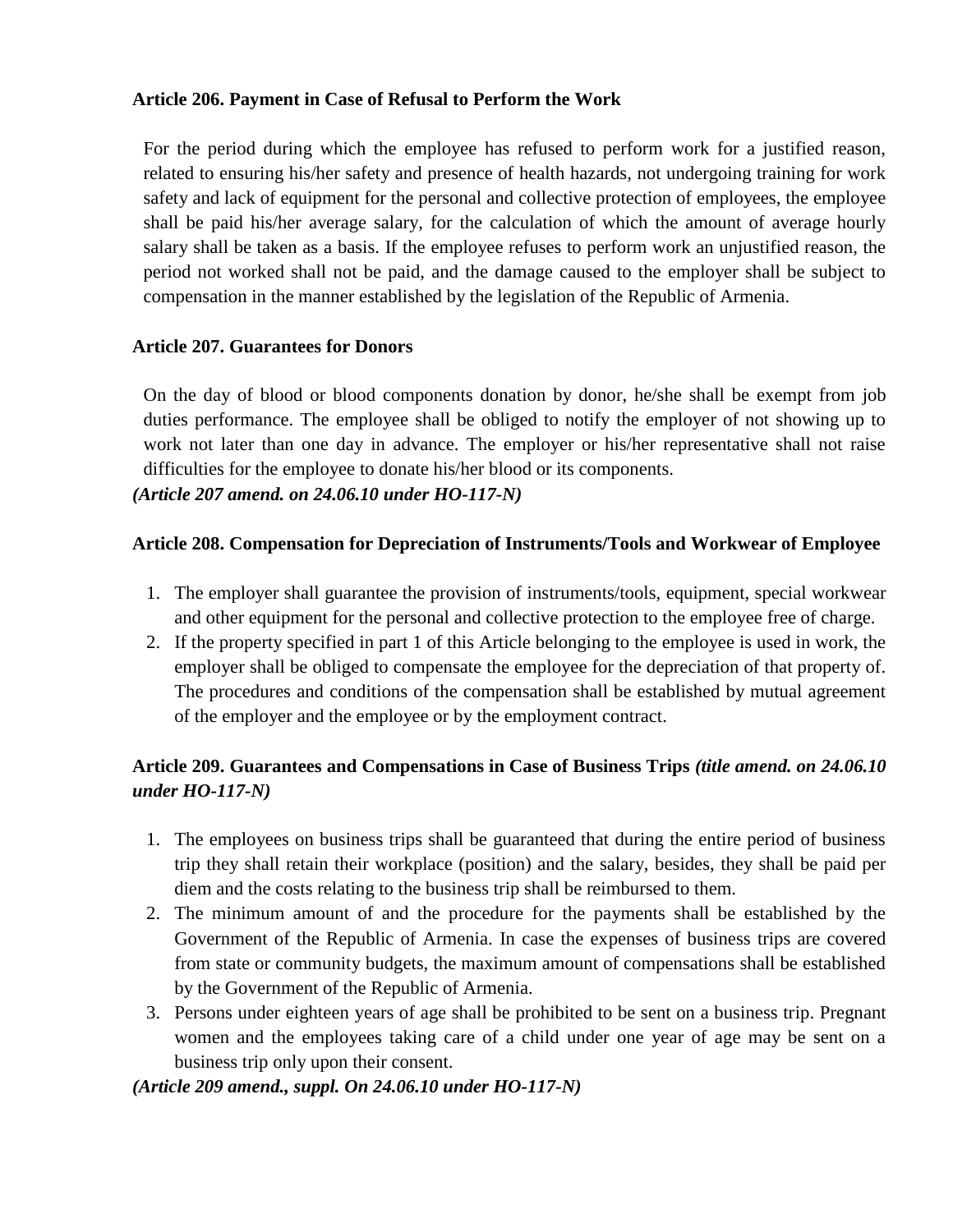**Article 210. Guarantees and Compensations in Case of Transfer to Another Job/Workplace or Being Hired to Work in Another Place** *(Article ceased to be in force on 24.06.10 under HO-117- N)*

**Article 211. Cases of Return of the Compensations Paid** *(Article ceased to be in force on 24.06.10 under HO-117-N)*

## **Article 212. Meeting the Monetary/Pecuniary Claims**

- 1. Monetary/pecuniary claims having arisen as a result of labor relations and related to the damage caused to the life or health of the employee shall be compensated by the employer in the manner established by the legislation of the Republic of Armenia.
- 2. The resources of the special funds set up by the Government of the Republic of Armenia may be used, in the manner established by the legislation of the Republic of Armenia, to settle the claims specified in part 1 of this Article.

### **Article 213. Grounds for Making Deductions from Salary**

- 1. Salary deductions may be made only in cases and in the manner established by law.
- 2. Deductions or charges from the salary of the employee to cover the indebtedness to the employer shall be made or charged:
- 1) the advance payment of the salary paid to the employee;
- 2) the amounts overpaid due to the computational errors;
- 3) the amounts of the advance payment which was paid to the employee to cover the costs of a business trip or for being transferred or hired to another job/workplace or for realization of specific activities and which was not spent and returned in time;
- 4) the amount of compensation for the damaged caused to the employer through the employee's fault.

In cases mentioned in this part if the employee's indebtedness does not exceed his/her average salary for one month, the employer shall have the right to make deductions if he/she has issued a corresponding legal act on deductions made not later than within one month upon the date of expiry of the defined period for return of the advance payment, of making overpayment as a result of computation errors, returning the amount of the advance payment, not spent and returned in time and the date of identifying the damage caused by the employee. Deductions or charges from the salaries of employees may also be made with the purpose of covering the indebtedness of the employer, when the employee is dismissed until the end of the working year for which he/she has been provided with a leave. In this case the amount paid for the days not worked shall be charged. For those days, the charges shall be made, if the employee was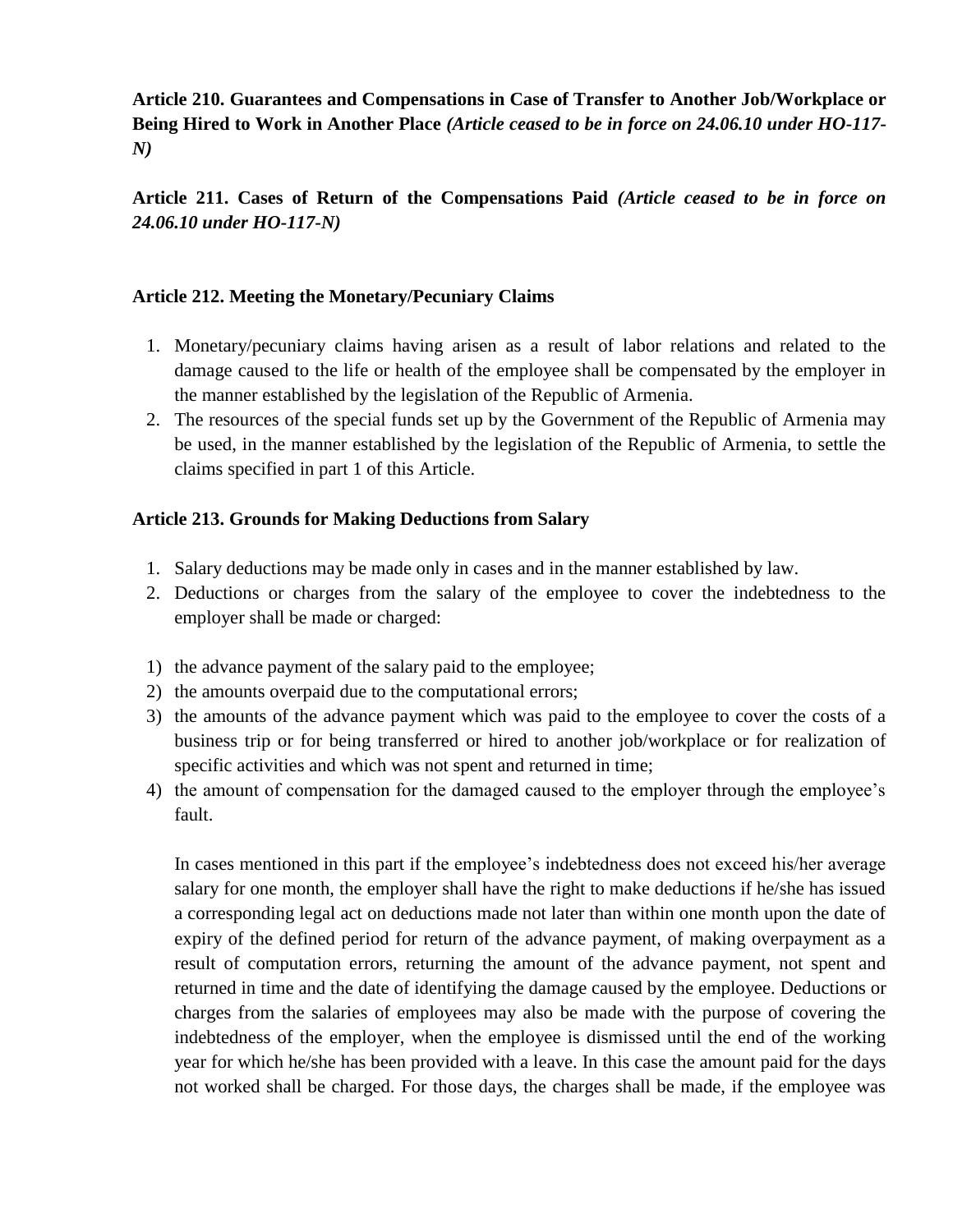dismissed in the cases set forth in para. 6, 7, 12 and 13 of part 1 of Article 109, part 1 of Article 112, para. 5, 6, 8-10 of part 1 of Article 113 of this Code.

3. It shall not be permitted to deduct or charge the salary calculated and overpaid due to incorrect application of law, except for the cases of the computation errors. *(Article 213 amend., edited on 24.06.10 under HO-117-N)*

#### **Article 214. Limitations on the Sizes of Salary Deductions**

When paying the salary, the overall size of the salary deductions and charges shall be calculated in the manner established by law, which cannot exceed fifty percent of the monthly salary of the employee. After making the deductions and charges prescribed by Article 213 of this Code the salary payable to the employee cannot be less than the amount of the minimum salary established by law, except for the cases set forth in para. 1, 2 and 3 of part 2 of Article 213 of this Code. *(Article 213 amend., edited on 24.06.10 under HO-117-N)*

#### **CHAPTER 21.**

#### **WORK DISCIPLINE**

#### **Article 215. Ensuring Work Discipline**

- 1. Work discipline at workplace shall be ensured by providing organizational and economic conditions for normal and efficient work, as well as by encouraging work productivity and efficiency.
- 2. Disciplinary measures may be applied to the employees, who are in breach of work discipline.

#### **Article 216. Employee's Duties**

The employees shall be obliged to perform the obligations, assumed under the employment contract, comply with the rules of internal discipline of the organization, the work discipline, perform the established work standards, meet the requirements of safety at work and use/treat the employer's and other employees' property conscientiously, as well as immediately inform the employer of the emergence of danger threatening the life and health of people and protection of the employer's property.

#### **Article 217. Employer's Duties**

The employer shall be obliged to:

1) provide the employer with work specified in the contract and organize his/her work;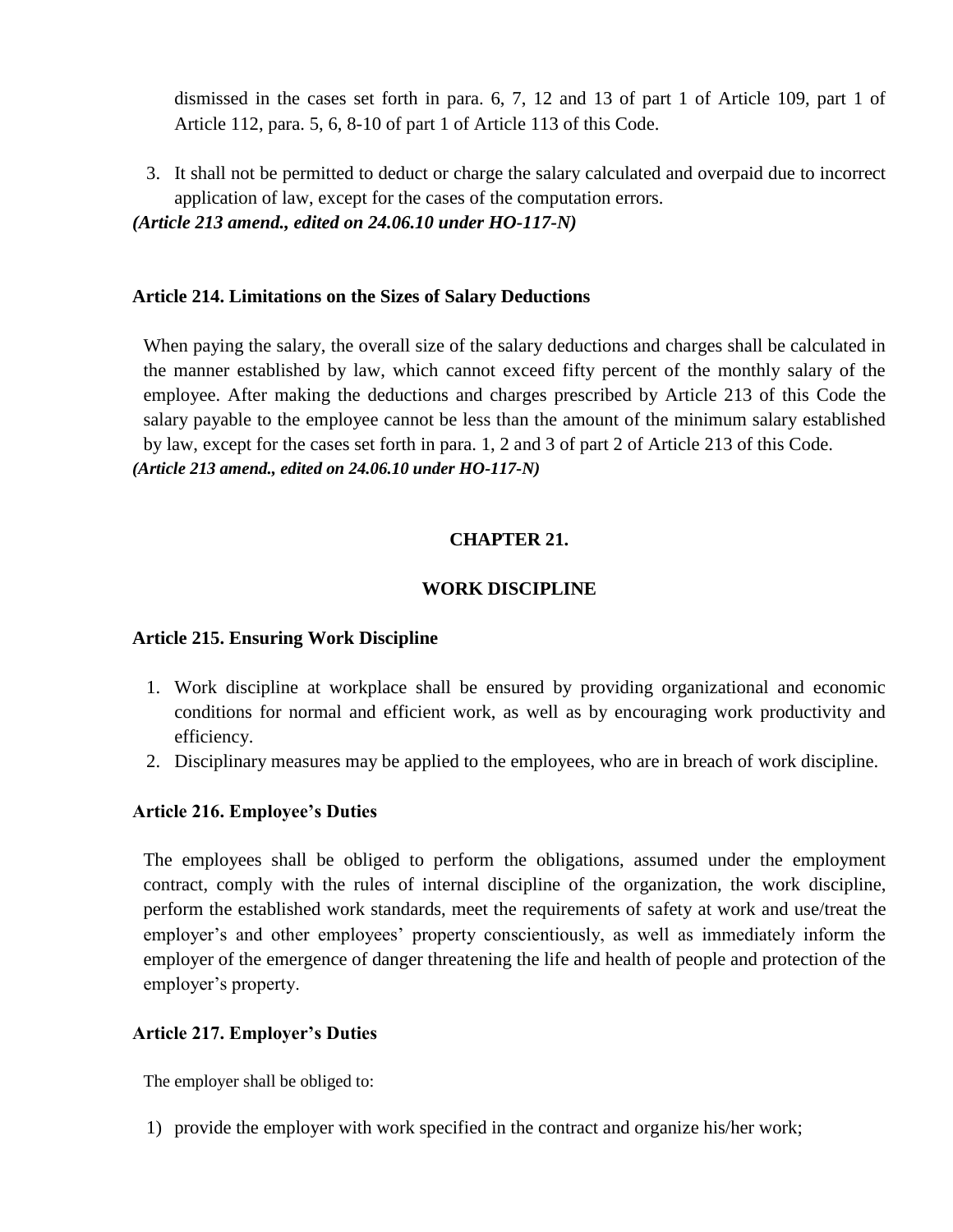- 2) pay the employee's salary in the terms and amounts envisaged;
- 3) provide the employee with paid and unpaid leave in the prescribed manner;
- 4) provide with safe and harmless to health working conditions;
- 5) while hiring for employment, as well as during the work get the employee familiarized with the internal disciplinary rules, the requirements for labor safety and fire-safety procedures;
- 6) fulfill other duties envisaged by laws, other normative/regulatory legal acts, collective agreements and employment contracts.

*(Article 217 suppl. on 22.06.15 under HO-96-N)*

### **Article 218. Work Discipline and Internal Disciplinary Rules of the Organization**

- 1. Work discipline are the rules of conduct established by labor legislation, other normative/regulatory legal acts containing the norms of labor law, collective agreements and employment contracts, internal legal acts of the employer, which should be followed by all the employees.
- 2. The internal disciplinary rules (internal legal act of the employer) of the organization shall regulate the hiring and dismissal procedures of employees, the basic rights, obligations and responsibilities of the parties to the employment contract, work schedule, time for rest, incentive measures and disciplinary liability being applied to the employees, as well as other issues concerning labor relations.

# **Article 219. Incentives Applied by the Employer**

- 1. For conscientious performance of the employment duties the employer may apply incentives to the employees. The following types of incentives may be applied to the employee:
- 1) commending/expressing gratitude;
- 2) paying one-time monetary incentive;
- 3) presenting keepsakes;
- 4) providing with additional paid leave;
- 5) lifting disciplinary fines/sanctions.
- 2. Other types of incentives may be established by the collective agreement or the internal disciplinary rules of the organization .
- 3. In cases and in the manner established by law employees may be nominated for state awards.

# **Article 220. Violation of Work Discipline**

Violation of work discipline shall be considered as non‐performance or improper fulfillment of labor duties through the employee's fault.

# **Article 221 . Gross Violation of Work Discipline**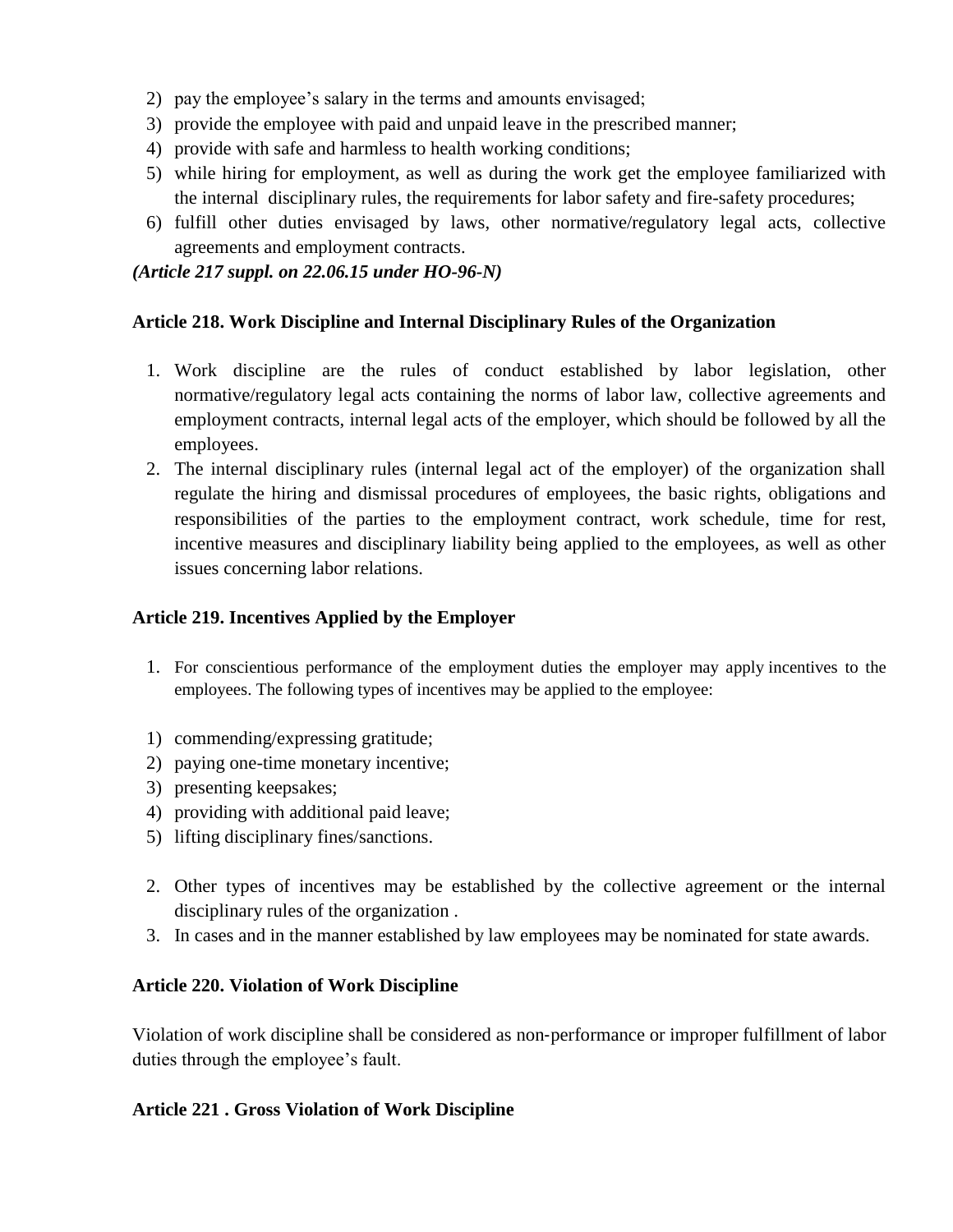# *(Article ceased to be in force on 24.06.10 under HO-117-N)*

# **Article 222. Grounds for Disciplinary Liability**

Disciplinary liability may be applied only to the employee having violated work discipline.

# **Article 223. Disciplinary Fines/Sanctions**

- 1. The following disciplinary fines/sanctions may be imposed for violations of work discipline:
- 1) reprimand;
- 2) severe reprimand;
- 3) termination of employment contracts on the grounds set forth in para. 5, 6, 8-10, of part 1 of Article 113 of this Code.
- 2. Other disciplinary fines/sanctions may also be established by law for the employees of certain categories.
- 3. Disciplinary liability not envisaged by law shall be prohibited.

*(Article 223 amend. on 24.06.10 under HO-117-N)*

# **Article 224. Selection of a Disciplinary Fine/Sanction**

In case of imposing a disciplinary fine/sanction, the gravity of the disciplinary violation and its consequences, the employee's guilt, the circumstances behind the violation and the work previously performed by the employee shall be taken into account.

# **Article 225. Prohibition to Impose Several Disciplinary Fines/Sanctions for One Violation of Work Discipline**

One disciplinary fine/sanction may be imposed for each violation of work discipline.

# **Article 226. Procedure of Imposing a Disciplinary Fine/Sanction**

Before imposing a disciplinary fine/sanction the employer shall require from the employee to provide an explanation in writing on the violation of work discipline. If, within a reasonable period set by the employer, the employee fails to provide his/her explanation without a good reason, a disciplinary fine/sanction may be imposed without explanation.

# **Article 227. Term of Imposing a Disciplinary Fine/Sanction**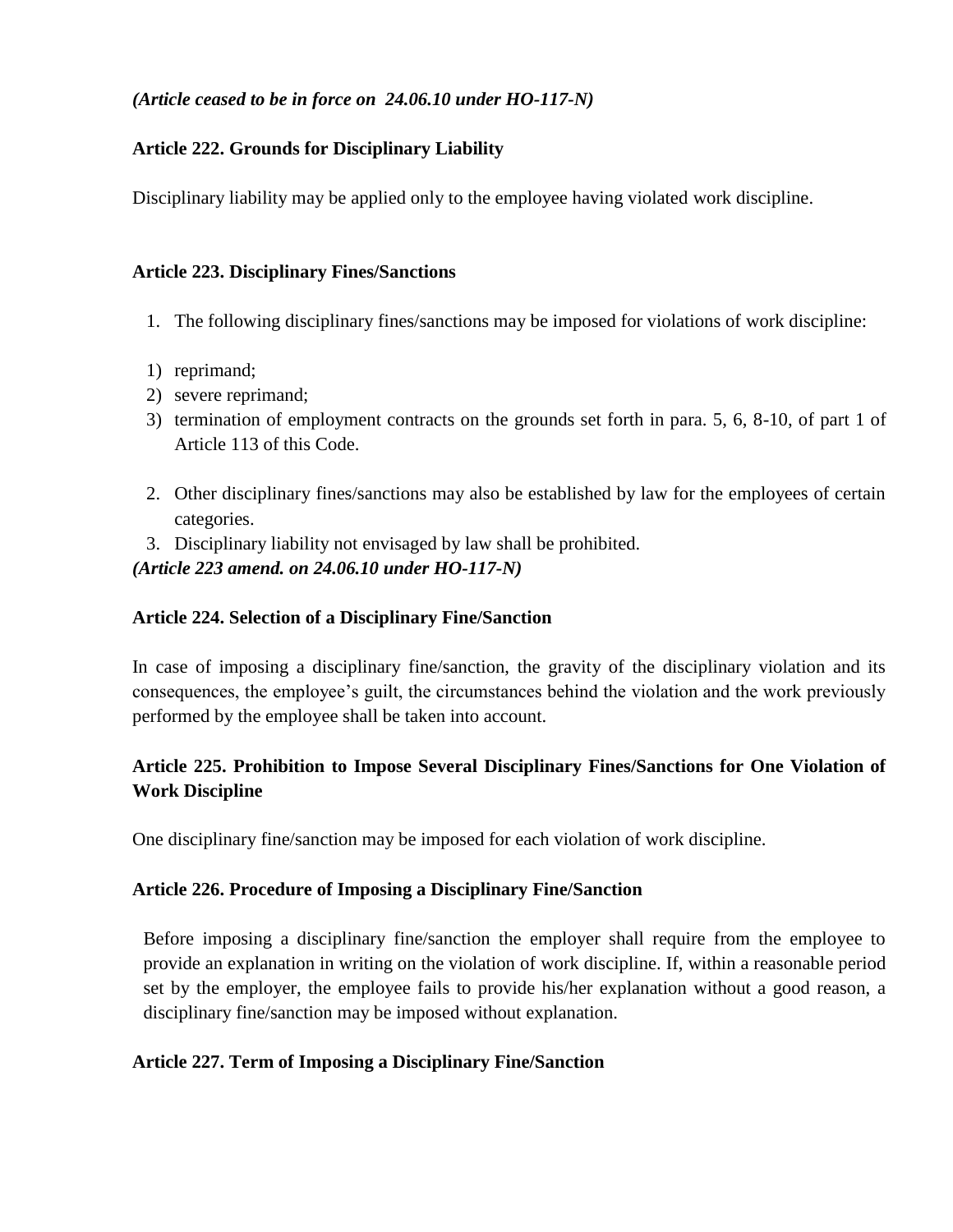- 1. A disciplinary fine/sanction may be imposed within a month after disclosure of the violation of discipline, without counting the time of absence of the employee due to temporary disability/incapacity, being on business trip or on leave.
- 2. A disciplinary fine/sanction may not be imposed after a lapse of six months from the date when the violation was committed. If the violation of work discipline was disclosed during audit, inspection of financial and economic activity, monetary/pecuniary or other assets/values (inventory), the disciplinary fine/sanction may be imposed if not more than one year has elapsed from the date of the commitment of the violation.

### **Article 228. Appeal against a Disciplinary Fine/Sanction**

A disciplinary sanction may be appealed under recourse to judicial (legal) settlement within one month upon entering into force of the legal act on imposing the given disciplinary fine/sanction. *(Article 228 suppl. on 22.06.15 under HO-96-N)*

### **Article 229. The Period of Validity of a Disciplinary Fine/Sanction**

If, during one year after the date when a disciplinary fine/sanction was imposed, the employee has not been imposed to a new disciplinary fine/sanction, it shall be regarded as cancelled.

#### **Article 230. Lifting Disciplinary Fine/Sanction**

The disciplinary fines/sanctions may be lifted before the end of one year, if the employee has not committed a new disciplinary violation and keeps working conscientiously.

# **CHAPTER 22.**

# **MATERIAL LIABILITY**

#### **Article 231. Grounds for Incurring Material Liability**

Material liability is incurred when one party (employer or employee) to the employment contract causes damage to the other party through non‐performance or improper fulfillment of his/her official duties.

The liabilities having arisen as a result of causing damage shall be regulated by the Civil Code of the Republic of Armenia, unless otherwise provided by this Code.

#### **Article 232. Conditions of Incurring Material Liability**

Material liability is incurred if all of the following conditions are present: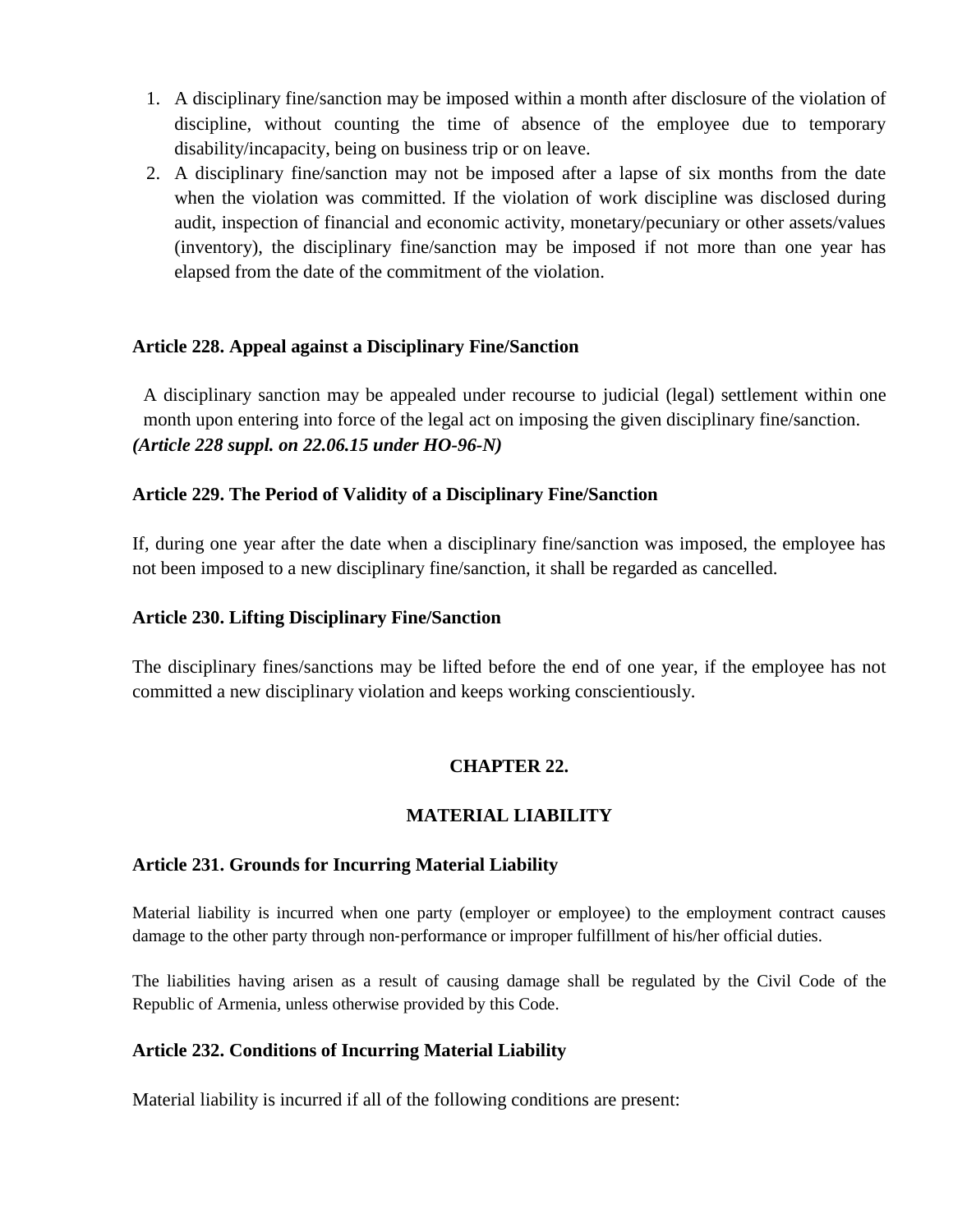- 1) damage has been caused;
- 2) damage has been caused as a result of illegal activity;
- 3) there is a cause-and-effect relation between the illegal activity and emergence of the damage;
- 4) the fault of the offender is evident;
- 5) the offender and the affected party at the time of violation of the rights were in labor relations;
- 6) the emergence of the damage is related to labor activities.

# **Article 233. Considering the Fault of the Affected Party**

If the damage was caused through fault of the injured or deceased employee, as a result of his/her gross negligence, the compensation of damage shall be reduced with account of the degree of guilt or a claim for damages compensation shall be rejected.

# **Article 234. Cases of Emergence of the Employer's Material Liability**

The employer's material liability is incurred in cases if:

- 1) the employee having not been insured against accidents at the workplace or against occupational diseases has contracted an occupational disease, has been injured or died;
- 2) the damage was caused as a result of loss, destruction or uselessness of the employee's property;
- 3) other violations of the property rights of the employee and other persons have been committed.

The employer shall compensate the damage caused by him/her in the manner established by the Civil Code of the Republic of Armenia.

# **Article 235. Compensation of Damage in Case of Reorganization of the Organization**

In case of reorganizing of the organization, which is under an obligation to compensate the damage, the obligation for compensation of the damage shall pass by way of succession in accordance with the transfer act or the spin-off balance sheet.

# **Article 236. Compensation of Damage in Case of Liquidation of the Organization**

In case of liquidation of the organization the damage caused to the employee shall be subject to compensation in the manner established by the Civil Code and other laws of the Republic of Armenia.

# **Article 237. Cases of Employees' Material Liability**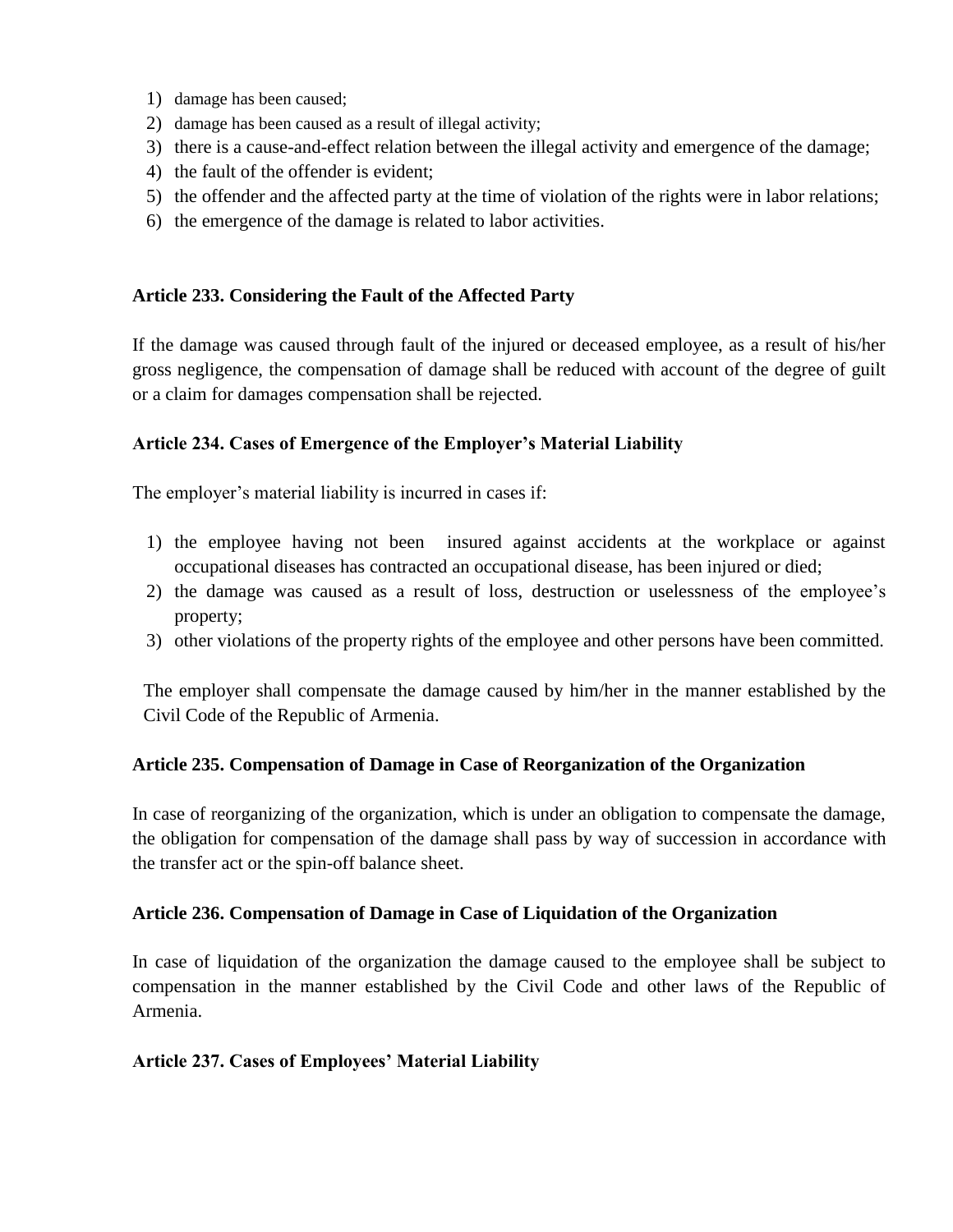The employee shall be obliged to compensate the damage caused to the employer, which has emerged due to:

- 1) destruction or loss of the employer's property;
- 2) allowing overspend/overconsumption of materials;
- 3) employer's compensation of the damage caused to other persons when fulfilling the employee's job responsibilities;
- 4) expenses made as a result of the damage caused to the property of the employer;
- 5) improper maintenance of material values/assets;
- 6) deliberately not undertaking measures to prevent production of defective products and embezzlement of material or monetary/pecuniary assets.

# **Article 238. Limits of Employees' Material Liability**

The employee shall be obliged to compensate the employer in full for the damage caused, but not more than the amount of his/her average salary for three months, except for the cases prescribed by Article 239 of this Code.

# **Article 239. Cases of Compensation of Damage in Full by Employees**

The employee shall be obliged to compensate the employer in full for the damage if:

- 1) the damage has been caused deliberately;
- 2) the damage has been caused as a result of a corrupt activity of the employee;
- 3) an agreement of full material liability has been concluded with the employee;
- 4) the damage has been caused as a result of the loss of instruments/tools, equipment, special cloths and equipment for the personal and collective protection of employees provided to him/her for work, as well as the loss of materials, semi-finished products or goods;
- 5) the damage has been caused in a way or to the property, in the case of which full property liability is envisaged by law;
- 6) the damage has been caused under the influence of alcoholic drinks/beverages or narcotic or psychotropic substances.

# **Article 240. Agreement on Full Material Liability**

1. An agreement on full material liability may be concluded with the employees whose work is directly related to maintenance, acceptance, writing-off, sale, purchase transportation or use of the material assets. The agreement on full material liability shall be concluded in writing. It must provide for what types of material assets for which the employee shall assume full material liability, as well as the obligations of the employer regarding the conditions which could ensure the prevention of damages.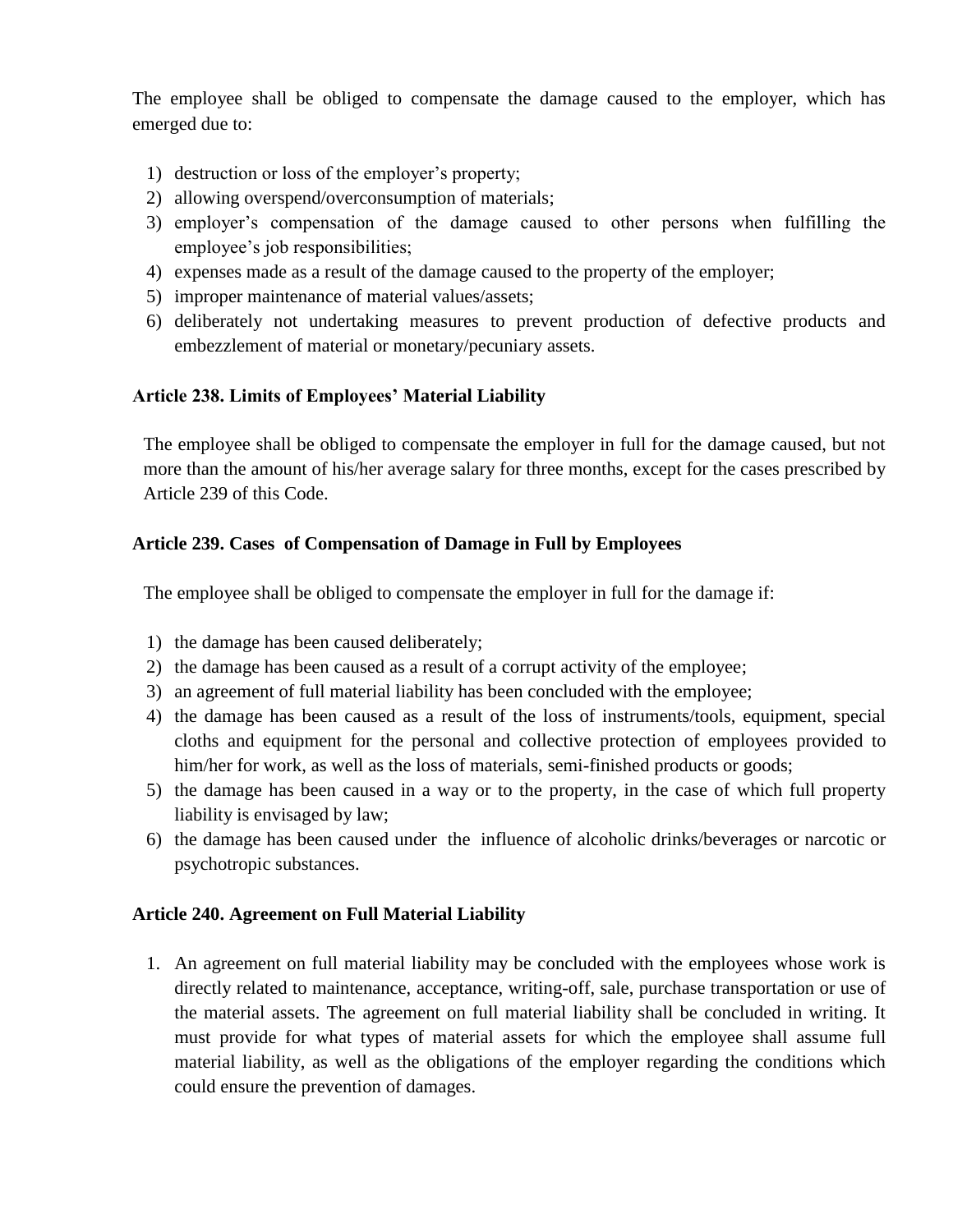2. An agreement on full material liability may not be concluded with the employees under eighteen years of age.

#### **Article 241. Determining the Amount of Damage Subject to Compensation**

- 1. The damage subject to compensation shall include the actual damage and lost benefit.
- 2. Damages shall be deemed the expenses incurred or to be incurred by the person, whose right has been violated, for the restoration of violated right, the loss or damage of his/her property (actual damage), as well as unearned incomes, which that person would have earned under the common conditions of civil turnover, if his/her right had not been violated (lost profit).
- 3. The employer that has compensated the damage incurred by the employee (while performing service, official or other work duties, driving vehicles, etc.) shall have the right to claim (regress) over this employee in the amount of the paid compensation, unless other amount is established by law.

#### **CHAPTER 23.**

# **SAFETY AND HEALTH OF EMPLOYEES**

### **Article 242. Safety and Health of Employees**

Safety and health of the employees is a system of maintaining the life and health of employees during the working activity, which includes legal, socio-economic, organizational and technical, sanitary-hygienic, medical and preventive, rehabilitation and other measures.

# **Article 243. The Right of Employees to Safe Work**

- 1. During the work every employee shall be provided with proper, safe and harmless for health working conditions as established by law.
- 2. The employer shall be obliged to ensure the safety and health of the employees at workplace. Taking into account the size of an organization and the level of danger of the production for employees, the employer shall establish within the organization or hire a certified occupational safety and health service or shall personally fulfill this function.
- 3. The classification of the working conditions and the minimum permissible level and number of hazardous factors shall be established by law and other legal acts.

# *(Article 243 amend., suppl. on 24.06.10 under HO-117-N)*

# **Article 244. Ensuring Normal Working Conditions**

The employer shall be obliged to ensure normal working conditions so that the employees can fulfill the work standards. These conditions are as follows: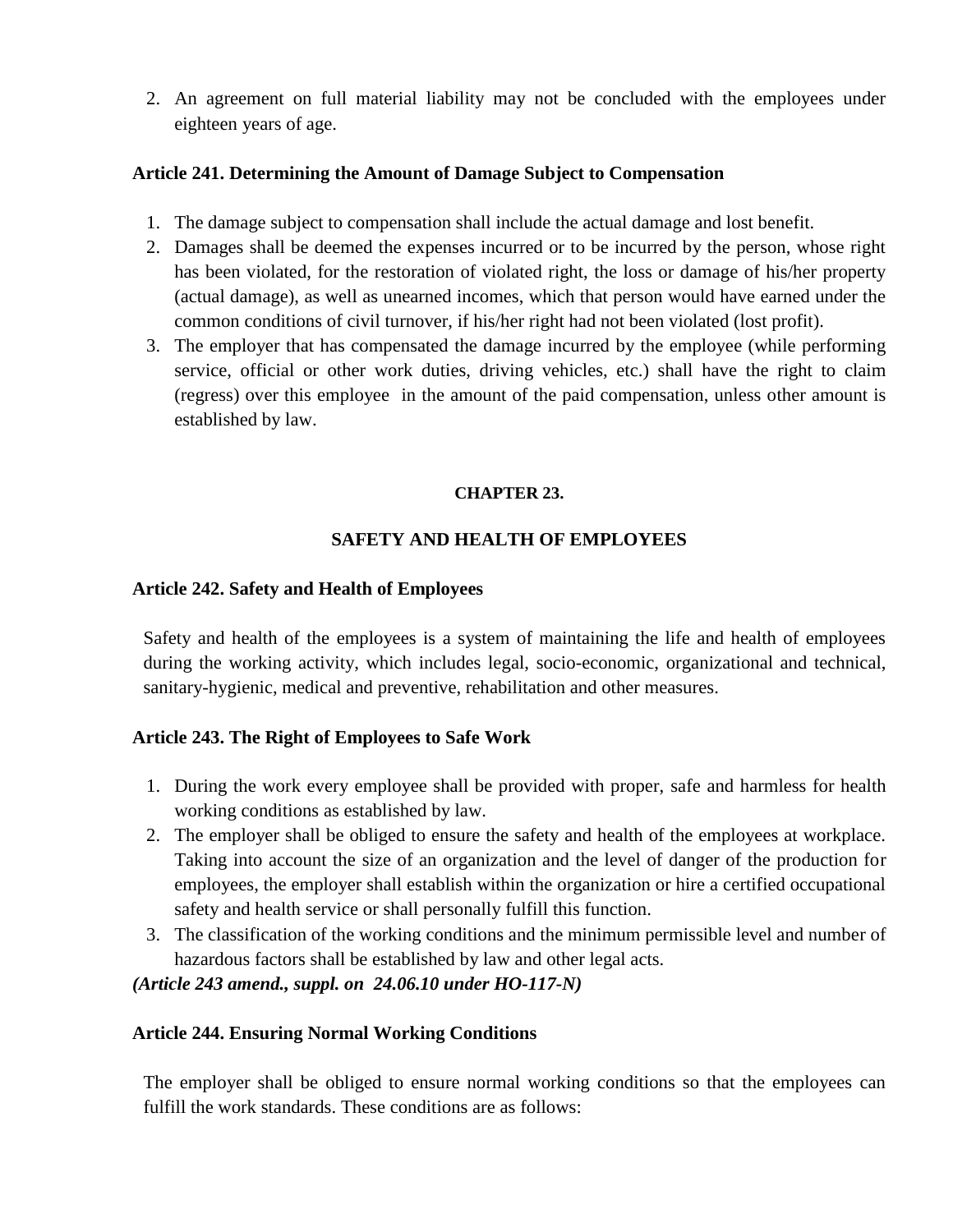- 1) due operating conditions of mechanisms, equipment and other means of work;
- 2) timely provision of technical documents;
- 3) adequate quality and timely provision of materials and instruments/tools required for the performance of the work;
- 4) electricity, gas and other types of energy supply for the production;
- 5) working conditions, which are secure and harmless for health (adherence to safety norms and rules, adequate lighting, heating, air conditioning, ensuring that the noise, radiation, vibration and other dangerous factors with negative impact on the health of the employee do not exceed the set minimum level);
- 6) other conditions necessary for the performance of certain work.

# **Article 245. Furnishing the Workplace**

- 1. The workplace and working environment of every employee shall be safe, comfortable and non-harmful for health; it shall be equipped in accordance with the requirements laid down in normative/regulatory legal acts on assurance of safety and health of employees at work.
- 2. Newly constructed and reconstructed sites (complexes, enterprises, plants, workshops, etc.) shall be put into operation in the manner established by the Government of the Republic of Armenia.

# **Article 246. Work Equipment**

- 1. Only the work equipment, which are in good working condition and meet the requirements set forth in normative/regulatory legal acts on assurance of safety and health of employees at work shall be permitted for use in labor.
- 2. The minimum safety and health requirements for work equipment shall be laid down in relevant normative/regulatory legal acts on assurance of safety and health of employees at work.
- 3. The mandatory safety and health requirements for the production of particular work equipment or their groups, and the procedures of assessment of their conformity/compatibility shall be set by technical regulations (standards) or other normative/regulatory legal acts.
- 4. The requirements for ensuring the safe use of specific work equipment shall be set by the documentation accompanying the work equipment. This documentation must be provided by the producer /manufacturer along with the delivery of the equipment.
- 5. The compulsory continuous maintenance of potentially dangerous equipment shall be carried out by the employer unless otherwise prescribed by the contract on the use (operation) of this equipment.

*(Article 246 amend. on24.06.10 under HO-117-N)*

# **Article 247. Protection from Exposure to Dangerous Chemical Substances**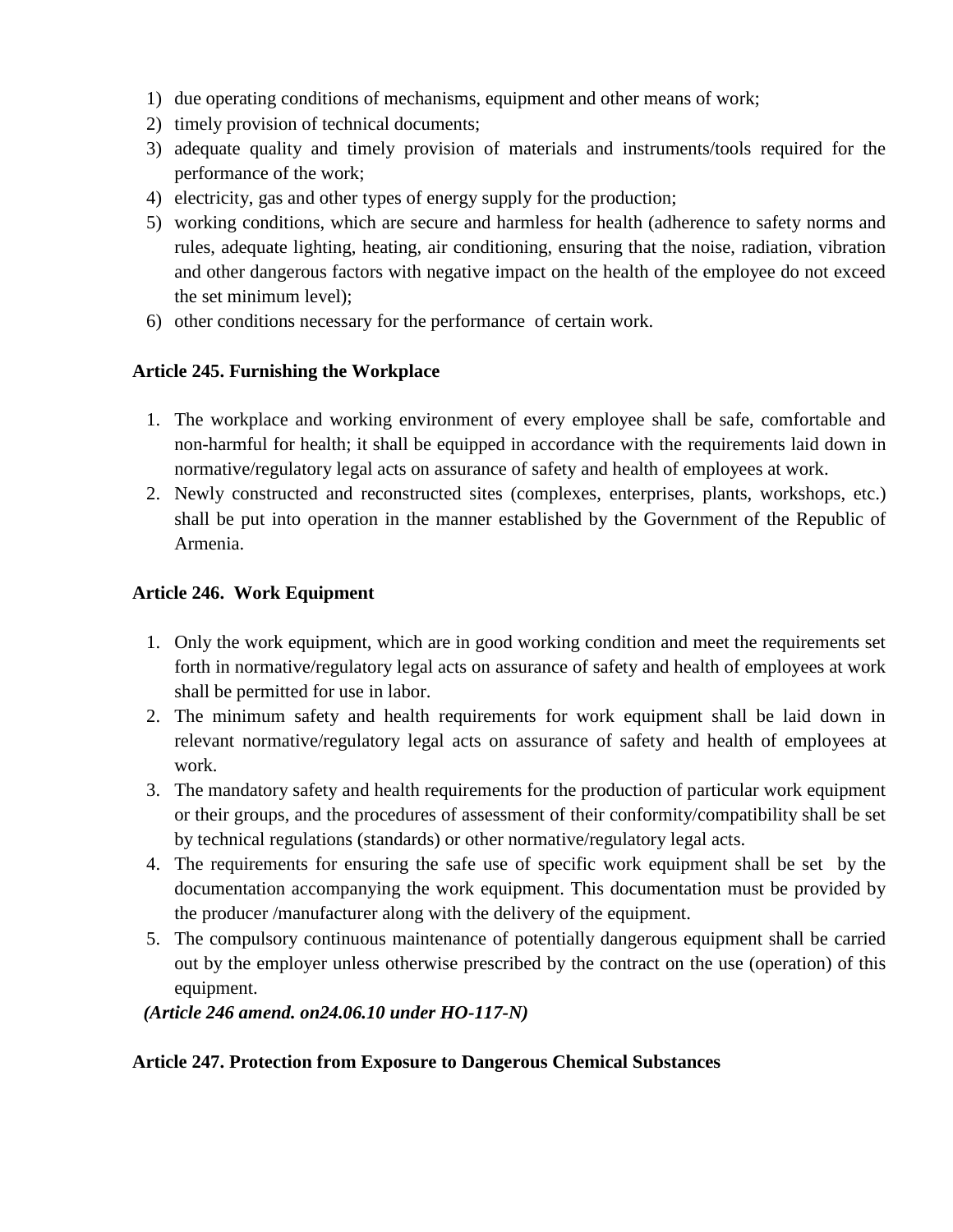- 1. In organizations, whose production processes involve the use, production, transportation or storage of chemical substances dangerous to human health, the employers shall establish and undertake adequate measures for safeguarding the health of employees and ensuring the protection of the environment.
- 2. The packaging of dangerous chemical substances shall be labeled with a sign warning of harmfulness of the dangerous chemical substances.
- 3. Employees must be trained and instructed to treat and work safely with specific dangerous chemical substances. Workplaces shall be equipped with collective protective equipment, special systems for the monitoring of the quantities of these substances, and alarm systems for warning employees of danger. Employees shall be provided with individual protective equipment.

# **Article 248. Organizing Safe Performance of Work**

- 1. The work shall be organized in compliance with the requirements laid down in normative/regulatory legal acts on assurance of safety and health of the employees at work.
- 2. *(Part cease to be in force 24.06.10 HO-117-N)*
- 3. The employer shall be obliged to adopt internal normative/regulatory legal acts on assurance of occupational safety and health of employees.
- 4. Failure to comply with the requirements set forth in normative legal acts on assurance of safety and health of employees at work, rules for organization and performance of works and instructions shall be deemed as violation of work discipline of the organization.

# *(Article 248 amend. on24.06.10 under HO-117-N)*

# **Article 249. Compulsory Medical Examinations/Checkups**

1. Employees under eighteen years of age shall be obliged to undergo a medical examination/checkup upon recruitment and with the prescribed regularity until they reach eighteen years of age.

The regular medical examination/checkup of employees under eighteen years of age shall be conducted at the expense of the employer.

- 2. The employees, who are likely to be exposed to occupational risk factors, shall be obliged to undergo a pre-entry medical examination/checkup and periodic medical examinations/check up in the course of employment, according to the medical examination/checkup schedule approved by the employer. The employees who use dangerous substances in the course of their work shall undergo regular medical examination/checkup also upon changing their work within the same organization or their workplace.
- 3. For the purpose of protecting the health of the population, employees of the organization specializing in food industry, trading and public catering, waterworks, medical and preventive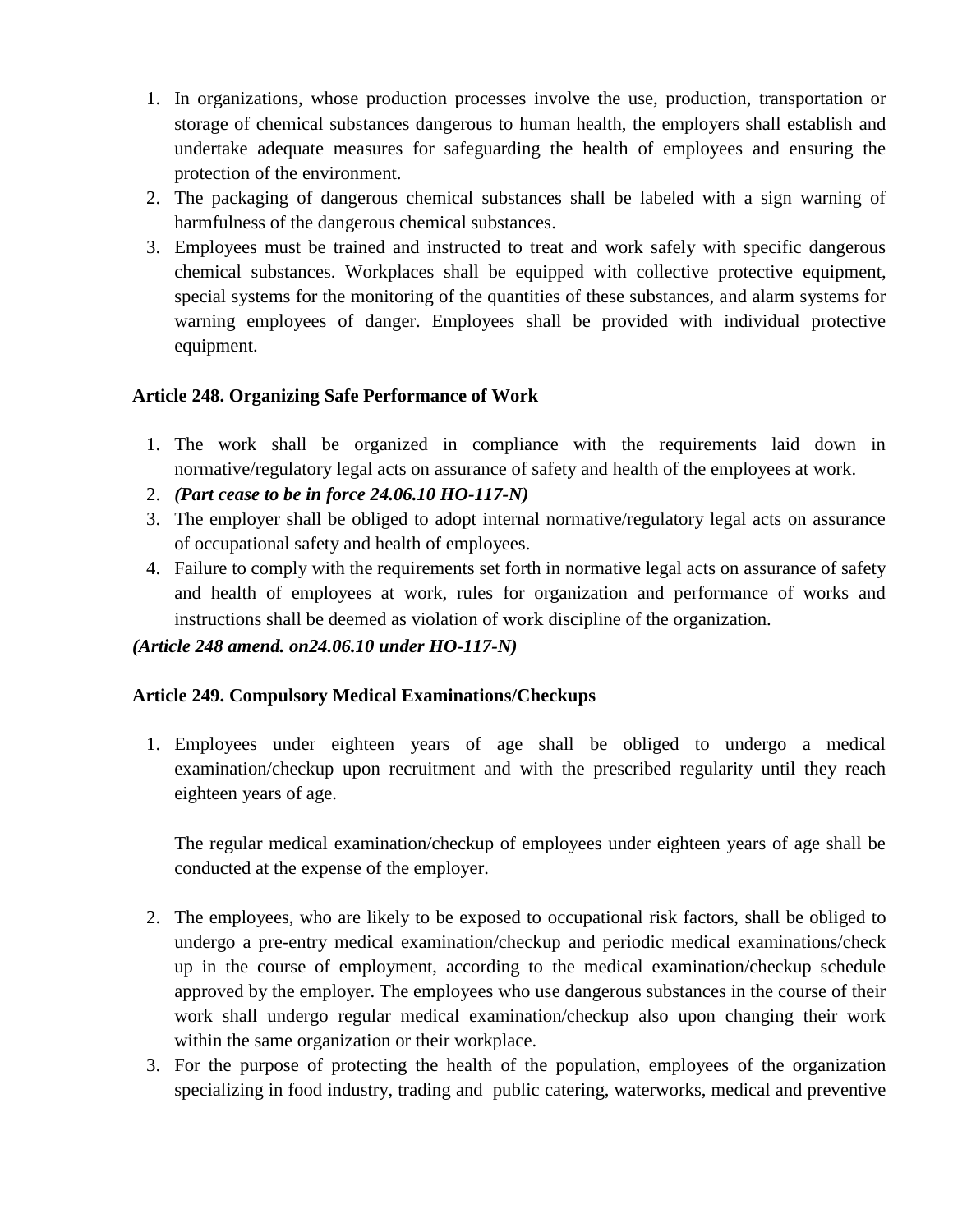care institutions as well as and child-rearing institutions and other organizations shall undergo regular medical examination/checkup.

- 4. Employees working at night or shift workers shall be obliged to undergo pre-entry medical examination/checkup and periodic medical examinations/check up in the course of employment according to the medical examination schedule approved by the employer.
- 5. The employer shall be obliged to approve the list of the employees, who are subject to compulsory medical examination/checkup and shall agree the medical examination schedule with the healthcare institution. Employees shall be notified of the medical examination schedule by the employer by their signature.
- 6. Compulsory medical examinations/checkup shall take place during working time at the expense of the employer.
- 7. The list of professions and activities, for which employees shall be obliged to undergo compulsory initial and regular medical examination/checkup, as well as the procedure for medical examination/checkup shall be established by the Government of the Republic of Armenia.

### *(Article 249 amend. edit. on 24.06.10 under HO-117-N)*

#### **Article 250. Temporary Suspension of Work**

- 1. The work shall be temporarily suspended in accordance with the procedure prescribed by normative/regulatory legal acts:
- 1) the employee has not been familiarized with the occupational safety rules;
- 2) in the event of a breakdown/defect of the work equipment or an emergency situation;
- 3) the work is performed in violation of the established technical regulations;
- 4) the employees are not provided with collective and (or) personal protective equipment;
- 5) the working environment/workplace is dangerous or harmful to health or life.
- 2. In case of danger emerging in the organization or its subdivision, the employer shall be obliged:
- 1) immediately inform all the employees and the persons who are likely to be exposed to danger of the imminent danger, as well as of the measures to be undertaken to ensure the protection of the safety and life of the employees and of the actions to be undertaken by the employees themselves;
- 2) undertake measures to suspend the work and to instruct the employees to leave working premises and move to a safe location;
- 3) organize the provision of first aid to the injured, as well as the evacuation of the employees;
- 4) notify relevant internal and external services and authorities of the danger and the injured employees as soon as possible;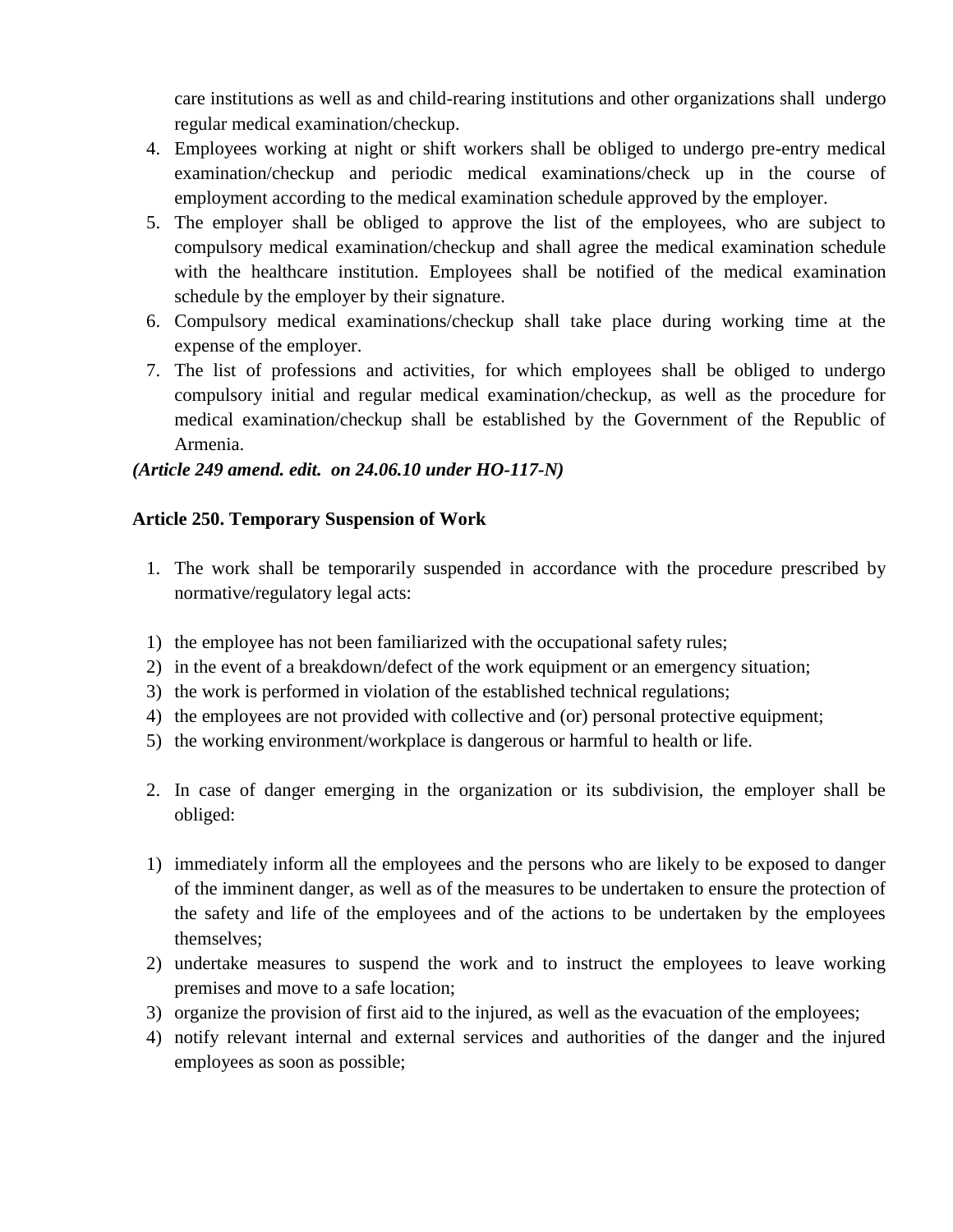- 5) prior to the arrival of specialized services, start eliminating the danger with the help of the specially trained employees, employees of the occupational safety and health service of the organization, as well as the employees, who had passed respective training.
- 3. In the cases set forth in part 1 of this Article, when employer fails to undertake measures to protect employees from possible danger, the safety and health maintenance service of the organization, as well as the representatives of the employees shall have the right to demand suspension of work. In case the employer refuses to satisfy the requirements of the safety and health maintenance service or the representatives of the employees, then the latter shall have the right to apply to the body authorized by the Government of the Republic of Armenia in the sphere of occupational safety. The head of the body authorized by the Government of the Republic of Armenia in the sphere of occupational safety after evaluation of the situation with the protection of safety and health of the employees may make a decision obliging the employer to suspend the work. If the employer refuses to satisfy the requirements of the body authorized by the Government of the Republic of Armenia in the sphere of occupational safety, then the latter shall have the right to apply to police for the performance of the requirement to suspend the work and evacuate the employees from the dangerous work places.
- 4. Employees shall be obliged immediately to inform the employer of the breakdown/defect of equipment or emergency situation.
- 5. Every organization shall be obliged to have evacuation plans of employees.
- 6. Organizations, which produce, use and store dangerous substances, shall have, in the manner established by the legislation, action plans for warning about potential accident and plans for elimination of the consequences thereof.
- 7. Evacuation plans of employees shall be placed in visible places. The occupational safety and health service of the organization and the trade union shall be informed of evacuation and accident prevention plans and plans for elimination of accident impacts.
- 8. For the period when works are suspended in the cases set forth in part 1 of this Article, the average salary of the employee shall be retained, taking the average hourly rate as a basis for calculation.
- 9. Works must be also suspended, when natural conditions prevent from performing work safely. In the event of danger, in order to prevent accidents at workplace, the employer shall have the right to transfer employees to another work not envisaged in the employment contract in the manner established by this Code.

*(Article 250 suppl. amend. on 26.05.08 under HO-75-N, amend. on 24.06.10 under HO-117-N, on 17.12.14 under HO-256-N)*

# **Article 251. Sanitary**‐**hygienic Rooms of an Organization**

1. In accordance with the procedure established by normative/regulatory legal acts on ensuring the safety and health of employees at work, appropriate rest areas, changing rooms, locker rooms for clothes, footwear, and personal protective equipment, sanitary and personal hygiene premises with washbasins, showers, lavatories shall be installed in organizations.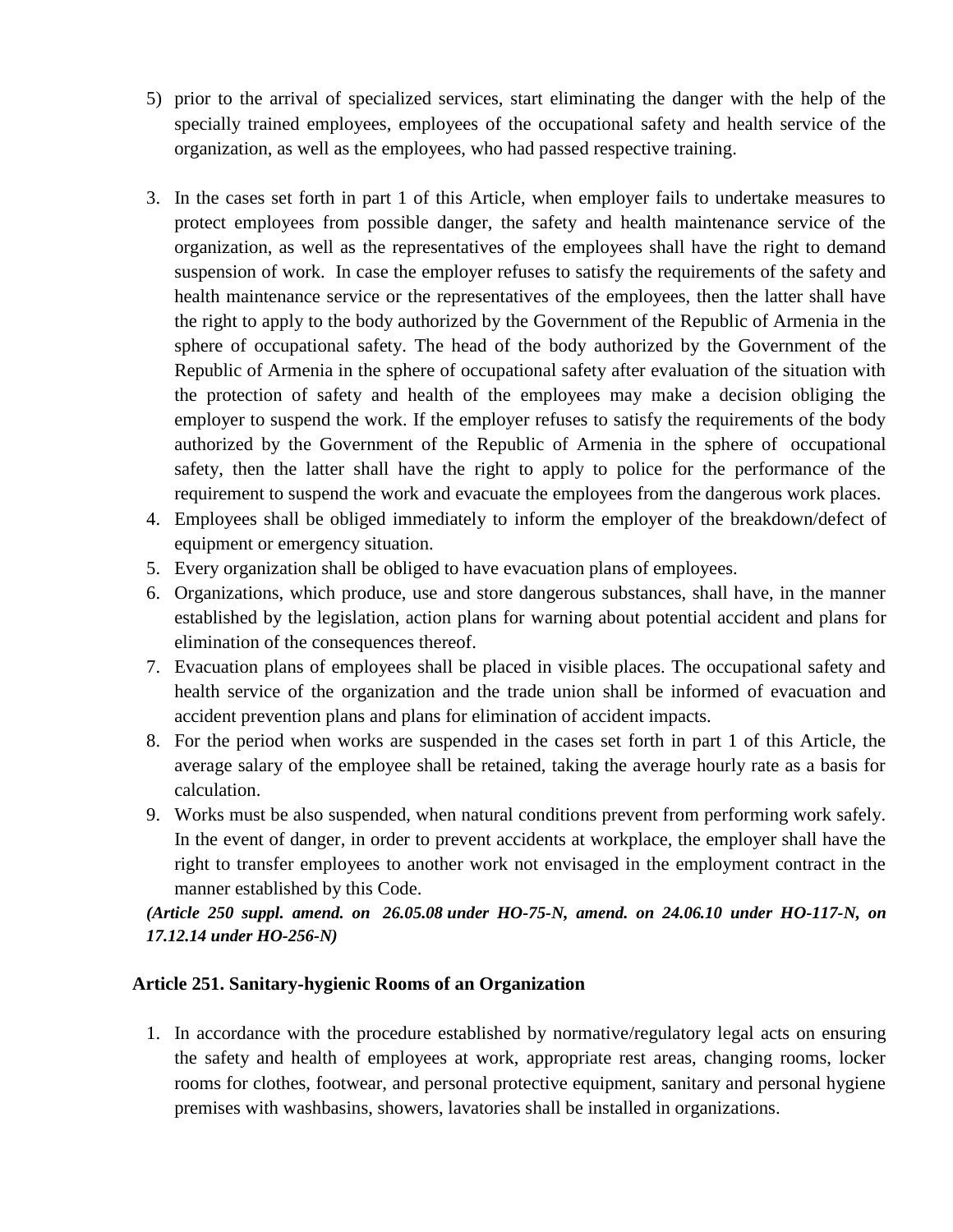- 2. Sanitary and personal hygiene premises of organizations where dangerous substances are used shall be furnished in accordance with the specific requirements for the design of such premises. The requirements for the design of such sanitary and personal hygiene premises must be established in normative/regulatory legal acts on ensuring the safety and health of employees at work taking into account the nature of activities, material used, and the number of employees.
- 3. The medical points, catering facilities in the organization shall be furnished in accordance with the requirements for furnishing such facilities and with account of the number of employees.

*(Article 251 suppl. on 20.11.14 under HO-178-N)*

# **Article 252. Attestation of Employers**

*(Article ceased to be in force on 24.06.10 under HO-117-N)*

# **Article 253. Participation of Employees in the Implementation of Measures to Ensure the Safety and Health of Employees**

The employer shall be obliged to inform the employees of all the issues related to the analysis, planning of ensuring the safety and health of employees, the organization and control of appropriate measures and have consultations with them. The employer shall be obliged to ensure the participation of the representative of the employees in the discussion of issues related to ensuring the safety and health of employees. The employer may establish a Committee for Ensuring the Safety and Health of Employees within the organization, the rules of procedure for operation whereof which shall be established by the Government of the Republic of Armenia. *Article 253 amend. on 24.06.10 under HO-117-N)*

# **Article 254. Instruction and Training of Employees as regard Occupational Safety and Health**

- 1. The employer may not require from the employee to perform work duties within the organization, if the employee has not been trained and (or) instructed to ensure occupational safety.
- 2. The employer shall ensure that the employee seconded to the organization from any other organization should not commence work until he/she is informed of the existing and potential risk factors in the organization and instructed to work in safety at a specific workplace.

#### **Article 255. Providing Employees with Protective Equipment**

1. Pursuant to normative/regulatory legal acts on safety and health at work and upon the assessment of safety and health situation in the organization, the employer shall install collective protective equipment and provide the employees with personal protective equipment free of charge.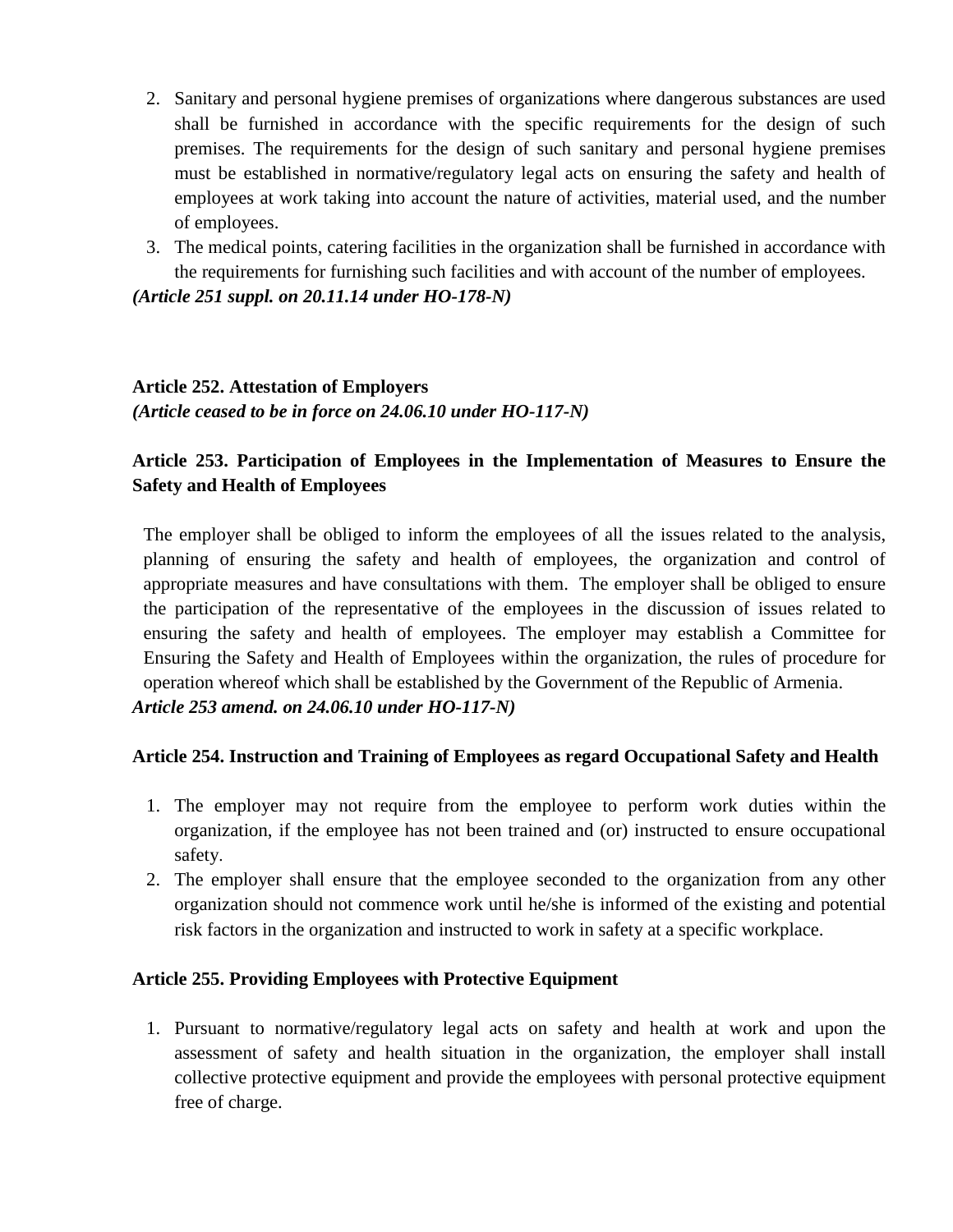2. If collective protective equipment is not sufficient to protect the employees against risk factors, the employees must be provided with personal protective equipment. Personal protective equipment must be adapted to work and comfortable to use, and should not pose any additional risks to the safety of the employees. Requirements for the design, production and conformity assessment of personal protective equipment shall be established by normative/regulatory legal acts on safety and health at work.

## **Article 256. Organizing Medical Aid for Employees**

- 1. The employer must provide employees with first medical aid, in the event of accidents or outbreak of acute diseases at workplace.
- 2. The transfer of the employee who has fallen ill or was injured at the workplace to a healthcare facility shall be organized by the employer at his/her expense.

### **Article 257. Ban on Work of Persons under Eighteen Years of Age**

Engagement of persons under eighteen years of age shall be prohibited for heavy, hazardous, especially heavy, especially hazardous work established by the legislation of the Republic of Armenia, as well as in other cases prescribed by law.

*(Article 257 edited on 24.06.10 under HO-117-N)*

## **Article 258. Maternity Protection**

- 1. Pregnant women, women who take care of a child under one year of age shall not be engaged in heavy, hazardous, especially heavy, especially hazardous work established by the legislation of the Republic of Armenia.
- 2. In compliance with the list of hazardous conditions and dangerous factors of work, as well as risk assessment results of the working environment, the employer shall be obliged to determine the nature and duration of potential hazardous effect on safety and health of pregnant women and women taking care of a child under one year of age. Upon assessment and identification of the availability of potential impact, the employer shall be obliged to undertake temporary measures to ensure the elimination of the risk of dangerous factors.
- 3. If the elimination of dangerous factors is impossible, the employer shall take measures to improve the working conditions so that the exposure to risks is avoided for pregnant women, women taking care of a child under one year of age. If it becomes impossible to eliminate such effect as a result of the improvement of working conditions/workplace, the employer shall be obliged to transfer the woman (upon her consent) to another job within the organization. In case of absence of such possibility, the woman shall be provided with a paid leave prior to provide the pregnancy and maternity leave.
- 4. If a pregnant woman and woman taking care of a child under one year of age need to undergo medical examinations, the employer shall be obliged to release her from performance of work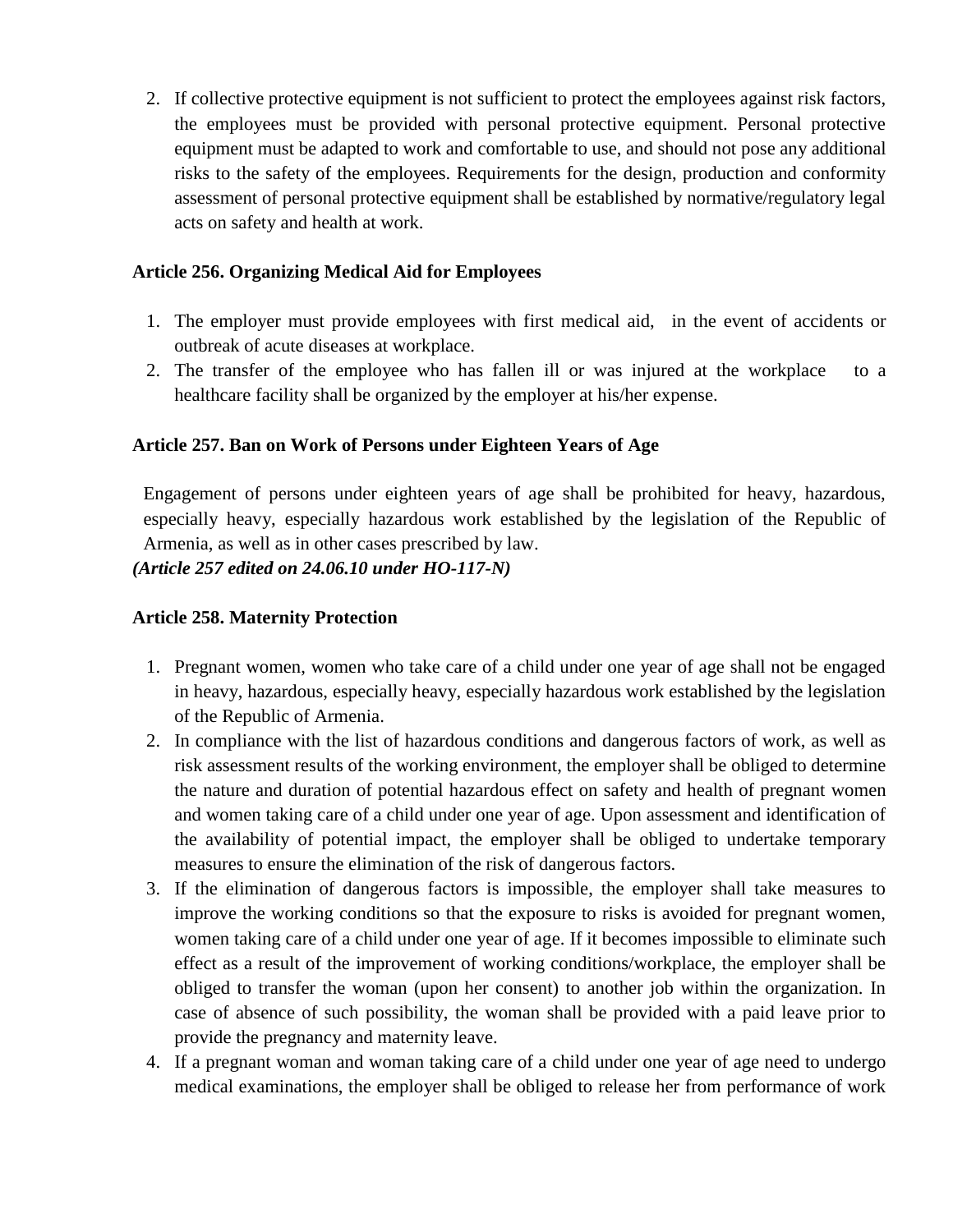duties by retaining her average salary, which shall be calculated on the basis of the amount of average hourly rate.

5. Apart from general break to rest and meal, breast-feeding woman shall be given an additional break of at least 30 minutes once every three hours to breast-feed a child under one year of age. In the period of breaks prescribed for feeding the child, the employee shall be paid in amount of the average hourly salary.

*(Article 258 edited, suppl., amend. on 24.06.10 under HO-117-N)*

# **Article 259. Guarantees for Safety and Health of Working Disabled Persons**

The safety and health at workplace of working disabled persons shall be guaranteed by laws. *(Article 259 amend. on 24.04,10 under HO-117-N)*

# **Article 260. Notification of Accidents and Occupational Diseases Occurred at the Workplace**

- 1. The employee having suffered from an accidents occurred at the workplace or having contracted an acute occupational diseases (if capable), as well as the person having witnessed an accident or consequences thereof, shall be obliged immediately to notify the head of the subdivision, the employer and the service in charge of safety and health of the employees.
- 2. In case of death of an employee at the workplace, the employer shall be obliged immediately to inform the insurer, the Police of the Republic of Armenia and the authorized body of the Government of the Republic of Armenia responsible for occupational safety issues.

# *(Article 260 amend. on 24.06.10 under HO-117-N, 17.12.14 HO-256-N)*

# **Article 261. Official Investigation of Accidents and Occupational Diseases**

- 1. Official investigation shall be conducted with the purpose of finding out the reasons for accidents and occupational diseases. Occupational diseases and accidents are subject to mandatory registration by the employer. The procedure for the registration of occupational diseases and accidents and official investigation shall be defined by the Government of the Republic of Armenia.
- 2. The injured person or his/her representative may participate in official investigation of the accident or occupational disease occurred at the workplace in the prescribed procedure, has the right to get acquainted with the materials of official investigation of the accident or occupational disease, to receive the act of official investigation on the accident or occupational disease and in case of being discordant with the act may appeal against the results of the official investigation through administrative and (or) judicial procedure.

# *(Article 261 amend. on24.06.10 under HO-117-N)*

**Article 262. Control and Supervision over the Safety and Health Maintenance of the Employees**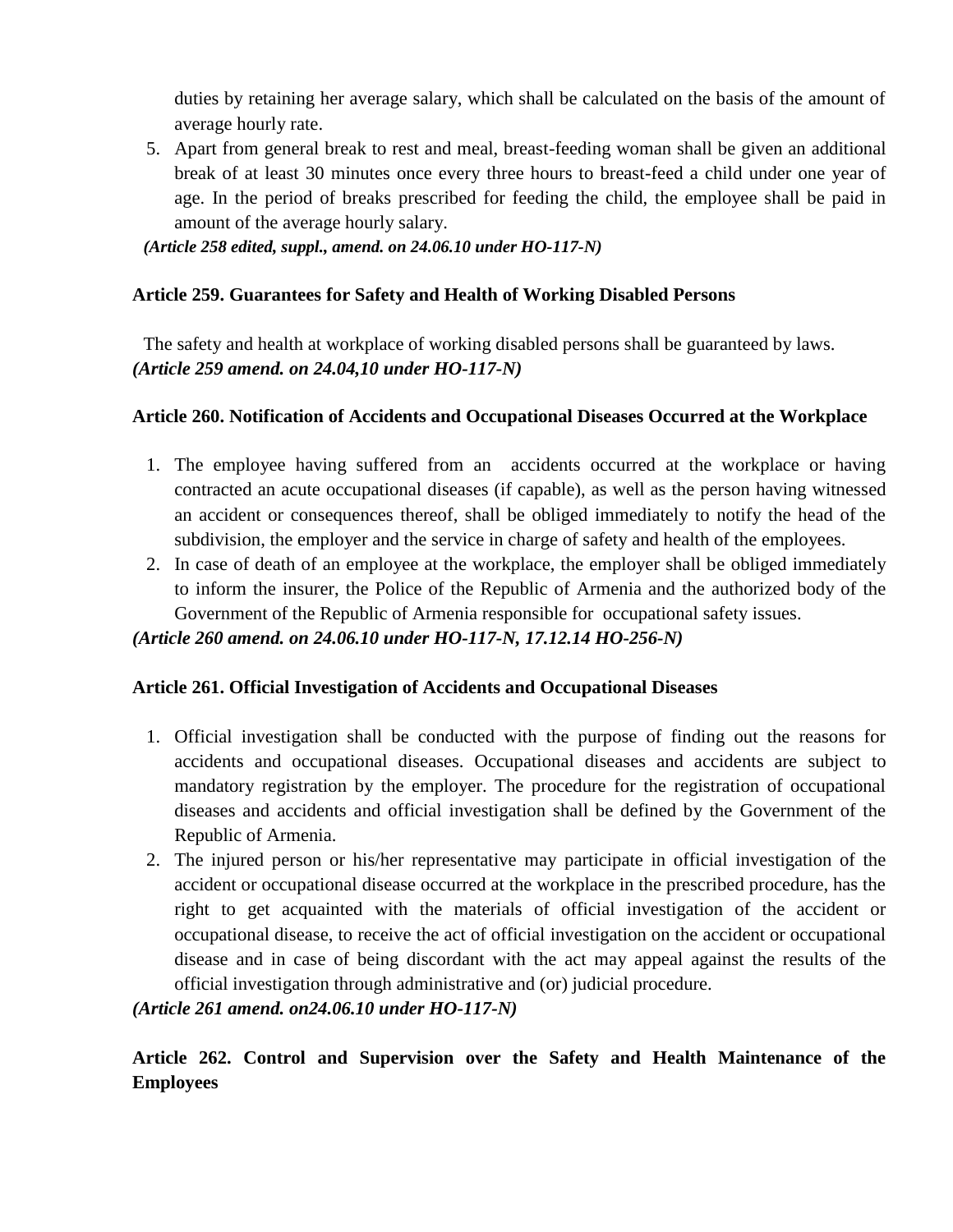Within the scope of their powers the state authorized bodies shall exercise control and supervision over the safety and health maintenance of the employees.

## **CHAPTER 24.**

## **LABOR DISPUTES**

#### **Article 263. Concept of Labor Dispute**

Labor dispute is disagreement between the employee and the employer being previously in labor relations that arises in the process of exercising the rights and fulfillment of duties established in the labor legislation or other normative/regulatory legal acts, internal legal acts, employment contract or collective agreement.

*(Article 263 suppl. on 22.06.15 under HO-96-N)*

### **Article 264. Body Examining/Investigating Labor Disputes**

- 1. The labor disputes shall be subject to examination/investigation through judicial procedure in the manner established by the Civil Procedures Code of the Republic of Armenia.
- 2. Collective labor disputes shall be settled according to the procedure set forth in Chapter 11 of this Code.
- 3. Labor disputes may, in accordance with the requirements of the Civil Procedures Code of the Republic of Armenia, the Law of the Republic of Armenia "On Commercial Arbitration", be referred to settlement of the arbitration tribunal if there have been an agreement concluded between the employer and the employee, or there is a possibility envisaged by the collective agreement to refer the dispute for settlement to the arbitration. The labor disputes envisaged by the Article 265 of this Code may be referred to settlement of the arbitration tribunal within the terms set forth in the same Article. The arbitration agreement shall not restrict the employee's right ensuing from the employment contract to apply to the court, except if the arbitration agreement is concluded after the dispute has arisen, and the parties irrevocably agreed to submit the dispute to the arbitration tribunal.

*(Article 264 suppl. on 19.06.15 under HO-77-N)*

#### **Article 265. Disputes relating to the Employment Contract**

1. In case of disagreement with the change of employment conditions, termination of employment contract upon the employer's initiative or termination of the employment contract, the employee shall have the right to apply to court within one month following the receipt of the individual legal act (document). If it is revealed that employment conditions have been changed, employment contract with the employee terminated upon absence of